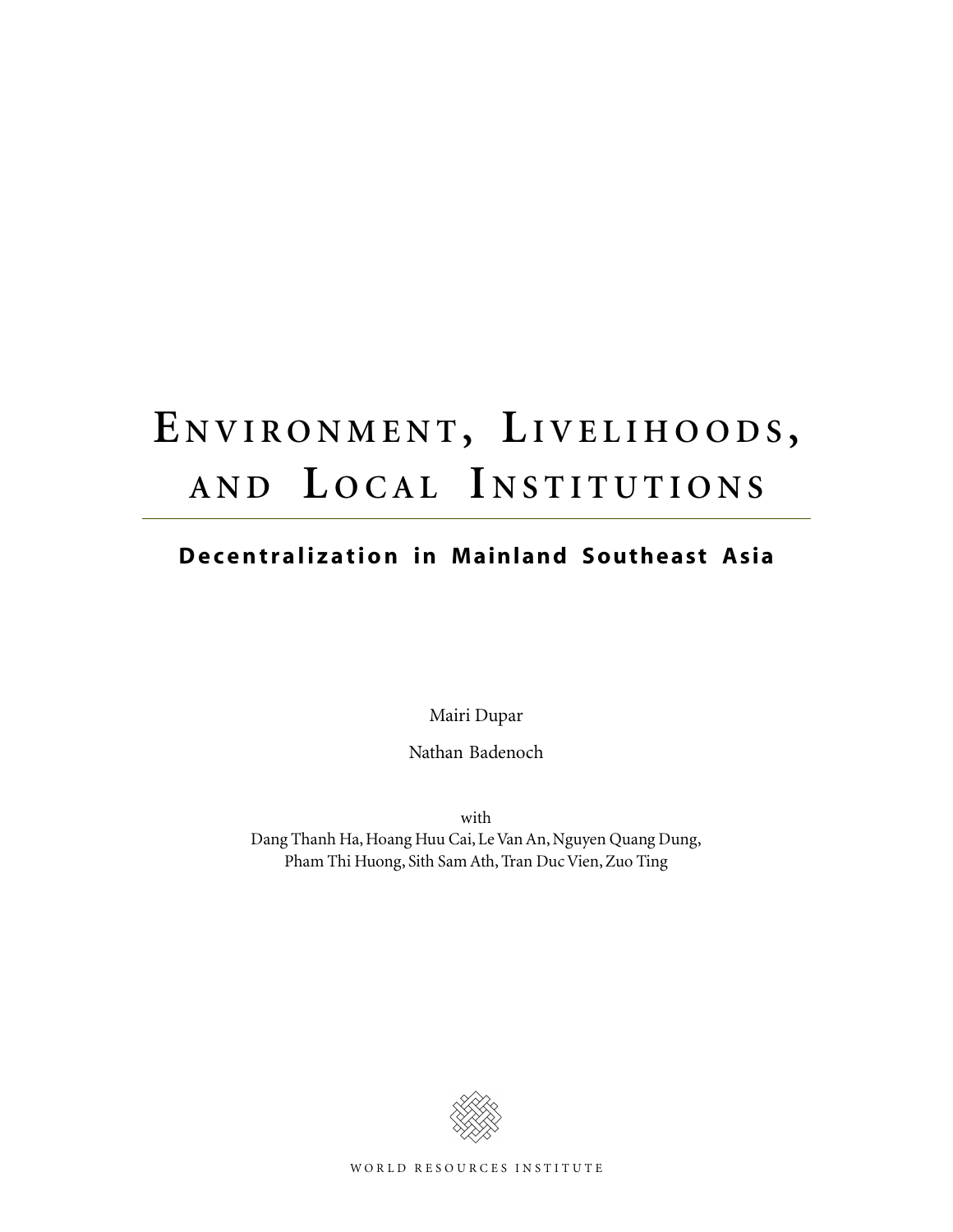**CAROL ROSEN**

*PUBLICATIONS DIRECTOR*

**HYACINTH BILLINGS** *PRODUCTION MANAGER*

#### **MAGGIE POWELL**

*DESIGN AND LAYOUT*

#### **SHEILA MULVIHILL** *EDITOR*

Each World Resources Institute report represents a timely, scholarly treatment of a subject of public concern. WRI takes responsibility for choosing the study topics and guaranteeing its authors and researchers freedom of inquiry. It also

Copyright © 2002 World Resources Institute. All rights reserved.

ISBN: 1-56973-506-9

Library of Congress Control Number: 2002104796

Printed in the United States of America on chlorine-free paper with recycled content of 50%, 20% of which is post-consumer.

solicits and responds to the guidance of advisory panels and expert reviewers. Unless otherwise stated, however, all the interpretation and findings set forth in WRI publications are those of the authors.

Cover photograph by Curt Carnemark, courtesy of the World Bank Photo Library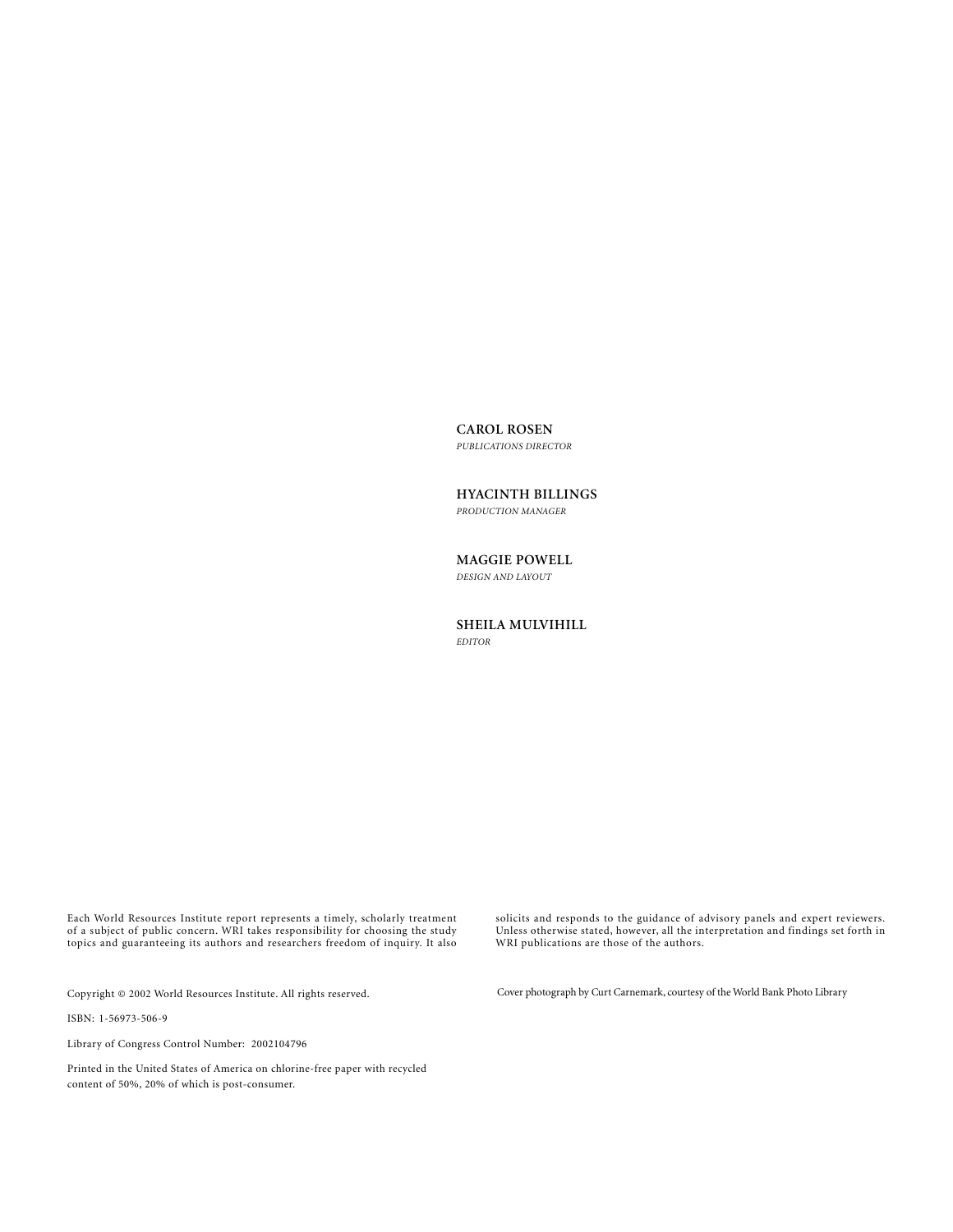## **C ONTENTS**

## **Chapter One:**

## **Chapter Two:**

| Decentralization in the Regional Context  9 |  |  |
|---------------------------------------------|--|--|
|                                             |  |  |
|                                             |  |  |
|                                             |  |  |
|                                             |  |  |
|                                             |  |  |
|                                             |  |  |

## **Chapter Three:**

| Forest management in<br>Nghe An province, northern-central Vietnam  19                  |  |
|-----------------------------------------------------------------------------------------|--|
| Decentralized planning in<br>Phu Tho province, northern Vietnam  21                     |  |
| Commune-level planning in<br>Thua Thien Hue province, central Vietnam  23               |  |
| Water resources management in                                                           |  |
| Decentralized natural resources management                                              |  |
| Decentralized planning in                                                               |  |
| Empowerment of sub-district authorities<br>in Chiang Mai province, northern Thailand 30 |  |
| Decentralized planning in Yunnan province, China  32                                    |  |

## **Chapter Four:**

| Women's roles in decentralized planning  44 |  |  |
|---------------------------------------------|--|--|
|                                             |  |  |

## **Chapter Five:**

| Community Mobilization, Adjudication, and Monitoring  49 |  |  |
|----------------------------------------------------------|--|--|
| Community mobilization and social capital  49            |  |  |
|                                                          |  |  |
|                                                          |  |  |
|                                                          |  |  |

## **Chapter Six:**

| Cooperation across Jurisdictions and Agencies  57 |  |  |
|---------------------------------------------------|--|--|
|                                                   |  |  |
|                                                   |  |  |
|                                                   |  |  |

## **Chapter Seven:**

## **Appendix**

| The network on environment, |  |
|-----------------------------|--|
|                             |  |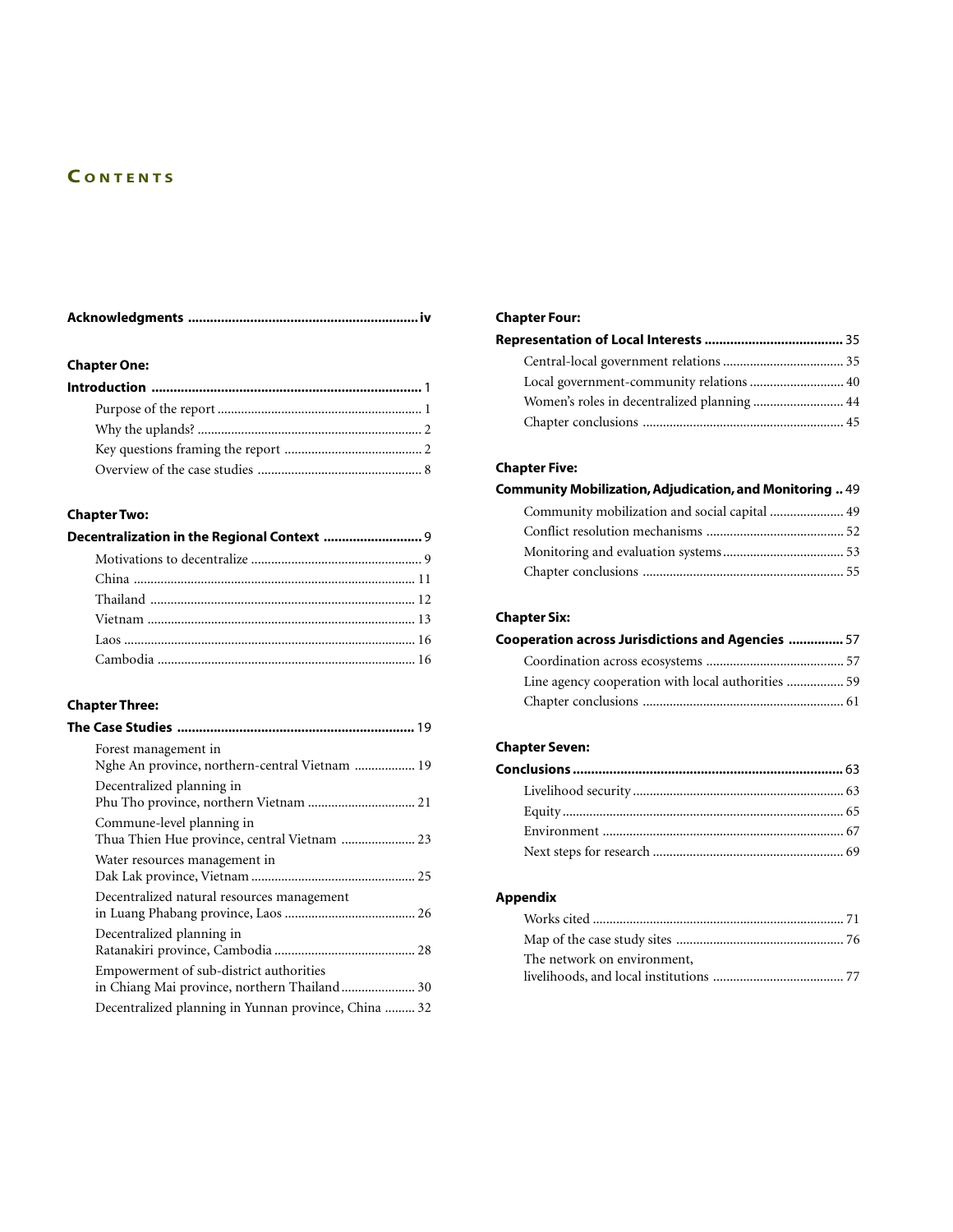#### **ACKNOWLEDGMENTS**

The co-authors of this report took the lead in compiling the results and doing the regional analysis, but all acknowledge the invaluable efforts of the teams that made every case study possible. The authors also take sole responsibility for the interpretation of the source material in this regional synthesis.

REPSI researchers who contributed to the case studies include:

#### *Nghe An Province, Vietnam*

Tran Duc Vien, Hanoi Agricultural University Pham Thi Huong, Hanoi Agricultural University Nguyen Thi Bich Yen, Hanoi Agricultural University Nguyen Thi Phuong Mai, Hanoi Agricultural University Dinh Hai Van, Hanoi Agricultural University Nguyen Thu Ha, Hanoi Agricultural University

#### *Phu Tho Province, Vietnam*

Nguyen Quang Dung, Vietnam-Sweden Mountain Rural Development Programme Do Thi Phuong Thao, independent consultant Bent Jørgensen, Gothenburg University Cecilia Bergstedt, Gothenburg University Thua Thien Hue Province, Vietnam Le Van An, University of Agriculture and Forestry, Hue Le Quang Bao, University of Agriculture and Forestry, Hue Malin Beckman, Swedish University of Agricultural Sciences

#### *Dak Lak Province, Vietnam*

- Trinh Truong Giang, University of Agriculture and Forestry, Thu Duc
- Hoang Huu Cai, University of Agriculture and Forestry, Thu Duc
- Dang Thanh Ha, University of Agriculture and Forestry, Thu Duc
- Vo Van Thoan, University of Agriculture and Forestry, Thu Duc
- Le Quang Thong, University of Agriculture and Forestry, Thu Duc
- Nguyen Duc Binh, University of Agriculture and Forestry, Thu Duc

Tran Van My, University of Agriculture and Forestry, Thu Duc Alia Ahmad, Nordic Institute of Asian Studies

#### *Luang Phabang Province, Laos*

Souphab Khouangvichit, National University of Laos Sithong Thongmanivong, National University of Laos Boun Oum Siripoldej, National University of Laos Kaenchanh Sinsamphanh, National University of Laos Latsamy Chanthalangsy, National University of Laos Chanda Vongsombat, National University of Laos

#### *Ratanakiri Province, Cambodia*

Sith Sam Ath, Cambodian Researchers for Development Joakim Öjendal, Gothenburg University Pia Wallgren, independent consultant Malin Hasselskog, Gothenburg University Mona Lilja, Gothenburg University

#### *Baoshan Prefecture, Yunnan Province, China*

Zuo Ting, China Agricultural University Xu Jianchu, Centre for Biodiversity and Indigenous Knowledge Yang Yongping, Yunnan Academy of Social Sciences

#### *Chiang Mai Province, Thailand*

Chanyuth Taepa, CARE Thailand David Thomas, International Centre for Research in Agroforestry (ICRAF)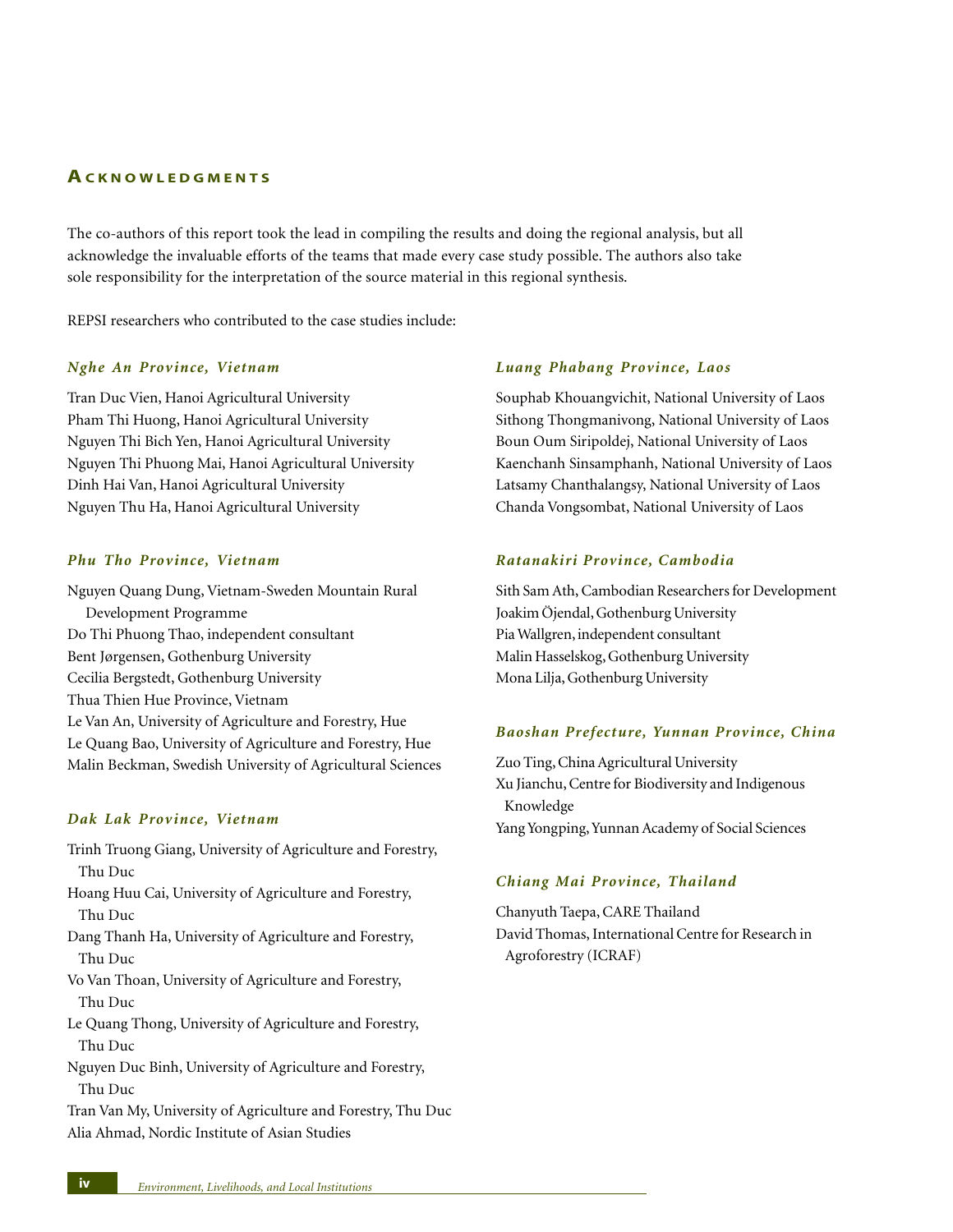We would particularly like to acknowledge the role of Frances Seymour, REPSI Director. She provided strategic direction in both the publication of this report and the two years of partnership-building and research that preceded it. Our special thanks go to David Thomas and staff of ICRAF-Chiang Mai for their ongoing moral support as well as their invaluable insights about the status of decentralization and upland development in Thailand, many of which were incorporated in this report. Thanks to Anthony Janetos, Crescencia Maurer, Jesse Ribot, and Patricia Zurita of World Resources Institute for their comments on earlier drafts of the manuscript and to external reviewers Jake Brunner, Jeff Fox, Mingsarn Kaosa-ard, and Geraldine Zwack for their important feedback. For tireless editorial support and his help in facilitating Internet communications among the co-authors of the report on both sides of the Pacific, we extend our heartfelt appreciation to Fredrich Kahrl.

This work would not have been possible without the generous financial assistance of the Swedish International Development Cooperation Agency (Sida), the Royal Netherlands Ministry of Foreign Affairs, the Royal Danish Ministry of Foreign Affairs, the Ford Foundation-Beijing, and the Rockefeller Foundation. We would especially like to thank Rolf Samuelsson, Hein Mallee, and Shiv Someshwar for their active interest in the research process.

We dedicate this volume to Boun Oum Siripoldej. Boun Oum led the Lao field work and analysis and contributed his good cheer to the REPSI regional exchange before his untimely passing in 2001. He was a good friend to participants in the REPSI network, and he is deeply missed. This report reflects his efforts as much as our own.

> M.D. N.B.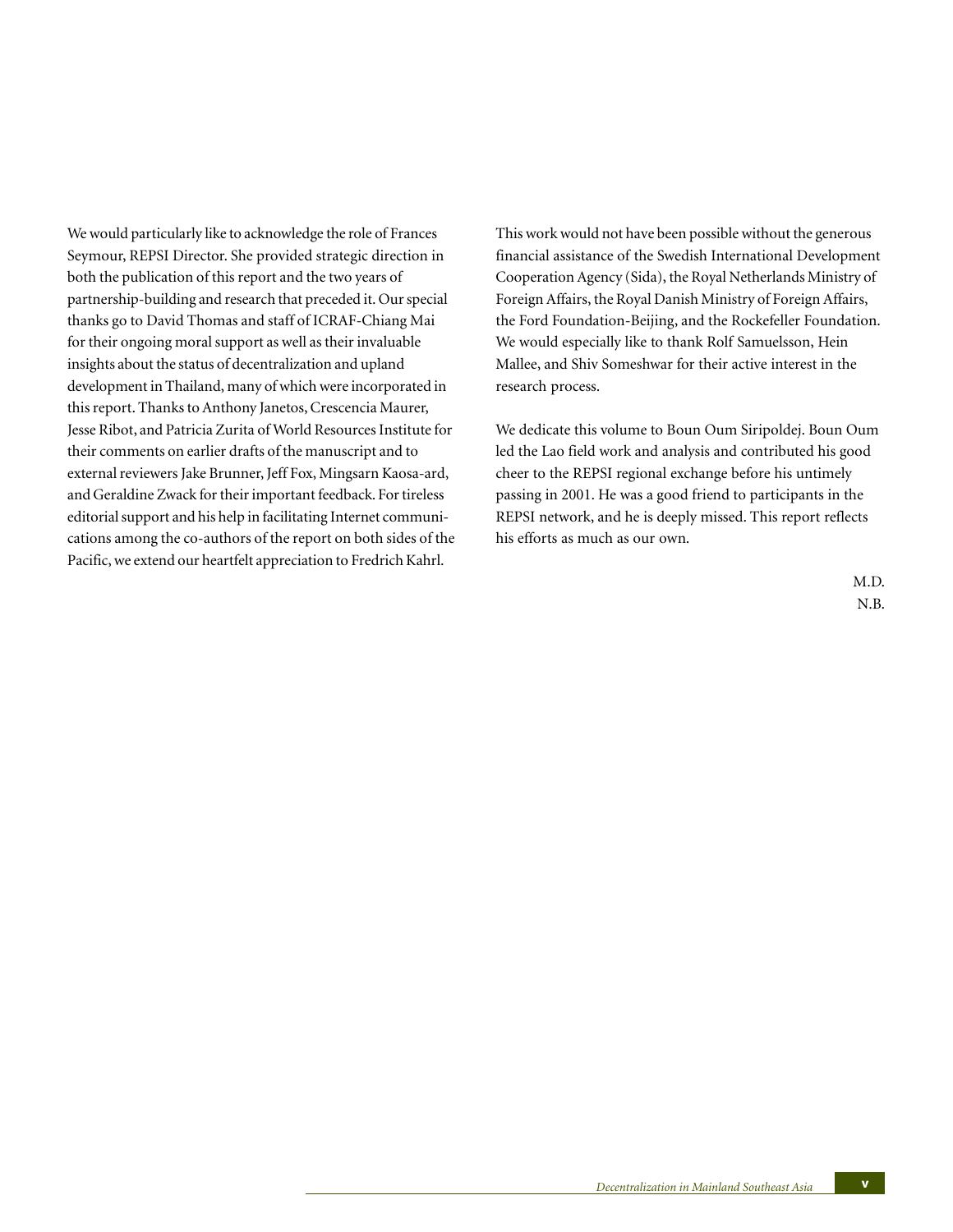## **C HAPTER ON E**

## **Introduction**

The societies of mainland Southeast Asia—Vietnam, Laos, Cambodia, Thailand, and Yunnan province of China<sup>1</sup>—share a unique upland ecoregion that is under intense pressure from demographic changes, lowland-driven development priorities, and regional infrastructure schemes. Policies to preserve the rich biodiversity of the uplands, protect remaining forests, and reforest denuded hills have largely failed, depriving the entire region of water and carbon regulation and other services provided by intact ecosystems. Together, these factors have further impoverished upland populations.

In part, conservation efforts have been insufficient to counteract the pressures of economic development. But environmental protection policies and rural development policies have also failed to engage the trust and compliance of local people, who have often perceived these top-down directives as against their interests. Recent trends in the political economy of the region include moves toward more decentralized forms of decisionmaking and management over natural resources. Could these policy shifts promise environmental governance that is more responsive to the needs and concerns of local people?

## **P URPOSE O F THE REPORT**

This report provides an overview of the decentralization of natural resources decision-making and management in

mainland Southeast Asia during the past 20 years. The reforms range from the empowerment of elected local governments with natural resources mandates in Thailand, to financing of village committees in Cambodia, to emerging co-management arrangements for water and forests in Vietnam and Laos. Against the backdrop of widespread poverty and environmental decline, the report analyzes the implications of these reforms for upland ecosystems and livelihoods.

Is decentralization increasing the voice of communities as a whole in decision-making or just the voice of local elites? What kind of development choices do local institutions make? How is decentralization changing institutional and individual incentives for environmental protection? Under what conditions does decentralization contribute to environmentally and socially sustainable development? These are some of the questions explored through case study analysis.

This report is based upon seven in-depth case studies from Vietnam, Laos, Cambodia, and Yunnan, China and comparative material from ongoing collaborative work with partners in Northern Thailand. *(See the overview of the case studies at the end of this chapter. A map showing the sites' locations is included in the Appendix.)* The authors identify findings about the opportunities and risks of decentralization that are specific to these case studies. *(See Chapter 3)*. We also highlight common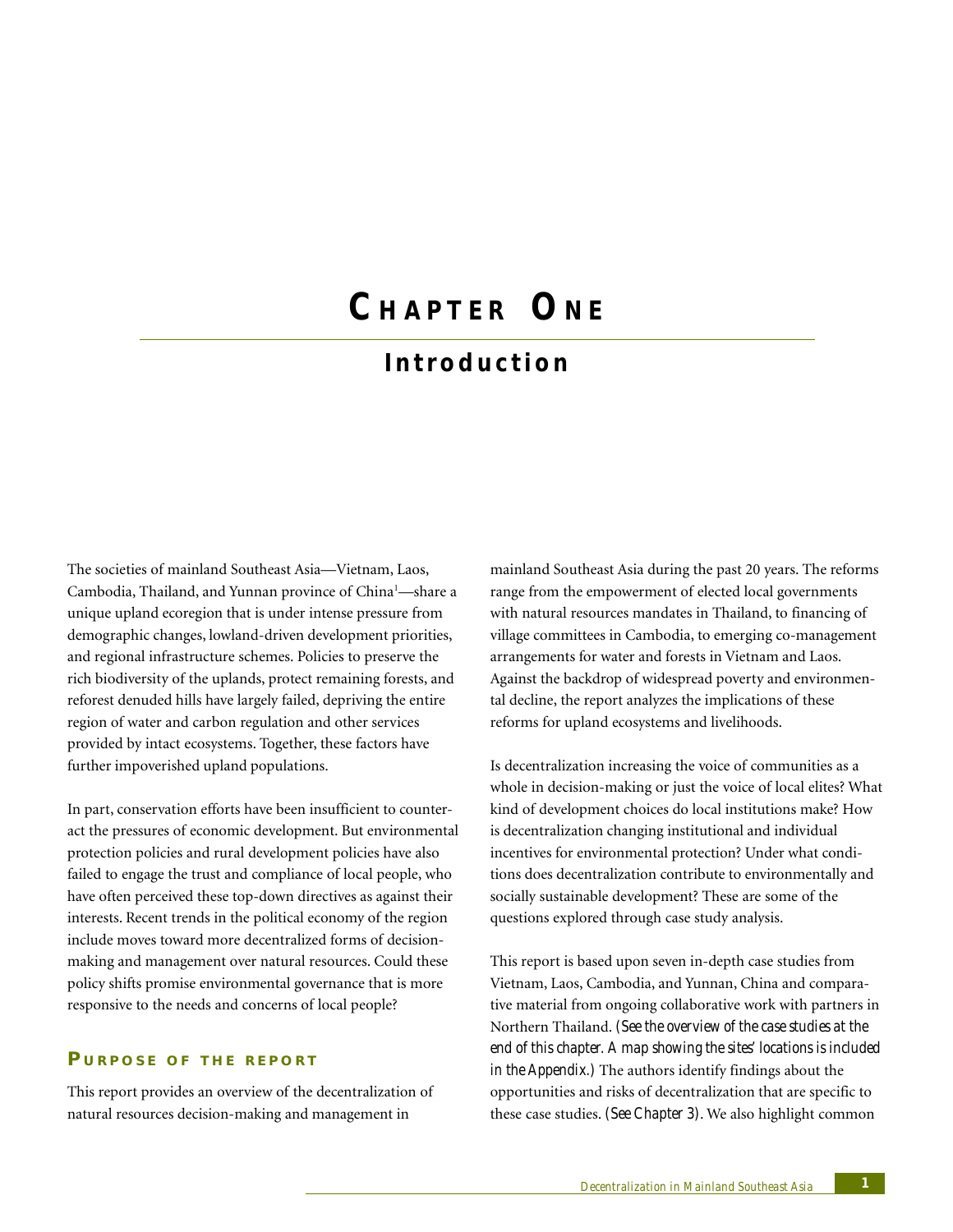themes in the design and implementation of decentralization reforms across the region. *(See Chapters 4–7)*.

The case-specific findings seek to inform government officials and development practitioners about implementation efforts and changing practices in different locales. The report's comparative analysis aims to highlight which general conditions and policy principles make decentralization successful in promoting environmental conservation and livelihood development in this region. The comparative findings are intended to inform national, regional, and international policy-makers—including aid donors—in their design and support for further reforms.

## **WH Y THE UPLANDS ?**

The uplands of mainland Southeast Asia differ considerably from the lowlands in their ecology, political economy, and society. For lowland-based decision-makers, the uplands present special challenges to the planning and implementation of decentralization policies.<sup>2</sup> First, the natural environment has become increasingly fragile. The uplands hold much of the region's natural wealth, particularly in forested border areas with rich biodiversity (Donovan ed., 1998). Upland ecosystems provide numerous and important ecosystem goods and services that support both upland inhabitants and lowland society (WRI, 2000; FCCDP, 2001). However, the lucrative trade in non-timber forest products, including many protected species, is substantially reducing biodiversity (e.g., Nooren and Claridge, 2001; Donovan ed., 1998). Rampant deforestation is affecting local livelihoods as well as the quality and timing of water flows to lowland rice-producing areas and industrial and urban areas.

Upland society is culturally diverse, with many rich traditional forms of natural resources management. The upland population has also been highly mobile in the region's recent past. Many of the ethnic groups that inhabit the uplands are recent arrivals from other countries of the region, such as Hmong, Lisu, and Lahu 19<sup>th</sup> century migrants from southern China into Thailand, Laos, and Vietnam (Christie, 1996). More recently, Karen and Shan peoples have migrated from Myanmar to Thailand. In Vietnam, the movement of lowland Kinh economic migrants into the uplands has changed ethnic

demographics. A cultural divide between upland and lowland communities characterizes all the countries of the region.

> The upland-lowland cultural divide affects policy implementation.

Many of the region's poorest communities live in the uplands. Livelihood alternatives are scarce because demographic changes, including migration and population growth, environmental degradation, and increasing competition for resources, make traditional forms of farming untenable (Jamieson et al., 1998; Ratner, 2000). The benefits of economic development in the lowland majority areas have not trickled up to the montane regions, where communities face the danger of being left further and further behind.<sup>3</sup>

The case studies in this report focus not only on the uplands, but also on rural areas. Rural mountain communities are typically less integrated in state structures owing to their remoteness (although note that not every case study involved an isolated community). From a government viewpoint, rural areas are less likely to have been reached by vital infrastructure, goods, and services. From the communities' viewpoint, the decision-making and judicial functions of the state are often inaccessible, and the rationale for various state-led developments are hard to comprehend (e.g., Jørgensen et al., 2001; Öjendal et al., 2001).

## **KE Y QUESTIONS FRAMING THE REPORT**

The objectives, form, and pace of decentralization reforms vary widely among the countries studied. For this reason, it was important to establish a basis for comparison among the cases in this study. Only by finding a way to disaggregate and compare elements of different decentralization policies could we work toward identifying those features of decentralization that increase the chances of livelihood improvement and environmental protection.

As a baseline for comparison, we applied a framework for analyzing decentralization by Agrawal and Ribot (1999) in each study site. The framework identifies actors, powers, and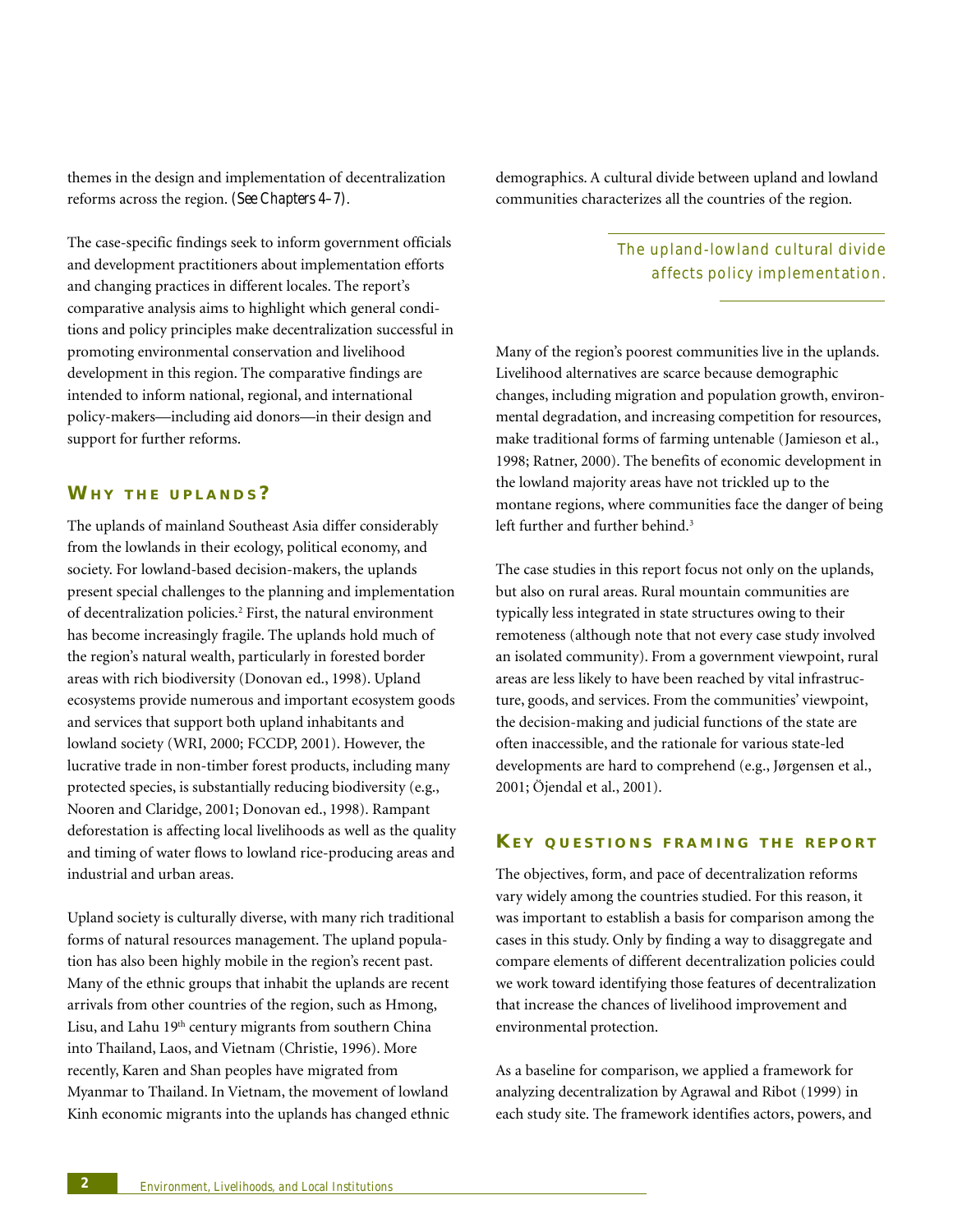accountability relations as the key to understanding decentralization reforms. Agrawal and Ribot argue: "Without an understanding of the powers of various actors, the domains in which they exercise their powers, and to whom and how they are accountable, it is impossible to learn the extent to which meaningful decentralization has taken place" (Agrawal and Ribot, 1999, 476).

Individuals or institutions are accountable when they must answer to others and when they are subject to enforcement or sanctions for poor performance (Brinkerhoff in Ribot, forthcoming).4 If actors are answerable, they have an obligation to explain or justify their actions. If they are subject to enforcement, overseers can apply sanctions when actors' explanations for their behavior are inadequate.<sup>5</sup> For instance, if elected officials cannot justify their decisions, voters may hold them accountable by voting them out of office.

The actors to whom central governments may allocate powers under decentralization include lower levels in the politicaladministrative system: line agencies or local government bodies. Alternatively, central governments may allocate powers to actors outside the formal state structures: to traditional leaders (as defined by local custom), community groups, or resource users groups based upon ownership or access to a particular resource, such as irrigated land. In some cases, powers are devolved to non-governmental organizations (NGOs) that, in the natural resources arena, may include international conservation organizations as well as local or national NGOs.

The scope of powers and form of accountability relations held by local actors largely define the main types of possible decentralization reform. *(See Box 1 for a reference guide to the main forms of decentralization.)* Deconcentration—sometimes called administrative decentralization—refers to the transfer of powers from a central government to its appointees at the local level. Typically in such arrangements, local actors are accountable only to themselves or their superiors, not to their constituents. Thus deconcentration alone is unlikely to promote locally appropriate environmental management, including a fair sharing of the benefits of resource extraction and development. An example of deconcentration is the relocation of central ministry units from the national capital

## Box 1 **DEFINING DECENTRALIZATION\***

**Decentralization** refers to any act in which a central government formally cedes powers to actors and institutions at lower levels in a political-administrative hierarchy (e.g., Mawhood, 1983; Smith, 1985). We use decentralization as an umbrella term that includes all of the forms described here.

**Political** or **Democratic Decentralization** occurs when powers and resources are transferred to authorities representative of and downwardly accountable to local populations (e.g., Crook and Manor, 1998; Manor, 1999; Agrawal and Ribot, 1999). By implication, local authorities gain discretion in rule-making—within prescribed limits.

**Deconcentration** or **Administrative Decentralization** concerns transfers of power to local branches of the central state, such as prefects, administrators, or technical line ministry agents (e.g., Mawhood, 1983). These upwardly accountable bodies are appointed local administrative extensions of the central state.

**Fiscal decentralization,** the decentralization of budgetary and revenue generating powers, is often identified by analysts as a separate form of decentralization (e.g., Wunsch and Olowu, 1995; Manor, 1999; Crook and Manor, 1998). But although fiscal transfers are important, they constitute a cross-cutting element of both deconcentration and political decentralization rather than a separate category (e.g., Oyugi, 2000; Agrawal and Ribot, 1999).

**Privatization** is the permanent transfer of powers to any non-state entity, including individuals, corporations, NGOs, etc. Privatization, although often carried out in the name of decentralization, is not a form of decentralization (Agrawal and Ribot, 1999).

**Co-management** refers to rule-making and natural resources management arrangements that combine deconcentration with privatization. This occurs when partially appointed, partially elected local bodies are created. Power-sharing arrangements between upwardly accountable line ministries and downwardly accountable village or resource users' representatives are described as co-management.

\*With the exception of the last, these definitions are excerpted from the mimeo "Defining Decentralization" by Jesse C. Ribot, prepared for the Conference on Decentralization and the Environment, Bellagio, Italy, February 2002.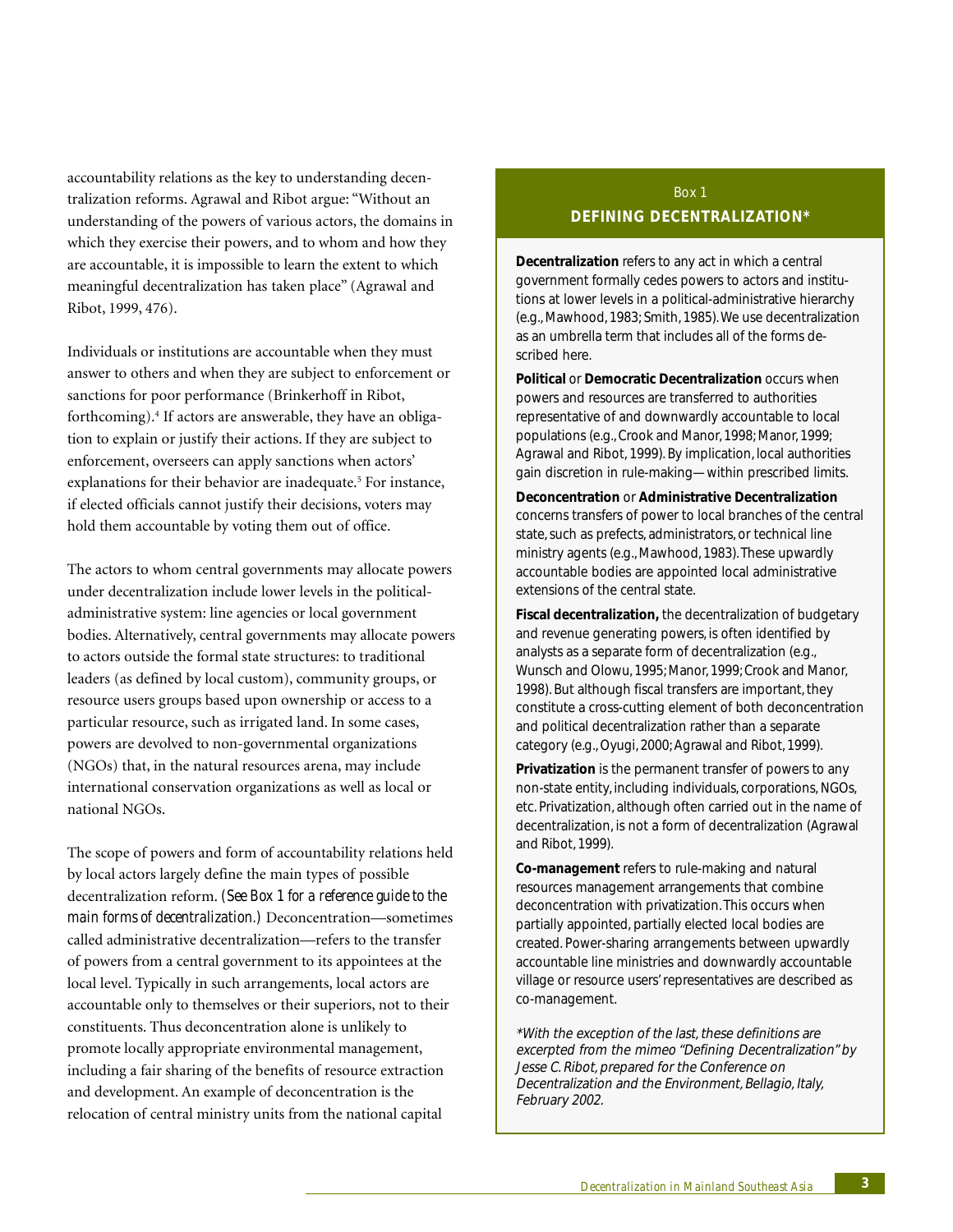to provincial capitals. Although such processes may be couched in language of participation, they may constitute nothing more than exercise of authority over local people to implement a centrally defined policy objective. Such processes may be more centralizing than decentralizing. It is important to examine whether increased public participation is being accomplished in a meaningful sense.

> Decent ralization can involve different combinations of actors, powers, and accountability relations.

Political or democratic decentralization refers to the transfer of powers from central government to local authorities that are downwardly accountable to constituents, often through elections. A central government that transfers responsibility for land use planning to locally elected community councils is one example of such a democratic decentralization.

As noted above, central governments may devolve powers to bodies outside the formal political-administrative system, such as non-governmental organizations and private entities. Typically, these bodies are not accountable to the entire population within a geographic constituency, as a representative local government would be, but are accountable to interest groups or donors. In this report, the general term decentralization refers to all the above forms of transferring powers.

For what should local actors be accountable? The nature of local actors' accountability depends on the powers they receive. These powers may include legislative (rule-making), executive, fiscal (relating to raising and disposing of revenue), or judicial (relating to settlement of disputes) powers, or powers to enforce rules. For instance, authorities could be accountable for managing funds in the public interest, for creating rules that provide the greatest benefit to the broader community, for enforcing rules even-handedly and without bias, and so on.

Most of this report is concerned with applying the analytic framework to the case studies in mainland Southeast Asia. The next four chapters assess the context for decentralization and the linkages among actors, powers, and accountability and natural resources management practices. A later chapter *(Chapter 6)* assesses how another aspect of the changed institutional landscape under decentralization—coordination among different agencies and jurisdictions—affects management of the environment. The framing questions for the report are as follows:

## *What is the policy context? (Chapter 2)*

Historical developments provide an important context for understanding the motivations of governments to decentralize—and the chosen configuration of actors, powers, and accountability relations in decentralization reforms. This report provides an overview of the historical forms of central control in the countries of mainland Southeast Asia. We document a recent pattern of trends in land allocation and both centralizing and decentralizing forms of natural resources decision-making and management for the region as a whole.

## *Which actors are receiving which powers? What is the scope of the powers? (Chapter 3)*

The scope of local authorities' new responsibilities is critical to any analysis of decentralization and its effects upon social, economic, and environmental outcomes. Local bodies might be accountable to communities, and the links between accountability and positive environment-livelihood outcomes might be demonstrated. However, if the scope of decisionmaking, adjudication, and enforcement is limited, the potential of decentralization for forging more responsive, appropriate, and efficient modes of governance will remain unfulfilled. In other words, the degree of discretion afforded to local governments and people has a significant bearing on the outcomes of decentralization. We assess the degree to which significant powers have been devolved to lower levels of government and to communities.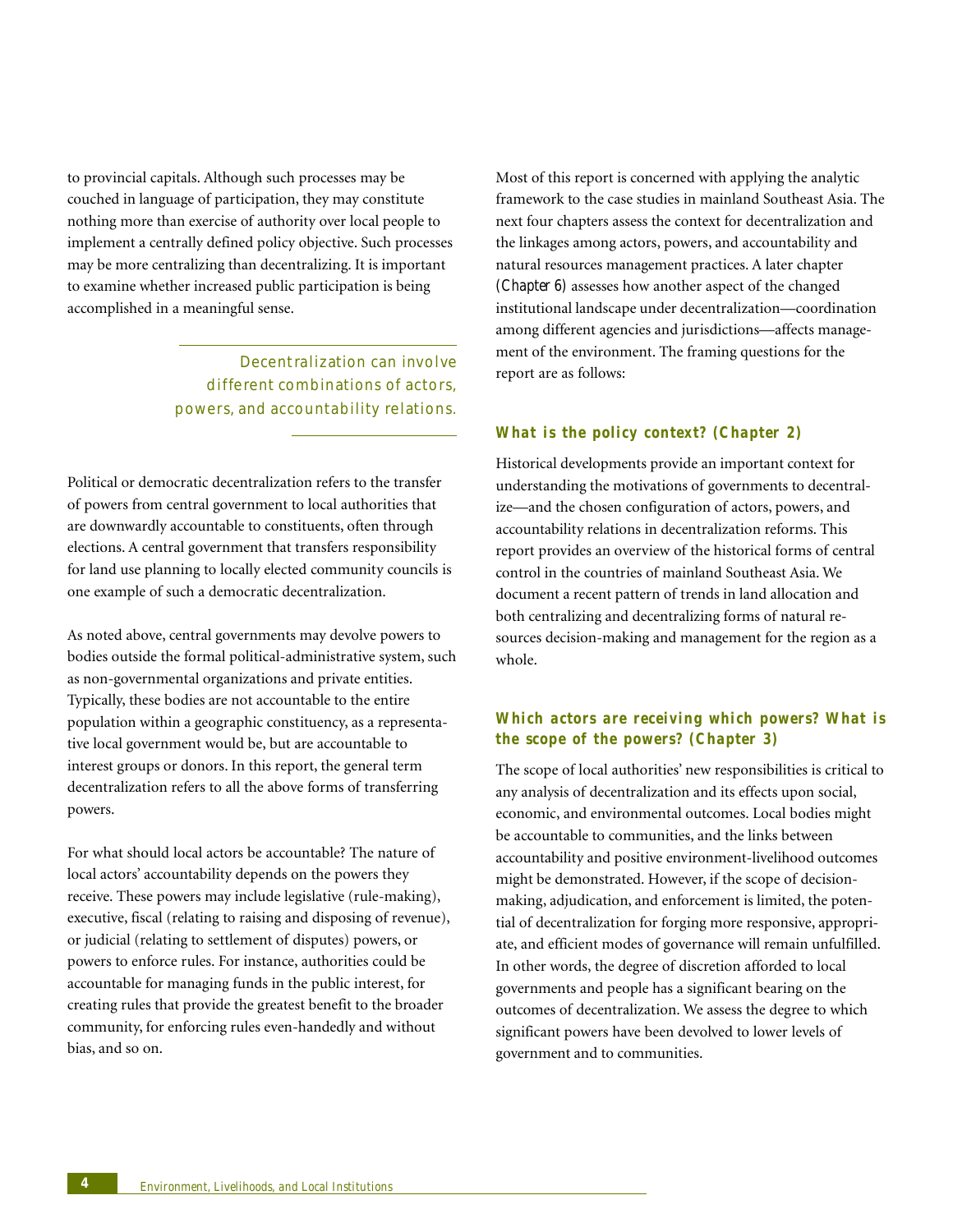## *What forms of accountability are created? (Chapters 4 and 5)*

The means for achieving accountability between local authorities and local people vary. Perhaps the most evident are elections for representative local government, although not all elections are equal. Voters may be able to choose between party-appointed candidates or among independent candidates. Voting may be open or closed. Allowing affected populations to participate directly in the decision-making process also helps achieve accountability. Direct participation can occur through convening open hamlet or village meetings and has the potential to be effective where the unit of governance (and size of the affected population) is small. As our analysis in these chapters shows, direct participation offers different degrees of accountability, depending on the actual voice and influence accorded to participants in such forums. Independent courts and neutral third-party actors who adjudicate disputes also play a role in holding authorities accountable to constituents. We look at whether and how these mechanisms operate and how they affect environmental management. The discussion includes the role of human resource and fiscal capacity in making local bodies more or less accountable to local populations.

## *How does the ability of local people to demand accountability and define common priorities affect outcomes? (Chapter 5)*

In addition to studying relevant legal frameworks and authorities' performance, we were interested in whether communities had the social and political resources required to demand accountability from local government. Previous scholarship (e.g., RECOFTC, 2000) suggests that social capital—the social ties, reciprocal relations, and ability to mobilize within communities—is critical to the success of decentralization. In this report, we explore the implications of communities' ability to articulate their development needs and demand good governance of their leaders.

## *What other institutional changes created by decentralization affect the governance of natural resources? (Chapter 6)*

In addition to new powers and forms of accountability among actors, decentralization has the potential to create an array of new institutional relations that can profoundly affect the overall impact of the reforms. Decentralization changes the relationships among government agencies, especially if it creates new local authorities that must negotiate their roles and responsibilities vis-à-vis line agencies of the central government. Decentralization creates new challenges for the management of environmental externalities outside of local authorities' jurisdiction, requiring new forms of cooperation among neighboring units of government. We analyze the opportunities and challenges provided by these new institutional relations and the consequences for natural resources management.

## *What are the implications of changed accountability relations between government and communities, and of changed institutional relationships within government, on environmental sustainability, equity, and livelihoods? (Chapter 7)*

After establishing how actors' powers and accountabilities changed under decentralization, we assessed whether and how these changes influenced natural resources management practices. Similarly, we studied the effects of key institutional changes resulting from decentralization, such as new relationships between local elected authorities and line agencies, on these practices. Linkages between these institutional changes and environmental practices are woven throughout the report. In the final chapter, we summarize the overall prospects of decentralization reforms for livelihood security, equity, and the environment.

There are various methodological challenges to the study of decentralization and its outcomes. Even when it is possible to measure specific indicators of environmental and socioeconomic change over time, it is difficult to attribute those changes solely to decentralization reforms. For instance, Vietnam, Laos, and China have pursued economic liberalization and tenure reforms as they have introduced several types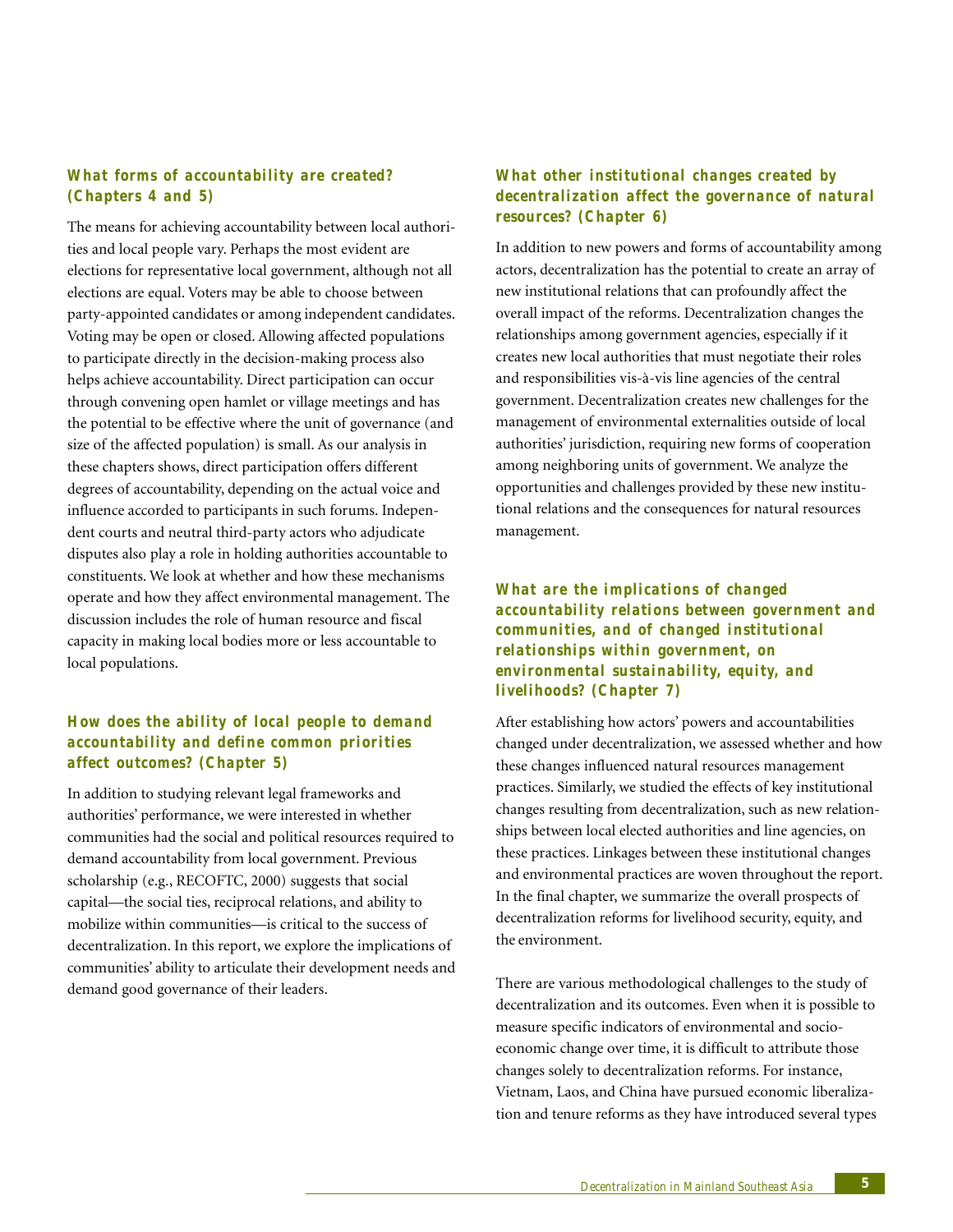## **Overview of the case studies**

|                                       | <b>Social and</b>                                                                                                                                                            |                                                                                                                                                                            | <b>Decentralization dynamics</b>                                                                                                                                                                                                                                                                                           |                                                                                                                                                                                                                                                                                                                                                |  |
|---------------------------------------|------------------------------------------------------------------------------------------------------------------------------------------------------------------------------|----------------------------------------------------------------------------------------------------------------------------------------------------------------------------|----------------------------------------------------------------------------------------------------------------------------------------------------------------------------------------------------------------------------------------------------------------------------------------------------------------------------|------------------------------------------------------------------------------------------------------------------------------------------------------------------------------------------------------------------------------------------------------------------------------------------------------------------------------------------------|--|
| <b>Study</b><br>site                  | environmental<br>characteristics                                                                                                                                             | <b>Focal policies</b><br>studied                                                                                                                                           | <b>Actors and powers</b>                                                                                                                                                                                                                                                                                                   | <b>Outcomes</b>                                                                                                                                                                                                                                                                                                                                |  |
| Nghe An province,<br>Vietnam          | Highly degraded<br>forestland<br>High ethnic<br>diversity<br>Severe poverty                                                                                                  | Forest land<br>allocation policy<br>Re-greening of<br>barren hills policy                                                                                                  | Officials of the district<br>forest agencies gain new<br>responsibilities for land use<br>planning and allocation.<br>Households gain<br>responsibility for<br>replanting.<br>Administrative<br>decentralization                                                                                                           | Lack of genuine<br>consultative process reduces<br>appropriateness,<br>effectiveness of policies.<br>Detailed technical<br>specifications from center<br>create adverse effects for<br>livelihood and environment.                                                                                                                             |  |
| Phu Tho province,<br>Vietnam          | Degraded forest<br>land<br>Increasing market<br>opportunities<br>High ethnic diversity<br>Widespread poverty                                                                 | Grass-roots Democracy<br>Decree<br>Decentralized<br>development budgets<br>through large donor<br>project:<br>Vietnam-Sweden<br>Mountain Rural<br>Development<br>Programme | Elected Village Management<br>Groups have control over<br>budgets with revenues provided<br>by donor project.<br>Communities have increased<br>roles in development planning.<br>Commune Management<br>Groups oversee planning.<br><b>Political</b><br>decentralization                                                    | Flaws in elections,<br>community consultations<br>lead to local dissatisfaction<br>with livelihood benefits of<br>program.<br>Poor information flow<br>within government hampers<br>effectiveness.<br>Voters ousted corrupt<br>official engaged in illegal<br>logging. Too early to<br>judge overall environmental<br>implications of program. |  |
| province, Vietnam<br>a Thien Hue<br>립 | Upper catchment<br>degraded (because of<br>defoliation in wartime)<br>High human<br>vulnerability to floods<br>Subsistence agriculture<br>with limited livelihood<br>options | Grass-roots Democracy<br>Decree<br>Program 135 for<br>providing grants to the<br>poorest communes                                                                          | Commune authorities receive<br>new grant allocations from<br>central government, discretion<br>to budget and spend funds.<br>Watershed Management Board<br>of central government controls<br>productive hill land, has narrowly<br>defined environmental goals.<br><b>Limited political</b><br>decentralization            | Commune authorities are<br>highly responsive to<br>community livelihood needs,<br>thanks to strong social ties.<br>Watershed Management<br>Board not open to local<br>concerns, its actions create<br>tenure uncertainty for local<br>community and effectively<br>cut off livelihood options.                                                 |  |
| Ratanakiri province,<br>Cambodia      | Valuable forest resources<br>Growing resource<br>competition among local<br>community, government,<br>and private actors<br>High ethnic diversity                            | Decentralized<br>development<br>planning through<br>donor program<br>(Seila)                                                                                               | Communities select commune<br>leaders Commune Development<br>Committees assume control of<br>development budgets (provided<br>by the national government from<br>donor funds).<br>Provincial officials provide<br>support to legitimize local<br>initiative and interests.<br><b>Limited political</b><br>decentralization | Local people lack rights to<br>defend resources from<br>external commercial<br>interests, thus undermining<br>environmental, livelihood<br>benefits of decentralization.                                                                                                                                                                       |  |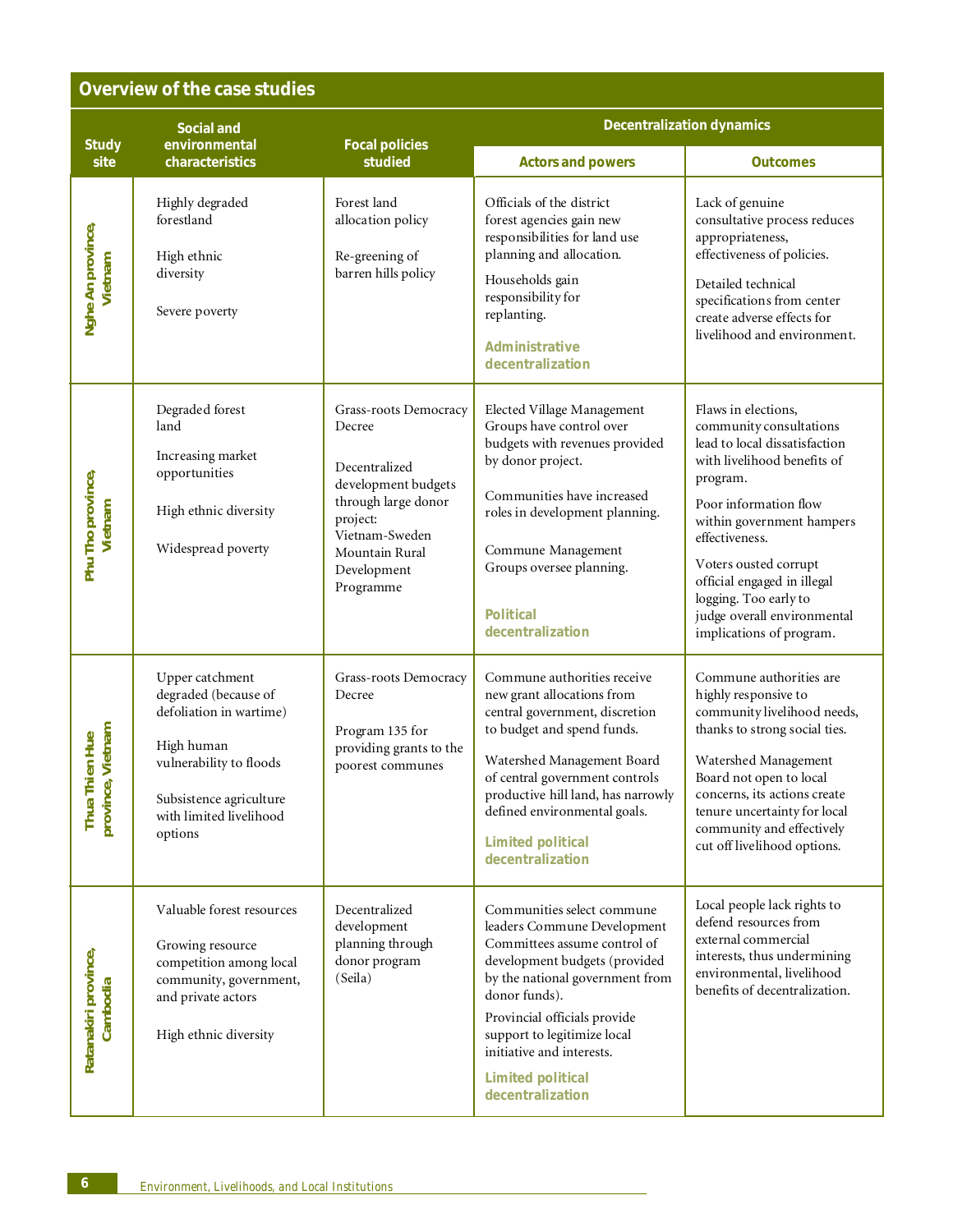## **Overview of the case studies**

| <b>Study</b>                                             | <b>Social and</b><br>environmental                                                                                                                                                  | <b>Focal policies</b>                                                                                                                    | <b>Decentralization dynamics</b>                                                                                                                                                                                                                                                                                                                                                                               |                                                                                                                                                                                                                                                                                                                                                                                                                   |  |
|----------------------------------------------------------|-------------------------------------------------------------------------------------------------------------------------------------------------------------------------------------|------------------------------------------------------------------------------------------------------------------------------------------|----------------------------------------------------------------------------------------------------------------------------------------------------------------------------------------------------------------------------------------------------------------------------------------------------------------------------------------------------------------------------------------------------------------|-------------------------------------------------------------------------------------------------------------------------------------------------------------------------------------------------------------------------------------------------------------------------------------------------------------------------------------------------------------------------------------------------------------------|--|
| site                                                     | characteristics                                                                                                                                                                     | studied                                                                                                                                  | <b>Actors and powers</b>                                                                                                                                                                                                                                                                                                                                                                                       | <b>Outcomes</b>                                                                                                                                                                                                                                                                                                                                                                                                   |  |
| Dak Lak province,<br>Vietnam                             | Degraded forest<br>land<br>Highly<br>commercialized<br>agriculture<br>In-migration<br>and population<br>pressure; Ede<br>ethnic group<br>becoming smaller<br>percentage of<br>whole | New Economic<br>Zone and<br>migration policy<br>Water Law<br>recognizing<br>different<br>institutions as<br>legitimate water<br>managers | Water Users Associations have new<br>opportunity to organize, provide farmers<br>with a forum for assessing and coordinating<br>irrigation.<br>People's Committees support local initiative,<br>interpret policy, especially at provincial level.<br>Appears as devolution to private group<br>but is effectively co-management with<br>local authority                                                        | Multi-stakeholder approach increases<br>local voice in water management and<br>buy-in to conservation measures.<br>Users groups provide forum where<br>water management can be addressed<br>in more integrated way but still<br>exclude groundwater.<br>Users group model raises equity<br>questions: who's excluded?<br>Multi-agency management board<br>has increased efficiency of<br>government intervention. |  |
| Yunnan province, China<br>Baoshan prefecture,            | Degraded<br>watershed,<br>forest land<br>Increasingly<br>commercialized<br>agriculture                                                                                              | Village<br>democratization<br>policy<br>Fiscal<br>decentralization                                                                       | Communities elect village officials from party<br>lists; villages have increased mandates for<br>natural resources management, vaguely<br>defined.<br>Each level of government responsible<br>for raising its own revenue.<br><b>Political decentralization</b>                                                                                                                                                | Lack of coordination among village,<br>township units, and weakness of<br>institutions for environmental<br>protection at the watershed level<br>exacerbate degradation.<br>Fiscal decentralization creates<br>incentive to exploit natural resources<br>for revenue.                                                                                                                                             |  |
| Luang Phabang province,<br><b>Soer</b>                   | Degraded<br>forest<br>High ethnic<br>diversity<br>Little<br>livelihood<br>diversity                                                                                                 | Land use planning<br>and land allocation<br>through donor<br>program<br>(Lao Swedish<br>Forestry<br>Programme)                           | Villages have increased role in land use<br>planning.<br>Land Allocation Committee (comprising<br>elected village representatives, line agents)<br>delineates village boundaries, land use zones.<br>Co-management at the implementation level.<br>Provincial officials have increased roles in<br>regional development planning.<br>Administrative decentralization with<br>increased consultative mechanisms | Local consultative process leads to<br>collective action on such<br>improvements as boundary<br>demarcation, conflict resolution,<br>fire control.<br>Rigid central government guidelines<br>preclude locally prefered options for<br>food security.<br>Line agencies lack technical expertise<br>and support to carry out their duties.                                                                          |  |
| (Mae Chaem watershed)<br>Chiang Mai province<br>Thailand | Commercialized<br>agriculture<br>High<br>ethnic<br>diversity                                                                                                                        | Increased<br>responsibility to<br>Tambon<br>Administrative<br>Organizations<br>(sub-district<br>authorities)                             | Villages have increased voice in development<br>decision-making through elected tambon<br>committee.<br>Tambon organization assumes responsibility<br>for all development within jurisdiction<br>(infrastructure, service delivery, natural<br>resources management).<br><b>Political decentralization</b>                                                                                                     | Environment is not necessarily a<br>priority issue in electoral, consultative<br>processes.<br>Lack of clear division of labor between<br>local government and line agencies<br>leads to lapses, tensions in natural<br>resources management.<br>Existing community-based<br>organizations and networks<br>strengthen decentralization<br>process.                                                                |  |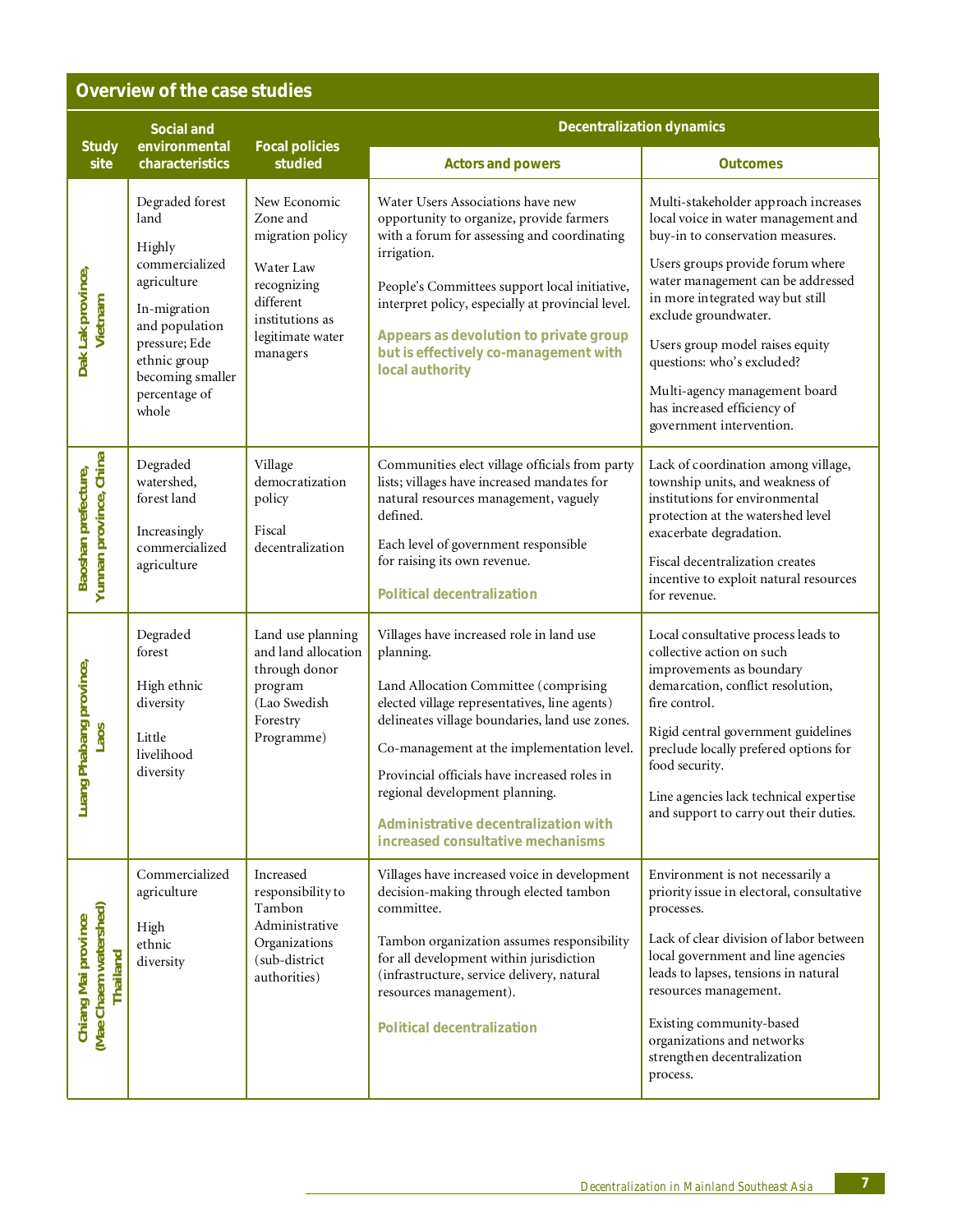of decentralization. Thus it is particularly hard to disentangle the effects of decentralization from those of other policies on upland landscapes.

Furthermore, measuring the environment, livelihood, and equity outcomes of changed governance regimes and natural resources management practices requires a long-term research horizon. As such, the one- to two-year studies upon which this report was based did not provide enough data to show conclusively whether decentralization in mainland Southeast Asia is good or bad for upland livelihoods and environments. This report and the underlying analysis concentrate on how decentralization processes have supported or undermined public participation in environmental rule-making and sustainable natural resources management practices at the local level. We focus on drawing out the implications of changed incentives and practices for environment and livelihood outcomes.

## **OVERVIEW O F THE CASE STUDIES**

All the case study sites are representative of the upland mainland Southeast Asian ecoregion in two important respects: they all face severe development and population pressures that are degrading natural assets, and they all involve ethnic minority groups with diverse traditions in natural resources management.

The variety of remaining natural assets in the case studies is reflective of the mainland Southeast Asian mountain region. The Ratanakiri site, with its still notable timber stands and biodiversity, presents a picture of how the entire upland region used to be. The degree of threat it now faces from outside commercial interests is part of a longer historical trend. The young secondary forest characteristic of the Luang Phabang site and the barren, degraded hills of Nghe An province reflect the more common and sobering reality of upland natural landscapes today. The Dak Lak study site, with its extensive monocultural coffee plantations and high rates of in-migration, reflects the most extreme forms of pressure and, recently, conflict in upland natural resources management and economic development.

The economies of all the study sites are centered around productive agriculture and forestry, as is typical of the uplands. Shifting cultivation in all its forms is a defining feature of the agroecosystems at all sites. Although some sites were near nature reserves, this report focuses on the consequences of decentralization for the management of productive lands, rather than on protected areas management.

In their political and economic conditions, each site is unique, just as the political ideologies and development trajectories of each country are different. That decentralization reforms are relatively new in some countries, such as Thailand, and are more established in others, such as China, complicates this picture. The Thai case highlights the complex political reality of implementing broad-based decentralization involving strong market forces and well-established non-governmental interests in the initial stages of the reform period. The Phu Tho case is an example of a host government-donor partnership to implement a large program of decentralized planning at the local level. The Baoshan case is a Chinese-led, locally financed case of local communities coming to terms with a democratization process embedded in a larger series of reforms over 20 years. The Hue case illustrates the ways in which policy can have acute affects on local communities' ability to deal with environmental stresses over time. This political diversity is perhaps the greatest challenge to a regional synthesis of decentralization and institutional dynamics.

## **E NDNOTES**

- 1. Myanmar (Burma) is not included in our study, however. A full examination of mainland Southeast Asia would include Myanmar (Burma).
- 2. Presentation by David Thomas at REPSI workshop on Local Institutions, Livelihoods and Decentralized Natural Resource Management, Chiang Mai, February 2000.
- 3. Also, keynote speech by Terry Rambo at the International Symposium on Montane Mainland Southeast Asia in Transition II, July 2000, Chiang Mai, Thailand.
- 4. Also, presentation by Robert Keohane at World Resources Institute, 23 January 2002.
- 5. Brinkerhoff in Ribot, forthcoming.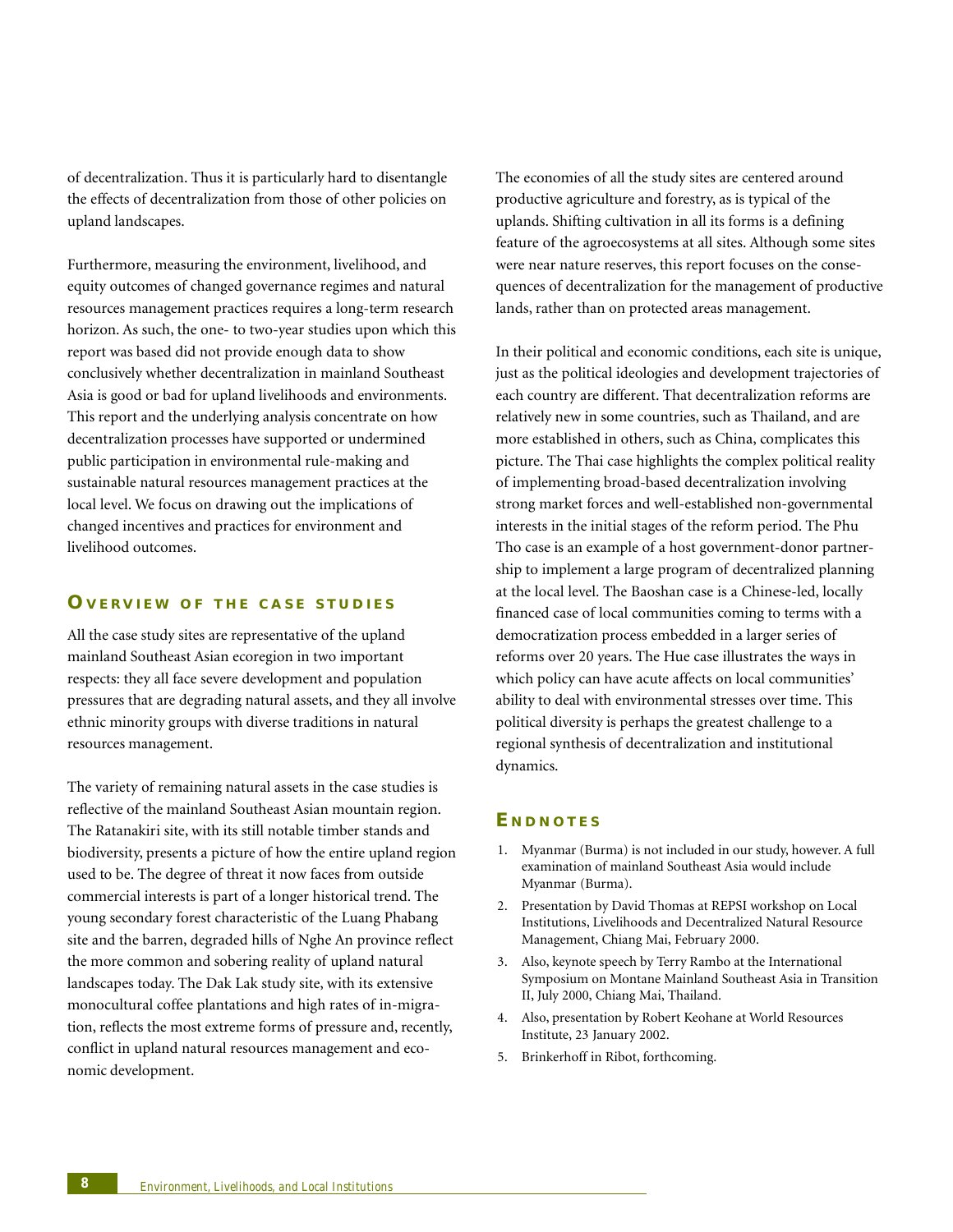## **C HAPTER T W O**

## **Decentralization in the Regional Context**

This chapter presents a historical basis for understanding recent political developments in the study countries. We explore each government's motivations for decentralization and the extent to which decentralization reforms are sectorally based or more wide-ranging in their scope. We document the extent to which significant powers are being devolved or administrative authority merely deconcentrated through the branches of central government to the outlying areas. This background provides important context for the analysis in following chapters of what has been achieved through these reforms.

## **MOTIVATIONS TO DECENTRALIZE**

Governments across the world, including liberal democracies and authoritarian regimes, are pursuing decentralization reforms. A rich international literature has developed on the myriad forms and intents of these policies and their development impacts. Among the many motivations of governments to decentralize, one of the most common is a desire to improve the efficiency of government administration and delivery of public services. In part, governments are haunted by the implementation failures of highly centralized systems that characterized the post-colonial era. They believe that decentralization might improve service delivery by bringing decisionmaking and implementation closer to the target population.

But many governments also believe that decentralizing can cut the central government's costs (Ayres, u.d.) and improve efficiency by reducing the size of the central bureaucracy.

Decentralization is regarded as a natural complement to economic liberalization and the imposition of fiscal discipline, which are among the primary agendas of the multilateral development banks. The World Bank has even introduced the language of free market competition into the decentralization debate by proposing forms of decentralization that increase competition between local government and private service providers (Litvack et al., 1998). Subsequently, donor conditions requiring decentralization and central government downsizing have become another impetus for reform in developing countries.

Decentralization may also be motivated by the desire to empower citizens and increase public participation in the development planning and implementation process; these goals may be regarded as worthy social goals in and of themselves (Meinzen-Dick and Knox, 1999).<sup>1</sup> Leaders may view decentralization as a way to deepen democracy and enhance the legitimacy of a political system (Manor, 1999).

The mainland Southeast Asia region has, during the last decade, enjoyed a period of relative peace and economic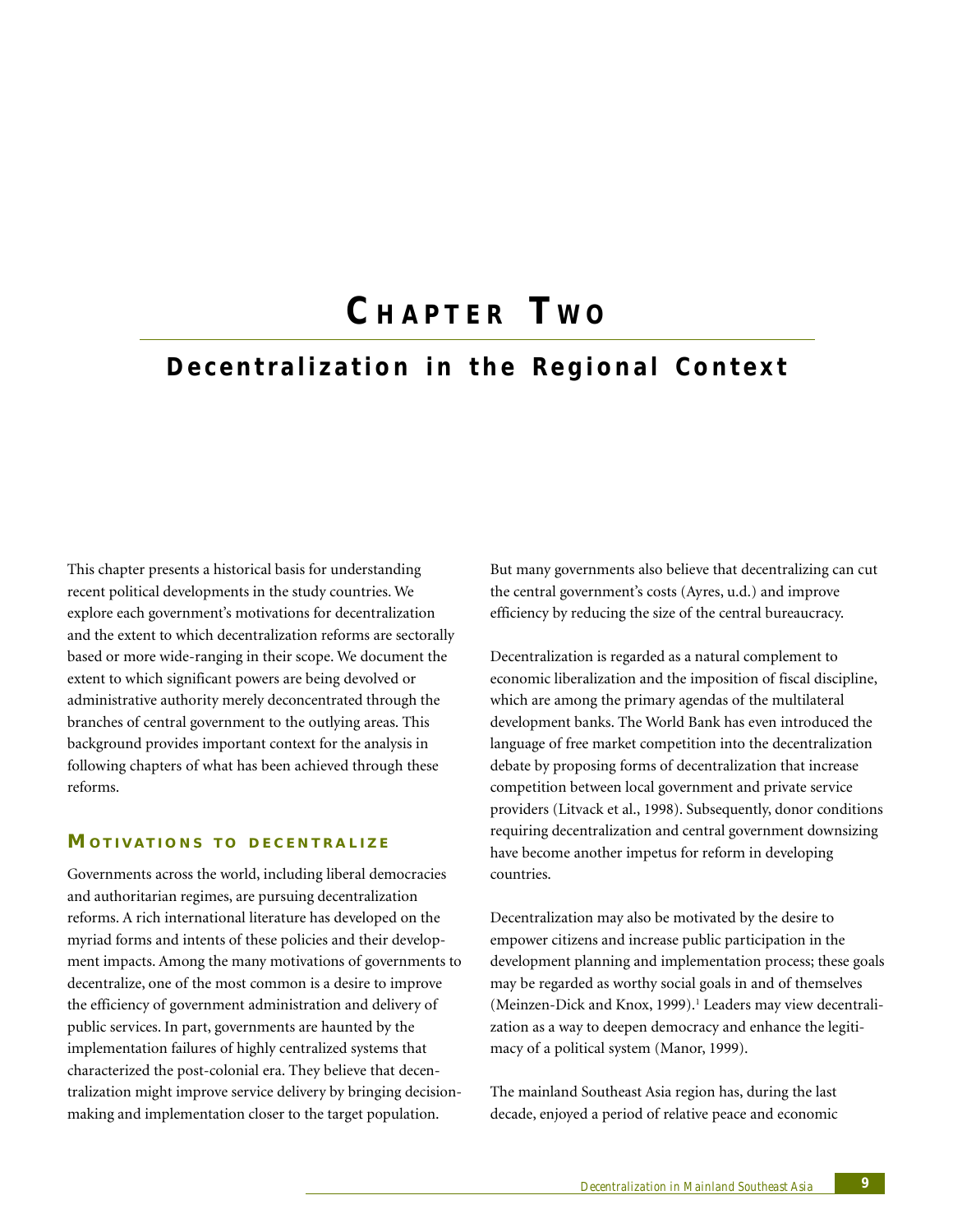growth that contrasts with the civil wars, international conflicts, mass migrations, and emigrations that characterized the 1950s, 1960s and 1970s. Although Vietnam, Laos, and Cambodia experienced the most devastation and turmoil during that period, China and Thailand, the other two countries of the region which concern us here, were inevitably affected by the unrest and mass movements of people and experienced their own domestic conflicts.

## Central governments have used decent ralization to decrease their financial burdens.

As a result of this turbulent history, it is perhaps unsurprising that as successive governments established themselves following wartime, their focus was on strengthening national security and development from the center. Furthermore, the socialist system that was adopted in China, Vietnam, Laos, and, eventually, Cambodia was based on central planning. For the latter half of the 20<sup>th</sup> century, Thailand's nation-building priorities supported the strong centrist model of government.

However, with the advent of greater stability in the past 10-20 years, the governments of mainland Southeast Asia have begun to decentralize various political, administrative, and fiscal functions to lower levels of government. Their reasons for doing so vary, although they include many of those given above. In China and Vietnam, policy statements promote the notion of grass-roots democracy as a good in itself and a central reason for increasing the role of local (i.e., commune and village) authorities in policy implementation and limited development planning. In China, perhaps the greater driver of decentralization has been the desire for improved fiscal efficiency and reduced fiscal burden on the central government (e.g., Fan 1999).<sup>2</sup> Likewise, in Vietnam, new fiscal arrangements increase the tendency of government departments to push expenditures down to the next level whenever possible (Rao, 1999).

In Vietnam and Laos, most decentralization has occurred within specific sectors—water, forestry, and agriculture—and has taken the form of deconcentration. In this respect, reforms described loosely as decentralization have been more centralizing than decentralizing. Reforms represent an effort to consolidate state control and state-defined development gains in these sectors as well as to increase state control over remote areas.

A more progressive form of decentralization has emerged at the sub-national level in Vietnam. Here, the Swedish International Development Cooperation Agency experimented with a decentralized development budget scheme in five provinces; assessment of the scheme forms one case study in this volume. This experiment provided the partial impetus for another donor-backed poverty alleviation program in the northern provinces that incorporates ambitious decentralized budgeting and implementation structures.<sup>3</sup> More broadly, discussion of opportunities for decentralization has an explicit place on the agenda at meetings of Vietnam's major aid donors. Both the Vietnamese government and its donors recognize that the transition from a socialist to a market-based economy requires a redefinition of the role of the state and streamlining of its functions—objectives that decentralization may help achieve (IFAD, 1999).

In Cambodia, a larger experiment in political and fiscal decentralization has taken place, bolstered by massive aid inflows for national reconstruction. A pilot scheme for decentralized development planning was undertaken in first 5, then 10, Cambodian provinces. The consultative group of donors for Cambodia made implementation of a national decentralized development program a centerpiece of its negotiations with the Cambodian government.

In the context of significant donor encouragement for decentralization in the region, the donor-financed decentralization programs covered in this report are not atypical of recent experience in the region. Indeed, they may prove to be a harbinger of the future. Even the sectorally based decentralized planning in Laos that we explore through the Luang Phabang case benefited from substantial donor staff and funds, via the Lao-Swedish Forestry Programme. While perhaps unrepresentative of the Lao experience as a whole, this case is indicative of donor attempts to bolster articulation of local concerns through large participatory projects in the region as a whole.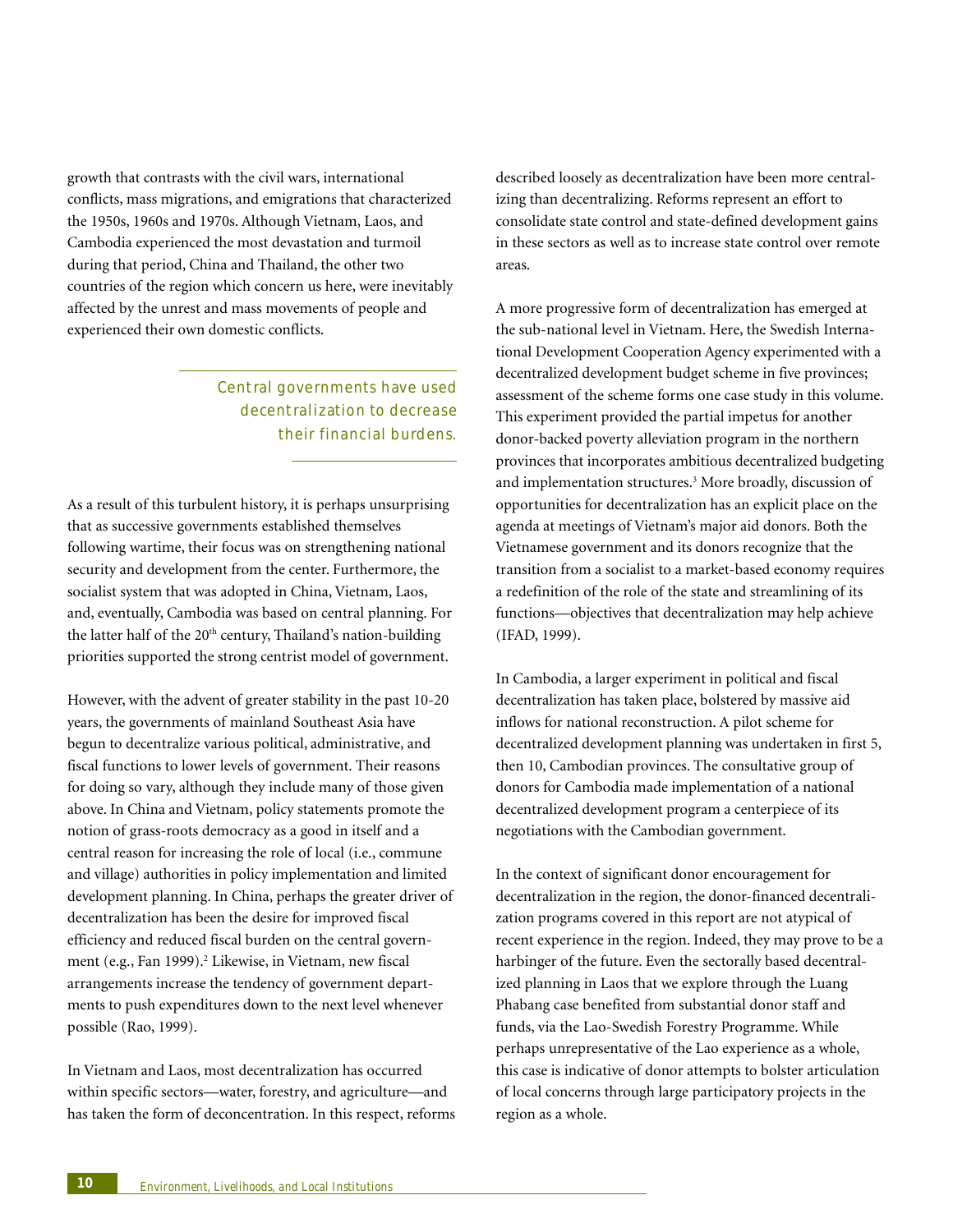Thailand has embarked upon the most ambitious decentralization reform in the region—a full-scale political decentralization to the sub-district level. Here, profound reform was made possible by the coincidental alignment of political parties' and intellectuals' interests. Political parties sought to strengthen their support base in the rural areas by increasing the voice of rural constituencies in development decision-making; intellectual elites with broader democratic aspirations were largely responsible for drafting the language about decentralization in the new Constitution.<sup>4</sup> The following sections outline the policy frameworks for decentralization in each country. The next chapter *(Chapter 3)* provides a more detailed account of changing institutional responsibilities for each of the seven case studies.

**CHINA**

China was the first country in the region to experiment with devolving responsibilities for government administration and limited rule-making to the local level. After years of oscillating between centralized and decentralized government during the Mao era, the majority of reforms during the past two decades have sought to devolve a larger range of administrative responsibilities from the center.

In 1978, the government ushered in a series of socio-economic reforms under its *gaige kaifang*, or reform and opening, policy. These reforms aimed to dismantle collective ownership of agriculture and radically alter the function of government. In rural areas, the Household Responsibility System privatized use rights by leasing agricultural land. Farmers initially received leases on their land for one to three years. Leases were lengthened to 30 years in the course of the next decade.<sup>5</sup> In the early 1980s, the contract responsibility system was extended to forest lands, and households were granted use rights to barren lands (family plots) through an auction system (Zuo and Xu, 2001).

With the Household Responsibility System more than two decades old, there has been substantial scholarship on the environmental implications of the reform. The government hoped the System would improve farmers' stewardship of natural resources but it is widely judged as having failed to do so (Williams, 1994). Because the government's agricultural

policy has changed so many times during the past 40 years, farmers lack confidence that they will retain long-term tenure over the land and therefore are unwilling to invest in longterm improvements. Instead, they concentrate on increasing short-term yields through the heavy application of chemical pesticides and fertilizers.<sup>6</sup> Meanwhile, economic liberalization and market reform, in tandem with the dismantling of collectives and privatization of land rights, have hastened environmental degradation. Farmers have cut trees on their allotted lands to sell on the free market (Williams, 1994).

## Each level of China's gove rnment has become financially independent.

In 1980, the Government of China passed legislation that devolved fiscal and decision-making responsibilities from the central and provincial to the county, township, and even village levels. Under the Fiscal Responsibility System, each level of government became financially independent, that is, responsible for raising and managing its own revenues. (Before 1980, local governments remitted tax revenues directly to the central government and awaited their partial return based upon central discretion [Jun and Norregaard, 1998]). Fiscal decentralization meant new responsibilities for township governments. However, the tax structure also ensured that the majority of revenues would accrue to upper levels of government, leaving townships insufficient monies to carry out their development mandates (Zuo and Xu, 2001).

Many upper-level government revenues became available to lower levels through a project-based system. Integrated intergovernmental groups now decide on project priorities. Even counties do not have the capacity to develop projects, so project planning takes place at the prefecture level or above. Given the size of resources at stake in the project system, it could be said that a major part of the development planning process has therefore been decentralized to a level that is still large in its geographic scope.

In the context of fiscal decentralization, the emergence of privately owned Township Village Enterprises (TVEs) has been both economically and environmentally significant.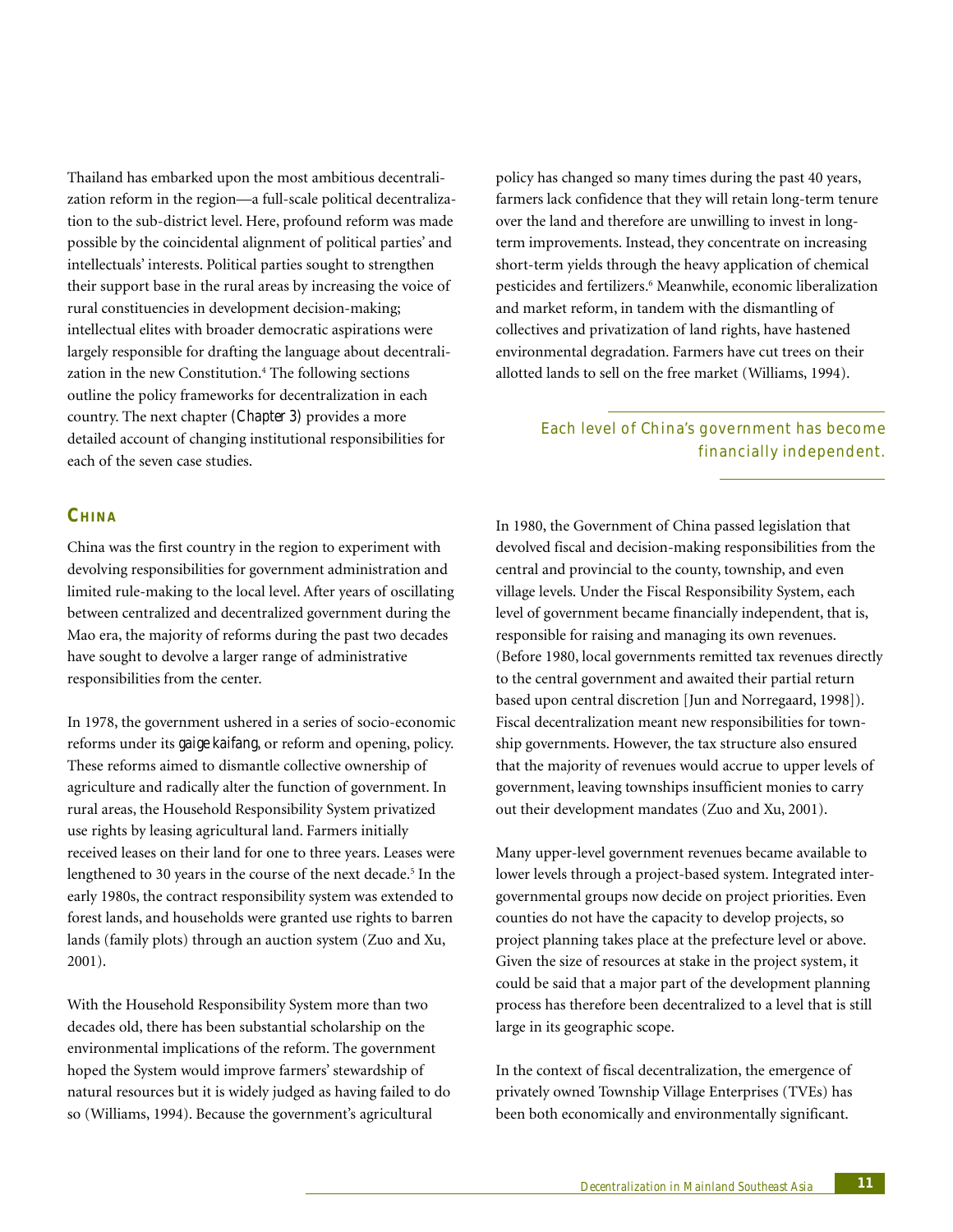These enterprises create a major source of revenue for cashstrapped local authorities. Therefore, local governments have been willing to turn a blind eye to the heavy pollution they produce. TVE-led mining and food processing have transformed upland landscapes and exacerbated the pollution of air, water, and land resources (e.g., Williams, 1994).

During the period of major rural reforms and fiscal decentralization, the Government of China began to expand and strengthen its national environmental laws significantly (Campbell, 1997). The Chinese Constitution of 1978 for the first time stipulated that the state was responsible for environmental and natural resource protection (Jian, 1996). The following year, a trial Environmental Protection Law (adopted as permanent law in 1989) established the basis for legal protection of natural resources and for recourse against polluters (Jian, 1996).

The trend toward decentralized environmental governance did not necessarily complement the strengthening of the national framework for environmental law. Observers have noted that the empowerment of local government to manage their own finances imbued them with a new bargaining power (Wu and Robbins, 2000).<sup>7</sup> Local authorities became more likely to circumvent or simply ignore environmental regulations set by the central government (Wu and Robbins, 2000). Major lay offs in the bureaucracy at all levels, borne of overall restructuring, left local governments with greatly reduced staff capacity even as their responsibilities increased (Beach, 2001; Xia, 2000).

At the community level, bottom-up planning processes involving participatory methods were adopted at least nominally in village development and in the natural resource sectors (e.g., Yunnan's Village Poverty Alleviation Forest Classification and Management Plans). The Organic Law on the Villagers' Committee of the People's Republic of China8 provided for direct election of Village Committees to oversee village-level natural resources management. The new laws encouraged the development of village regulations for resources management. Although there have been calls for elections at the township and provincial levels, the government shows no signs that it wishes to relinquish its hold on its appointment powers incrementally (Cheng, 2000). Overall,

the reforms have created a situation in which the most scope for public participation and representation is at the village level, where almost no financial resources exist.<sup>9</sup> Far more financial resources remain at higher (i.e., province and county) levels of government, where officials are still appointed.

Although the general trend in China in the past three decades has been toward privatization and decentralization, a nationally instituted logging ban in 1998 nonetheless re-asserted centralized planning in the forestry sector (FAO, 2001). The logging ban, which was initiated as a response to the disastrous flooding on the Yangtze River that year, has been interpreted by some observers as an acknowledgement of "the failure of the past 15 years' forest policy" (Zuo and Xu, 2001, 6). It called for the millions of state forestry employees to redirect their efforts from logging to forest protection and reforestation.

Only as relative peace, security, and economic liberalization became established across mainland Southeast Asia did other countries begin to experiment with broad sweeping decentralization reforms. By this time—the mid- to late-1980s decentralization in governance reform was coming into vogue across the developed and developing world. China's reforms made it somewhat easier for Vietnam's and Laos' socialist leadership to consider reforms, especially after the fall of the Soviet Union.

## **THAILAND**

In the early 1990s, Thailand embarked upon an ambitious experiment in decentralized governance. This sweeping reform accompanied the unrivaled economic growth and liberalization that preceded the 1997 financial crisis. The Tambon Administrative Act of 1994 set up Tambon Administrative Organizations (TAOs) at the tambon (sub-district) level. This Act confers upon TAOs local development planning and implementation responsibilities covering a wide range of local infrastructure, education, health, welfare, and natural resources management issues (CARE, 2000). Thailand's new Constitution of 1997 recognized the process and called for its completion, so that every one of the more than 7,400 tambons would have a TAO (Kammeier, 1999). Specifically, the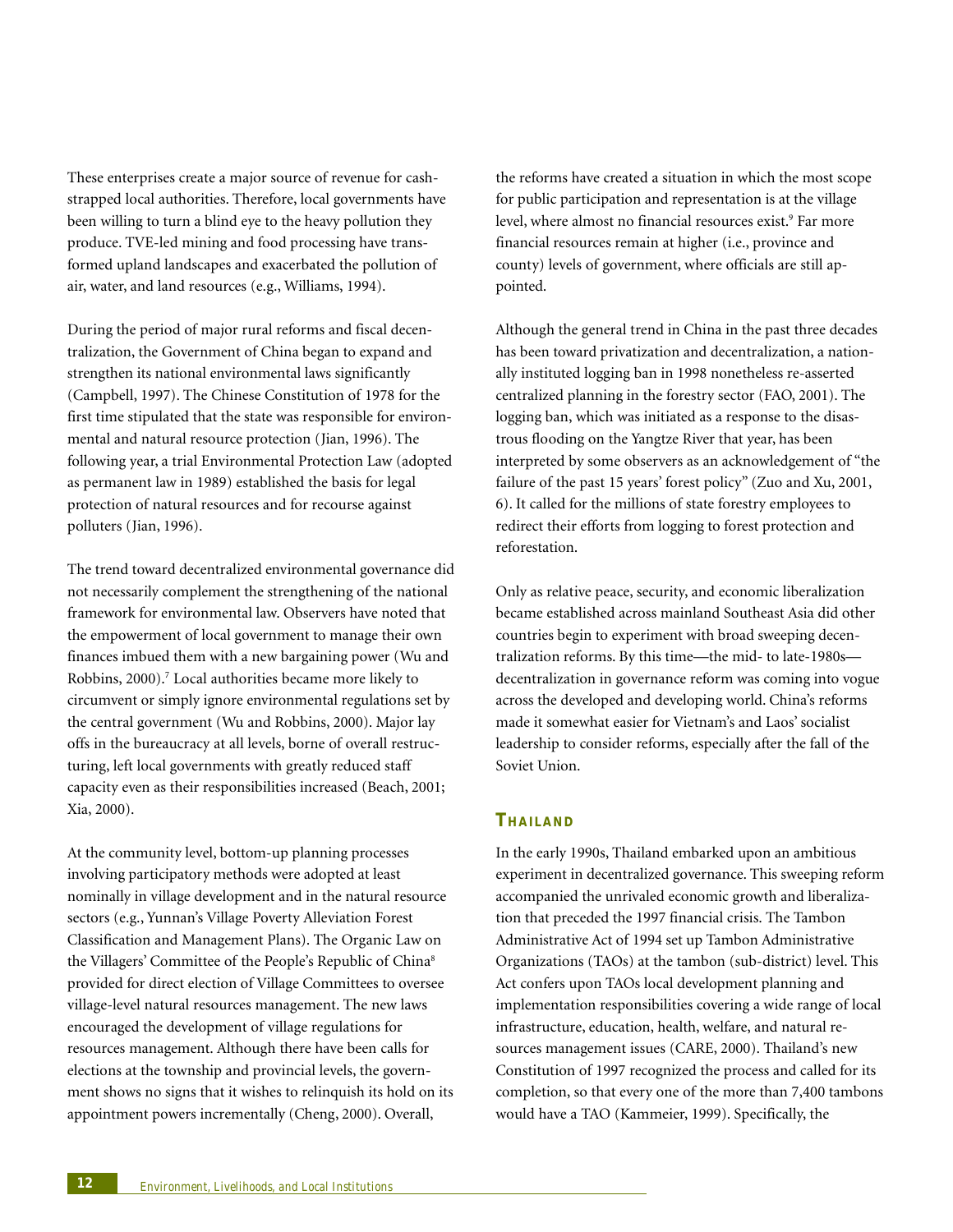Constitution gives local people and organizations responsibility for managing their own natural resources (Komon, 2000). The Constitution increases the share of total revenues and expenditures managed by local government by "assigning more revenue sources to local governments, revising the system of intergovernmental transfers to provide grants in a more transparent and predictable way, and promoting mechanisms for local accountability" (Weist, 1999, 102). Furthermore, the Constitution makes unprecedented steps to ensure public access to environmental information and environmental decision-making processes (Somrudee et al., 2001).

> Thailand has embarked on an ambitious decent ralization experiment that empowers elected bodies at the sub-district level.

The recent reforms in Thailand's local governance structure, including the granting of natural resource mandates to TAOs, sit somewhat uneasily with the traditional mandates and outlook of such line agencies as the Royal Forest Department (RFD). Traditionally, the RFD supervised commercial logging across the country (Komon, 2000; Mingsarn, 2000.) More recently, the Department recognized the potential gains of working more closely with communities to protect forests. However, instead of decentralizing decision-making, this shift emphasizes the role for forest officers in promoting central directives at the district and village levels. This situation may change in time, especially for parts of the kingdom's forests. Since 1991, the government and concerned stakeholders have been discussing a draft Community Forestry Bill. The Bill holds the promise of recognizing community-owned forests and specified community rights.

Differences of opinion among various interest groups in the country have delayed passage of the bill. Initially, the Royal Forest Department disagreed with the proposal of human rights NGOs that community forests should be allowed within conservation forest areas. Once these parties reached a compromise, environmental NGOs argued against allowing settlement in conservation areas and protested the failure to guarantee conservation goals. Public hearings across the

country resulted in a version that the Cabinet approved, but parliament has not yet adopted the legislation (CARE, 2000). Meanwhile, Thailand's forest land allocation policy has been roughly in synch with other countries in the region. The RFD provides land tenure certificates to households occupying degraded reserved forest areas before 1982 under the National Forestland Allotment Project (Komon, 2000).

Thailand's water sector, like its forest sector, has been a flash point for conflict between state and civil society over the allocation and valuation of resources. The government has accepted large-scale assistance from the Asian Development Bank (ADB) for reform of its water sector. The ADB is underwriting the creation of new river basin authorities (Azimi et al., 2000; Panadda et al., 2001) and promoting recognition of water as an economic good through water pricing and other reforms. A US\$600 million loan for massive restructuring of the agricultural sector includes charging farmers for water use for the first time. The privatization of water has raised the ire of populist groups in the countryside that consider free access a right. Meanwhile, the government is drafting a more detailed legislative framework for water resources management to follow the Water Law of 1997*.*

## **VIETNAM**

Vietnamese society has opened significantly since the 1980s, signaling a move away from Soviet-style socialism and toward market socialism. In 1986, Vietnam's Party Congress adopted its *doi moi*, or renovation, policy that ushered in a set of reforms aimed at liberalizing the economy and attracting foreign investment. As a consequence, new markets are available to farmers for their products.

The emergence of a market-oriented economy under *doi moi* has been accompanied by a process of land allocation to individual households, that is, a process of privatizing resource access. Whereas subsidiary government agencies and state enterprises controlled all natural resources previously and the government took responsibility for every aspect of people's lives including employment and welfare—households are now permitted to lease agriculture and forest land for up to 50 years. Agricultural land, slated to be allocated to individual households since the early 1990s, is almost completely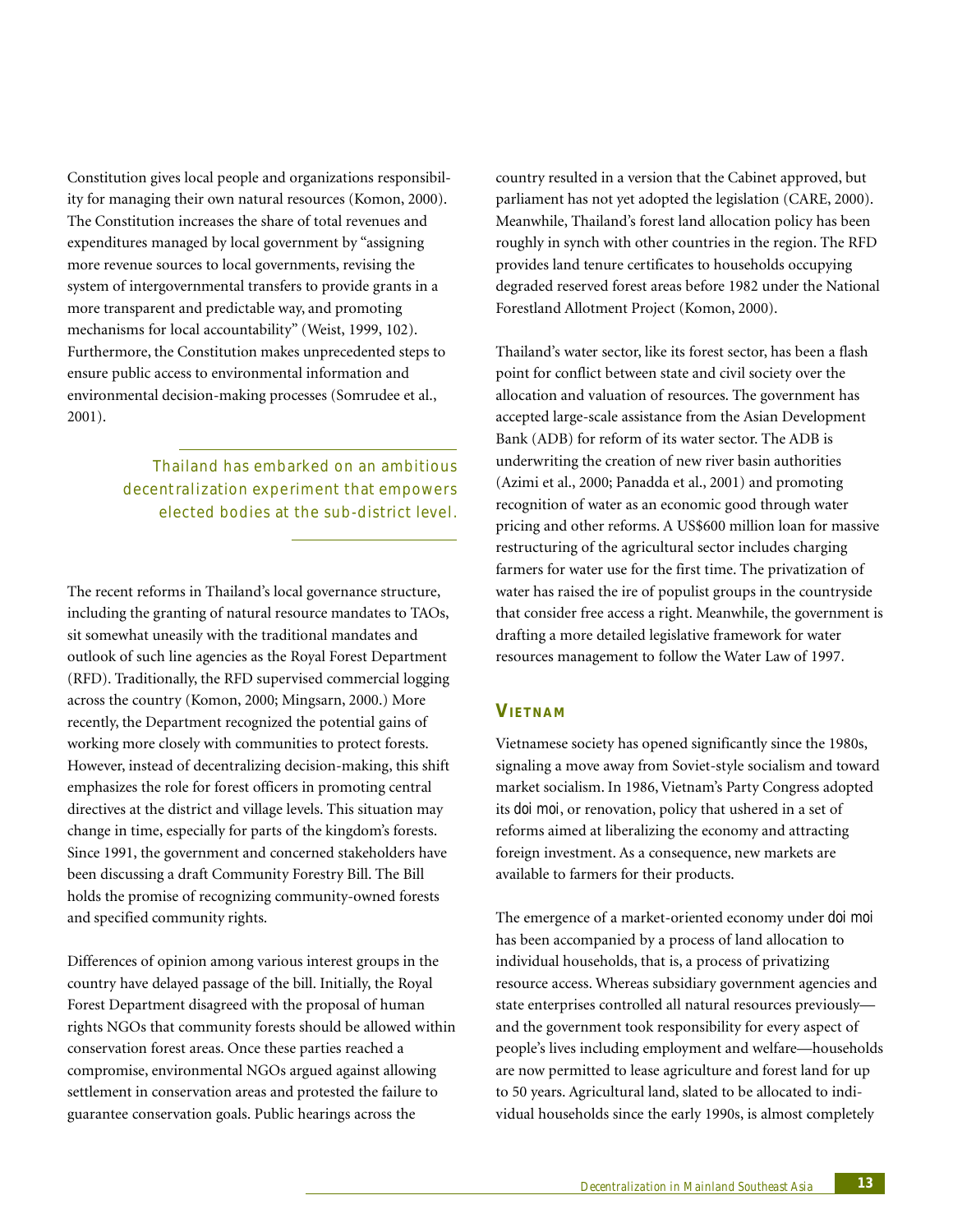allocated in most provinces. Forest land allocation, although authorized in 1994, has proceeded slowly. The reasons for slow progress in implementing this policy and the government's twin policy for reforesting barren lands are explored in greater depth in the first case study in Chapter 3. In Vietnam as in Thailand, the forest land allocated to individual households is largely degraded forest land. The land is classified as forest because of its topography (e.g., steep slopes that should be forested to prevent erosion) and hence, according to its desired use, rather than its current use. We will revisit these patterns of ownership in the coming chapters as we assess the ability of decentralization reforms to improve rural livelihoods and ecosystem health along with the other underlying conditions that influence outcomes.

In spite of land reform and the partial embrace of market reforms, Vietnam retains strong central planning of its economy. As a consequence, Vietnam's provinces and districts function under production quotas and central mandates for new enterprise development. These directives limit the discretion of local authorities or communities to pursue alternative production systems. As our exploration of the agricultural and forestry sectors in this report shows, command and control regulation of small-scale farmers under a partially privatized and decentralized land tenure system is increasingly unworkable and is at odds with sustainable development imperatives.

Political or democratic decentralization, meaning the creation of downwardly accountable local government with decisionmaking powers, remains largely unrealized. However, Vietnam is allocating some powers for local development planning to communes in the rural areas.10 The increased citizen mobilization implied by these new policies finds ample support in the Vietnamese Constitution and the teachings of the country's founding father, Ho Chi Minh (Jørgensen et al., 2001).<sup>11</sup> The Grass-roots Democracy Decree of 1998 calls for pro-active disclosure of new legal and policy information to local people by the communes and a more active role for commune authorities in planning. Although the Decree itself transfers few tangible powers to the local level, it forms the basis for several targeted reforms that have funds attached, and in that regard contributes to the empowerment of local authorities. One such example is Program 135, which transfers government grants to the country's poorest communes for planning and disbursement by the commune leadership.

In Vietnam's recent history, forest management has been highly centralized, largely as a function of post-war reconstruction (Cai ed., 2001; Phuong, 2000). Until the early 1990s, State Forest Enterprises managed forest exploitation with a focus on commercial extraction and integration with woodprocessing industries. Since then, however, the Enterprises have been reoriented to protect vital watershed areas and support household forest management by providing extension and training services. State-owned enterprises still own the bulk of productive forest lands, and they contract with individual households to protect plots in exchange for cash (Cai ed., 2001).

## Vietnam's grassroots democracy decree calls for greater transparency and public participation.

Authority for allocating land to households and reforesting barren land (land slated to be forest land but currently degraded) is becoming increasingly deconcentrated to local line agency representatives. Furthermore, the central government has increased calls for public consultation in the policy implementation process following the failure of one prominent reforestation program of the early 1990s to show results (Decree 327). Meanwhile, the line agencies remain responsible for forest law enforcement. As elsewhere in the region, these offices lack sufficient funding and labor to fulfill their mandates.

In the water resources sector, Vietnam took a major step in passing its 1998 Water Law. The Law sets Vietnam in line with various internationally recognized principles of water resources management. The Law recognizes water as a public good and acknowledges the rights and responsibilities of industrial, agricultural, domestic, and other water users in maintaining sustainability. It calls for integrated water resources management and promotes the governance of water on the watershed scale.12 Several international agencies are helping Vietnam implement the Water Law. Two examples are a massive Asian Development Bank-funded effort to create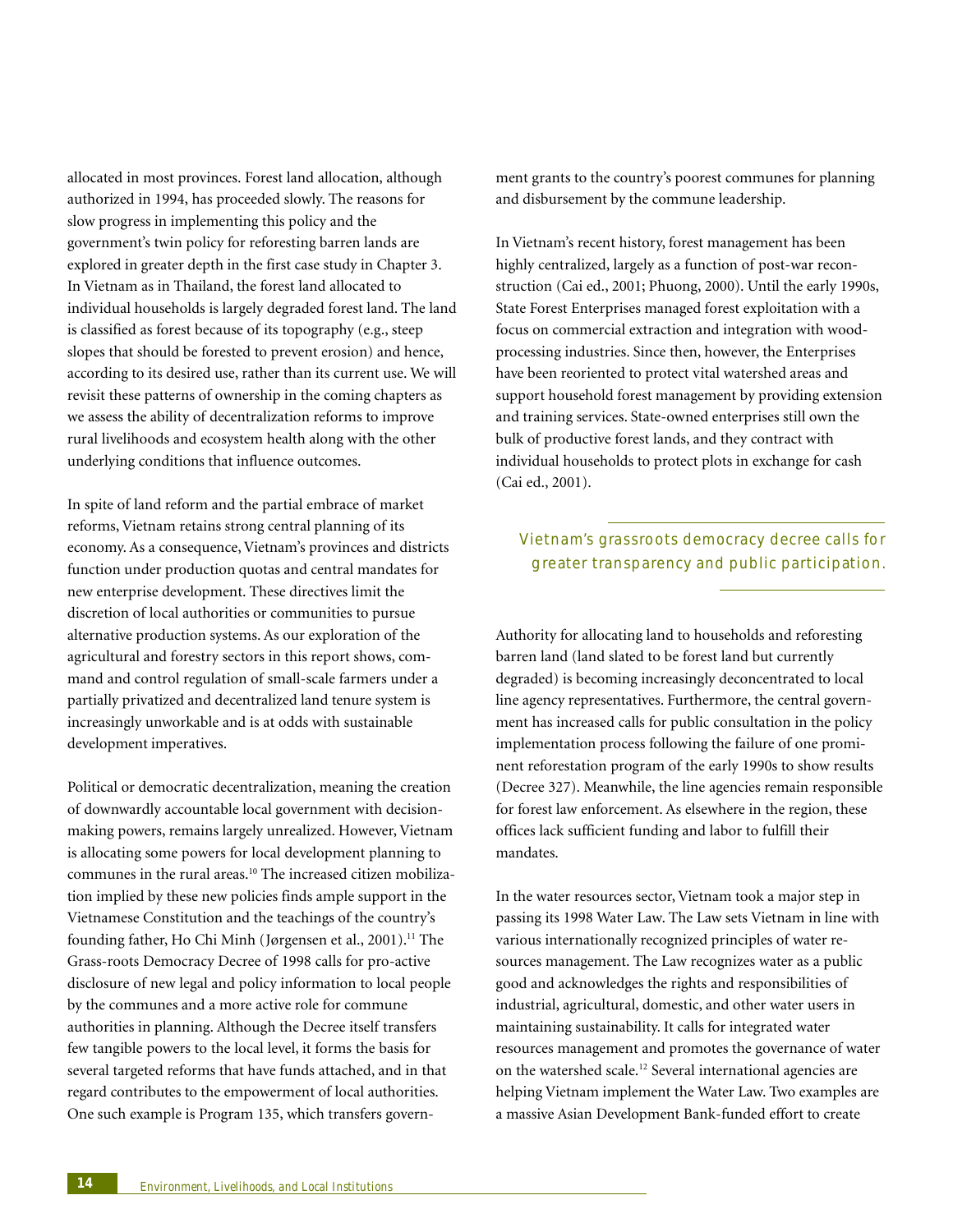## Box 2 **SUMMARY OF REGIONAL TRENDS IN FOREST MANAGEMENT**

Haltingly, governments across mainland Southeast Asia are moving toward devolving responsibility for forest management to communities. However, the mixture of centralized, deconcentrated, and decentralized management in the forest sector evident in all the study countries reflects the prevailing tension between state and community uses, typically a conflict between commercial use and subsistence use.

## **Centrally designated targets**

Vietnam, Laos, and Thailand all have targets for the percentage of total land that should be forested. In Vietnam and Thailand, which have experienced devastating rates of deforestation over the past half century, the national targets translate into ambitious policies for reforestation—the analysis of which forms a major component of the decentralization studies in this report. In Vietnam, the Ministry for Agriculture and Rural Development's land use planning authority is broad. The Ministry not only designates protected and targeted forest lands of national importance but also specifies which agricultural crops and tree species should be grown and where, in support of nationally defined export priorities. In Laos and Cambodia, remaining natural forest reserves have not been as severely depleted as in Vietnam and Thailand—although the rate of decrease is a major cause for alarm—and the central government sets annual logging quotas for each province. Across the region, land use targets devised at the central level and formulated there or at the province level are at once a key tool in governments' environmental management kits and also a controversial and contradictory element as rule-making and management authority over natural resources are gradually devolved to lower levels.

## **Allocation of forest land to households**

In the 1980s, several governments in the region recognized that extending forest use rights to individual households held potential gains for poverty alleviation and sustainable forest management. The underlying assumption of the resultant land allocation policies was that with long-term tenure security, farmers would be more willing to invest in conservation and production on their lands. Hand in hand with the privatization trends for forest and land use is a slow trend in decentraliza-

tion—primarily in the form of deconcentrating responsibility for regulation and enforcement to lower levels of the central state apparatus. To a minor degree, the study countries have also witnessed some degree of political decentralization whereby the central government has devolved some rulemaking authority to a public body, such as a local government agency or village institution. However, where political decentralization has occurred in the forest sector, it has involved handing over forest lands that are effectively degraded to local bodies (as with privatization, above).

## **Community forestry**

Community forestry, in the Southeast Asian context, refers to community-based tenure systems that typically include a "complex mixture of group and individual property rights" (Lynch and Alcorn, 1994, 374; see also Lynch and Talbott, 1995). Not the equivalent of open access regimes, these arrangements usually evolved over generations and have remained adaptive to communities' current and projected needs (Lynch and Alcorn, 1994). In the 1990s, governments became interested in the potential of community forestry systems' contributions to environmental stability and upland welfare. They have increasingly recognized the potential benefits of forms of community forestry to manage forest-related conflicts, reduce illegal cutting, and stabilize forest cover. Policy-level interest has been accompanied by a proliferation of small-scale trial projects, often supported by international NGOs. Broader recognition of this system in law and policy varies across countries. For example, the Thai legislature has debated different forms of a Community Forest Bill since 1991 but has not yet managed to resolve the competing views of environmental, human rights, and community-based interest groups. In Vietnam, although community forestry is not recognized as a legal management form, allocating forest land to kinship-based groups (as opposed to individual households) has been permitted in trial sites under the auspices of donor projects.<sup>a</sup>

a.Such as the experiment backed by the Sustainable Management of Resources in the Lower Mekong Basin Project, in Dak Lak province.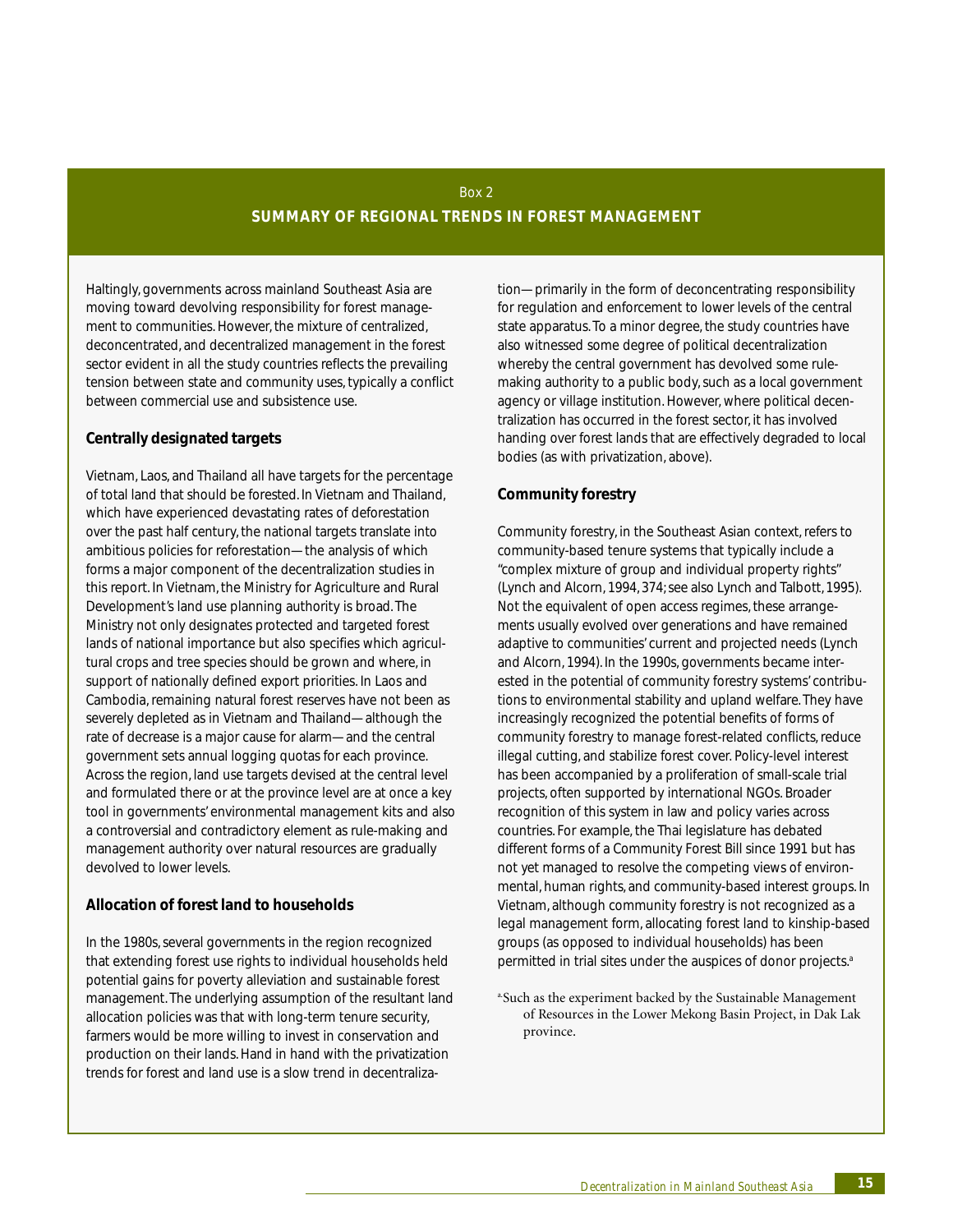and support a Red River Basin authority and donor initiatives to establish a river basin authority in the Dong Nai basin above Ho Chi Minh City.

#### **LAOS**

Laos' Party Congress instituted the *chintanakan mai*, or New Economic Mechanism (NEM), in 1986. These reforms intended to accomplish many of the same goals for opening the Lao economy as did Vietnam's *doi moi* reforms. The NEM was the first step in a cautious process, which in the rural areas would eventually lead to allocation of land use rights and some deconcentration of authority from the center to the provinces.

In Laos, the government is developing a planning framework that will assign more clearly defined and specialized roles and responsibilities to different levels of the administration, with an emphasis on provincial levels. The government argues that it is appropriate to concentrate resources at the provincial level, given the overall low human resources capacity and scarce revenue at the sub-national level (Government of Lao PDR, 2000a). According to this framework, villages will make on-the-ground decisions about policy implementation and localized planning issues. Districts will oversee budgets, provide technical support to villages, and direct relevant information to the province. Provinces will be responsible for overall strategic planning and guidance.13 In fact, officials are already being reassigned from the central to the provincial levels to assist with administration and management (Government of Lao PDR, 2000b).

> Laos is concent rating resources at the provincial level.

As in other countries of the region, the government is allocating rural land to individual households. Policy statements clearly link land allocation, underway since the early 1990s, with the goal of eradicating shifting cultivation. Shifting cultivation provides subsistence livelihood for many ethnic minority groups living in the uplands. These systems are diverse in nature and in their environmental impacts, although like other governments in the region, the Lao government tends to view shifting cultivation as uniformly bad for the environment.

Recent rural development strategies place more emphasis on the role of communities in land and forest management. The principal mode of decentralization in the forest sector is deconcentration: the Land and Forest Laws<sup>14</sup> devolve responsibility for planning and implementation of agriculture and forest management to the provincial and district branches of the relevant central agencies. For both sectors, communities are to be consulted in greater depth about locally-appropriate priorities (Parisak, 2000; Government of Lao PDR, 2000a). Unlike other countries of the region, the policy framework recognizes the validity of community management of forest resources, and forest lands have been turned over to community committees. A draft decree by the Ministry of Agriculture and Forestry aims clarifies the exercise of customary rights over forest resources (Parisak, 2000).

Water resources in Laos have traditionally been managed at the level of village irrigation schemes, but in the last 30 years have been dominated by the creation of large-scale hydraulic infrastructure. While dams throughout Southeast Asia serve a variety of purposes—irrigation, flood control, and/or hydropower—Laos' largest dams are hydropower dams. Most have been constructed in order to contribute to a region-wide power grid and to generate foreign exchange for Laos by exporting electricity to Thailand and Vietnam. None of the case studies undertaken in this study examined populations that were displaced by large dams or ecosystems that were drastically altered by dams and reservoirs. However, there is no question that decentralized forms of natural resource governance sit uneasily with the planning, design, and management of large dams—monuments of central planning—as long as they continue to be built in the region.

## **CAMBODIA**

Cambodia was devastated by the Khmer Rouge regime of 1975-79, under which at least one million Cambodians perished. Vietnam invaded Cambodia in 1979 to install a sympathetic government and to impose a basic administrative structure, modeled on the Vietnamese system. Cambodia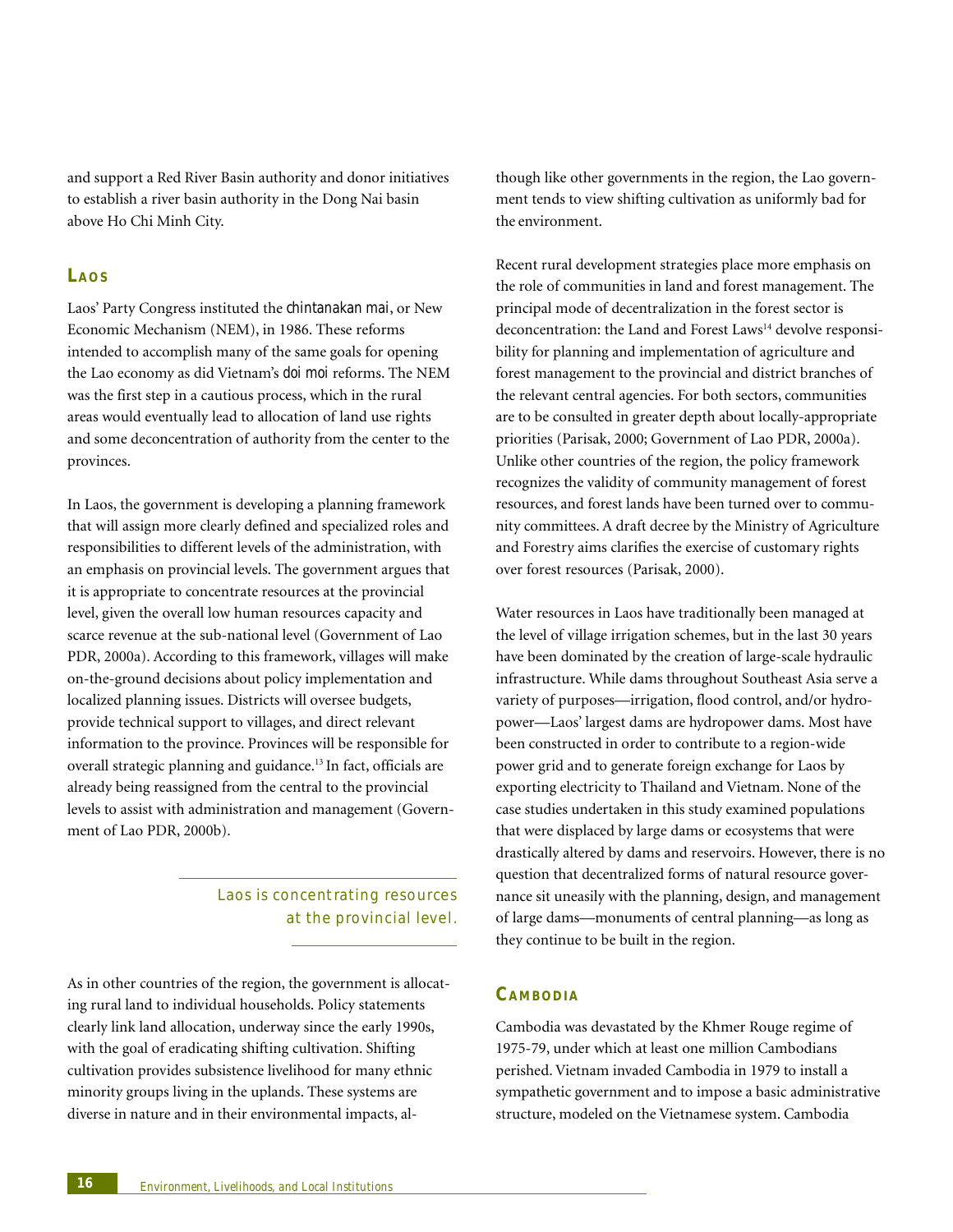maintained this structure through the civil war years of the 1980s (Öjendal, 2000). However, during the 1980s, despite its best efforts to centralize, Cambodia lacked sufficient material and human resources to consolidate power and rebuild the country (Charny, 1999).

> Cambodia's decent ralization supports national reconstruction and recovery.

In 1992, the Paris Peace Accords brought an end to Cambodia's civil war and the United Nations supervised free elections. The highly centralized hierarchical regime was formally replaced by a more open and democratic political system, although many aspects of this change occurred at the national level while the outlying rural areas maintained the old hierarchical power structures (Öjendal et. al., 2001). Donor funds poured into Cambodia to aid in reconstruction. Even though resources were directed to establishing state legitimacy at all levels, a large and significant program was created to rebuild Cambodian political institutions and development capacity from the ground up. This program, called Seila, has instituted decentralized development planning in several pilot provinces.<sup>15</sup>

Even since the signing of the Peace Accords in 1992, the central government and its branches at the province, district, and commune levels have been weak, rife with corruption, and crippled by limited human resource capacity. Cambodia's rural areas have had little effective government, or governance, per se. Instead, elements of the government, military, and private corporations have engaged in a land grab for the country's richest resources (Chaumeau, 2001).

The resulting rapid liquidation of Cambodia's forests and lack of official revenue from forest concessions caught the attention of donors, who scrutinized the forest sector. The International Monetary Fund, World Bank, Food and Agricultural Organization of the United Nations, and United Nations Development Programme sponsored a review of the sector in 1995-96 (Azimi et al., 2000). In response to widespread international criticism of its natural forest degradation, the Royal Cambodian Government issued a declaration in 1999 to strengthen the arm of the central state in forest management. The Prime Minister declared the Department of Forestry and Wildlife under the Ministry of Agriculture, Forestry and Fisheries (MAFF) to be solely responsible for protecting forests, and ordered the military and police to help the department halt illegal logging (Sy, 2000). Donor watchfulness has also stopped new concession allocations and produced central-level commitments to tighten control of existing concessions (Azimi et al., 2000). The government called for the drafting of community forestry legislation in an effort to fortify institutions for natural resources governance at both central and local levels. These dual developments have fueled conflicts over forest use rights. Local communities that want to protect traditional use and access rights over forest resources remain at odds with the central government for its concession management.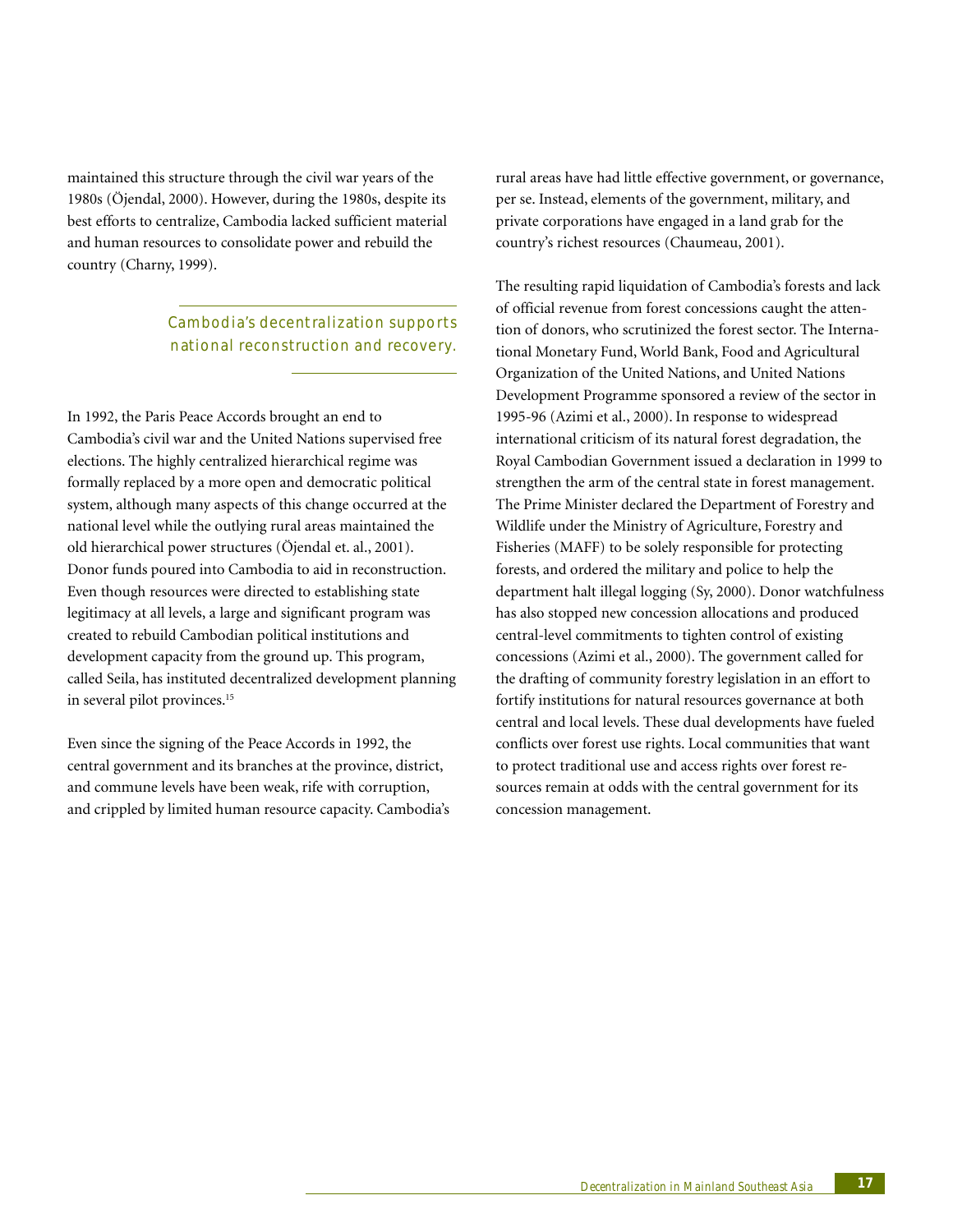## **E NDNOTES**

- 1. Also, presentation by Dang Thanh Ha and Hoang Huu Cai at the REPSI writing workshop on decentralization, Chiang Mai, Thailand, July 2001.
- 2. As detailed in the voluminous literature on China's fiscal decentralization. For selected references, see the Works Cited section of this report.
- 3. The Northern Mountains Poverty Reduction Project, cofinanced by the World Bank and the United Kingdom's Department for International Development (DFID), a "multi-sectoral, decentralized project [to] help about one million rural poor— 85% of whom are ethnic minorities—in the poorest region of Vietnam through investments in rural roads and markets, irrigation and water supply, basic education and health, and community development." World Bank News Release, "Vietnam: World Bank Underscores Support, Approves New Poverty Project," No: 2002/117/EAP, 25 October 2001.
- 4. Personal communication with Mingsarn Kaosa-ard, February 2002. See also *The Economist*, "All things considered: Thailand's constitution covers most eventualities" and "A new order: Thailand's 16th constitution provides the perfect guide to stability and prosperity," 2 March 2002.
- 5. The lease period for agricultural land was extended to 15 years in 1984 and to 30 years in 1998 (Beach, 2001).
- 6. Also, presentations by Xu Jianchu, Zuo Ting and Yang Yongping at the REPSI methods workshop on decentralization, Chiang Mai, Thailand, March 2000.
- 7. Indeed, scholars have noted that since the advent of decentralization reforms in China, a dynamic of negotiation among local, provincial, and central levels of government has developed. According to Beach (2001), local and central levels often bargain to reach agreement on distribution of resources and policy implementation issues "because each level possesses natural and/ or financial resources that the other needs" (21).
- 8. Enacted in 1987 and revised in 1998.
- 9. Even then, the scope for representation at the village level is not to be exaggerated because, under the one-party system, elections are made on the basis of Party lists. Therefore the distinction between election and appointment is not very great. Nonetheless, in theory, public consultation regarding development decision-making has the potential to be considerably greater at the village level than at the county or province level.
- 10. The commune is a unit of government administration below the district, which, in the rural areas, typically comprises several villages.
- 11. The public's role in providing feedback on policy affairs is supported through such common slogans as Dân biết, dân bàn, dân làm, dân kiểm tra! (People know, people discuss, people implement, and people investigate!), also cited in Jørgensen et al., 2001.
- 12. These provisions of the Vietnamese Water Law are broadly in alignment with, for instance, the Dublin Principles emerging from the International Conference on Water and the Environment, 1992: the Dublin Principles call for water to be managed with a "holistic approach, linking social and economic development to environmental and land use concerns, including interwatershed issues.' The Dublin Principles also call for recognition of water as an economic good, for all stakeholders to be involved in water management at all levels, and for recognition of women's integral roles as water resource managers.
- 13. Prime Minister's Decree, PM001/00.
- 14. And corresponding Decrees 40 and 131 (1994, 1996, respectively).
- 15. Sub-decree No 78 issued by the Ministry of Interior, as cited in Öjendal (2000). The program is supported the United Nations and several bilateral aid agencies.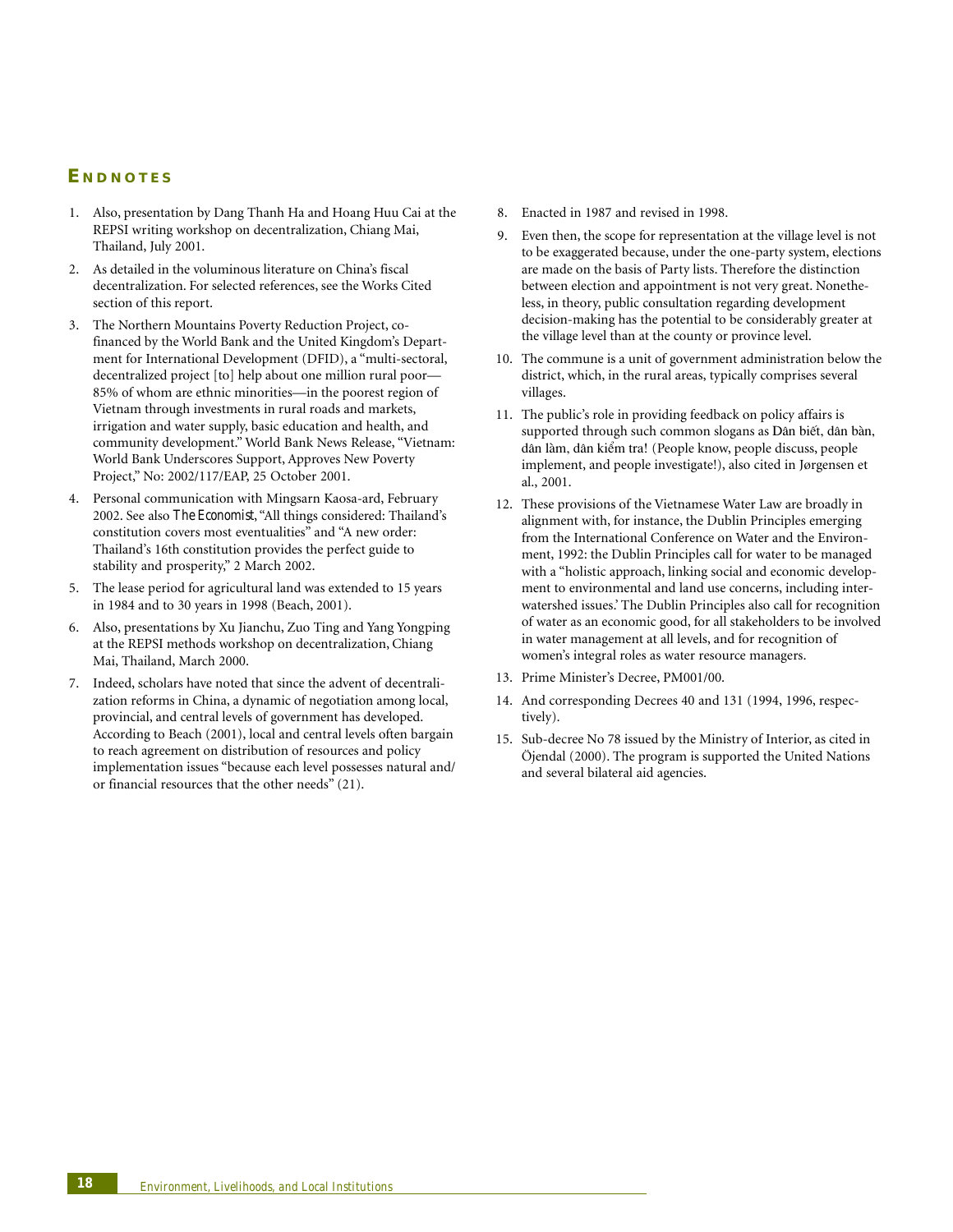## **C HAPTER T HREE**

## **The Case Studies**

This chapter provides an overview of the main resource issues, policy contexts, local institutional changes, and environmental and livelihood implications in each case study. These synopses introduce the sites and ground the reader in the main effects of governance reforms. However, the most salient cross-cutting regional issues are explored in greater depth—with reference to these studies—in the following chapters, which are organized by theme.

## **F OREST MANAGEMENT I N NGHE A N PROVINCE , NORTHERN - CENTRAL VIETNAM** <sup>1</sup>

## **GEOGRAPHIC CONTEXT**

Nghe An province is one of the poorest in Vietnam. Impoverishment has been most acute in the province's upland areas, which are home to at least five ethnic minority groups. In recent years, the province's promising economic growth has been confined almost entirely to lowland, urban areas. Upland residents, who depend primarily on the natural resource base for their livelihoods, face deteriorating conditions. In particular, poor forest management, extensive logging, shifting cultivation, and the pressures of steep population growth have contributed to the rapid decline of forest cover and forest quality.

In spite of the environmental degradation in Nghe An, the province still retains the country's largest block of intact natural forest, and considerable biodiversity. In this regard, Nghe An's socio-cultural diversity and biological richness are of special interest relative to rural development and ecosystem management.

#### **POLICY CONTEXT**

Since the early 1990s, the Government of Vietnam has undertaken a variety of agricultural and forest land reforms to improve forest management and alleviate rural poverty. The forest land allocation policy<sup>2</sup> and the program for re-greening barren lands<sup>3</sup> (5 Million Hectare Program) have been among the most significant in transforming the profile of resource access, ownership, and management in the uplands.

The forest land allocation policy distributes land to households for leases of up to 50 years. The Government of Vietnam allocates land to households for planting both protected and productive forests. In either case, the land being allocated in Nghe An is currently degraded, and reliant on local people to plant trees.

The policy is framed and implemented as deconcentration: the reform creates a new structure from the central to the local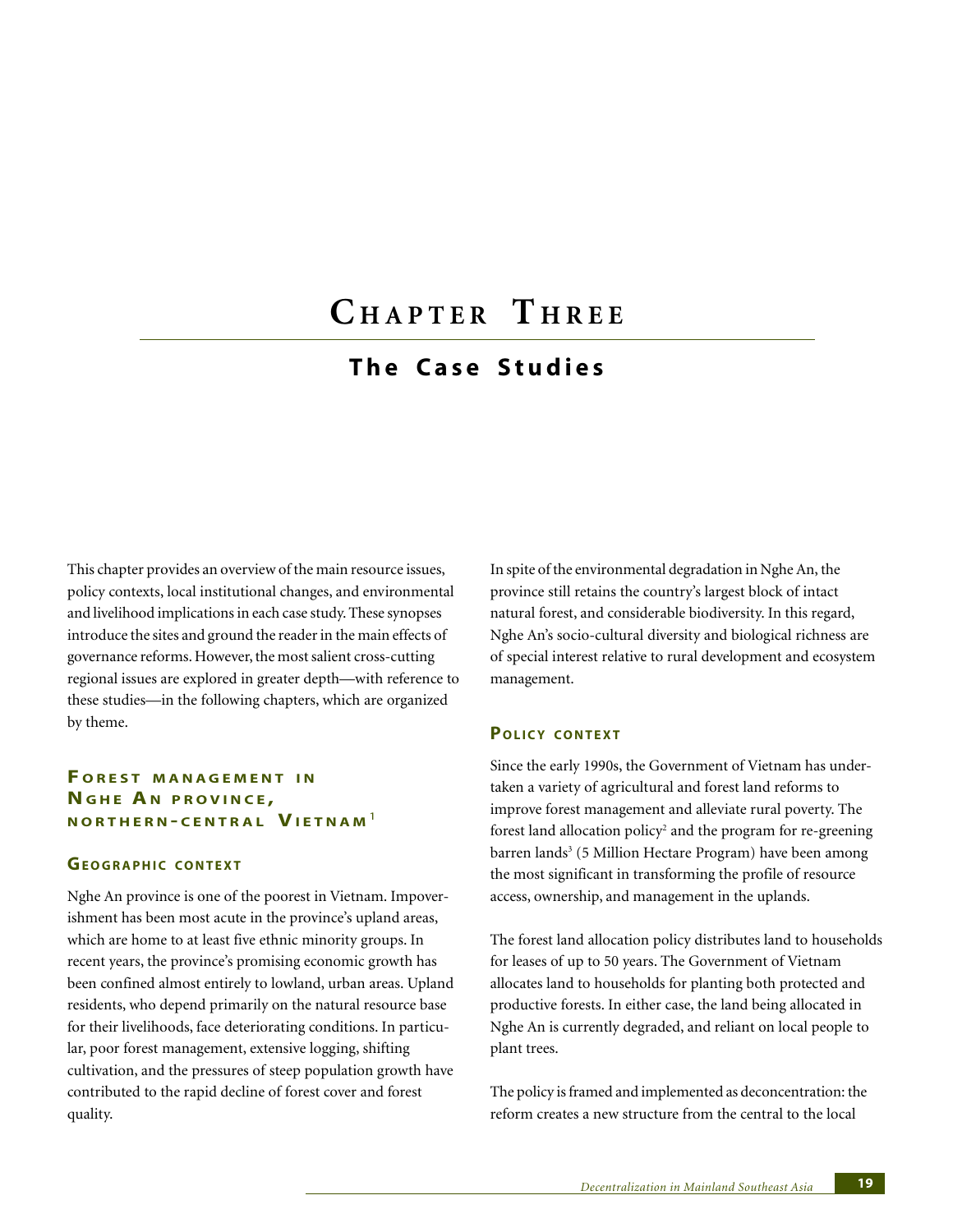level in which each administrative unit is strictly accountable to the unit above. For instance, land allocation teams at the commune level carry out the surveying, consultation, and leasing of land. These teams report to the district steering committees, which in turn provide progress reports to the provincial steering committee. Each of these committees is government appointed.

Accountability of the local authorities to the local community is also built in, albeit weakly. According to the law, commune authorities may grant land use certificates to households only when residents of the hamlet in question have no more questions and raise no more complaints about the program.

In the context of our framework for studying decentralization and related reforms, the forest land allocation policy is significant because it places new responsibility for natural resources distribution in the hands of a local appointed body—the Commune Land Allocation Team. The nature of the land allocation and the support given to recipients have major implications for natural resources management systems, equity of access to natural resources, and rural livelihoods.

Program 661 for reforesting 5 million hectares of Vietnam's countryside by the year 2010 is a complementary program, intended to be undertaken after forest land is allocated in each locale. The objective of the Program is to increase Vietnam's forest cover to 43 percent by planting 3 million hectares of protection forest and 2 million hectares of production forest. The main mechanism for achieving these objectives is the establishment of numerous tree planting projects, to be managed by local governmental and quasi-governmental authorities. As with the forest land allocation program, the reform structure is deconcentrated, although it has provisions for public consultation, that is, some degree of accountability to the local populace.<sup>4</sup>

First, a coordinating committee is appointed in each province to provide oversight and create investment plans; and a management committee is appointed to assign project management to local bodies. In Nghe An, these implementing bodies include state farms and district branches of various line agencies, such as the Department for Agriculture and Rural Development, extension department, and forest protection

unit. Annual investment plans and disbursement of funds are rigidly overseen by central levels: provincial offices must win the approval of the central government before they may distribute funds to the implementing agencies. In this regard, the increased responsibility of local authorities for tree planting and broader environmental protection is tightly circumscribed by the center.

#### **IMPLICATIONS OF THE REFORM**

Although the government's policies are intended to increase income generation opportunities for poor households and strengthen food security, the overall effect of the policies, as implemented, has been to increase the insecurity of upland livelihoods. The cause of this outcome lies in the relations between central and local branches of the implementing agencies and in the relations between local agencies and communities.

Implementation is a question of district authorities' trying to apply methods and practices that have been decided by the central government for the country as a whole. Both the land allocation and the reforestation programs are formulated for blanket implementation, without consideration of different biophysical conditions, social customs, and pre-existing natural resources management norms in the uplands. For instance, the central policies define which species are targeted for planting, but often they are unsuitable for local climate and soil type. Upland populations often lack the knowledge for cultivating or making productive use of the target species, compared to indigenous varieties.

The land allocation process is strictly geared toward leases for individual households and does not yet recognize community forestry as a valid form of management. This traditional management form was once widespread in upland Vietnam and is still preferred by many upland hamlets because it allows forests to provide a social safety net.

In addition, local implementation agencies do not consult adequately with local communities because of financial and human resource constraints. Community consultation for both forest allocation and reforestation policies has been virtually nil at the Nghe An study sites because local authori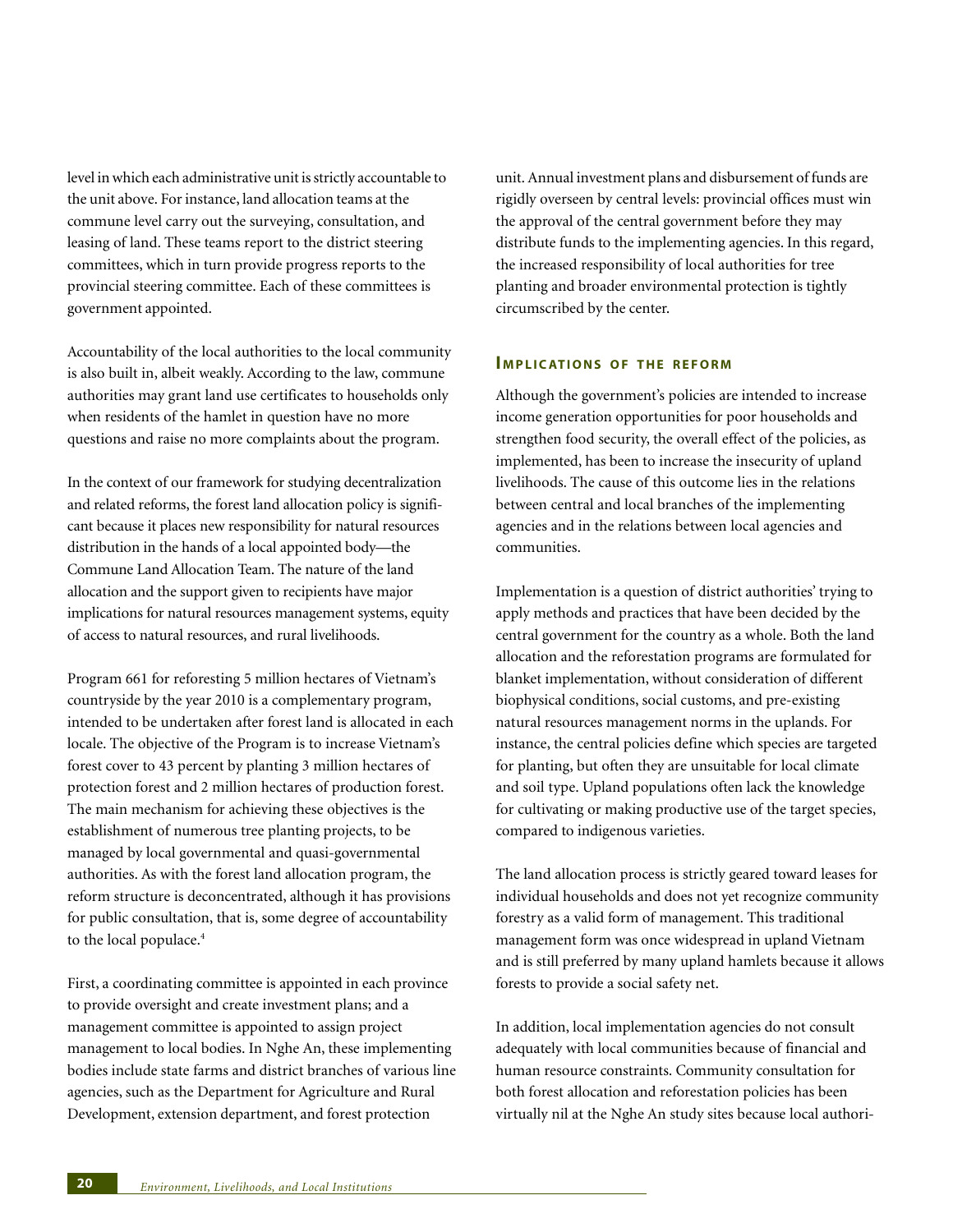ties say there is not enough staff for the job. Officers are so overburdened that it is impossible for them to undertake consultation. Staff are also unused to, or insufficiently sensitive to, the importance of consultation. They often consider it an additional rather than an integral duty. Typically, they are untrained in participatory techniques, which further discourages them from reaching out to local people. As a consequence, the program has had an almost entirely top-down approach, failing to incorporate even the elements of downward accountability called for in the law.

## **DECENTRALIZED PLANNING IN PHU T H O PROVINCE , NORTHERN VIETNAM** <sup>5</sup>

## **GEOGRAPHIC CONTEXT**

Phu Tho province, Vietnam is a province of contrasts. The poorest districts have a high percentage of ethnic minorities. Many of them live in remote villages and rank low in such human development indicators as literacy and health. Population pressure and low rainfall have led to competition for increasingly scarce natural resources, such as timber and cultivable land. Other districts are more prosperous, because of their developed markets and greater integration into the lowland economy.

We studied the experience with decentralized planning and management in four villages. Two are small, remote villages in which the population depends mainly on swidden methods to produce upland rice and lower protein foods, such as cassava and manioc. The other two villages are larger and nearer the commune centers, with higher socio-economic differentiation among households and more experience with development programs.

## **POLICY CONTEXT**

Phu Tho is one of five northern mountainous provinces targeted by the Vietnam-Sweden Mountain Rural Development Programme (MRDP) for intensive development assistance. The Programme was launched in 1996 to alleviate poverty and restore and protect the natural environment in northern Vietnam. It is housed within Vietnam's Ministry for Agriculture and Rural Development (MARD).

In 2000, MRDP embarked upon an ambitious experiment to decentralize development planning. More than 200 villages and 60 communes have been involved in this large-scale trial. Not only does the Programme increase the responsibility of commune and village levels for development decision-making, but it also provides grants directly to the commune and village levels. Local officials budget and disburse the funds in consultation with local people. The scheme, known as the Commune and Village Development Budget, is explicitly intended to support the government's Grass-roots Democracy Decree (1998). This Decree calls for "people in communes, hamlets, or villages to directly discuss and decide raising of funds, elaboration of conventions, rules, and setting up of boards."6

The scheme does not establish new decision-making bodies, but it does strengthen the authority of the pre-existing development committees that were set up at MRDP's initiation in 1996. A national program board and subordinate committees at the province and district level monitor progress. Village Management Groups are in charge of planning and spending the grant funds. Commune Management Groups are responsible for overseeing the village plans (a commune is composed of several administrative villages), for coordinating with upper levels of the Programme structure, and for planning and spending commune-level funds.

There is a guaranteed role for the Communist Party in the management structure because the vice-chairperson of the People's Committee chairs the MRDP committee at the district and province levels. The chairperson of the Commune People's Committee chairs the Commune Management Group.7 All these officials are typically Communist Party members. Therefore accountability to one's superiors in the government bureaucracy and in the Party hierarchy is built into the scheme's design.

Accountability to the local population is also a strong component of the design. The Village Management Groups, with the most direct responsibility for allocating and disbursing funds, are intended to be democratically elected. In addition, they are to consult with villagers directly on the proposed content of the budget, and to report to them on expenditures. Indeed, transparency at the village level is a pillar of the scheme's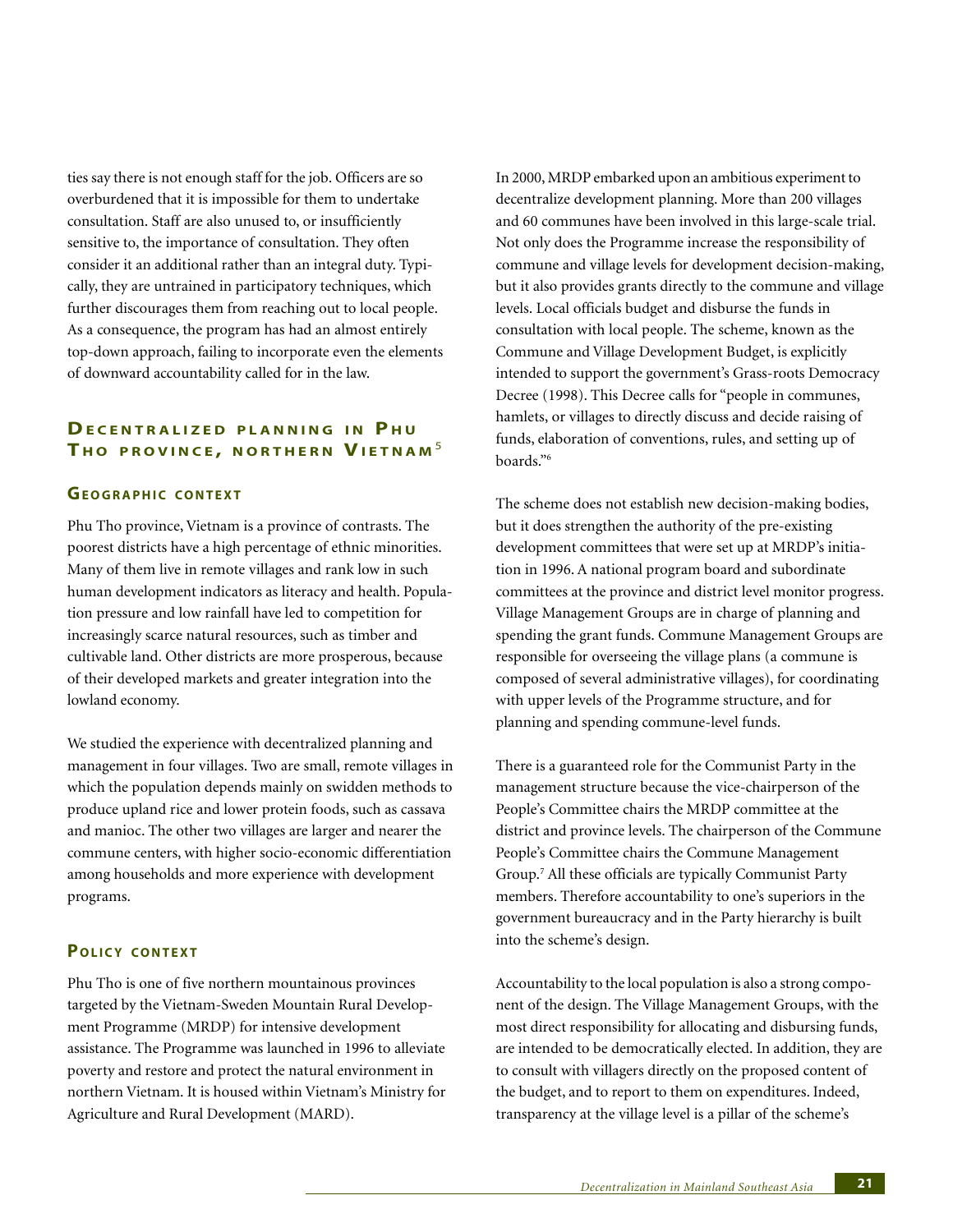guidelines: villagers are meant to be fully aware of the existence of the funds, their possible uses, and the intended beneficiaries.

The Commune and Village Development Budget appears to hold limited lessons for other parts of mainland Southeast Asia because it is both constrained in its geographic scope and is dependent upon annual infusions of donor cash. However, the scheme is part of a larger trend by aid donors to encourage allocation of development funds to the province, district, and commune levels. Furthermore, the human resources and cultural barriers to democratic processes encountered in the MRDP case are in many ways typical of the upland experience in implementing decentralization reforms. In this regard, the benefits and risks demonstrated in this case are especially useful.

#### **IMPLICATIONS OF THE REFORM**

The Commune and Village Development Budget scheme has had mixed success in improving upland livelihoods and sustainable natural resources management. Although the evidence is preliminary and rests on only a few examples, it shows that electoral and consultative mechanisms have helped improve livelihood and environmental outcomes when they have functioned well. For instance, one member of a Village Management Group was engaged in illegal logging. Villagers did not elect him in the next round, proving the effectiveness of elections in holding local decision-makers accountable for managing public resources in the public interest. In one village, community members successfully used the consultative process to devise a plan for constructing a water tank. The tank not only brought development benefits to a previously underserved portion of the population, but also resolved a long-standing intra-village dispute over water rights.

Perhaps the greatest challenge to fulfilling the scheme's potential is the imperfect implementation of the electoral and consultative mechanisms. For instance, well-educated, Vietnamese-speaking elites manipulated the process on several occasions. When program guidelines were passed from the province and district to the village levels, managers filtered the information considerably. They presented opportunities for spending the development budget to local people in a fairly directive way, so that people understood suggestions not as

what they could do, but what they should do. Similarly, although elections for the Village Management Groups are supposed to be free, commune-level managers pre-selected short lists of candidates and left local people with limited choices. Thus, villagers were not empowered to the degree intended by the scheme's designers.

A major structural tension of the scheme, which contributed to local people's dissatisfaction, is the merging of decisionmaking and executive powers in one body. The Village Management Group is charged with completing village budgets, disbursing funds, supervising development activities, accounting fully for the funds, and reporting to higher levels. The decision-makers are thus expected to be competent and articulate managers. This requirement excludes large portions of the local population from candidacy, for they lack Vietnamese language skills or formal education. On the other hand, of course, most villagers do have a clear sense of livelihood needs and ideas for improving production systems, all of which they could contribute if given a democratic forum.

As a result of the implementation challenges described above—imperfect information disclosure about the Programme along with the control of decision-making by those who were qualified managers (i.e., the wealthier, bettereducated villagers)—spending decisions were only partly satisfactory to the broader populace. In surveys, most felt that the wealthier groups' preferences dominated the process.

In the second year of the Commune and Village Development Budget trial, central planners specified that direct support, in the form of agricultural inputs, could be provided only to lowincome households. As a result, households in the four villages studied competed to qualify as poor. The exclusion of wealthier households from receiving direct support created a decision-making environment that precluded the formulation of holistic plans that would be socially and ecologically sustainable. Instead, the guidelines may have encouraged committees to disburse the funds for short-term uses with immediate benefits to households.

The Commune and Village Development Budget has not contributed directly to solving problems of deforestation, erosion, and water shortage. The linkages between the local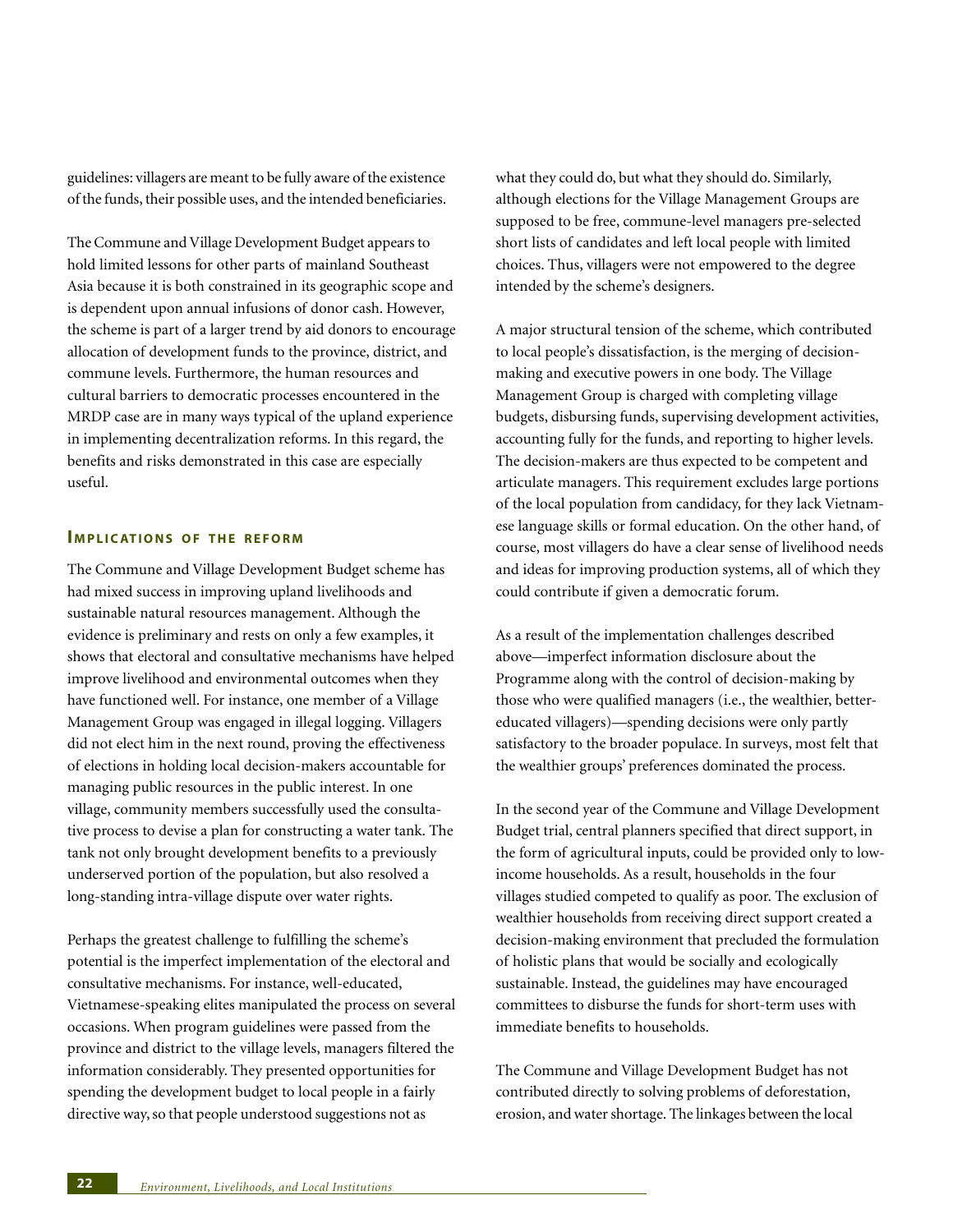institutional process and more sustainable natural resources management require further research in this context. Does the failure to address environmental degradation relate to implementation aspects of the Programme, such as public participation that is not inclusive or the predominance of elite views over others? Or does attention to long-term ecological sustainability require more incentives to be built into the scheme's design? In other MRDP-supported villages, explicit trials with community-based forest management yielded more long-term conservation activities.<sup>8</sup>

## **C OMMUNE - LEVEL PLANNING IN THUA THIEN HUE PROVINCE, CENTRAL VIETNAM** <sup>9</sup>

## **GEOGRAPHIC CONTEXT**

Hong Ha commune, in the central Vietnamese province of Thua Thien Hue, is located near the Bo river and is vulnerable to yearly floods. In 1999, disastrous floods in the province destroyed livelihoods in the uplands and the lowlands and killed 700 people in central Vietnam as a whole. The water caused widespread erosion, inundated productive agricultural lands with sand and stone, caused crops to rot, damaged physical infrastructure, and swept away livestock. Since these catastrophic events, local institutions have been engaged first in disaster response, then in the pursuit of strategies for longterm livelihood recovery.

The households in greatest difficulty are those that were most vulnerable to begin with, because of health problems, labor shortage, and lack of land. For instance, credit for recovery was disbursed on the basis of households' paddy land holdings. In hilly areas, especially those sloping areas near the villages, the land is designated as protected watershed forest and is off-limits to villagers for cultivation. Villagers have generated some income by collecting minor forest products, but these sources are diminishing and are slow to re-establish. Given these limited options, communities and their representatives at the village and commune levels are desperate to embrace new, low-risk production systems and livelihood alternatives.

## **POLICY CONTEXT**

Hong Ha commune is affected by the trend in increased local responsibility for development planning in Vietnam. As elsewhere in the country, local institutions are beginning to implement the Grassroots Democracy Program, which calls for increased discussion of development priorities and budgets among local people and for commune authorities to exercise greater transparency and accountability in their interactions with local communities. Hong Ha is particularly affected by a recent government program (Program 135), which directs development grants to the country's poorest communes. The Program provides grants on an average of US\$30,000 per commune for small public infrastructure works and strengthening of local capacity and participatory approaches in development planning (World Bank et al., 2000).

The commune officials who assume management of the funds and related development planning are members of the Commune People's Committee. These officials are elected by the local population from a roster of Communist Party candidates. In other words, within the established politicaladministrative system, Vietnam's recent reforms provide additional powers for development decision-making to existing local authorities, along with the funding to carry out their priorities.

In spite of this move toward local empowerment, in the natural resources domain a significant portion of the assets in Hong Ha commune remain under the strict control of a highly centralized, and distant, institution—the Bo Watershed Management Board. The Board operates directly under the national Department for Agriculture and Rural Development (DARD). The Board controls large swathes of tree-covered land and barren land designated for planting. It develops a design for forest planting bilaterally with a team from DARD and submits this plan to the provincial authorities for approval. Only after this process does the Board inform the district, commune, and village of its decision.

## **IMPLICATIONS OF THE REFORM**

Commune authorities have proven highly responsive to villagers' needs and concerns in the immediate aftermath of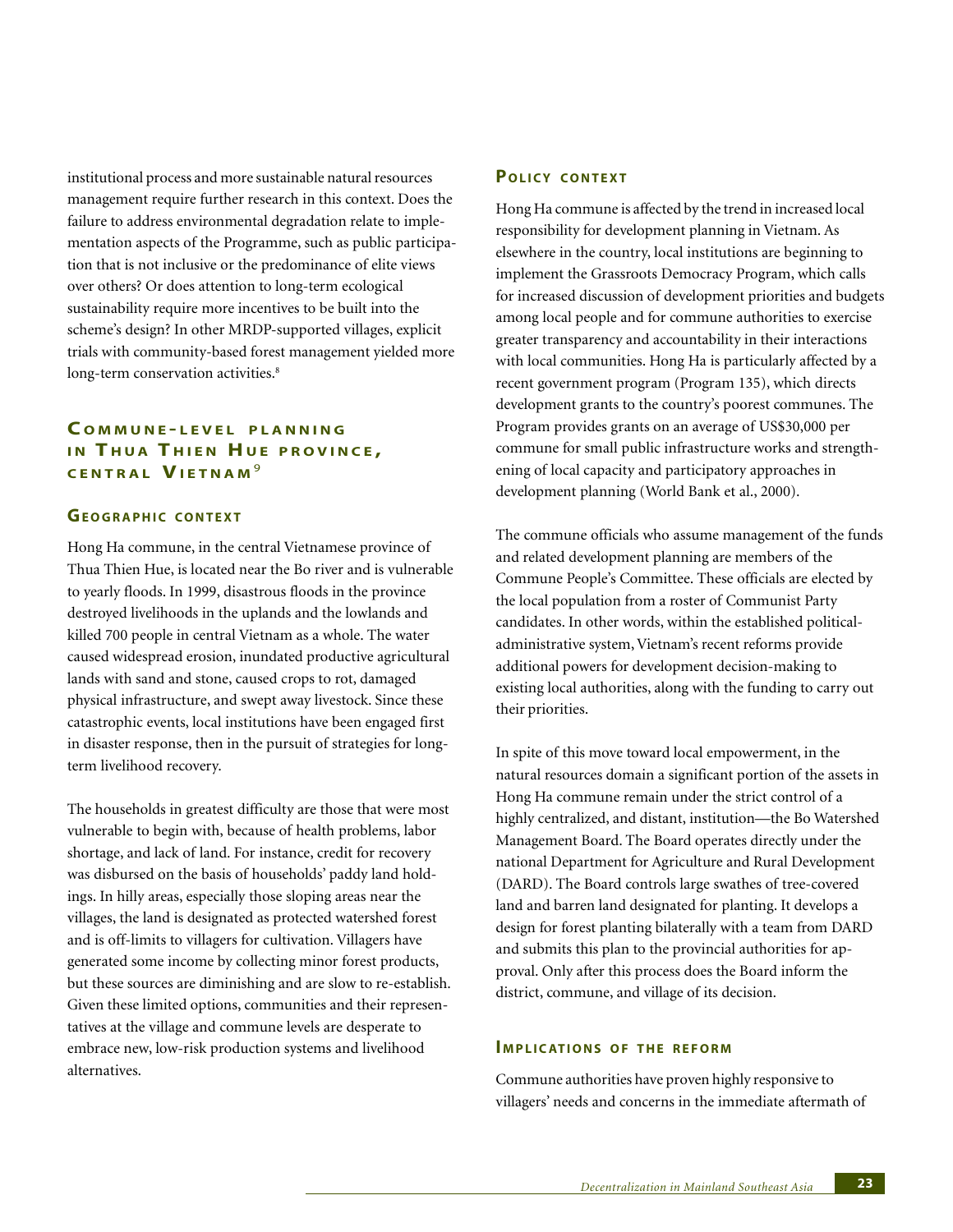the 1999 flood disaster. For instance, they ascertained which households were most affected and successfully mobilized emergency support from numerous outside organizations. Villagers appreciated these organizational efforts, claiming that without the People's Committee, "we wouldn't have a commune at all."<sup>10</sup>

In the longer-term effort to recover livelihoods and production systems, the commune leadership has continued to play a prominent role. Drawing upon the grant resources made available by Program 135 and its new latitude in decisionmaking over infrastructure development and poverty alleviation at the commune level, the People's Committee has become increasingly active on several fronts. It has taken a greater role in formulating development plans for land use development, organizing input supply, training commune extension workers, and planting bamboo and indigenous species. Together with the local communities, the commune leadership has made agroforestry development on hill lands a priority in order to alleviate poverty and achieve ecological objectives; such a strategy could reduce villagers' reliance on vulnerable, stony lands in the flood plain.

Villagers credit the institutional shifts as having increased the appropriateness of local development efforts overall. A significant factor in the strong accountability relations of the commune leadership at this study site is the enduring social relations that bind the community. The commune leadership is composed of ethnic minority people from the same groups as its constituents, and they share norms of reciprocity, language, and family bonds. The social structure in the commune is not highly differentiated. These factors increase the trust and cooperation between villagers and leaders. The Thua Thien Hue experience also informs policy discussions of what is the right level to which land use and agricultural development decisions should be devolved. This case argues for the commune as the "right" level because, at this scale, both social bonds and the opportunity for diverse and meaningful community consultation in decision-making exist.

In village discussions, the People's Committee was faulted mostly for failing to spend more time on recognizing and developing the potential of the poor and handicapped.<sup>11</sup>

Although socio-economic differentiation in the commune is not great, those at the bottom of the scale, primarily women, still face daunting difficulties in finding the time and energy to attend village meetings. They will require extra attention if they are to share in the benefits of local projects.

To advance local communities' development interests, commune authorities believe they will need to gain more experience and technical expertise in the development of markets. Households seek opportunities for diversifying their production systems to reduce risk. However, the lack of local market institutions is hindering these efforts; people cannot access the range of inputs they require, nor can they sell the range of products they would like to grow. Furthermore, villagers and the commune leadership have learned a bitter lesson from the recent past about the importance of guaranteeing markets before investing in cash crop production. The commune promoted sugar cane cultivation but the private company that promised to buy the stock canceled its contract, imperiling local livelihoods.

" There are large areas where the land use rights are not clear, which causes conflict. We need to coordinate between all relevant organizations in the planning process. We need to organize the land use planning process directly at the commune level together with the commune staff in order to be effective… At present, people don't have any rights in relation to the forest they have planted. That is not suitable for development of the forest."

> *—District Land Management Officer, Hong Ha Commune (Beckman et al., 2002, 17).*

The ability of the local leadership to advance livelihood security for the overall community does not only rely only learning from the past, but is also tied to larger land access constraints. The Watershed Management Board continues to control the land with some of the greatest production potential. It provides local people with no advance notice about which land it will claim for its own use in a given year and which land will be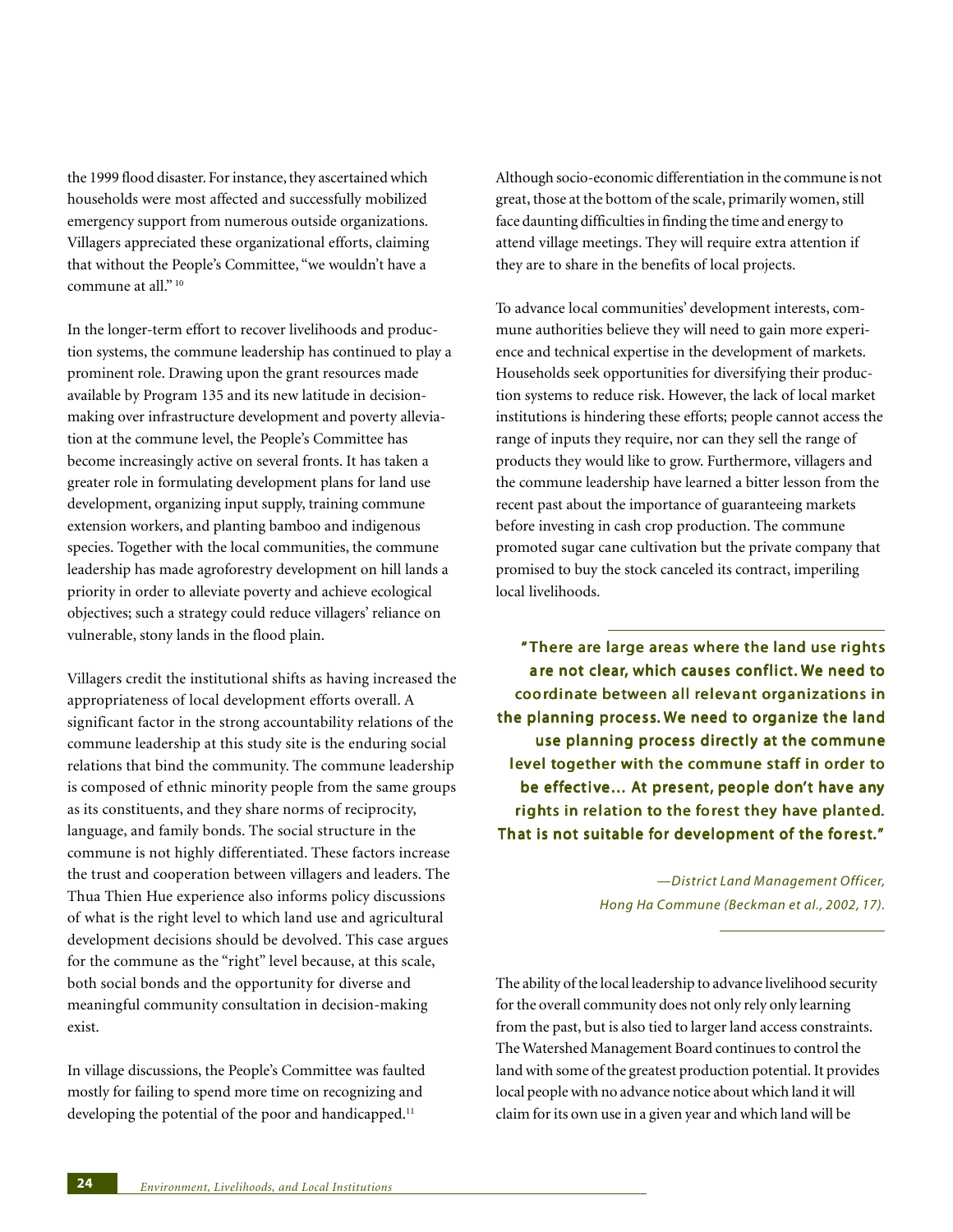available for public use. This situation discourages long-term community investments in cropping systems and soil conservation.

The designated planting areas are often slated for monoculture plantations of exotic species (e.g., *acacia mangium*), whereas villagers prefer indigenous species that better suit the local ecosystem. The Board's contracting activities also fail to provide local people with the income-generating opportunities they need for long-term recovery from the floods. In 2000, the Watershed Management Board and DARD designated an area for forest planting within commune borders, of which one third was offered as a planting contract (an incomegenerating opportunity) to commune members. The other two thirds of the planting was offered to private companies and individuals outside the commune, none of which had any relation to the local people.

## **WATER RESOURCES MANAGEMENT I N DA K L A K PROVINCE , VIETNAM** 1 2

## **GEOGRAPHIC CONTEXT**

Emerging water problems threaten the livelihoods of rural people and the long-term viability of watershed ecosystems across Vietnam. The coffee-growing province of Dak Lak in Vietnam's western highlands is a prime example.

The dynamics of this province's development have been shaped by government interventions over the past 25 years. The national government has considered the uplands to be a strategic region in two different ways. First, the government has recognized the uplands as having forests critical for watershed health, which must be protected to ensure the environmental security of the lowlands. In support of this objective, the government has implemented a national program since 1965 to sedentarize agriculture, resettle shifting cultivators, and demarcate forest and agricultural land. Second, the government has viewed the uplands as a "sleeping princess to be awakened" (Cai ed., 2001, 5). Since 1975, it has made heavy investments in relocating people from northern Vietnam to the western highlands and in developing agricultural production.

As a result, the uplands have undergone a remarkable socioeconomic and environmental transition. The population has increased and the social structure has changed rapidly as a result of in-migration. In Ea Tul catchment of the Upper Srepok basin, where our research took place, the Ede ethnic group is now outnumbered by majority Kinh Vietnamese. Traditional management systems for forest, land, and water have been replaced by state-run enterprises and agencies that do not enforce formal regulations or arrest the trend of open access to forest and water. Large-scale deforestation has occurred as agricultural land has expanded, first for subsistence production and then, since the move toward a market economy in the 1990s, for cash crop production, especially coffee.

Dak Lak has climatic conditions and basaltic soils that are perfectly suited to coffee cultivation. However, the El Niño year of 1997 brought acute water shortages that raised local authorities' and communities' awareness of the need for more coordinated and sustainable water resources management.

## **POLICY CONTEXT**

The Vietnamese National Assembly passed legislation in 1998 that overhauled the legal and policy framework for water resources management in Vietnam. The aim of the reform is to address tensions in water allocation, encourage efficient, rational, and sustainable water uses, and avoid abuses of the resource. According to the new legislation, management should change from a focus on irrigation schemes and topdown operation of hydraulic works to a more integrated approach to watershed management that includes the active participation of local people. Indeed, the Water Law gives authority for water resources management to the central state and its line agencies, but it also recognizes water as belonging to the people of Vietnam and calls for multiple actors to implement the Law. In fact, although the Law exemplifies a strongly unified, centrally-controlled approach, recognition of multiple stakeholders' roles offers an opportunity for more participatory approaches to water management at the local level.

In Dak Lak province, implementation of the Law has involved the devolution of irrigation management to local bodies.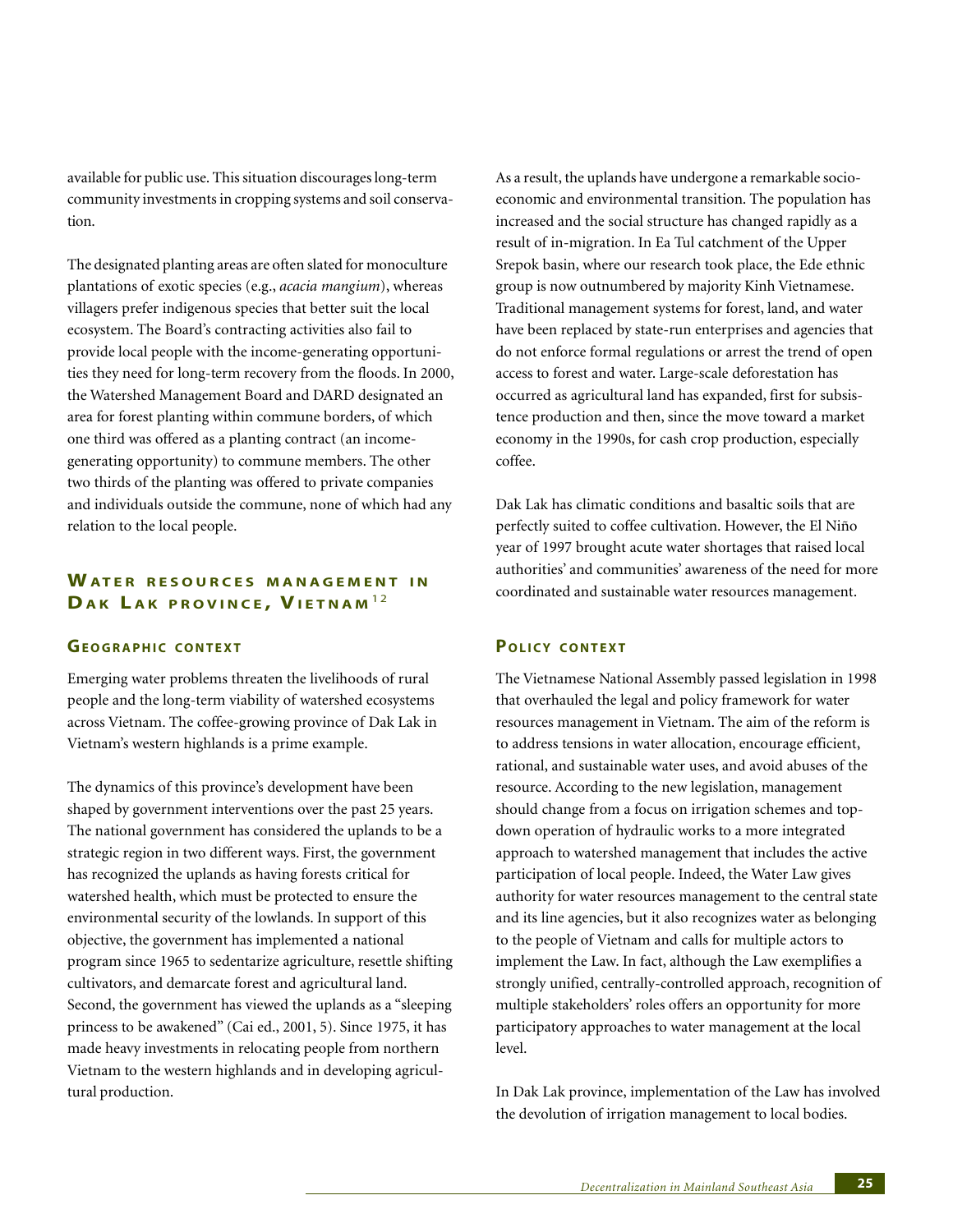Central government agencies continue to manage the largest works, while management of schemes covering 41 percent of the irrigated area has been devolved to the Commune People's Committees. Most schemes in both categories suffer from operating under an ad hoc open access system, with negative implications for both social equity and environmental sustainability. The Commune People's Committees succeed in collecting water fees from only 5 to 25 percent of users and therefore lack the capacity to improve the degraded schemes. Personnel at the commune level do not exhibit any sense of ownership over the schemes, treating them as an albatross. They are unable to mobilize participation from farmers or grass-roots leaders to help maintain the schemes. Meanwhile, natural surface water and groundwater are available to users at no cost and are being seriously over-exploited.

In contrast to the above failures in centralized and deconcentrated management, a promising model has emerged for building institutions for decentralized, collective action. In some communes, Water Users Associations have formed based on a participatory irrigation management approach. These groups have succeeded in acquiring responsibility for managing irrigation schemes and hence rule-making authority over local water resources. They have organized labor for canal maintenance and improvement. They have succeeded in collecting water users fees at a higher rate than when the government agencies tried to collect them.

Grass-roots irrigation associations have a legal standing, which provides them with legitimate negotiating power vis-àvis local authorities—they are recognized as economic units under the Law on Cooperatives. Unfortunately, there are not yet detailed regulations to guide their activities, making it more difficult to define their roles in managing, exploiting, and protecting water sources and irrigation schemes and to define their precise relation to government. However, the Danida-supported Participatory Irrigation Management Initiative and the decentralized Water Users Associations are aided by the relatively high political will that supports the Initiative. At the provincial level, the Province People's Committee established a Participatory Irrigation Management Steering Committee to provide guidance to the effort, along with supporting committees at the district levels. The Steering Committee includes representatives of relevant line ministries,

such as the Department of Agriculture and Rural Development, the Department of Planning and Investment, and various forest agencies and mass organizations.

#### **IMPLICATIONS OF THE REFORM**

At the village level, the users groups are helping "the poor to have a say."13 The participatory processes have helped new community voices to be a part of planning and management, with benefits for livelihoods. Although a focus on irrigation is, by necessity, limited to just one part of the water resources equation, it could nonetheless provide the entry point for the concept and practice of integrated water resources management. Indeed, in stakeholder workshops, farmers have highlighted the importance of mobilizing collective action to address the challenges of land and water use in a more integrated way.

Devolution to interest groups, defined to a certain extent by land tenure, is inherently exclusive. Therefore we would expect some negative social ramifications from such a model. Landless households, for example, are excluded from the benefits of collective water management. More research is required on this important topic. Nonetheless, the devolution of responsibility to the farmer-run users groups has proved far more promising than the alternative, where privatization of resources and emergence of unregulated land markets formerly led to a chaotic grab for land and associated water resources—overseen by helpless local institutions.

A major gap in local institutions' water management is the management of groundwater, for which no arrangements exist at all. The failure to manage the environmental externalities of pumping by individual users has promoted conflict, rather than cooperation, among farmers.

## **DECENTRALIZED NATURAL RESOURCES MANAGEMENT IN LUANG PHABANG PROVINCE , L AOS** 1 4

## **GEOGRAPHIC CONTEXT**

Forest cover in Luang Phabang has declined precipitously in the past few decades, driven first by war and then by poor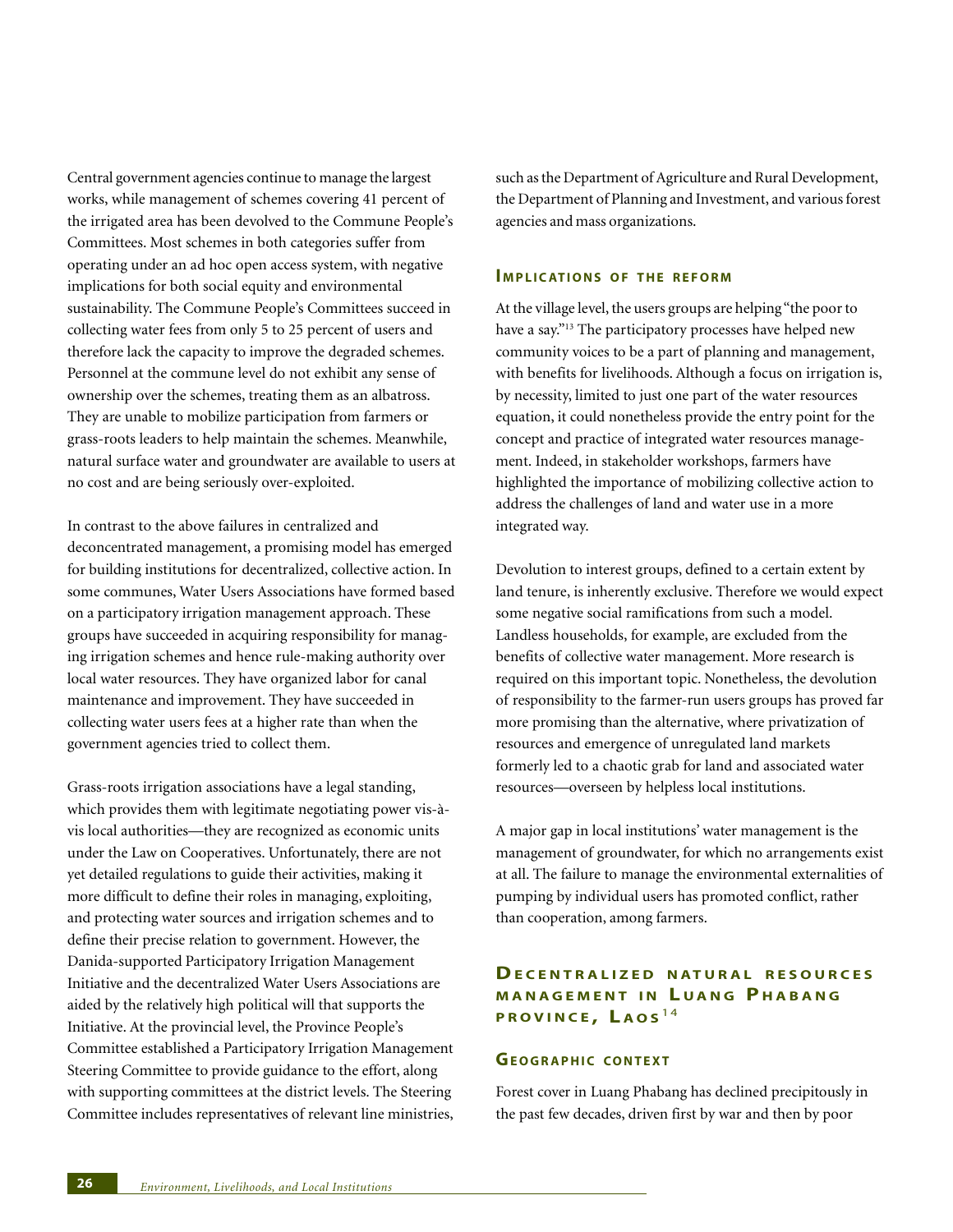management and illegal logging. According to digital analysis of satellite imagery, in the mid-1990s, the gross rate of forest clearing increased further—possibly in connection with the Lao government's policy of economic liberalization although the rate subsequently declined to almost one half the 1987 rate by 1999.15 More than 90 percent of the province's population are farmers, and most have subsistence livelihoods based on shifting cultivation.

Population growth poses a planning challenge to the province, with the current growth rate at 2.6 percent per annum. This rate of increase is unlikely to ease up soon. Interviews indicate that households are largely unaware of modern family planning methods. Owing to population pressure, there is not enough land to practice rotational shifting cultivation and the fallow period is gradually shortening, leading to soil degradation and low productivity. Our study found that 80 percent of villages face a rice shortage at the end of the dry season. Households must compensate by selling livestock or gathering bamboo shoots, mushrooms, medicinal herbs, and other nontimber forest products.

The government frames the development challenge as the need to reduce the area under shifting cultivation and sedentarize upland farmers on allocated lands. Although the majority of upland farmers rely upon some form of shifting cultivation, the various systems of upland agriculture currently practiced are diverse. Options for alternative production systems are limited.

## **POLICY CONTEXT <sup>16</sup>**

The Lao government's rural development strategy recognizes the need for site-specific approaches to development and environmental conservation. Therefore, within what remains a relatively centralized planning system by regional or international standards, the government is beginning to delegate various forms of land allocation and management to lower levels in the government hierarchy.

The government's land use planning and land allocation program has been underway since 1989, with Luang Phabang as one of the pilot focal areas. Here, in Xieng Ngern and Nan districts, the Lao-Swedish Forestry Programme has provided

funding and technical assistance in order to test the feasibility of the program for the whole country.

The land allocation policy (Decree 99, 1992) was developed through a series of decrees and instructions on forest and agricultural land management. In 1996, the Instruction on Land and Forest Allocation for Management and Use was issued to provincial governors; it provides for the allocation of temporary use rights to farmers for agricultural and barren hilly land. The policy supports the government's goal of protecting vital remaining forests and reducing poverty, particularly in the uplands. The government's aim is to halt expansion of shifting cultivation by 2005.

There are effectively two forms of land allocation. The first is a simple process of agreeing upon the boundaries of forest and agricultural land in a village. The next step is a more detailed classification of land use types and allocation of fields to households. District forest departments have assumed primary responsibility for allocating land, although in pilot areas they have shared responsibility with Lao-Swedish Forestry Programme officers. Land allocation teams include District Agriculture and Forestry Office staff and other district financial and planning officers. Villagers are meant to be involved in the mapping and land allocation process through full consultation with the implementing officers. Typically, each village forms a village committee, led by a popularly elected village head, that oversees the process. Its members are village administrators (i.e., government employees), representatives of livelihood groups within the village, and representatives of large organizations such as the farmers' and women's unions.

Allocation teams map and distribute paddy and swidden farming lands to individual households and forest land to villages to be managed as common property. The size of the allocations are determined by households' available resources and labor. At the end of the process, the village committee and district authorities sign a land use agreement signifying that the village is responsible for monitoring and implementation under supervision of the district authorities. The committee creates and posts land use maps in the village as a reference for ongoing natural resources management decisions.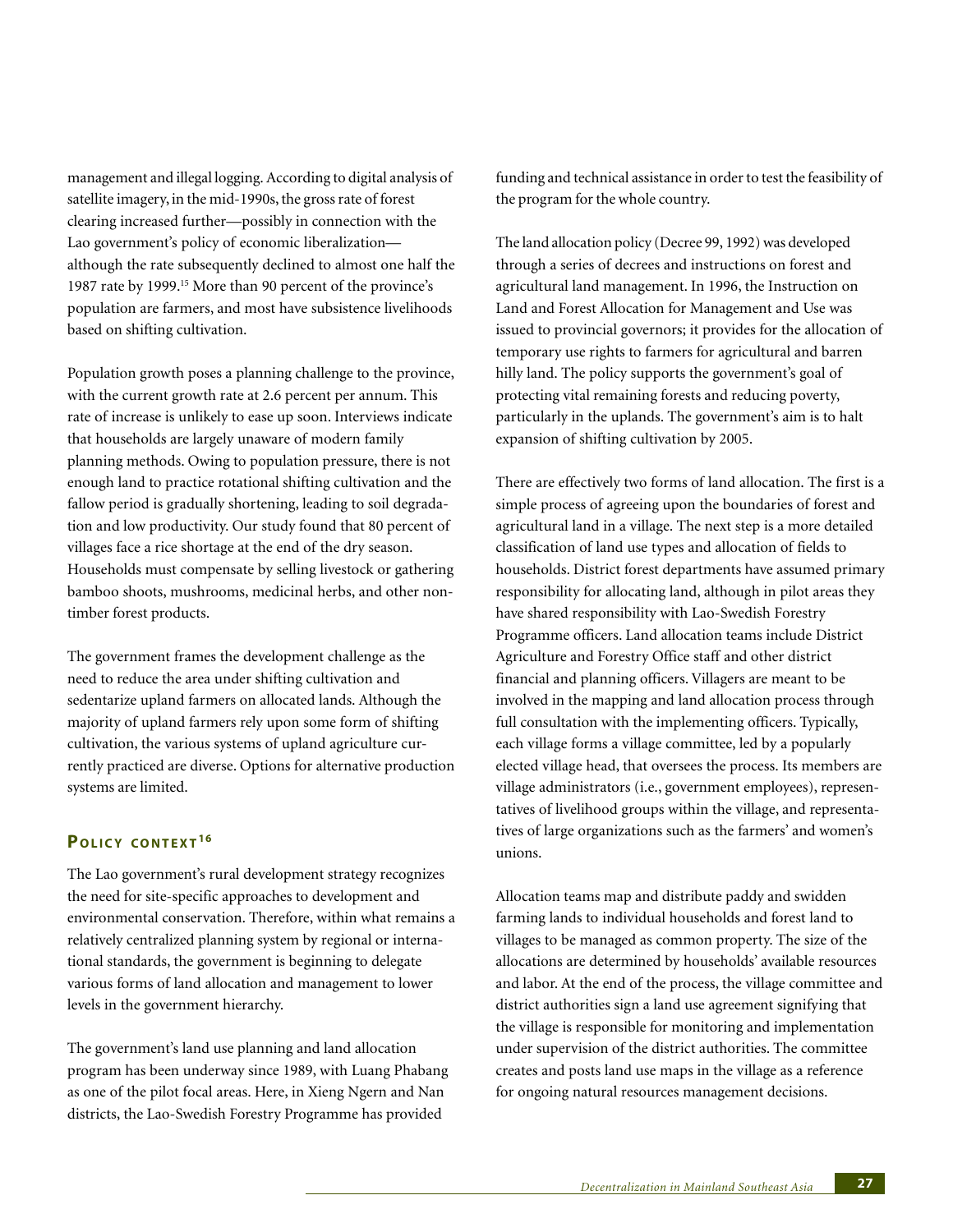A village forest volunteer assists the land allocation team and the farmers with forest classification and forest use planning. The village forest volunteer also serves as a channel of communication between the District Agriculture and Forest Office and the village, facilitating the collection and management of information. However, in practice, the follow-up steps of monitoring, assessing, and providing extension support remain high-priority challenges to the land allocation program (Viphakone, 1999).

In summary, the model of decentralization espoused in recent law and policy is essentially deconcentration—local officers are the implementing agents for a tightly circumscribed policy of the central government. However, the degree of local participation and negotiation in the implementation process is much higher than in Laos' recent past, giving this arrangement the contours of a co-management approach to resource allocation and use.

## **IMPLICATIONS OF THE REFORM**

The effects of village consultation in the land allocation process and of increased village participation in implementation and monitoring have been positive in contrast with previous agricultural and forest policies—but not without difficulty. Villagers have praised the common mapping and land allocation exercise for reducing conflicts over natural resources, such as disagreements over village boundaries and fallow fields. Less fire damage to forests has resulted from improved tenure security, and villagers' awareness of and mobilization in support of development planning has increased.

The land allocation process has helped strengthen natural resources management systems. Notwithstanding some confusion among local officials about how to apply the designated land use and land cover categories, villages have created rules and regulations for each category of land cover. These rules or regulations deal mainly with use, and little mention is made of efforts to improve management. The villagers can still access forest resources, except timber, if available. (Logging must be approved by higher levels of government.) They report that forest and wildlife have both benefited.

Although participation has provided these benefits, the rigidity of the three-plot, three-year rotation system imposed by the government on agricultural land has pushed the limits of carrying capacity. The three-year rotation has been imposed, in particular, on villages near the road and with water resources that can be developed for irrigation. The logic of this approach is that the comparatively high market access enjoyed by these villages will increase the system's chances of success. However, the envisaged fallow period has proven ecologically unsustainable. Villagers' inability to cultivate crops other than rice has undermined the program's economic sustainability. In such a situation, generous technical support from extension agencies is required to ensure that villagers acquire the inputs and knowhow to meet their livelihood needs, or barring that, greater flexibility is required in how allocations are made.

## **DECENTRALIZED PLANNING I N R ATANAKIRI PROVINCE , C AMBODIA** 1 7

## **GEOGRAPHIC CONTEXT**

Ratanakiri province, in northeast Cambodia, has been regarded historically as a remote and marginal part of the country. Its population largely comprises ethnic minority groups whose way of life is dependent upon the natural resource base and intricately adapted to the mountainous landscape. The province is also sparsely populated, with a mere nine persons per square kilometer as of 1999. In recent history, the province's indigenous people have been oppressed by the central state through coerced labor in rubber plantation schemes under the Sihanouk regime in the 1950s, and through the condemnation of their ancestral religion and other atrocities perpetrated by the Khmer Rouge regime in the 1970s. Therefore "the most significant remaining historical consequence of the uneasy meeting between the upland people and the emerging Cambodian state is perhaps that of a lingering mutual distrust" (Öjendal et al., 2001, 8).

Ratanakiri is richly endowed with natural resources. It has fertile soils, some of the richest stands of remaining primary forest in mainland Southeast Asia, and small quantities of precious minerals such as gold. The vast majority of the population depends on subsistence agriculture for their livelihoods, which typically comprises shifting cultivation with a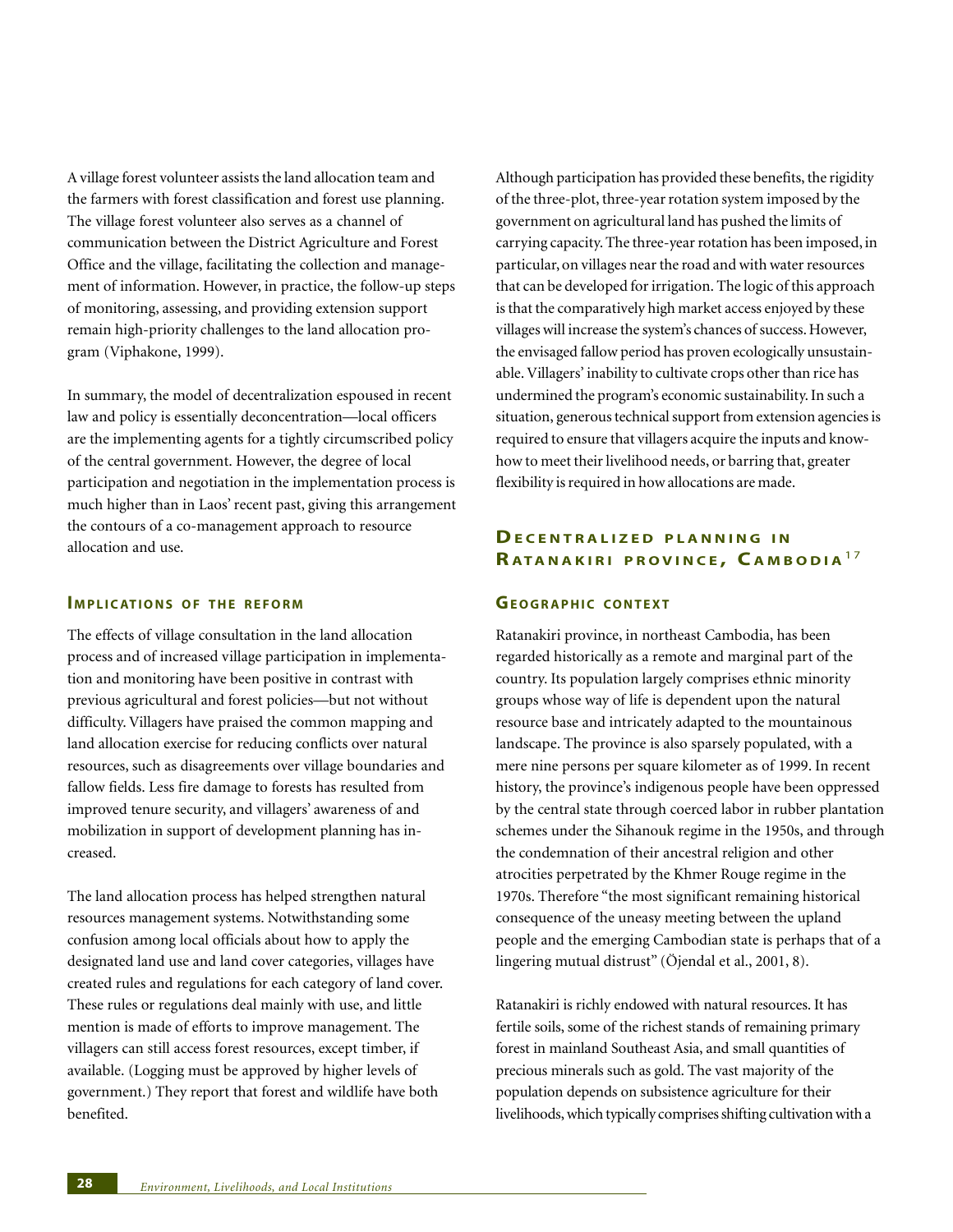fallow cycle of 10 to 15 years. This system is ecologically sustainable. Rice and a wide variety of other crops are grown on these upland plots, called *chamkar*; forest products and fish from ponds and rivers supplement the local diet. Unfortunately, the richness of Ratanakiri's natural resource base and its place in the lowland Khmer imagination as an untouched frontier have placed its natural resources and the indigenous people who depend upon them at considerable risk for exploitation. The upland landscape has already been scarred by large-scale illegal logging, conversion of primary forest to monoculture plantations, and large dam building by outside interests.

"We are dependent on the Royal Government. If ordinary people say something [to people who extract natural resources], they would not listen. If the commune tried, they would not believe it, they would not be afraid. People want to have a bigger law. If I tell people to refrain from cutting trees, then outsiders come to cut... We want a law in the whole country. If there are rules only in our commune, other communes won't understand."

*—Commune chief, Kok Lak, Ratanakiri19*

## **POLICY CONTEXT**

Since 1996, the Royal Cambodian Government has piloted a program for decentralized development planning, named Seila,<sup>18</sup> in five provinces. Now that the commune leaders appointed by the Cambodian People's Party are being replaced by elected Commune Councils nationwide (as per the Law on Commune Administration, 2001), the government is applying aspects of the Seila experience to the whole country.

The Seila program involves the significant empowerment of existing local government bodies—development committees at the district and province levels. The program has also inspired the creation of development committees at the commune and village levels in its pilot provinces (Charny 1999).

The majority of decision-making takes place at the commune level, where Commune Development Committees (CDCs) decide on local activities and budget allocations. These committees are chaired by the commune chiefs and include two members from each Village Development Committee—the village headman and one elected female representative. Although part of the formal government structure, village headmen are typically traditional leaders of their communities. Many have been in place since the Cambodian People's Party appointed them in 1979. The CDC determines the use of Seila funds based on deliberations by the village representatives and on priorities articulated at the village level. The program works to strengthen the capacity and authority of the committees, primarily through the transfer of funds and technical assistance. The communes try to harmonize their plans with central government objectives by participating in annual District Integration Workshops, where commune authorities meet to discuss plans with provincial line agencies and development NGOs. Based upon these deliberations, the communes make some refinements. The province then approves the plans and disburses funding. In summary, the communes receive some supervision under the Seila scheme, but they have considerable autonomy to set and direct local development priorities.

At present, the Seila program receives a large infusion of cash from Cambodia's donors: the United Nations Development Programme, United Nations Capital Development Fund, United Nations High Commission for Refugees, World Food Programme, International Fund for Agricultural Development,World Bank, European Union, and the governments of the Netherlands, Sweden, the United Kingdom, and Australia. In this regard, some of its benefits may not be replicable on the national scale unless donors increase their funding.

#### **IMPLICATIONS OF THE REFORM**

Although the Seila program was not explicitly designed to address upland and natural resources management issues, the significance of natural resources for the survival of Ratanakiri's population has placed these concerns high on the agenda of commune authorities. Commune Development Committees have facilitated participatory land use planning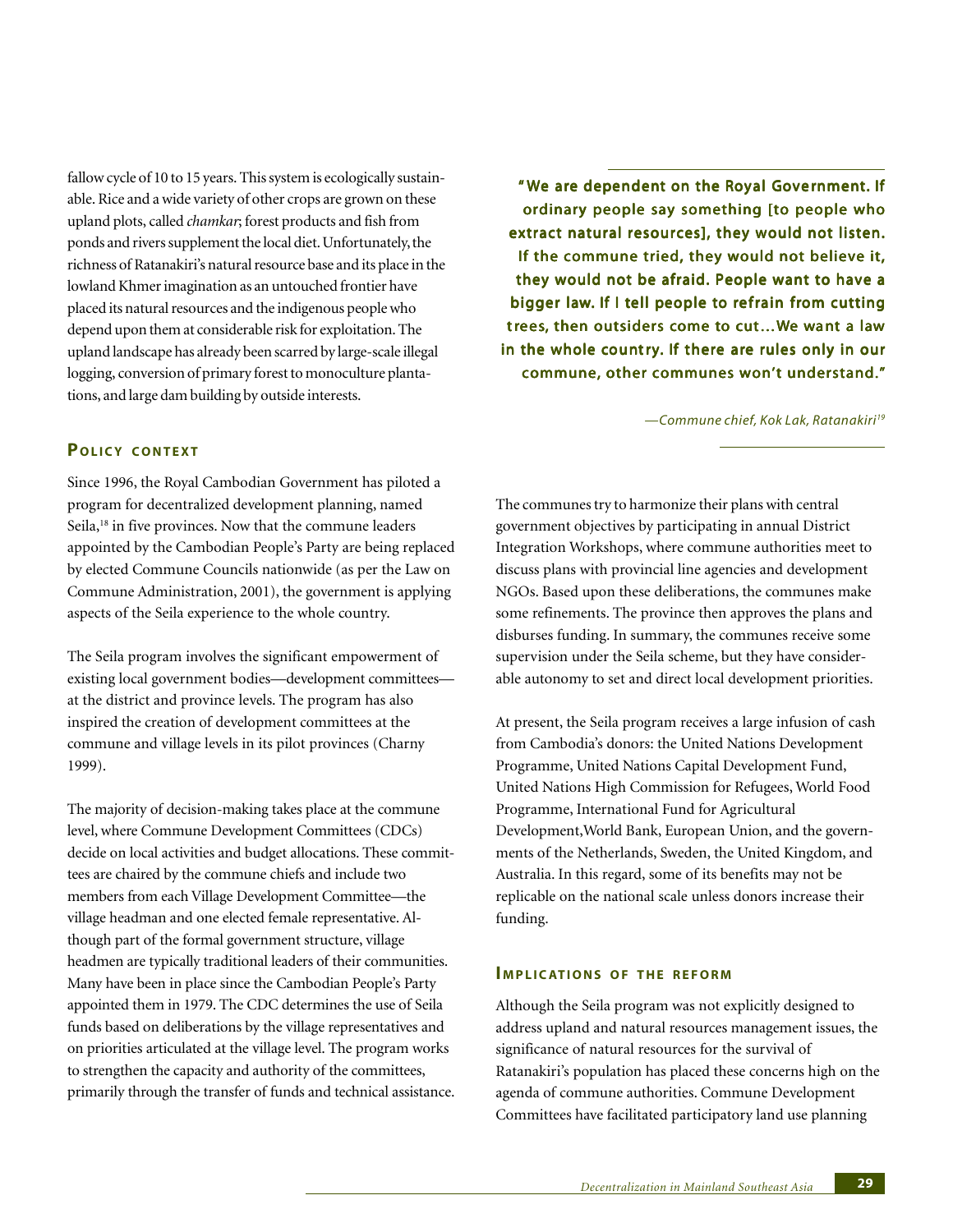activities of various kinds, often with technical support from outside program staff. In Som Thom Commune, O'Yadao district, commune authorities have helped local people establish a pilot community forestry scheme, in part by articulating a compelling vision for the scheme. Authorities hope the scheme will engage local people's natural willingness to protect the forest and stem further degradation.

In this and the other communes surveyed, decentralized planning has encouraged commune authorities to carry out natural resources mapping and boundary clarification. The concept was initially foreign to the local people, because they had traditionally relied on commonly understood but informally delineated boundaries between kin groups and villages. However, villagers soon showed a sharp grasp of spatial understanding, and mapping techniques have advanced from pen drawings to digital analyses using GIS data. By formally identifying local resources, these exercises have made people realize how fast natural resources are disappearing and how serious the ongoing threat is. The exercises have initiated new resolve to protect precious forests, land, and water.

The other benefits of the decentralized planning program and the Seila governance structure for Ratanakiri are that they have raised capacity for and awareness of strong institutions from the province down to the village levels. Explicit attention to women's empowerment as part of the program's design is strengthening the voice of women in the development planning process, in turn strengthening the quality of planning and implementation.

In spite of these indicators of improved approaches to natural resources management as a result of decentralization, Ratanakiri's environment and indigenous people face several formidable challenges, which decentralized development planning has failed to address. Ratanakiri's natural resources are being pilfered so rapidly that the gains of the Seila program translate only into reductions in the damage to natural resources caused by the other forces of change in the province. Namely, the unsustainable exploitation of forest, land, and water resources by outside commercial interests means that decentralization alone is not sufficient to address ecosystem degradation and socio-economic problems. Indeed, the complicity of national government officials and military

personnel in such exploitation underscores the need for continued reform at the national level in order to protect Ratanakiri's resources. In one example, ethnic Jarai and Tampuen people filed a lawsuit in Ratanakiri's provincial court in early 2001, charging that a senior army general used fraud and forgery to assume the rights to their ancestral lands.<sup>20</sup> The potential of decentralization is being undermined by communities' lack of rights to defend the natural resources they have traditionally used.

## **E MPOWERMENT O F SUB - DISTRICT AUTHORITIES , C HIANG MA I PROVINCE , NORTHERN THAILAND21**

## **GEOGRAPHIC CONTEXT**

Mae Chaem district, in Chiang Mai province of northern Thailand, is an area characterized by its ethnic diversity and high degree of pressure on the natural resource base. Thai, Karen, Hmong, Lua, and Lisu ethnic groups live in the area. Ninety percent of the district is mountainous, and the entire district is designated by the central government as a watershed protection area because it provides 40 percent of the flow of the Ping river, a tributary of the Chao Phraya.

Environmental problems in Mae Chaem include degraded watersheds, decreasing biodiversity, soil erosion, water shortages and the increasing use of agricultural pesticides and chemicals. The local population has exploited forest products at an unsustainable rate and forest land continues to be cleared for agricultural expansion. The situation has intensified ongoing conflicts over resource boundaries among households and between communities and the central government.

## **POLICY CONTEXT**

Thailand's Tambon Administrative Act of 1994 called for the creation of new local government entities at the tambon, or sub-district, level. These Tambon Administrative Organizations (TAOs) are charged with generating sub-district development plans and much of the revenue to support them. TAOs also receive annual budget allocations from the central government. Across the country, TAOs' ability to carry out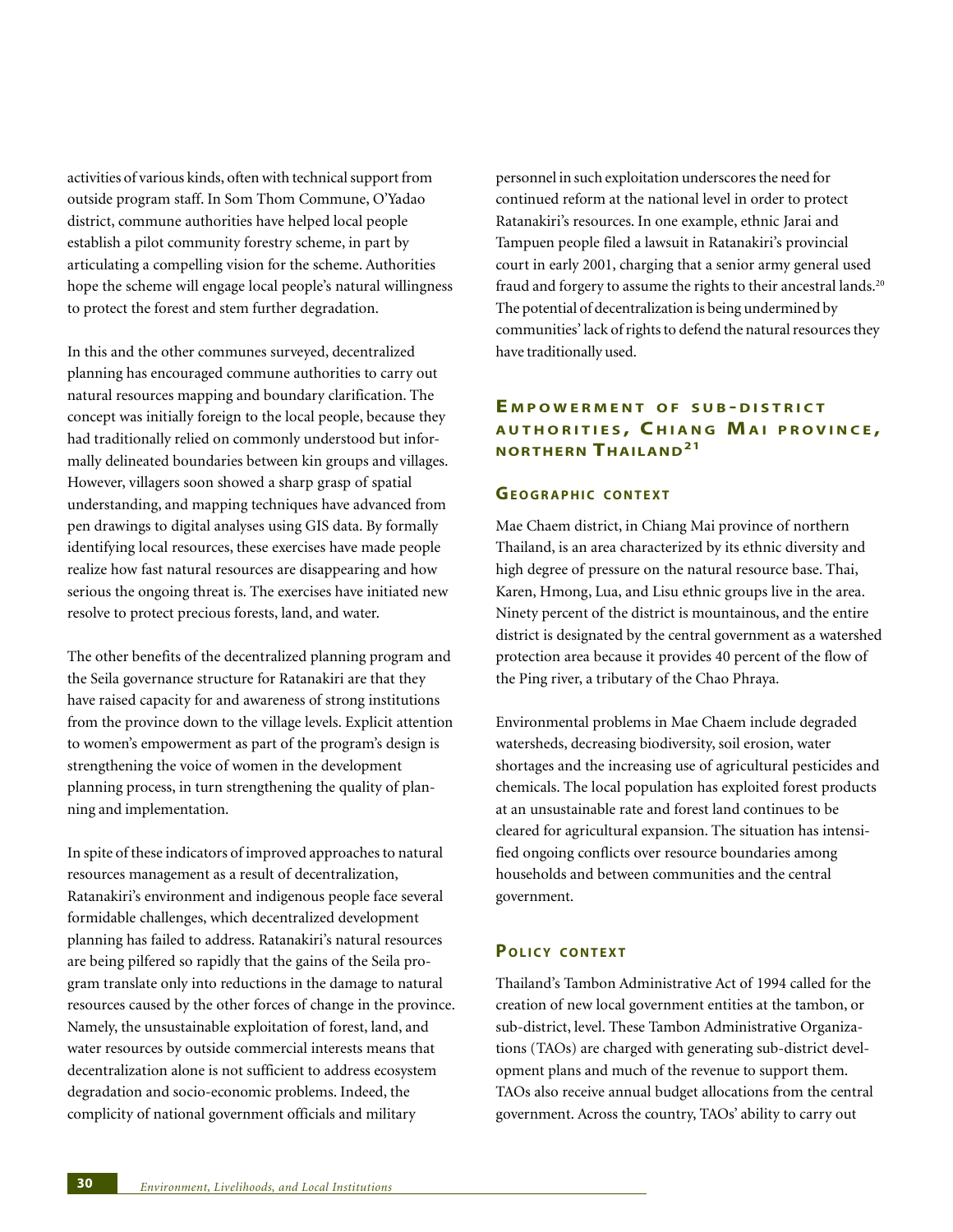their responsibilities varies widely. The central government designates a capacity level (ranked on a scale of 1 to 5), according to TAOs' available revenues. All the TAOs in Mae Chaem district are classified as having the lowest level of capacity.

TAOs are partly elected and partly appointed. The TAO Council is the governing body, comprising the *kamnan* (subdistrict headman), village headmen from the core villages within the sub-district, and a health volunteer (CARE, 2000). Meanwhile, the TAO administration, which is responsible for preparing the TAO annual plan and budget, comprises the *kamnan*, a total of six village representatives, and three officers from the Ministry of Interior.

TAO plans are formulated through a bottom-up process that is based upon villages' project submissions. The authorities' mandates are broad, incorporating health, education, social welfare, infrastructure development, and local natural resources management. With regard to natural resources alone, TAOs are nominally responsible for protection and wise development of all land, water, and forest resources within their boundaries, as permitted by the national legal and policy framework. This situation creates the potential for a broad range of priorities to emerge.

However, TAOs are not entirely autonomous. The central government sets rules for how revenues may be raised, and tambon budgets must be forwarded to the District Officer, a Ministry of Interior appointee, for approval. The District Officer approves only those budgets that are within given allocations (CARE, 2000). As this brief description of their financing and operation suggests, TAO members' accountability is also balanced between accountability to superiors in the Ministry of Interior and accountability toward the local electorate.

#### **IMPLICATIONS OF THE REFORM**

Thailand's tambon reforms hold great promise for local empowerment through representative democracy. If local democracy functions well, it is to be expected that local development plans and projects would be highly responsive to people's livelihood priorities. Given that most people make

their living off the land, it would be expected that priorities would also align with objectives for sustainable natural resources management. The evidence from Mae Chaem, however, indicates that representative democracy does not necessarily elevate the environment to the top of the local government agenda, even for a natural resources-dependent populace such as this. Our experience also shows that, except in some instances, participatory planning processes at the village level fail to place a priority on natural resources management activities.

Until now, environmental issues have played a limited role in deciding local elections, taking second place to economic development issues. In ongoing development dialogues between TAOs and the public, natural resources issues are also a lower priority. Development plans formulated at the village level for presentation to the TAO Councils tend to focus on infrastructure development. The relatively weak public demand for natural resources management acts as a disincentive for local government officers, who typically lack the funds and human resources to fulfil their mandates anyway. Ironically, many natural resources management activities that have important conservation implications, such as constructing fire breaks, boundary settlement and planning, require little or no funding. However, these activities require organizational skills in facilitation and monitoring, which TAOs currently lack. And because TAOs are target-oriented and base their plans on village plans that are accompanied by budgets, such no-cost or low-cost activities are overlooked (CARE, 2000). This assessment suggests that local government action may require increased civic mobilization and awareness-raising around environmental protection issues—or the pro-active exercise of environmental leadership by TAO officials themselves to drive an environmental agenda in Mae Chaem.

On a more positive note, non-governmental actors are important to natural resources management in Mae Chaem, as elsewhere in northern Thailand. These groups have the potential to both build alliances with local government, so that their activities are complementary, and to cooperate explicitly with the new tambon authorities. Alternately, these networks could act as important third-party monitors of the environmental impact of local government activity.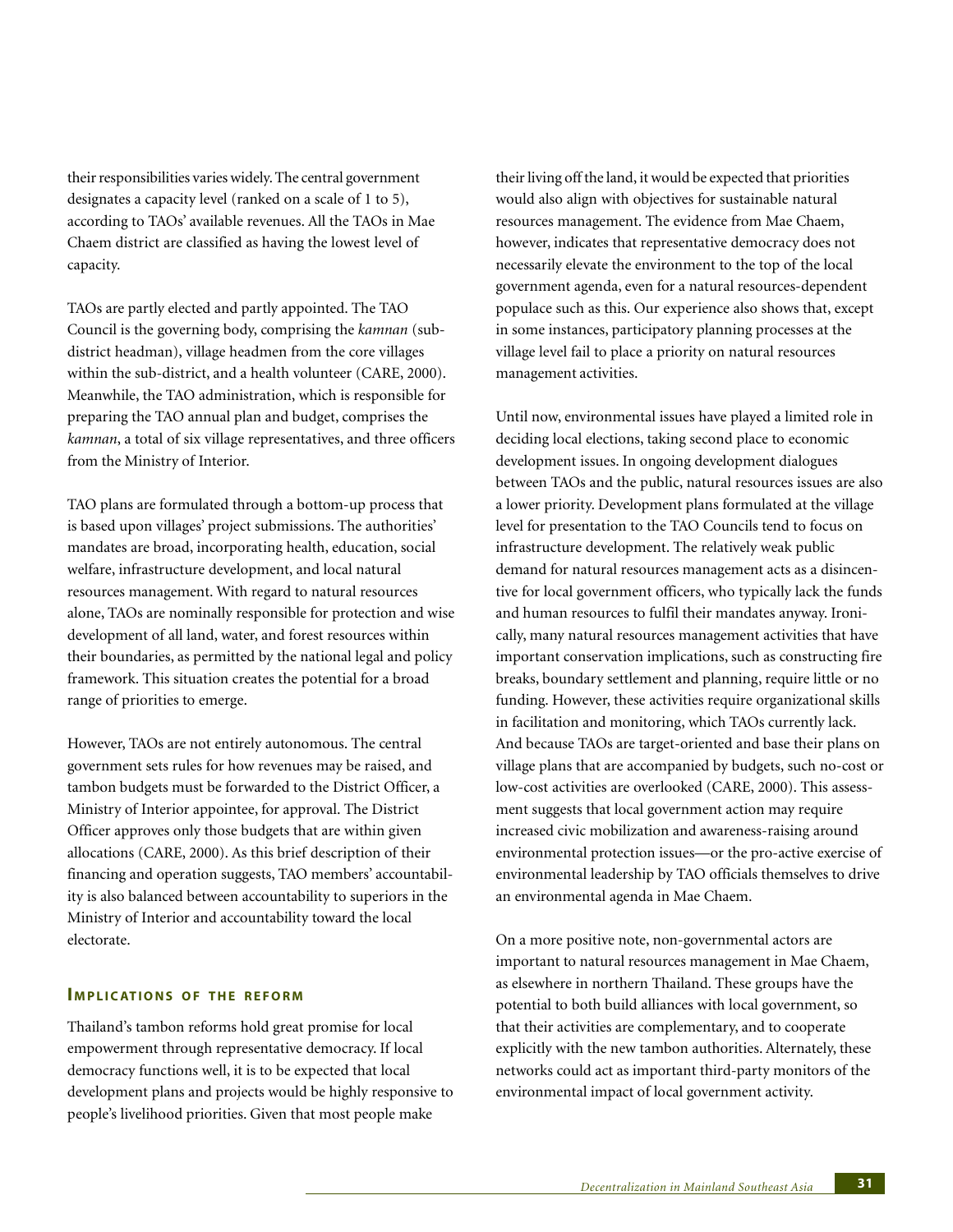Various ethnic groups have formed watershed networks to coordinate natural resources protection and management, such as delineating village boundaries, defusing and resolving conflicts between villages in a common watershed, and assigning fire control responsibilities. People's organizations such as these already receive some financial support from the Ministry of Science, Technology and Environment, other government ministries, and government research institutes. A project under development in Mae Chaem seeks to increase TAO capacity to address natural resources management issues, at the same time strengthening the official cooperation of watershed network representatives with tambon authorities in order to harness the networks' experience.<sup>22</sup>

# **DECENTRALIZED PLANNING I N YUNNAN PROVINCE, CHINA23**

#### **GEOGRAPHIC CONTEXT**

China has experienced rapid economic growth and dramatic social change in the past two decades, transformations that have lifted millions of people out of poverty but that have also profoundly affected natural resources and the livelihoods of indigenous communities. Yunnan province of southwestern China, with its great ethnic and biological diversity, is a fitting place to study China's reforms and their impacts. Environmental problems in Yunnan province include grassland degradation because of overgrazing and extensive soil erosion. Population growth has contributed to widespread poverty and increased pressure on natural resources. The majority of the population resides in mountainous areas (94 percent); it comprises 26 different ethnic minority groups (Xu, 2002).

#### **POLICY CONTEXT**

The Chinese government and many domestic analysts have termed the last 20 years of China's reforms as essentially decentralizing in character. The most noted and profound reform to the rural economy was the abandonment of collectivized agriculture and adoption of the Household Responsibility System in 1980. This system allocates agriculture and forest lands to individual households on long-term leases—thus it is, strictly speaking, a form of privatization of resource use rather than decentralization. (Decentralization

creates authorities with powers to manage natural resourcess in the public interest.) The Household Responsibility System is highly relevant to later decentralization efforts: it completely reconfigured the set of actors involved in local resources management and subsequently created new interests that would be represented in local decision-making forums.

The Household Responsibility System was followed by a broader strategy of decentralization in decision-making. In 1998, two laws established for the first time the election of Village Committees and village leaders. These laws provide for new natural resources management responsibilities to be allocated to the Village Committees (Xu, 2002). Their purpose is to strengthen the basis for participatory decision-making at the grass-roots level. The Committees may develop their own regulations for community natural resources management as long as they are in full compliance with the Chinese constitution and laws, and with the regulations and policies of the county.

The village is the lowest administrative level in the Chinese system; the next highest level is the township, followed by the county, prefecture, and province. During roughly the same period that village democratization took place, the central government increased township authorities' power to manage natural resources. In 1994, stations for forestry, agricultural extension, irrigation management, water, and soil conservation that were previously at the county level were transferred to the township. A law providing for greater independence in township financing and staff management increased townships' discretion in using their own funds, although such funds are relatively limited compared with the resources available to higher levels of government.

## **IMPLICATIONS OF THE REFORM**

China's series of decentralizing reforms have failed to improve environmental management in Baoshan, Yunnan because management at the ecosystem level is inadequate. This problem is the result of failed inter-agency cooperation and also of weak inter-village, or inter-jurisdictional, cooperation. Although these governance problems are not unique to a decentralized policy environment, the national and provincial governments have clearly focused their attention on allocating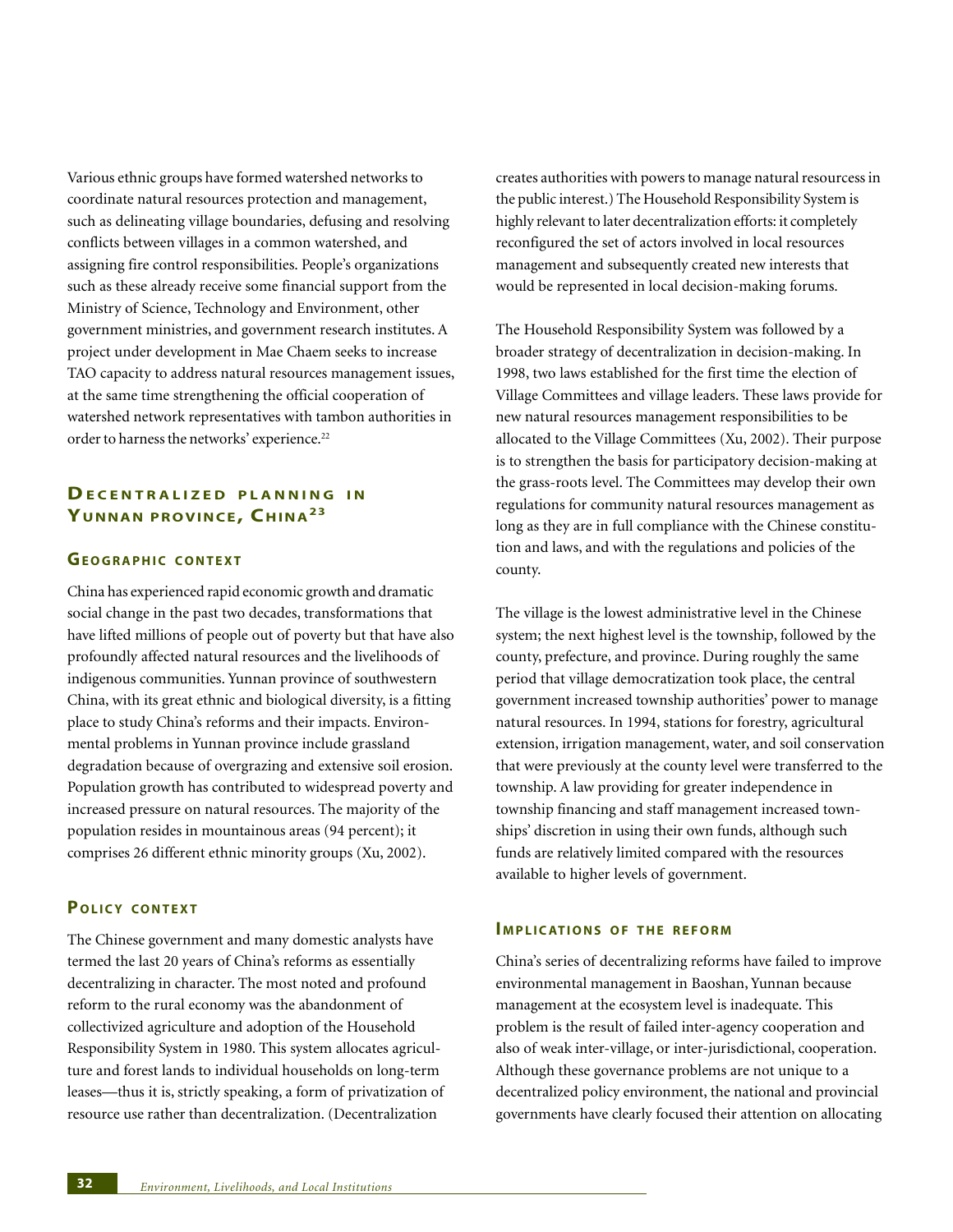responsibilities to lower levels without strengthening the coordinating and supporting structures for sound environmental governance at the watershed levels.

Government agencies fail to cooperate within the same watershed to preserve and protect clean water flows and appropriate land use. For example, flooding caused by upland soil erosion and deforestation are inadequately monitored and managed. Meanwhile, villages give priority to micro, not macro, issues. Stakeholders lack the capacity to address serious conflicts and competition over natural resources between upland and lowland communities. These failures indicate the need for mechanisms to resolve natural resource-related conflicts.

Environment and natural resources protection needs improved coordination with other development activities,

especially at the township level. Environmental management units do not yet exist at the township level, and township authorities are preoccupied with poverty alleviation, family planning, tax collection, and electoral matters and therefore do not integrate environmental concerns into these activities. Decentralization reforms have transferred many responsibilities from higher levels of government to the township and village levels without providing local authorities with the incentives to prioritize sustainable development. Indeed, until recently, the fiscal decentralization that has accompanied political decentralization has proved a counter-incentive to sound environmental management. Faced with the prospect of raising their own revenues for needed development projects, local authorities rapidly logged timber stands to generate cash quickly. The logging ban instituted by the central government in 1998 marks a recognition of the failure of highly decentralized policies to protect precious natural assets.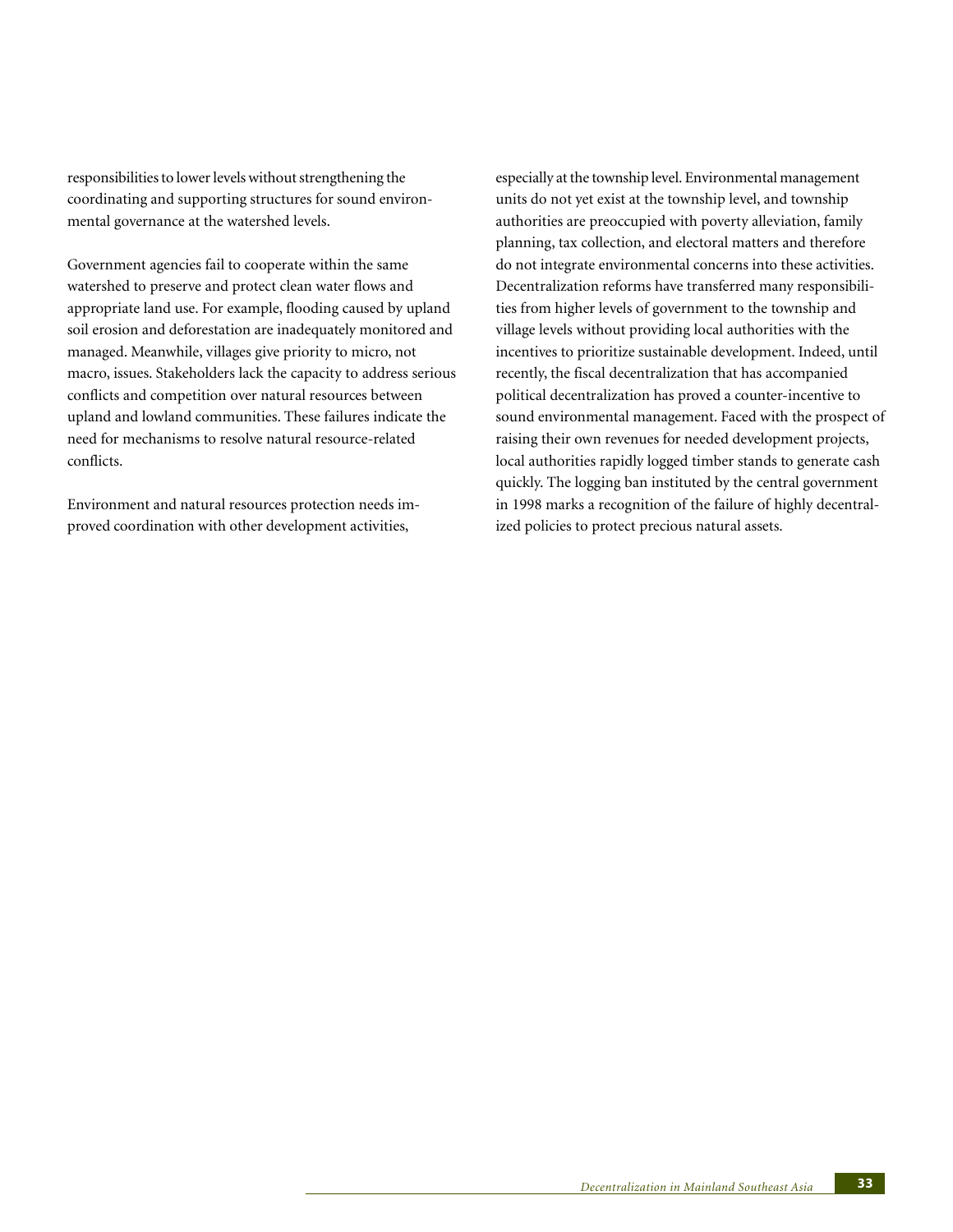#### **E NDNOTES**

- 1. Based on Vien, Huong et al. (2000). The research for this study was undertaken in the four upland communes of Anh Son, Con Cuong, Tuong Duong, and Ky Son.
- 2. Decree No. 02/1994/CP.
- 3. The 1998 Decree 661 for the reforestation of 5 million hectares by 2010.
- 4. In this regard, the policy follows the deconcentrated structure of its predecessor, Program 327, for re-greening barren hills. However, the provisions for public consultation in the more recent policy are new and the coordination of responsibilities among different line agencies has increased.
- 5. Based on the presentation by Nguyen Quang Dung at the REPSI writing workshop on decentralization, Chiang Mai, Thailand, July 2001; and also on Jørgensen et al. (2001).
- 6. Decree No 29/1998/ND-CP 1998.
- 7. The People's Committee itself is the executive branch of the People's Council, a state adminstrative body that is elected by local people and accountable both to them and to higher levels of government.
- 8. Personal communication with Maria Berlekom, Socio-Economy and Environment Advisor, MRDP, 29 March 2002.
- 9. Based on the presentation by Le Van An at the REPSI writing workshop on decentralization, Chiang Mai, Thailand, July 2001; and also on Beckman et al. (2001). Researchers focused on Pa Rinh and Con Tom Villages in Hong Ha Commune.
- 10. According to discussions at Pa Rinh village facilitated by the University of Agriculture and Forestry-Hue team.
- 11. According to discussions at Pa Rinh village facilitated by the University of Agriculture and Forestry-Hue team.
- 12. Based on the presentations by Hoang Huu Cai and Dang Thanh Ha at the REPSI writing workshop on decentralization, Chiang Mai, Thailand, July 2001; and also on Cai ed. (2001).
- 13. Statement by the University of Agriculture and Forestry, Thu Duc team at the REPSI writing workshop on decentralization, Chiang Mai, Thailand, July 2001.
- 14. Based on the presentations by Souphab Khouangvichit, Sithong Thongmanivong, and Nathan Badenoch at the REPSI writing workshop on decentralization, Chiang Mai, Thailand, July 2001; and also on Souphab (unpublished). The research focused on three villages in Xieng Ngeun district and three villages in Nan district of Luang Phabang province.
- 15. From 1,956 hectares per year in 1987 to 1,046 hectares per year in 1999. See Salas (2001).
- 16. In this section and elsewhere in the report, we adopt a broad definition of the term "policy" to refer to the broader framework of central government policies, strategies, and positions (emanating from the executive as well as the legislative branches of central government). We recognize that in Laos, policy is more commonly defined as the decisions laid out by the Lao Party Congress.
- 17. Based on the presentation by Sith Sam Ath at the REPSI writing workshop on decentralization, Chiang Mai, Thailand, July 2001; and also on Öjendal et al. (2001). The research focused on three communes in Ratanakiri: Kok Lak, a remote commune, and Som Thom and Yeak Laom communes, which are somewhat nearer the district and provincial capitals.
- 18. Seila means "foundation stone" in Khmer.
- 19. Interviewed by Malin Hasselskog and Krong Chanthou, Kok Lak commune, December 2000.
- 20. The provincial court subsequently found that the villagers had forfeited their land rights by thumbprinting various documents. However, the land transfer process, and court verdict, were both condemned by international observers, who cited evidence that children provided thumbprints, and that some villagers signed illegally and unwittingly on behalf of many other people. See Human Rights Watch (2001a, 2001b).
- 21. Based on the presentation by Chanyuth Taepa at the REPSI writing workshop on decentralization, Chiang Mai, Thailand, July 2001; and also on personal communications with Chanyuth Taepa and David Thomas (International Centre for Research in Agroforestry, Chiang Mai), November 2001 and January 2002.
- 22. A project of CARE Thailand.
- 23. Unless otherwise noted, based upon the presentation by Zuo Ting at the REPSI writing workshop on decentralization, Chiang Mai, Thailand, July 2001; and also on Zuo and Xu (2001). The research focused on the villages of Lijiashi and Qingshui in Baoshan prefecture.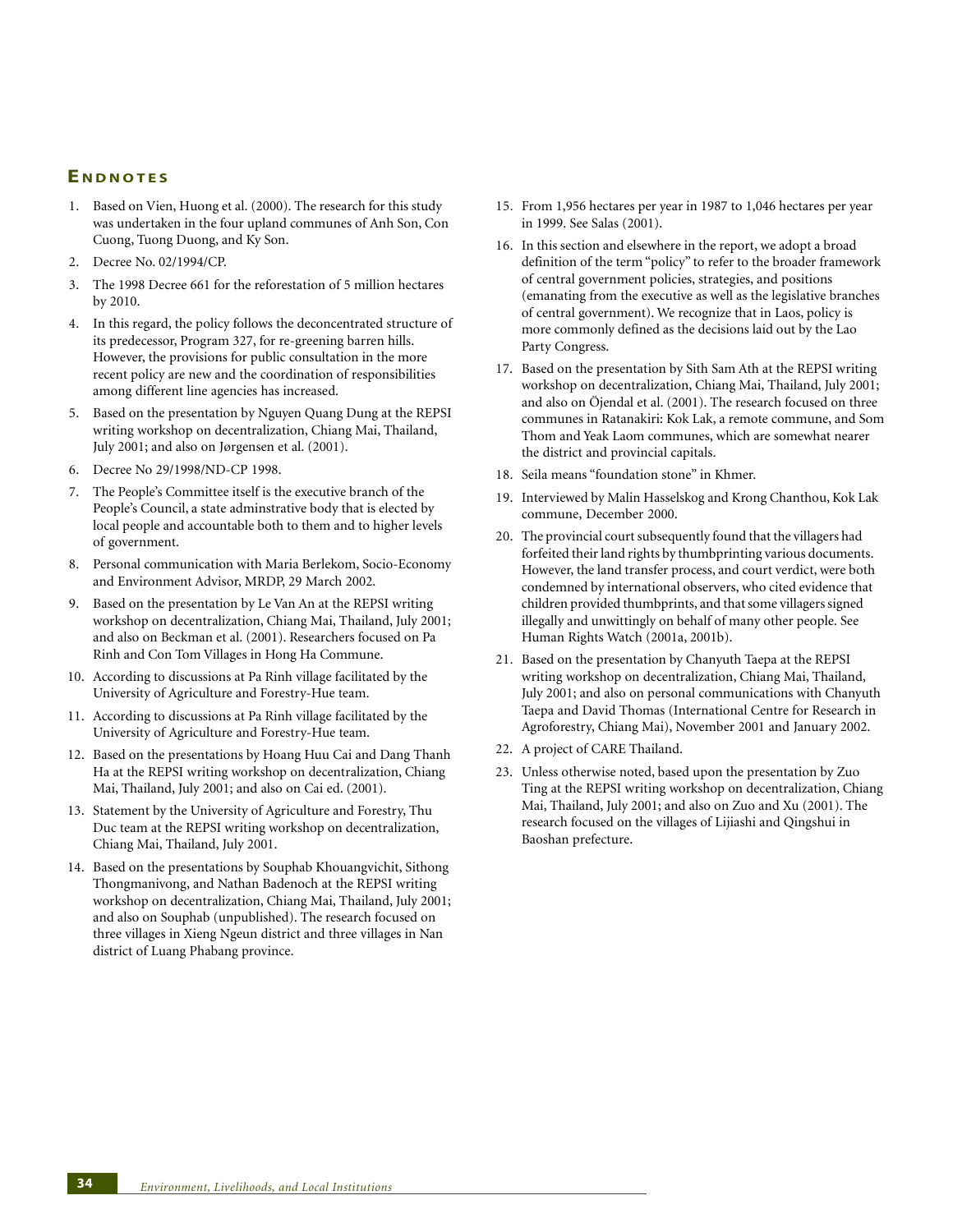# **C HAPTER F OUR Representation of Local Interests**

People may be represented in decision-making in two principal ways: indirect representation of their interests by electing representatives to a decision-making body or direct representation of their interests through participatory and consultative decision-making processes.<sup>1</sup> Both these means have the potential to create strong accountability of local governments to local people in environment and development decisionmaking. This chapter assesses the degree to which the various decentralization reforms in mainland Southeast Asia incorporate representation of people's interests and explores the question of whether local representation is improving natural resources management.

The chapter first examines how the relevant policy frameworks for decentralization create or constrain opportunities for representation of local people's interests. It then analyzes how the relations between newly empowered local authorities and their constituents enable or hinder local representation. The chapter concludes with an assessment of the special challenges of ensuring equitable representation of women in local decision-making forums.

# **CENTRAL - LOCAL GOVERNMENT REL ATIONS**

As the case studies in the previous chapter show, a wide range of reforms is taking place in mainland Southeast Asia that

governments refer to as decentralization and local democratization. In reality, these reforms run the gamut from the profound to the cosmetic. They include: political decentralization, co-management arrangements, and pure deconcentration or administrative decentralization. *(See Chapter 1 for a typology of these different forms of decentralization.)* The degree to which meaningful powers over natural resources are being devolved to the local level reflects the different degrees of ambition and risk of the governments involved.

One idea cuts across all these reforms: the notion that some form of increased public participation in local environment and development decision-making will increase policy effectiveness. Governments believe that movement in this direction will improve the chances of their alleviating poverty and attaining environmental protection goals.

The intent of the new policies is worthy of note. However, three constraints in policy frameworks are undermining the potential benefits of increased local representation: (i) lack of clarity about how to implement the reforms; (ii) lack of flexibility to allow a range of local natural resources practices that are environmentally beneficial; and (iii) central governments' unwillingness to cede productive natural resources to local people.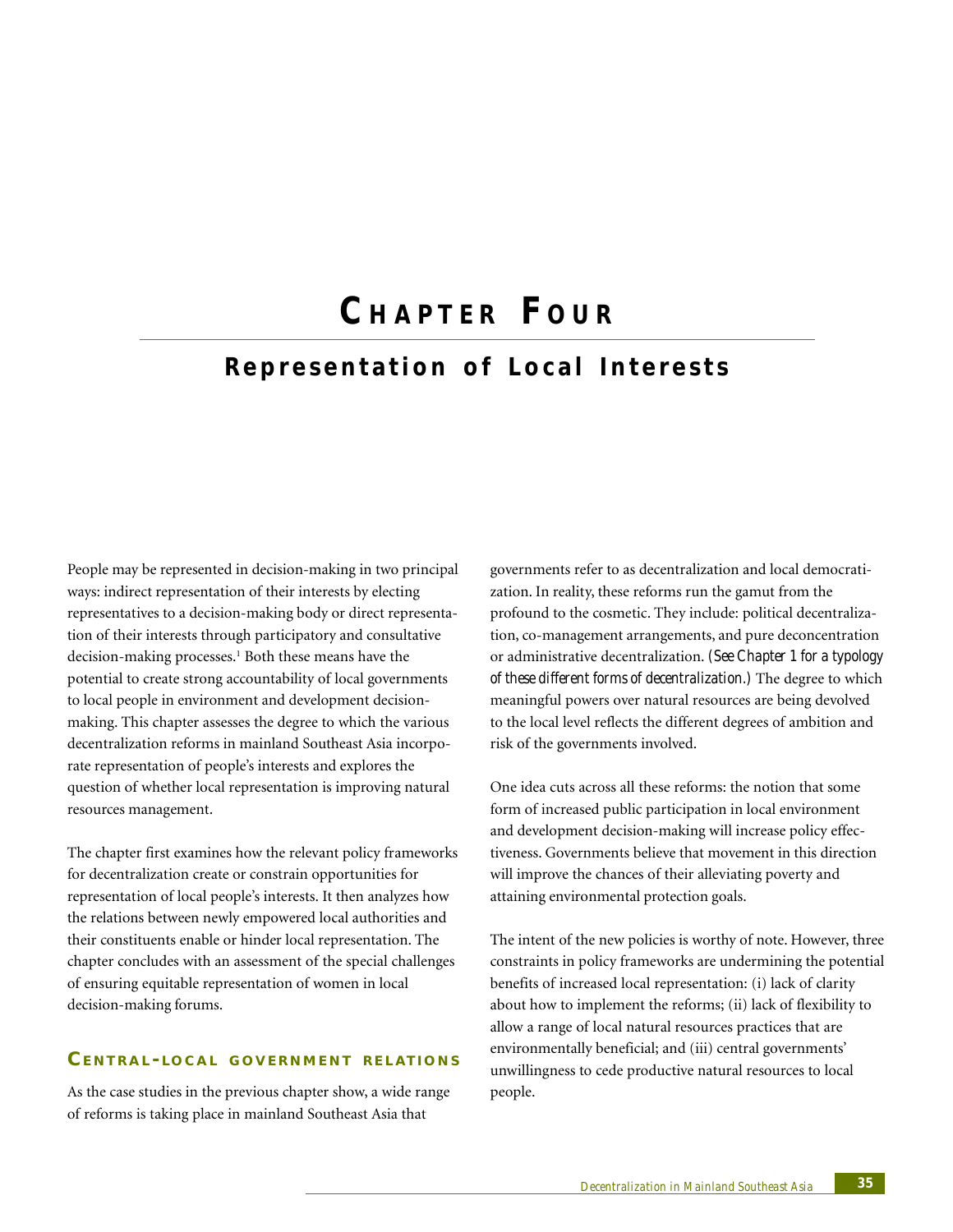# **LACK OF CLARITY IN HOW TO IMPLEMENT REFORMS**

It is not uncommon for local actors to lack information about their basic duties following decentralization. Confusion stalls participatory and consultative processes at the local level and thus delays accomplishment of meaningful results. Such was the case for local agencies and farmers' groups trying to implement the new Water Law in Dak Lak province, Vietnam. As noted earlier, Water Users Associations have a legal status under Vietnamese law. However, in the absence of detailed regulations to guide their activities, they do not have clear rights to manage water resources, or clear accountability relations with government agencies.

Confusion about rights and responsibilities after decentralization is a factor in Luang Phabang, Laos. Here, district forest officials and village leaders assumed authority for land use zoning and allocation of forest and agricultural land. Local officials have found that the zoning and allocation process is

# Local actors may lack information about new roles and responsibilities.

extremely difficult without detailed implementing guidelines. Most of the villages at the study site have produced public maps showing land use boundaries after land allocation that list the number of hectares under each category. However, they have not posted any rules or regulations, probably because officials are uncertain about the feasibility of the new system and their ability to enforce land use restrictions. Their uncertainty is mainly a result of the central government's failure to prepare local agency staff for their new responsibilities. Staff have not been adequately trained in the technical skills of land surveying or provided the financial resources for follow-up monitoring and evaluation.

In Ratanakiri, Cambodia, decentralization can best be described as a bottom-up process that succeeds in spite of central government law and policy. National laws governing access to and protection of natural resources are both weak and poorly enforced. Where local people's development

activities under the Seila program come in conflict with logging or development schemes by powerful outside actors, there is a lack of legal clarity for resolving conflicting claims. This has led to ad hoc solutions, with inconsistent results for local people and their livelihoods, or simply to lack of action by local governments.

#### **INSUFFICIENT POWERS AT THE LOCAL LEVEL**

Whereas lack of clarity about different actors' roles can stymie the feasibility and effectiveness of local representation, central governments' imposition of overly detailed environmental guidelines can also have negative effects. In the study countries, it is common for central governments to impose too many technical specifications in sectorally-based decentralization policies, so that local authorities are unable to recognize unique local management systems that benefit the environment and livelihoods.

In Luang Phabang, as elsewhere in Laos, the government requires a strict three-plot rotation system as part of the decentralized land allocation process. The rigidity of the land use system imposed by the central government, which is meant to limit the land under shifting cultivation, does not provide for local people's livelihood needs, nor does it contribute to environmental sustainability. It is an unsustainable system because it does not allow enough time for land to lie fallow (i.e., regenerate) before it is cultivated again. The result is rapid impoverishment of the soil. This experience suggests that the government must recognize more diverse land use systems where they are proven to be environmentally sustainable. The alternative is to help local people develop opportunities for off-farm income generation.

In Nghe An province, northern Vietnam, where district officials have new responsibilities for forest land allocation and management, the types of forest management permitted by national policy are extremely limited. The forest land allocation program permits distribution of resources only to individual household units. National policy excludes community forestry systems that local people prefer for their social and environmental benefits: community-managed forests often provide a social safety net to households during times of poor crop production or other economic hardship.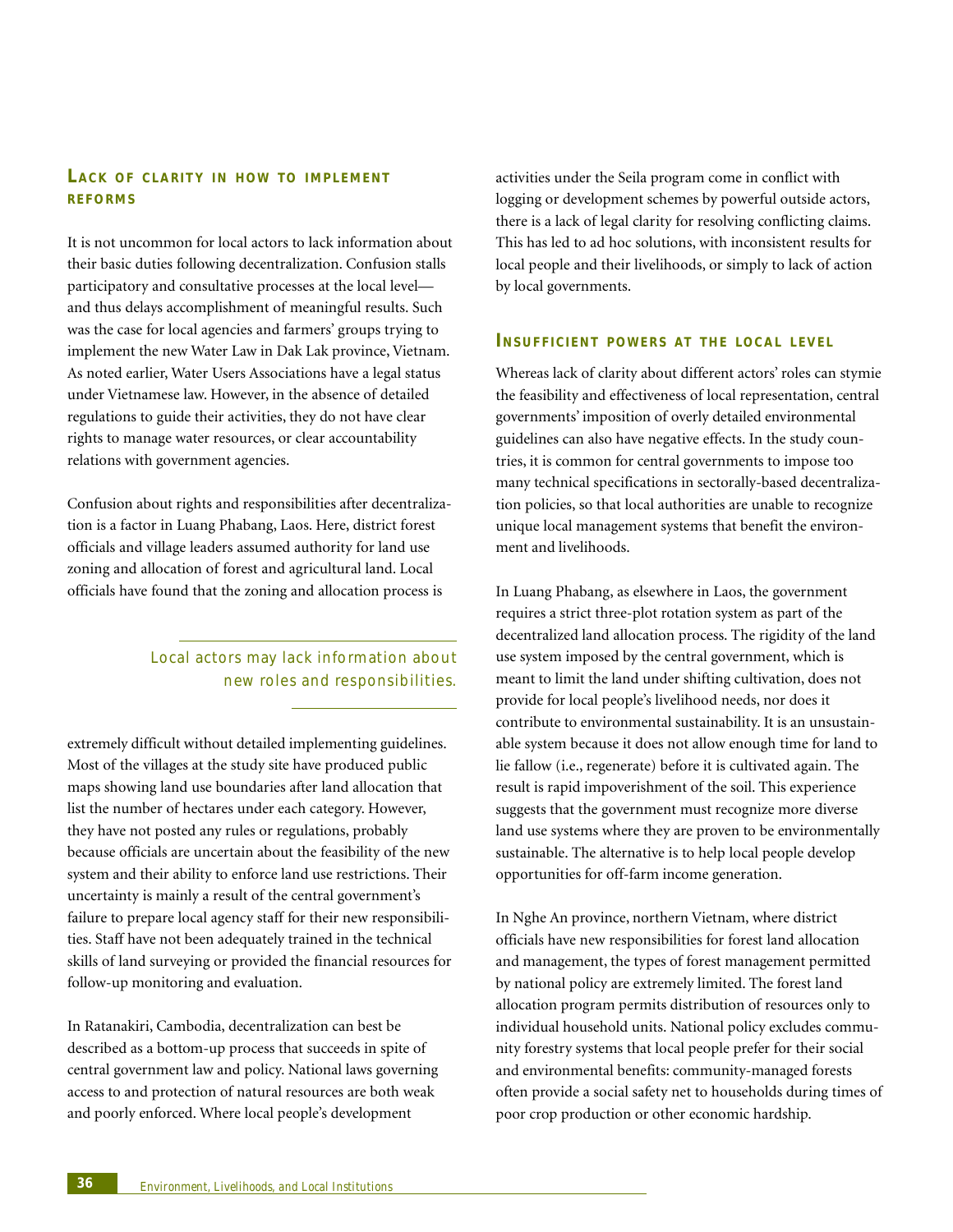Communally managed, or community-based forest management systems, have existed in Nghe An for centuries (Vien, Huong et al. 2001), and they are an integral part of the economic and social fabric of upland ethnic minority communities. Although many community forests have disappeared since the 1960s, a majority of remaining community forests have the conditions—clearly defined users groups, consensusbased decision-making, and rules for wise exploitation—that promote environmental and social sustainability in the long term. In the current policy framework for forest land allocation, community forestry is not legally recognized, and local preferences for such forms of management are excluded from the reform process.

The Five Million Hectares Program for widespread reforestation, another prominent program in Nghe An province, also calls for a much greater degree of public consultation than earlier government programs. However, the Program specifies particular tree species for planting. These are often exotic species, such as eucalyptus, which are entirely unfamiliar and unbeneficial to local people. This case study found that extension services were already prepared to deliver predetermined species to target areas so that local people's preferences were automatically overruled. Seedlings were wasted because government allocations were not suited to local needs. The Program has not only failed to improve forest cover significantly in Nghe An, but it has also decreased some households' food security by channeling their labor into the cultivation of species that do not provide food or incomegenerating materials.

In all the above cases, tensions arise because central governments dictate so many guidelines that they leave little scope for discretion at the local level. As Ribot has noted, "how to devolve planning and implementation powers while retaining sufficient central control over professional and technical standards is a key issue across all sectors" in the process of decentralization (Ribot, forthcoming).

In the environmental arena, the distinction between too little and too much central intrusion can be particularly hard to define. Veit et al. suggest that the appropriate responsibilities for central legislators are to "establish national goals and objectives and articulate them in national policy and legislation, develop environmental impact assessment guidelines, prepare minimum environmental standards, coordinate environmental information, facilitate regional and international actions, and ensure effective central-local government collaboration" (Veit et al., 1995, 32). Miller has suggested that central governments have a role to play in identifying how natural resources practices in one location affect other areas and in articulating the trade-offs between development choices within watersheds and other ecosystem units (Miller, 1996). The key is that central governments should provide an enabling environment for effective natural resources management, such that local institutions are not confounded or undermined by contradictory efforts of line ministries (Veit et al., 1995). Local institutions must be able to carry out the work they have been entrusted to do.

> Local people must have some flexibility in environmental management, while respecting national standards.

In the forestry sector, for instance, it is appropriate for central governments to participate in zoning—to establish protected areas of national and international importance and to maintain a certain percentage of forest cover nationally. But, as the Nghe An case shows, specifying particular tree species runs counter to the need for flexible local management. Even regeneration times for forests are highly site-specific, and knowledge of how best to restore degraded forest typically rests with local people.

By contrast, too much local discretion in environmental decision-making and management may be harmful. In the case of pollution control in China, a major issue for watershed health, the central legal framework is sound. The difficulty is that local authorities exercise too much selfappointed discretion in applying the rules, to the detriment of the environment. In the pursuit of economic development interests, local governments override Environment Protection Bureau (EPB) officers, who are charged with enforcing national standards. Local governments' prerogatives are strengthened because they pay EPB officers' salaries. *(See Box 3)*.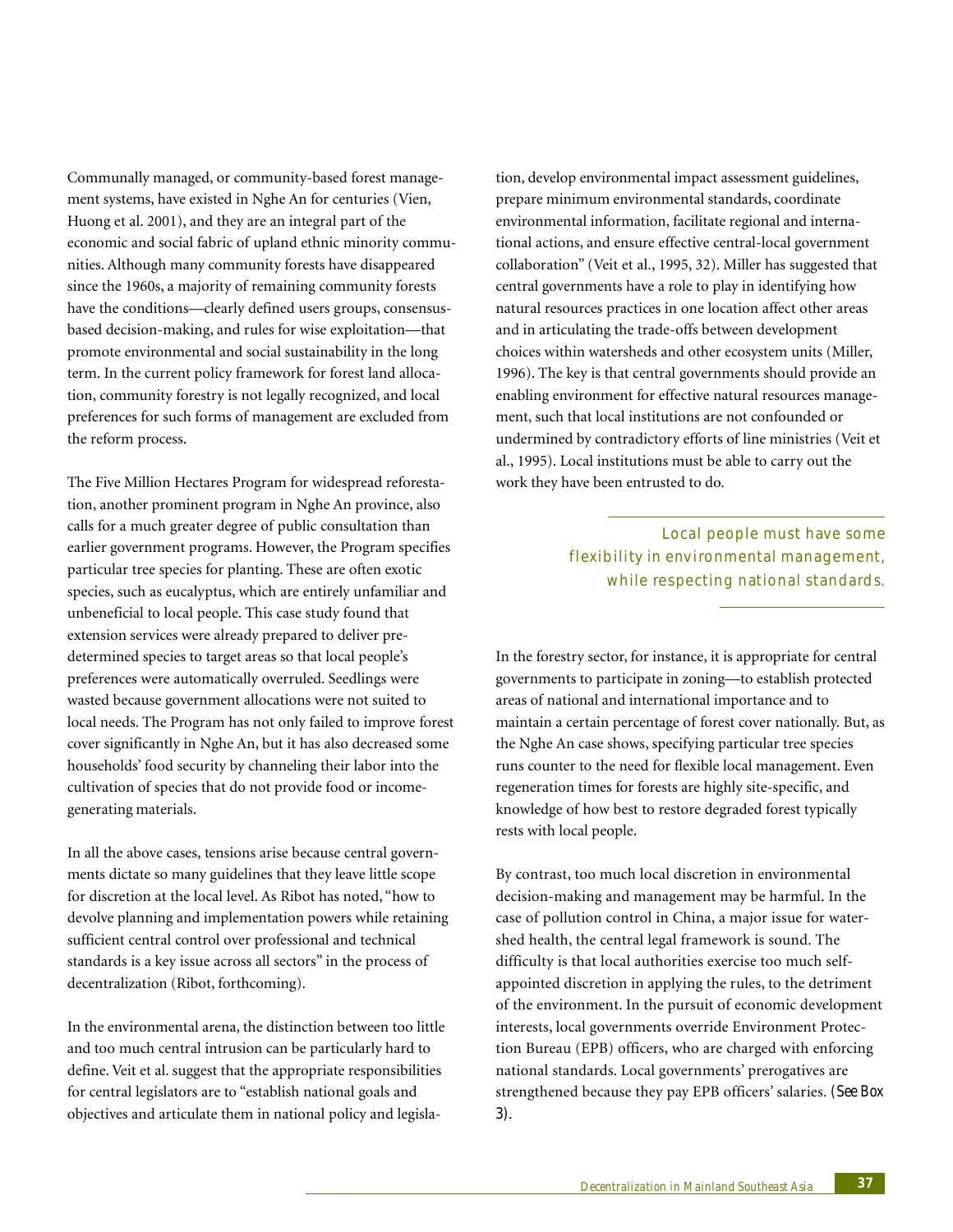# Box 3 **FISCAL INCENTIVES FOR PRO-ENVIRONMENT, PRO-POOR DECISIONS**

Fiscal decentralization occurs when higher levels of government make available financial resources for use at the local level and give local authorities full or partial responsibility for deciding how the funds are used. In addition, fiscal decentralization may give local governments the authority to raise revenues for development. Decisions about expenditures are explored elsewhere in this chapter (with a focus on the experience of village budgets in Phu Tho province). Here, we concentrate on the implications of revenue sources for decentralized development and the natural resource base. Specifically, we analyze how the wrong fiscal structures can encourage local governments to disregard and undermine national environmental standards.

China's fiscal decentralization reforms, enacted in 1980, required local governments to generate their own revenue for development activities. This step strongly increased the incentives for local governments (from the province to the township level) to pursue quick revenue-generating activities. Much scholarly work on the subject of China's decentralization has emphasized how local government's focus on revenue generation has detracted from economic growth objectives. But the new mentality has led to devastating environmental short-sightedness as well.

For instance, forest products under the control of state-owned enterprises constitute a ready source of revenue. The central government instituted a logging ban in commercial forests in 1998. The logging ban forced timber yards—owned by the central state and by townships—to cease activity and reorient their focus toward reforestation (Xiong, 1999). However, local authorities violate the restrictions by issuing illegal logging licenses.<sup>a</sup> Indeed, China's central forest administration has decried local authorities for succumbing to the temptation of short-term cash from illegal timber deals.<sup>b</sup>

Fiscal pressures in other areas have led local governments to promote cash crops in monoculture plantations without regard for social or environmental factors. Peng documents over-zealous promotion of tobacco in Guizhou province, which is analagous to the situation in neighboring Yunnan: "In the economically backward districts in the interior, where it is hard to develop local industry due to shortages of capital, markets, and know-how, local governments are compelled to act in the manner of a predatory state, extracting revenue from the public without necessarily promoting economic development. With little or no investment, local governments turn to milking lucrative cash crops" (Peng, 1996, 68-69). In this case, county government employees' salaries were withheld until they had secured (coerced) commitments from village officials about the acreage of tobacco crops to be planted. The county collected a 31 percent tax when farmers sold their produce to the state monopoly company (Peng, 1996).

With regard to pollution control, cash-strapped local governments are unmotivated to enforce national laws for environmental protection (Campbell, 1997). Indeed, they see local livelihoods and environmental management as being at odds: they can create and maintain jobs through the proliferation of dirty industries. Policing industries for good environmental performance, officials believe, distracts them from more important development priorities (Campbell, 1997). Selfinterest may be involved too; local officials often have interests in privately held Township and Village Enterprises (TVEs), which comprise the most polluting actors in China's rural landscape (Jahiel, 1998). Revenue shortages also discourage local governments from investing in environmental infrastructure, such as wastewater treatment and solid waste collection and disposal (Beach, 2001).

The contrasts among these cases, which show the benefits and pitfalls of local flexibility in applying environmental regimes, raise difficult questions about the appropriate levels of rulemaking for environmental affairs (or subsidiarity<sup>2</sup>). For which aspects of environment and natural resource management

should central government set the rules? To what degree of specificity? The Chinese case underscores the utility of central governments' role in setting and enforcing minimum environmental standards to prevent pollution and degradation of resource-rich areas, in the national interest.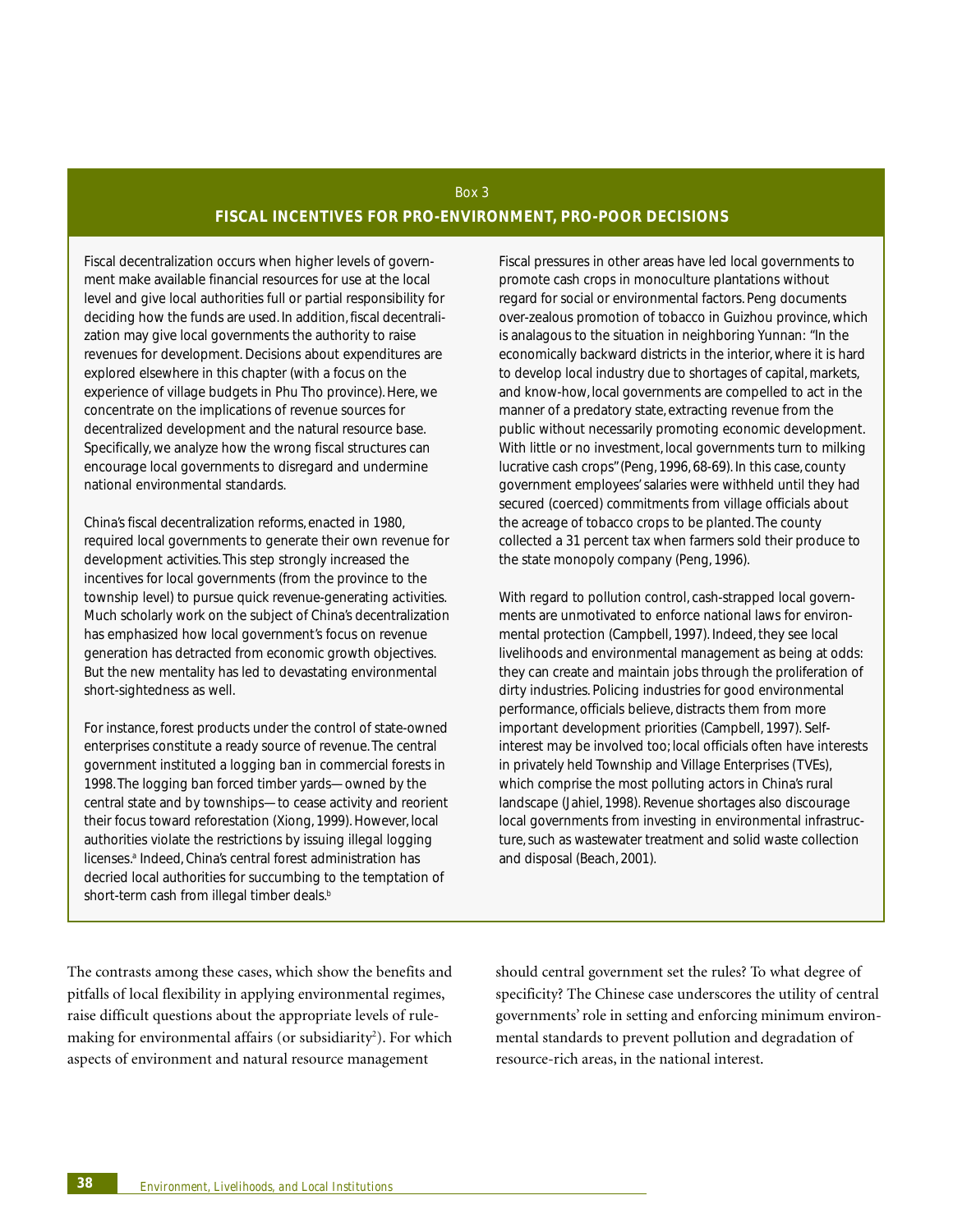# Box 3 **FISCAL INCENTIVES FOR PRO-ENVIRONMENT, PRO-POOR DECISIONS (CONTINUED)**

Officials of the Environmental Protection Bureaus, who are charged with implementing national environmental policy at the local level, are paid from provincial and county coffers (Campbell, 1997; Wu and Robbins, 2000). Because of this contractual link, their primary allegiance is to local government rather than the national government. Unfortunately, in the Chinese rural context, local government is likely to favor economic development, however polluting (Campbell, 1997; Wu and Robbins; Beach, 2001; Jahiel, 1998). Some mechanisms help local EPB officials assert their authority vis-à-vis local power brokers (Jahiel, 1998); for instance, under the 1989 national environmental policy, local government leaders sign annual commitments that they will help EPBs reduce pollution (Jahiel, 1998). Overall, however, such measures do relatively little to counteract the immense pressure for economic development at the local level.

As in China, recent decentralization reforms in Indonesia have produced incentives for district authorities to exploit local timber stands for quick revenue. As documented by Resosudarmo, in 2000 the central government passed legislation allowing local governments to apply new taxes in their jurisdictions (Resosudarmo, 2002). This opportunity created the incentive for resource-rich districts to generate revenues from forests, particularly from logging. Logging is appealing for several reasons; it provides immediate revenue, the market channels are already well-established, and local actors are accustomed to forest exploitation (Resosudarmo, 2002).

By issuing small-scale logging permits, district authorities have been responsible for considerable new pressure on forest resources. Few districts have in place the monitoring capacity to ensure that permit-holders restrict logging to their concession areas. Resosudarmo and others have documented considerable spill-over—illegal logging outside permitted areas. Meanwhile, districts impose taxes on timber traded and transported within their boundaries, regardless of whether the trade is legal. Such behavior implicitly sanctions illegal logging. Although they have been eager to reap revenues from the local natural resource base, district authorities have done little to promote environmental conservation.

Requiring all local development efforts to be financed through local revenues has equity implications, too, as the international literature attests. Traditionally, central governments have played an important role in redistributing wealth between resource-rich and resource-poor regions. When different regions possess widely different natural resource endowments, the political acceptability of purely locally dependent financing is called into question (Tanzi, 2001). Such considerations would apply, for instance, to Cambodia and Laos, where some provinces still retain rich forests and others' resources are far more degraded.

<sup>a</sup> For instance:"Officials Arrested for Excessive Logging," *China Daily* (31 July 2001). "The local government violated the forest protection regulations by issuing a 4,200 cubic meter logging license to a trade company late last year, then the company went even farther, cutting more than 23,780 cubic meters of forest." Online at: http:// www.china.org.cn/english/2001/Jul/16802.htm (22 March 2002). **b** Liang Chao, "Protection of forestry resources to strengthen [sic]," *China* Daily (July 2000). Online at: http://www.china.org.cn/english/2000/Jul/ 466.htm (22 March 2002).

## **LACK OF LOCAL CONTROL OVER PRODUCTIVE RESOURCES**

The role of decentralization processes in increasing local representation is undermined when the resources over which local people assume decision-making powers are limited. For example, in Thua Thien Hue province, central Vietnam, commune authorities have new responsibilities for local

development planning. Commune authorities are now able to support local priorities through the management of government funds provided under a block grant scheme (Program 135 for support to Vietnam's poorest communes). Commune authorities enjoy a good relationship with and high degree of accountability to community members thanks to strong social bonds and a common frame of cultural reference. However,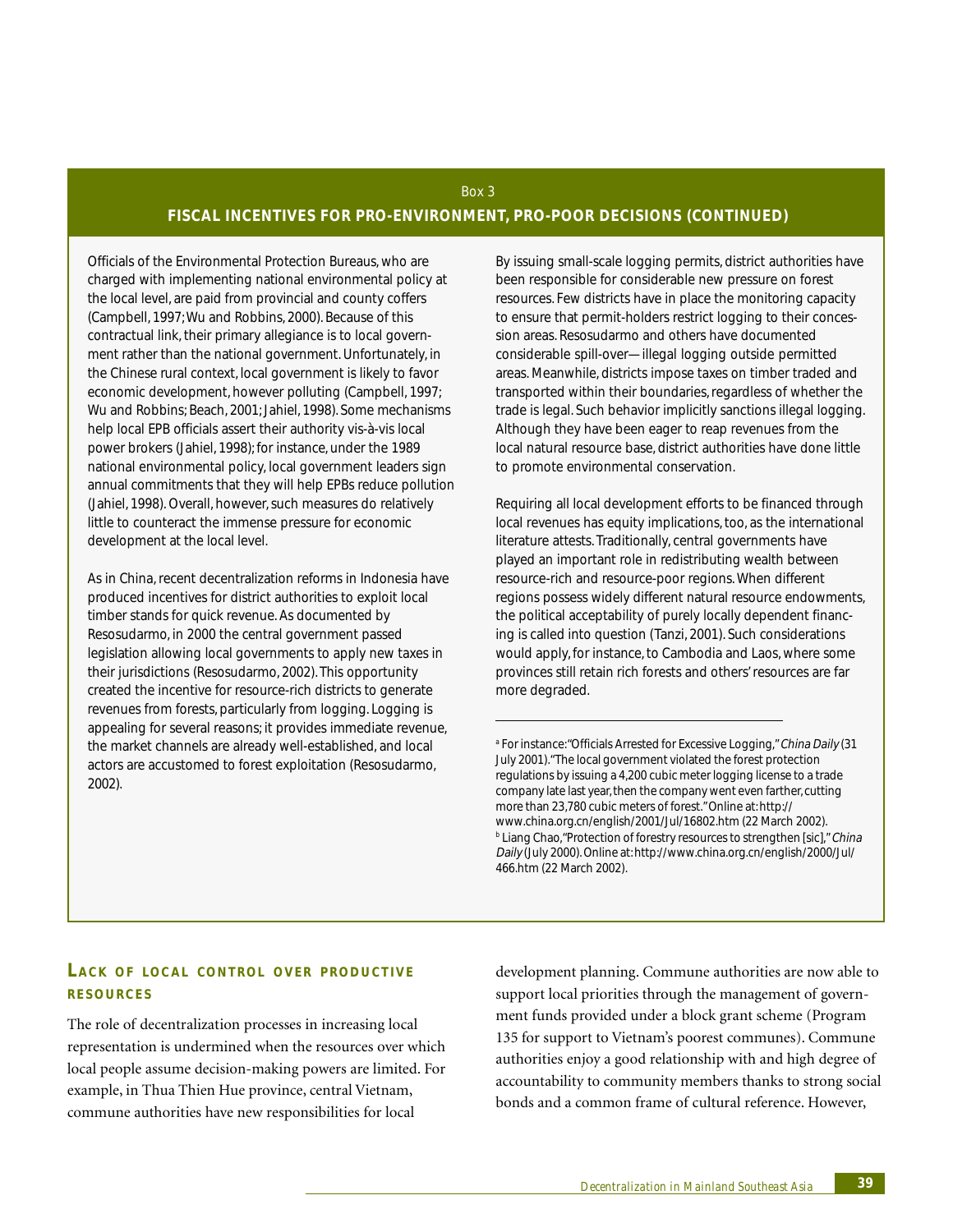the villagers and their leadership are heavily limited in their ability to pursue commonly agreed-upon development priorities—including agroforestry and other strategies for diversifying environmental and economic risks—because the productive flood-safe hill lands within commune boundaries are under the exclusive control of the central Watershed Management Board.

The current arrangement disempowers the commune leadership from making development plans for the commune because they receive no advance notice about which land local people can manage in the coming growing season. Land can be claimed on short notice by the Board, whose action is then a disincentive for even short-term commune investments. Sometimes the Board claims land for forest planting that is already planted with crops, forcing villagers to harvest prematurely.

The commune leadership wishes to develop barren sloping land above the commune with agroforestry plots and indigenous tree species, in order to improve the long-term economic value of the land, strengthen livelihood security, and stabilize the environment simultaneously. The loss of paddy and garden land near the river during recent floods has only made this possibility more enticing in the eyes of the villagers and their leaders. In spite of the commune leadership's demonstrated responsiveness to local concerns and comprehensive vision for use of commune resources, these plans will not be realized until responsibility for forest land is devolved from the central level.

> Governments are devolving less valuable resources-s uch as degraded lands-to local people.

In northeast Cambodia's Ratanakiri province, local people face a similar problem. The initiation of participatory forms of development planning in the Seila context has provided significant gains for local livelihoods and natural resources management. However, these gains have been overtaken by the losses attributable to local people's tenure insecurity. The national government claims forest as its own, regardless of

centuries of use by indigenous populations (the government recognizes fallow land as deserted land), and it sells forest and fallow land as concessions to private companies. Local people are unable to engage meaningfully in representative decisionmaking over the use of natural resources when higher-level authorities co-opt those resources for private gain.

# **L OCAL GOVERNMENT - COMMUNITY REL ATIONS**

As noted earlier, local people's interests are represented in decentralization processes through two main mechanisms: elections and/or consultations. In theory, both mechanisms could promote accountability in local environmental governance, but in practice, their effectiveness in promoting widespread accountability depends largely on how they are implemented.

Governments may organize elections in ways that restrict voter choice and thus make it less likely that voters can elect candidates who are responsive to their concerns. One study of China's township elections found that the government has designed elections to "minimize danger to existing power structures" by limiting voters' degree of selection (Gamer and Shou, 2001). Internationally, vote-buying, violence, suppression of opposition parties, and other tactics are widely documented as undermining the legitimacy of elections. Recently, candidates for commune council seats in Cambodia were intimidated by gangs, raising fears among independent monitors that local people would not feel free to vote.<sup>3</sup>

Even when elections are completely free and fair, the electoral process does not necessarily guarantee winning candidates' full accountability to voters. Elections take place only at intervals. As such, "these acts are summary judgments [upon leaders], generally not reactions to particular acts or omissions."4 As Crook and Sverrisson argued in their assessment of the prospects of decentralization for empowering the poor, "elections are not enough the forms of participation which engage people between elections are clearly crucial" (Crook and Sverrisson, 2001, 7). Indeed, a substantial international literature assesses the ways in which leaders are more or less representative of voters (e.g., Przeworski et al. eds., 1999).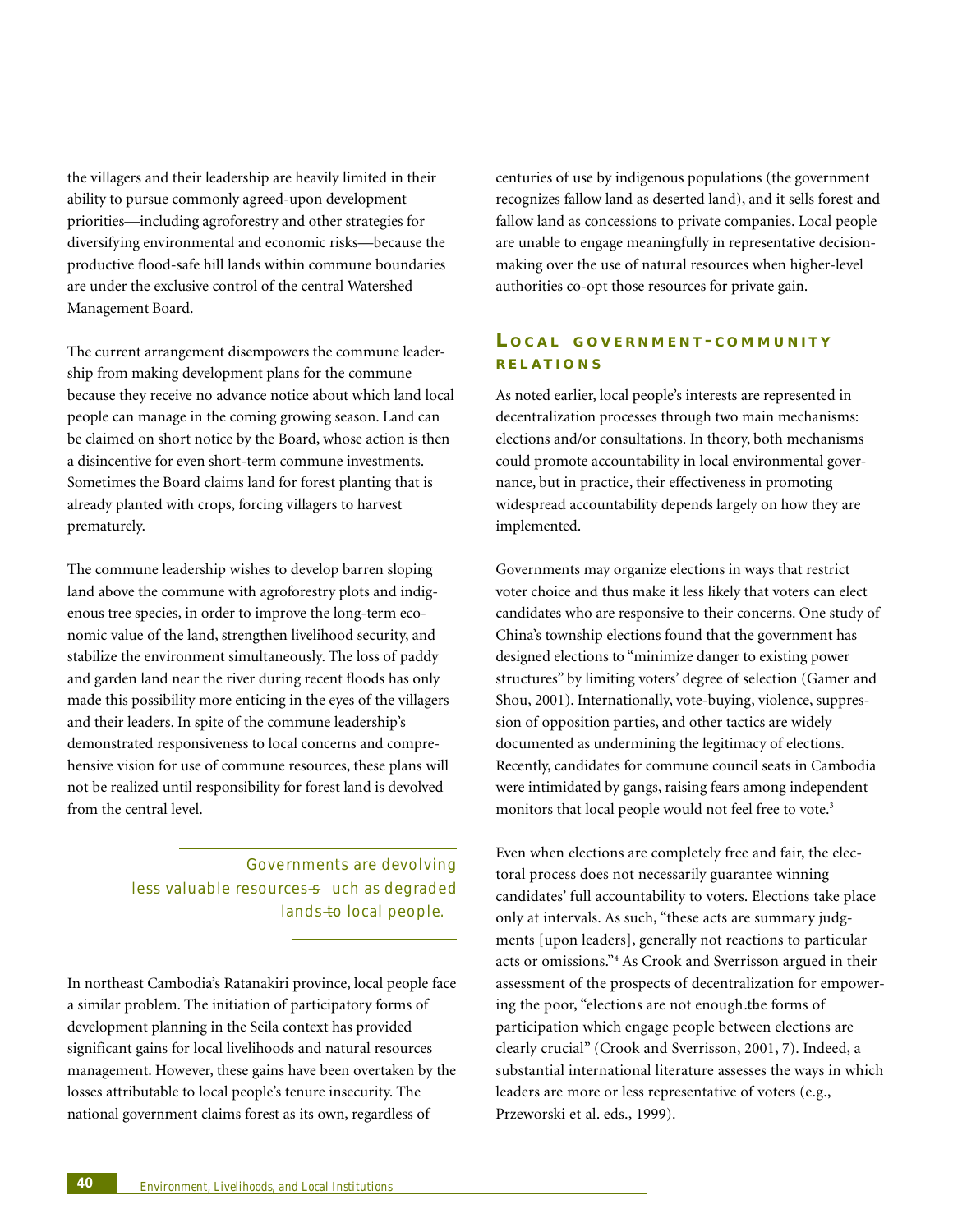To strengthen their involvement in decision-making that affects them, citizens at the local level have increasingly mobilized to demand transparency and consultation in development policies and projects. In countries with flourishing civil societies, such as Thailand and India, mobilization has developed into sustained social movements and projectbased campaigns.

Owing partly to the implementation failures of non-participatory development approaches in the past and partly to pressures from civil society, a broad rhetoric of participation has developed among international donors and, increasingly, among governments. The popularity of the concept is reflected in its institutionalization in the World Bank, where a major working group is dedicated to participation.5 The World Bank's rural development strategy explicitly promotes a highly decentralized and participatory approach (Piriou-Sall, 1997).

The commitment to participation has often been put in practice through participatory rural appraisal (PRA) and related development planning methods (for an overview of these methods' evolution, see Chambers, 1997). The PRA approach was initially designed for micro-level projects. However, donor agencies in particular have attempted to scale up the approach to apply it to increasingly large programs (Blackburn ed., 1998). Developing country governments, including those in mainland Southeast Asia, recognize that various forms of public consultation and participation, particularly at the local level, could increase the relevance and appropriateness of development decisions. As a result, they are folding their support for direct citizen participation into legislation, often as an integral part of decentralization reforms. The questions for scholars are: how much has the commitment to participation, in the policy, program, or project contexts, translated into a real widening of the development dialogue? To what degree has the commitment empowered—and materially aided—the poor?

In this section, we assess how elections and participatory or consultative processes are being implemented in the case study sites. We seek to establish whether a correlation exists between effective representation of local people's interests and better natural resources management practices.

#### **ELECTIONS**

The experience with local elections differs widely from one case to another, reflecting the larger differences in political systems among Southeast Asian countries. Thailand is a multiparty democracy, and its elections for Tambon Administrative Organizations embrace a broad range of candidates from all interested parties. Cambodia aspires to be a multi-party democracy, and independent and party candidates competed in its recent Commune Council elections, albeit on an unlevel playing field. By contrast, China, Vietnam, and Laos are singleparty states in which electoral candidates are selected by the Communist Party.

> Local elections have not always resulted in environmental issues being a top priority.

In Phu Tho province, Vietnam, villagers elected representatives to the Village Management Groups from a short list of candidates suggested by the People's Committee (Communist Party) officials. Even under these relatively circumscribed conditions, elections can prove an effective tool in holding leaders accountable for their environmental performance. In Phu Tho, an elected local official used his position of power to engage in illegal logging for private gain. The villagers became aware of his activities, and they voted him out of office in the next election cycle.

It is not possible to generalize about the effectiveness of elections in holding local officials accountable for their environmental performance from this one anecdote. Indeed, it is possible that patronage in rural areas (villagers' expectation that silence or complicity might buy them benefits from leaders in the future), or simply people's apathy, could lessen environmental accountability in other sites. This issue merits further study.

In contrast to the role of elections in punishing bad environmental performance, did elections promote good environmental performance in any of the case studies? We found that the electoral process did not guarantee that natural resources issues would win local legislative priority. All the case study sites were in areas where a vast majority of the population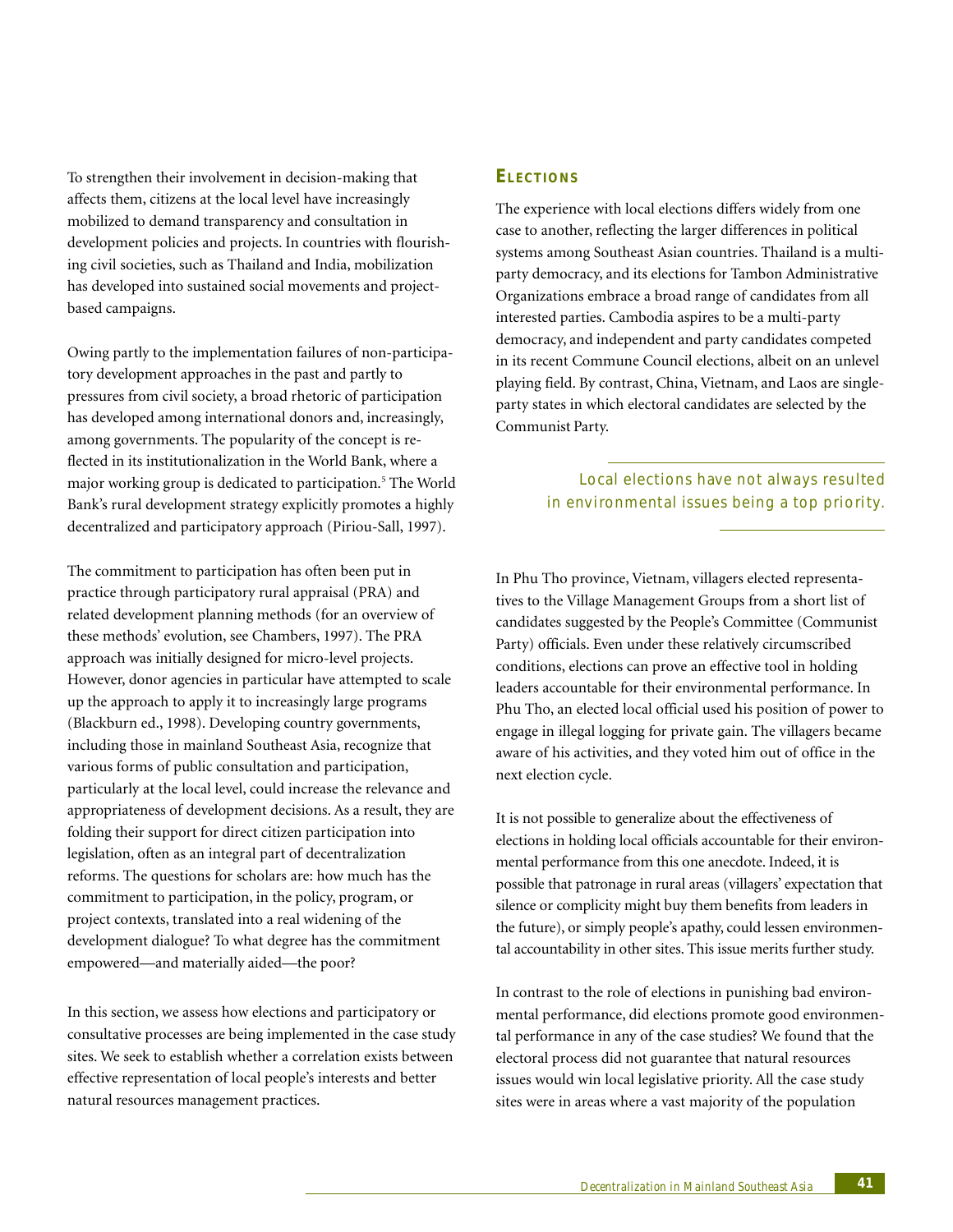made their living from the natural resource base, and presumably it was in voters' interest to support local decisions that promote environmental sustainability. However, environmental issues seldom emerged as a deciding factor in elections. For instance, in Mae Chaem district of northern Thailand, voters elected candidates who campaigned on a platform of advancing economic development.<sup>6</sup> The prominence of natural resources as a campaign issue was somewhat higher in neighboring provinces. In Nan province of northern Thailand, village forestry management networks have raised awareness about forestry issues in the context of local election campaigns. A long-standing conflict between villagers and authorities over the boundaries of a national park produced "green"-oriented candidates.7

# **CO N S U LTAT I V E PROCESSES**

Consultative processes between local governments and affected communities can play a part in political decentralizations, such as Thailand's, where democratically elected local government is established. Consultations also have a role in administrative decentralizations, for example, in Vietnam and Laos, where line agencies of the central government gain new responsibilities and are urged to obtain local people's input and cooperation. In either case, consultations may involve the creation of local forums where villagers can directly negotiate village boundaries and land use categories, or the disbursement of development funds. Alternately, consultations may be exercises in which local leaders present their own (or the central government's) vision of local development and seek local people's approval. As discussed below, the case studies illuminated many variations that suggest different types of environment-livelihood outcomes.

In many of the case study sites, the creation of consultative processes produced an environment that was conducive to the adoption of more sustainable natural resources management practices. The very creation of new forums at the local level has provided local people with an opportunity to take stock of natural resources in their areas and deliberate about production systems and livelihood options together.

Cambodia's decentralized planning experiment was not explicitly designed to address upland and natural resources management issues, but the centrality of natural resources to the survival of Ratanakiri's population has placed these concerns high on the agenda of local authorities and communities. On the one hand, incorporating natural resources management in the local planning process has been challenging because environmental sustainability, by its nature, is a long-term endeavor, and the planning process is oriented to the short term. On the other hand, the process has created a new forum and locus of organization for viewing local natural resources and development in a more integrated way. Furthermore, decentralized planning has helped mobilize collective community action for natural resources protection.<sup>8</sup> Because of community demand, Commune Development Committees facilitated various participatory land use planning activities, often with technical support from outside program staff. In one district, commune authorities have helped local people establish a pilot community forestry scheme.

In Dak Lak province of Vietnam's western highlands, farmers have found that the creation of Water Users Associations has catalyzed new discussions about watershed degradation. The Associations, which cooperate with local line agencies, have encouraged farmers to view watershed problems more holistically than they had previously. The Associations have also provided a platform for mobilizing new forms of collective action around the commonly-identified problems of overuse, erosion, and siltation. In Laos, villagers have mobilized to aid the village leaders and agency officials on the land allocation teams. The teams work closely with "livelihood groups" in the villages, composed of people engaged in swiddening, paddy farming, livestock raising, forest product collection, and other activities. The livelihood groups walk the teams through local production processes, providing information on land use patterns, ecological history, and food security, in order to develop an integrated picture of livelihood options.<sup>9</sup> In helping the government teams, villagers have increased their own awareness of integrated conservation and development priorities.<sup>10</sup>

At the same time, the potential for improved representation and outcomes through consultative processes has been hindered when local authorities have lacked the skills required to facilitate and reach out to local people. Lack of agency staff training in participatory approaches was found to be a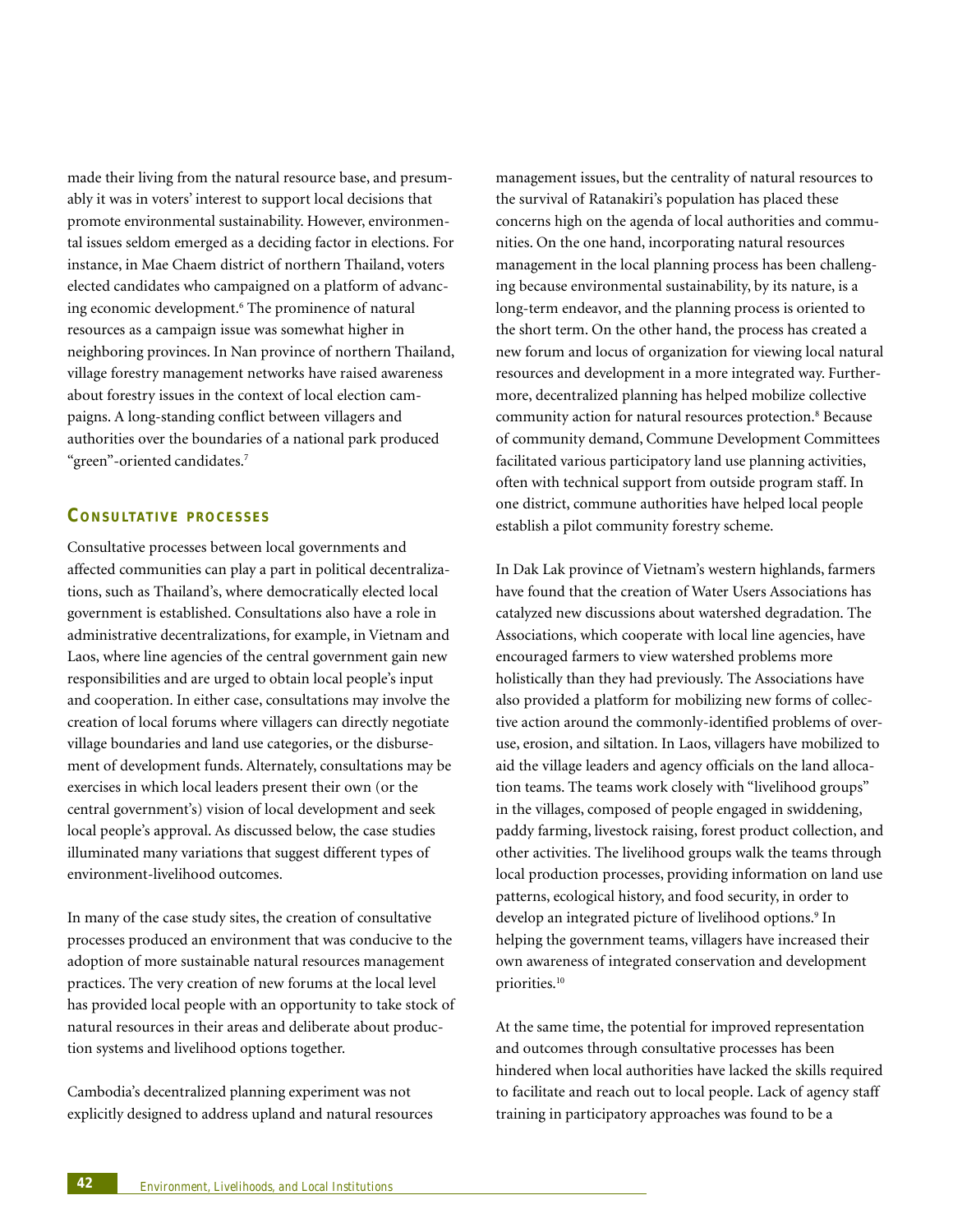significant problem across our case study sites, especially those outside the context of a specific donor program and those involving administrative decentralization (deconcentration) or co-management approaches. In both Dak Lak and Nghe An provinces of Vietnam, irrigation and forestry officers were stretched thin by their multiple duties. Community consultation lapsed because staff had no time or personal resources to even consider how to undertake it.

# Consultative processes have helped local people view natural resources in a more integrated way.

Poor information flows between local authorities and communities posed a challenge for initiating good consultative processes. Indeed, one of the most important aspects of government support for decentralization is the downward flow of information—to notify relevant actors of their rights and responsibilities and of the requirements for meaningful participation. In Baoshan, China, the Village Committees have been generally poor at disclosing information to affected communities. Villagers are most satisfied with Village Committee performance when the Committee posts news of budgets and development decisions publicly. However, this practice is not the norm.<sup>11</sup>

In Thua Thien Hue province, Vietnam, communication from local government officials to villagers about policies and accompanying responsibilities is quite weak. Information about policies comes mostly through official documents and newspapers, which reach the commune level but no farther. In part, commune officials are hindered by local people's illiteracy, so they have to rely instead on word of mouth. The democratic process would benefit from greater local government efforts to raise local people's awareness about opportunities to participate in decision-making and to provide them with information about services to which they are entitled.

Sometimes government officials' failure to conduct democratic processes results not only from a lack of capacity, but also from prejudices against target populations, which in the uplands are typically ethnic minorities. When the guidelines

for the decentralization scheme were passed down to the study villages in Phu Tho province of northern Vietnam, the district and commune management groups responsible for implementing the program filtered the information considerably. Personnel at these higher levels tended to be ethnic majority (Kinh) people, whereas the target decision-makers at the local level and the communities were ethnic minorities. A paternalistic dynamic was at play that made officers want to interpret and explain the guidelines for the "good" of the villagers. Higher-level officers were skeptical about the degree to which ethnic minority people could make sound development decisions by themselves. In open meetings with villagers, plans were "not necessarily presented as items for discussion, but as fixed plans on which they could at best give their view" (Jørgensen et al., 2001, 25). Village development plans therefore came to resemble quite closely the commune development plans and examples of budgetary expenditures provided by higher-level authorities. One member of the Village Management Group claimed, "Most households have a representative at the meetings, but the poorer households are usually quiet since they have problems understanding. And if they do say something, it usually doesn't make sense."<sup>12</sup>

The results of this less-than-democratic process are that villagers have been only partially satisfied with the Village Development Budget scheme. In most of the villages surveyed, they felt that it had not met its potential in improving local livelihoods. Local activities have tended to be geared toward acquisition of seeds, trees, and fertilizer and training: the goods and services that extension services are used to providing and which allow for some personal gain on the part of well-connected officials.<sup>13</sup> Demands from the poorest households for alternative goods and services have been weak because of these households' lesser political voice; and their demands have encountered the resistance of old ways of doing business.

In northeast Cambodia, local people lack awareness of their rights in the negotiation process over development plans. Although Commune Development Committees comprise democratically elected representatives from the villages, these representatives may lack the conviction to demand constituents' priority development needs. In Kok Lak commune, village representatives were observed to tailor their planning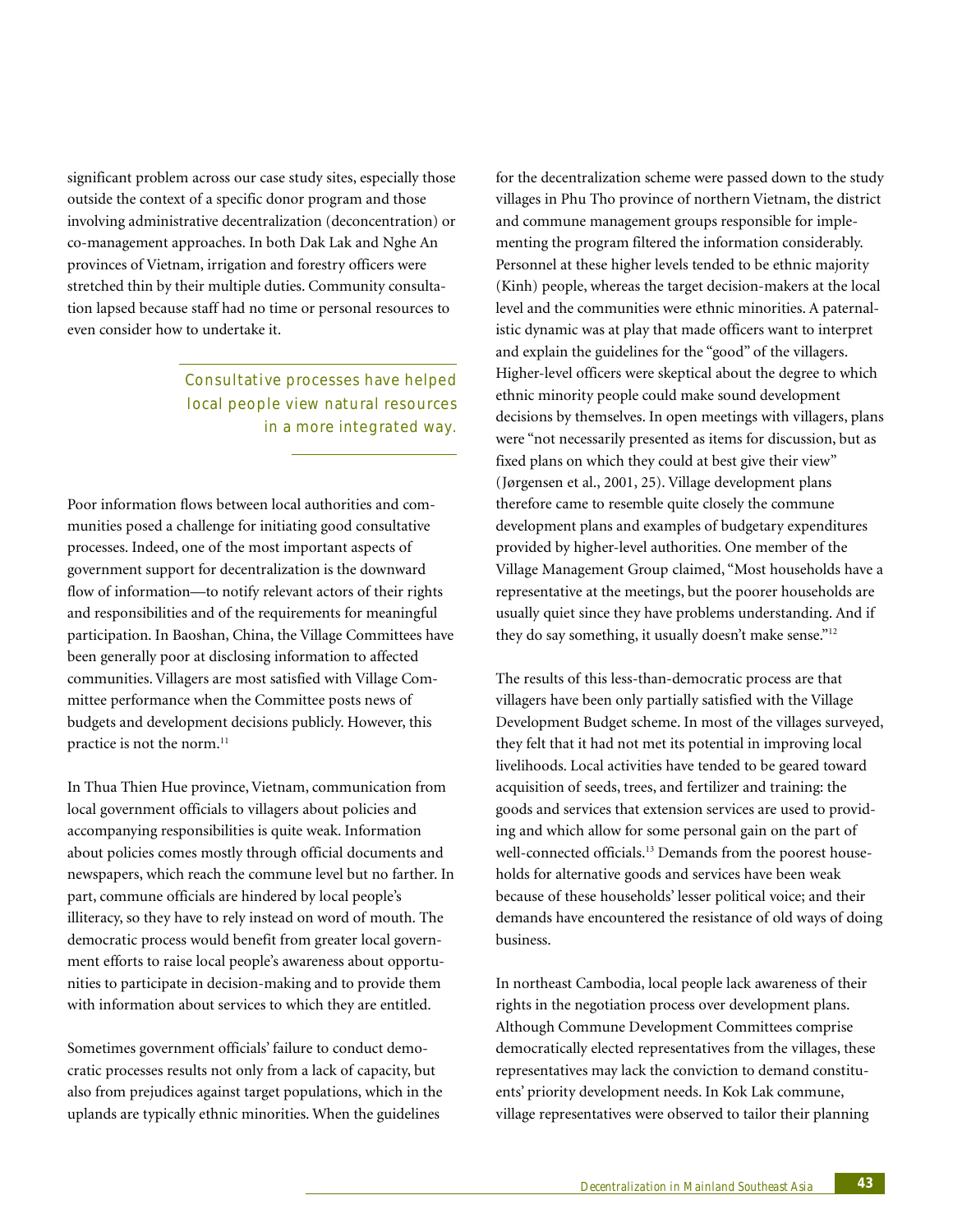requests to the sample plans provided by Khmer government officials in their roles as Seila facilitators. In other words, suggestions for how the funds could be used have been interpreted as distinct offers, for example, for buffalo (Hasselskog, 2000).

# **WOMEN ' S ROLES I N DECENTRALIZED PLANNING**

A persistent challenge to inclusive local process in the case study sites is the low participation of women in decisionmaking. The reasons for women's meager participation are well-documented in the case studies: women, particularly ethnic minority women, tend to have less formal education than men and thus their confidence is undermined. For example, women are typically less likely to speak the national language, required for dealing with the government bureaucracy, and are less likely to be literate. This hurdle provides a particular challenge when decentralization increases the role of officials in district agencies who do not speak ethnic minority languages. Where decentralization increases decision-making roles at the next level down—the commune or the village—language barriers tend to be less of an issue between government officials and the target community.

> Women's participation may increase when a variety of measures are put in place to empower them.

Cultural mores about women's place in society, including traditional notions of women as farmers and care-givers, not leaders, contribute to women's shyness and disinclines male leaders from calling upon them in group settings. Their duties in caring for the young and the elderly and undertaking household tasks, such as cooking, may leave them with no time to attend village meetings, as in the Phu Tho case study.

Taken together, the exclusion of women's voices from local decision-making for all the above reasons robs these processes of some of the richest natural resources management experience and perspectives available. Women play a wide range of roles in agriculture, forest product-gathering, water collection, and household consumption.<sup>14</sup> All of these roles have a profound impact upon household livelihoods and the sustainability with which natural resources are used. It is to be expected that women's participation in local decision-making would improve the appropriateness and effectiveness of natural resource-related decisions. The case studies provided insufficient data to establish the linkage conclusively; however, this topic is a fruitful area for future research.

Several cases demonstrate ways to increase women's participation in local environment-development decision-making. In the Commune and Village Development Budget scheme in Phu Tho, the hamlet and village development boards in Nghe An, and the Seila decentralized planning program in Ratanakiri, there was a program requirement or local norm that at least one member of village decision-making bodies should be a woman.<sup>15</sup> In the northern and northern-central Vietnam cases, gender awareness extended only as far as securing one space for a woman on the local committee. In the Cambodian decentralization process, a range of integrated measures were taken. Women formed separate village development groups to give them the opportunity to articulate common concerns. The Seila program initiated an informal education program for all ethnic minority people, with an emphasis on including women. (*See Box 4).*

An initial evaluation of the northeast Cambodian program is generally positive. Culturally defined hierarchies still pose a long-term hindrance to equal participation by women. However, the women-only development groups have empowered women by giving them an opportunity to identify common issues. The informal education classes have noticeably increased ethnic minority women's facility in the Khmer language and their subsequent likelihood to speak up in consultative processes. The chairmen of the Commune Development Committees have noted how female representatives have become more articulate. One woman assessed her own change as follows: "Before, when I started work in the committee for Yeak Loam lake management I felt afraid to speak and offer opinions and I was scared of tourists, but now I speak freely with visitors about the rules and regulations, I speak about general environment concepts to villagers and I dare to give opinions in meetings."<sup>16</sup>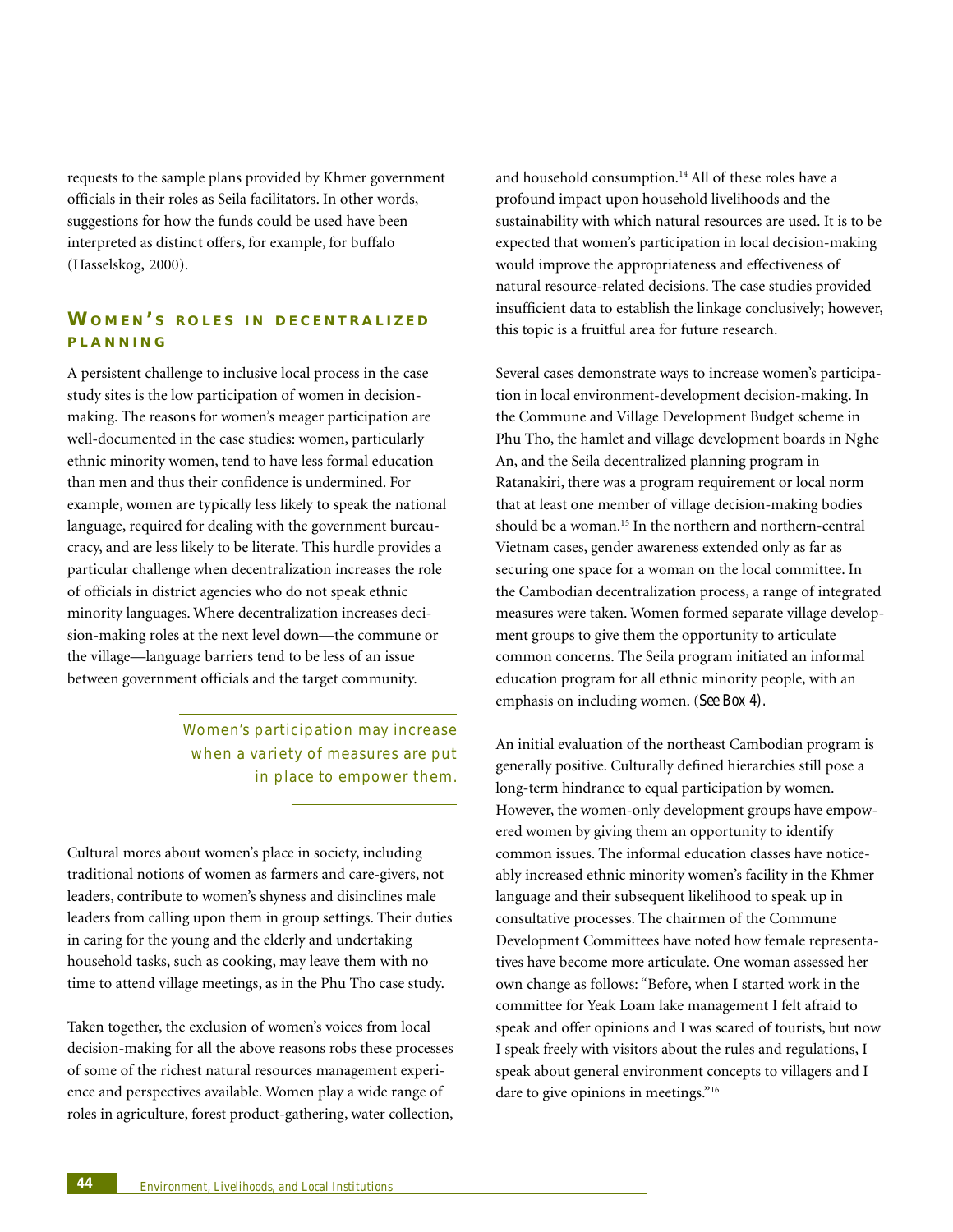Box 4

# **INFORMAL EDUCATION—A TOOL FOR INCREASING WOMEN'S PARTICIPATION\***

A particularly important component of the decentralization experiment in northeastern Cambodia has been the concurrent education campaign for upland ethnic minorities. The campaign has included instruction in Khmer as well as in land use and management plans and in legal rights. The levels of formal education for upland people are even lower than for Cambodia as a whole, and few villagers in the study sites were able to read Khmer or fully understand the development processes—threats and opportunities—originating outside their extended communities. Awareness of the political system and the mainstream development process is especially low among upland women, and they are less likely than men to speak Khmer. Given that technical support from the line agencies and program staff is provided only by Khmer speakers and local decision-makers are advantaged by some knowledge of Khmer, ethnic minority women have been particularly reluctant to participate in local decision-making processes until now.

Ethnic minority people—and women in particular—have been grateful for the informal education campaign. Although women's heavy work loads have caused them to drop out more frequently than men, as a result of the educational activities several women in the study sites became more forthcoming in village and commune planning discussions and conversations with outside experts.

\*Based on presentation by Sith Sam Ath at REPSI writing workshop on decentralization, Chiang Mai, Thailand, July 2001; Öjendal et al., 2001.

"Although I used to work with the district before, I am still shy about saying anything in the [commune authority] meeting. I have been participating in meetings, but just listen to the men."

*—A woman, Yeak Loam commune, Ratanakiri17*

In northern Vietnam, women's empowerment is less clear. The attention given to gender issues in the design of the program has raised general awareness of the importance of women's participation, and at least the guideline for a female representative in the Village Management Group ensures some representation. In Group meetings, however, women still experience considerable trepidation in speaking up. In northern-central Vietnam, the women's union representatives on the hamlet management boards have undefined roles and little actual influence in decisions. Indeed, a hamlet women's union official noted that "community activities are conducted and decisions are made by the hamlet management board based on regulations of the Commune People's Committee, and we women do not know about those."18 These experiences indicate that additional sensitization—of political leaders and bureaucrats in particular—and special activities along the lines of the Cambodia case may be necessary to ensure meaningful participation by women.

# **C HAPTER CONCLUSIONS**

The discussion in this chapter highlights two risks of decentralization. The first is that local decision-makers who are empowered by decentralization reforms may not place a priority on environmental sustainability. The discussion of elections highlighted this dilemma. The case studies included one instance in which local elections were an effective mechanism in weeding out natural resource-related corruption. However, the electoral process showed mixed results in raising natural resources management issues to a priority level for local governments. In the Thai case, voters more often selected candidates on the basis of their pledges for economic development. Without a guarantee of adequate demand from the grass-roots for environmental protection, what balances are required to achieve accountability to national environmental norms that benefit all society? Our small group of case studies demonstrate both convergence and divergence of environment and livelihood objectives at the local level. (The conditions under which environment and livelihood concerns converge may be a factor of the subsistence nature of the local economy and/or the degree of socio-economic differentiation at study sites, but our data are insufficient to draw any such conclusions. Such an inquiry would be the subject of another study.) This mixed experience suggests that carefully con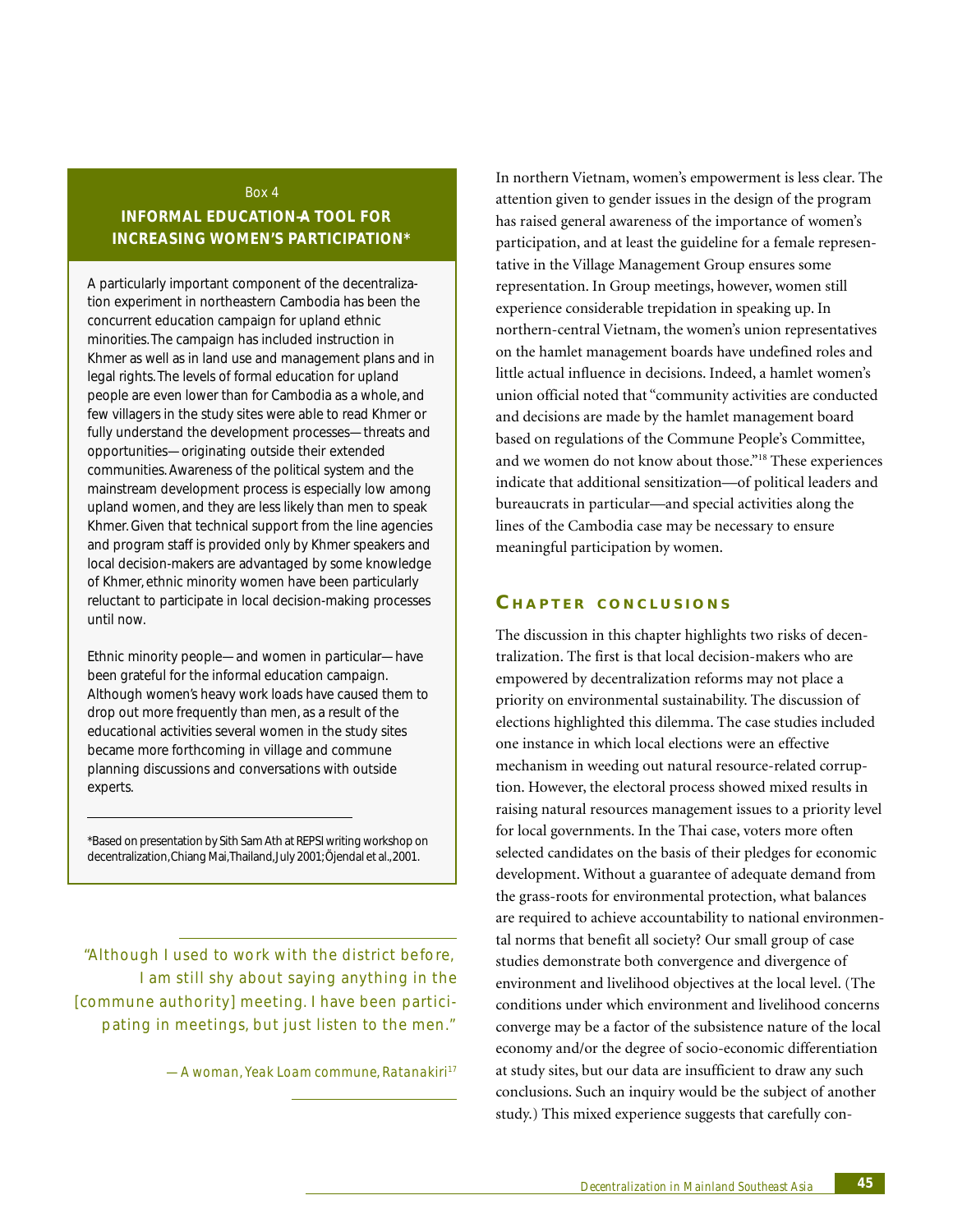structed formulas are needed to assist local authorities in maintaining upward accountability to national environmental standards at the same time that they maintain downward accountability to local livelihood demands.

In some cases, local decision-makers and communities prefer environmentally sustainable practices that are disqualified by the rigid policy guidelines of central governments. The Nghe An case, where land use planning authority was allocated to branches of the central government under strict policy guidelines, provides such an example. Local people's preferences for planting indigenous tree species and developing community forestry systems were precluded by the policy framework. In such cases, inflexible policies undermine local strengths in natural resources management. It is also typical for central governments of this region to retain control of the most lucrative national resources, giving local people little or no access to productive lands. In these cases, food security continues to concern communities, and the potential of decentralization to promote a sustainable livelihoods approach is not even tested. This evidence suggests that for society to accrue any of the benefits of decentralization, policy-makers must allow some latitude for decision-making—such as for crop preference—at the local level. National standards are needed to preserve environmental goods and services (e.g., forest cover and water quality) that serve the public interest and protect the public's health. However, there is a tendency to over-specify agriculture and forest sector guidelines in the study countries. If decentralization is to form one strategy for rural poverty alleviation as the governments of this region claim, communities must receive some degree of greater access to productive resources for their basic subsistence.

The second major risk of decentralization is that it may reinforce local inequalities, such as the unequal participation of women in public forums and decision-making processes. The case studies showed that women's participation in elected local authorities and consultative processes was very low, as a function of cultural norms, women's competing domestic duties, and their poor education and self-confidence. Only when decentralization processes incorporated specific design features to raise women's participation did participation increase. Such was the case in northeastern Cambodia, where

the decentralized planning program incorporated activities to raise women's confidence and provide them with special channels for articulating common concerns.

Equally, decentralization processes may reinforce the dominance of wealthier households in a community. The cases demonstrated how elite dominance could occur: through filtering and re-interpretation of information by those in power or simply, by the greater availability of wealthy community members to participate in group meetings. But none provided best practices for overcoming such dominance. As with women's participation, it is possible that elite dominance could be counter-acted by the creation of some equity-related guidelines at the policy level or some special sensitization and training programs at the implementation level. Indeed, the international literature suggests that decentralization policies should be designed with special provisions to enable equal access to decision-making (e.g., Crook and Sverisson, 2001).

The under-capacity of government staff in participatory approaches and condescending or patronizing attitudes of government staff toward ethnic minorities and women were among the greatest barriers to meaningful local consultation. The human resource constraints on adequate consultation were particularly problematic in the cases of deconcentration or co-management. These latter problems suggest that an important focal area for national governments, non-governmental organizations, and aid donors may be the sensitization and capacity-building of local officials in facilitating fair and open participation.

In spite of the above challenges, our assessment of local representation highlights the usefulness of consultative processes in promoting more integrated approaches to environmental conservation and development. Whether initiated by elected local authorities or by administrative branches of central government with new responsibilities, consultations provided communities and their leaders with a better sense of what resources they control and what is at stake when the resources are mismanaged. In the northeast Cambodian case, these community-level assessments led to demand for specific natural resources management activities, such as a community forestry project and an eco-tourism project. The potential of decentralization reforms to catalyze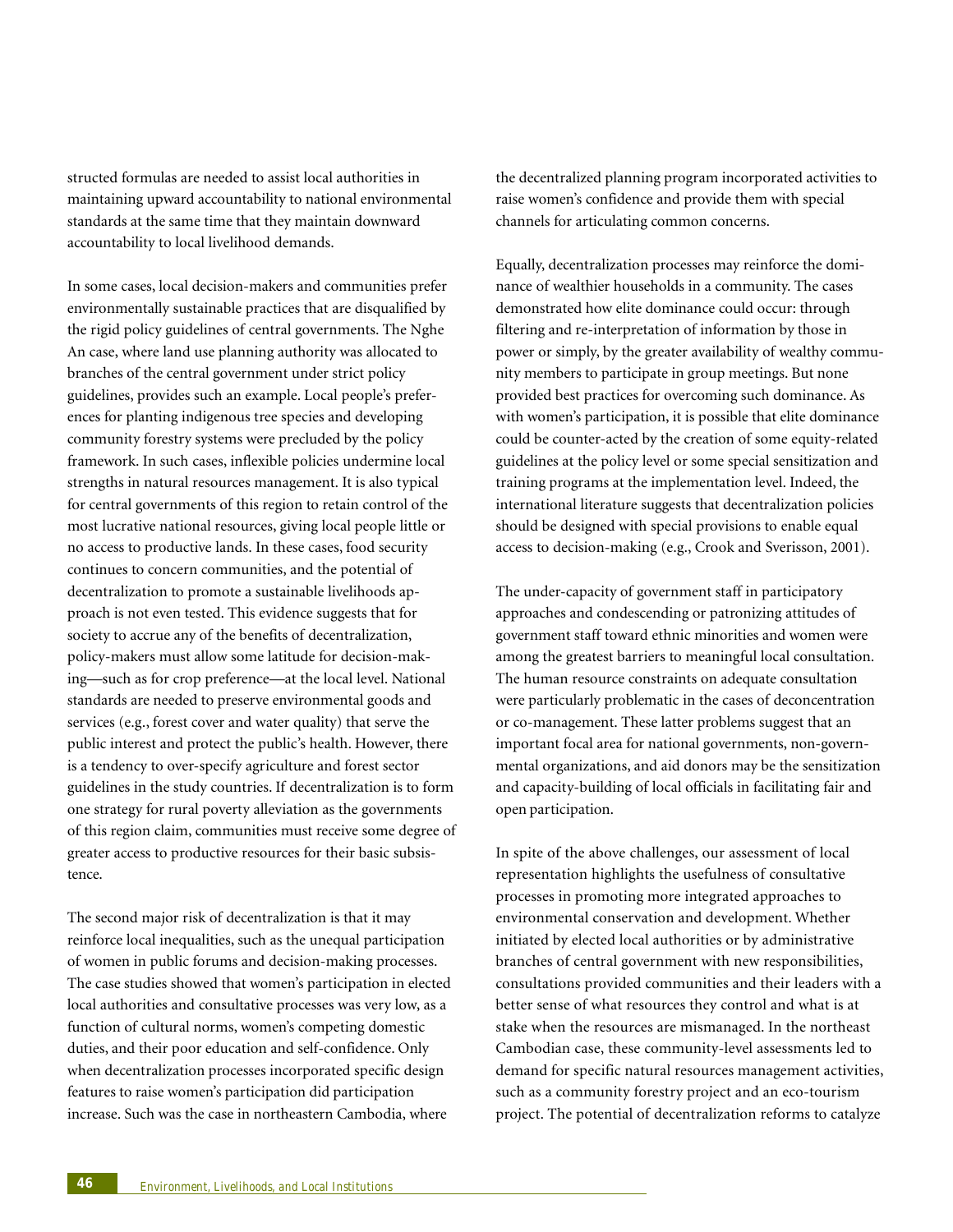such integrated perspectives—and subsequent activities should be an important consideration in the governance of upland areas.

# **E NDNOTES**

- 1. Thanks to Jesse Ribot for his comments on this issue, January 2002.
- 2. The notion of subsidiarity is defined in different ways in the international discourse and literature. The Rio Declaration on Sustainable Development (1992) calls for environmental decision-making at the lowest appropriate level and is frequently refered to as espousing the "subsidiarity principle." This is the usage adopted by Meinzen-Dick and Knox (1999). However, in other contexts, such as the voluminous literature on subsidiarity in the European Union, the term simply refers to placing authority for decision-making at the most appropriate level.
- 3. More than 20 people were killed in the violence preceding Cambodia's commune elections in February 2002. While tragic, this level of bloodshed was nonetheless an improvement over that associated with the national elections in 1993 and 1998. See Human Rights Watch (2002). See also Jonathan Head, "Cambodia Looks Ahead," BBC News, 4 February 2002. Online at: http:// news.bbc.co.uk/hi/english/world/asia-pacific/newsid\_1799000/ 1799092.stm (22 March 2002).
- 4. World Bank Decentralization Thematic Team, "Accountability, Transparency and Corruption in Decentralized Governance," The Online Sourcebook on Decentralization and Local Development. Online at www.ciesin.org/decentralization/English/Issues/ Accountability.html (22 March 2002).
- 5. See World Bank website, http://www.worldbank.org/participation. "The Participation Thematic team promotes methods and approaches that encourage stakeholders, especially the poor, to influence and share control over priority setting, policy making, resource allocations and access to public goods and services."
- 6. Interview with Chanyuth Taepa, 30 November 2001.
- 7. Interview with Chanyuth Taepa, 30 November 2001.
- 8. Presentation by Sith Sam Ath, REPSI writing workshop on decentralization, Chiang Mai, Thailand, July 2001.
- 9. Souphab Khouangvichit, Sithong Thongmanivong, Nathan Badenoch et al., field work, Luang Phabang province, November 2000.
- 10. Souphab Khouangvichit, Sithong Thongmanivong, Nathan Badenoch et al., field work, Luang Phabang province, November 2000.
- 11. Presentation by Zuo Ting, REPSI writing workshop on decentralization, July 2001, Chiang Mai, Thailand.
- 12. Interviewed by Jørgensen et al., 24 May 2001, and cited in Jørgensen et al. (2001), p. 25.
- 13. Personal communication with Bent D. Jørgensen, 12 February 2002.
- 14. The fullest treatment of women's roles in land and water management in the case studies is in Vien, Huong et al. (2001), Chapter 6. For more information on women's roles in natural resources management, see the section on productive and reproductive work of female headed households in Nguyen Nhat Tuyen (1999); and Support to Water Resources Management in Dak Lak (1999). On Lao women's roles in natural resources management, see the section on women's work in Rodenburg and Chansamone (2000). See also Ireson (1996).
- 15. Affirmative action schemes to promote women's participation in local government are not unique to these countries. According to India's 1993 Constitutional Amendment, which established democratically elected village councils (*panchayati raj*), one third of village council seats are reserved for women.
- 16. Sith Sam Ath, fieldwork in Yeak Loam commune, November 2001.
- 17. Sith Sam Ath fieldwork in Yeak Loam commune, November 2001.
- 18. Vien, Huong et al., fieldwork in Nghe An province, 2000; see also Vien, Huong et al. (2001), Chapter 6.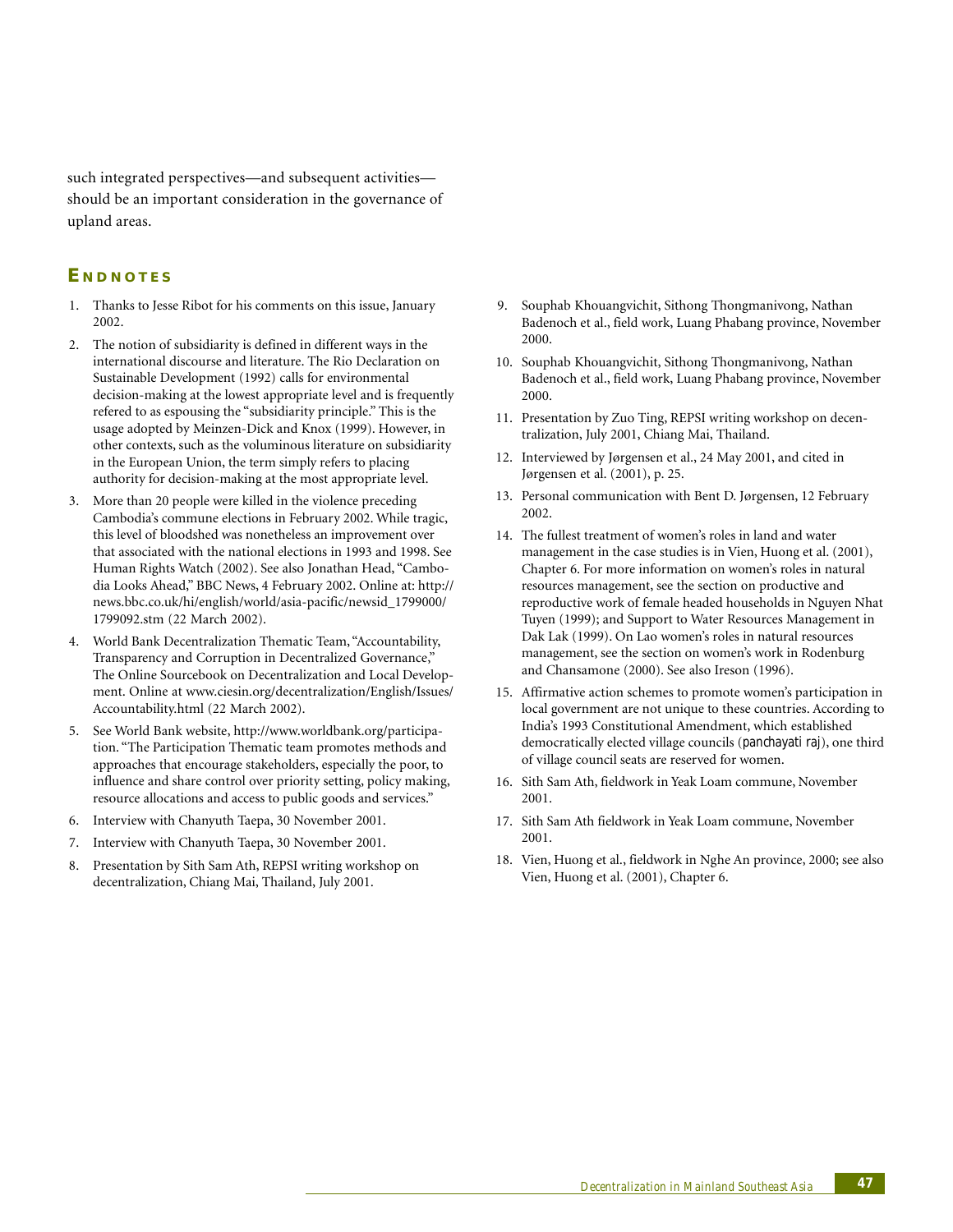# **C HAPTER F IVE**

# **Community Mobilization, Adjudication, and Monitoring**

In Chapter 4, we assessed how means for increased local representation in natural resources decision-making were being created through various decentralization reforms in the region. In this chapter, following the analytic framework of actors, powers, and accountability, we assess how other forms of accountability are created in the governmental system or through civil society mobilization and are brought to bear on the decentralization process.

In the case studies, the ability and motivation of communities to demand accountability of local leaders was a major factor in improving the responsiveness and effectiveness of local government performance. Other important forms of accountability for environmental decision-making and management were mechanisms for conflict resolution and monitoring and evaluation. Here, we explore how each of these factors in turn affected local decision-makers' accountability, and what the implications have been for natural resources management.

# **C OMMUNITY MOBILIZ ATION AND SOCIAL CAPITAL**

The case studies indicate that certain community strengths facilitate decentralization processes: civic mindedness, good inter-personal and inter-family relations, and shared beliefs and values. These attributes help communities mobilize

around common goals and demand accountability of local leaders.

Indeed, studies in other parts of the world have demonstrated how these attributes, often termed social capital, have contributed to successful decentralization processes. Robert Putnam's path-breaking study of social capital (1993) demonstrated how high levels of community engagement in public affairs, horizontal linkages among social groups, and institutional plurality significantly affected the success of governance reform in northern Italy. Putnam argued that civic-minded communities expect better government and are able to achieve it largely through their own actions. Meanwhile, government performance was enhanced when civic communities provided social infrastructure and shared the same norms and values as officials.

Research has demonstrated that trust and shared norms among community members are a crucial aspect of successful community-based natural resources management. For example, water users groups with high social capital endowments are able to create rules governing water allocation and use, settle disputes, collect fees, and achieve a high level of compliance with those rules (Wai 1997; Carroll, 2001). Social capital also affects how communities interact with government agencies (Wai, 1997) and is important for collaboration across sectors and across the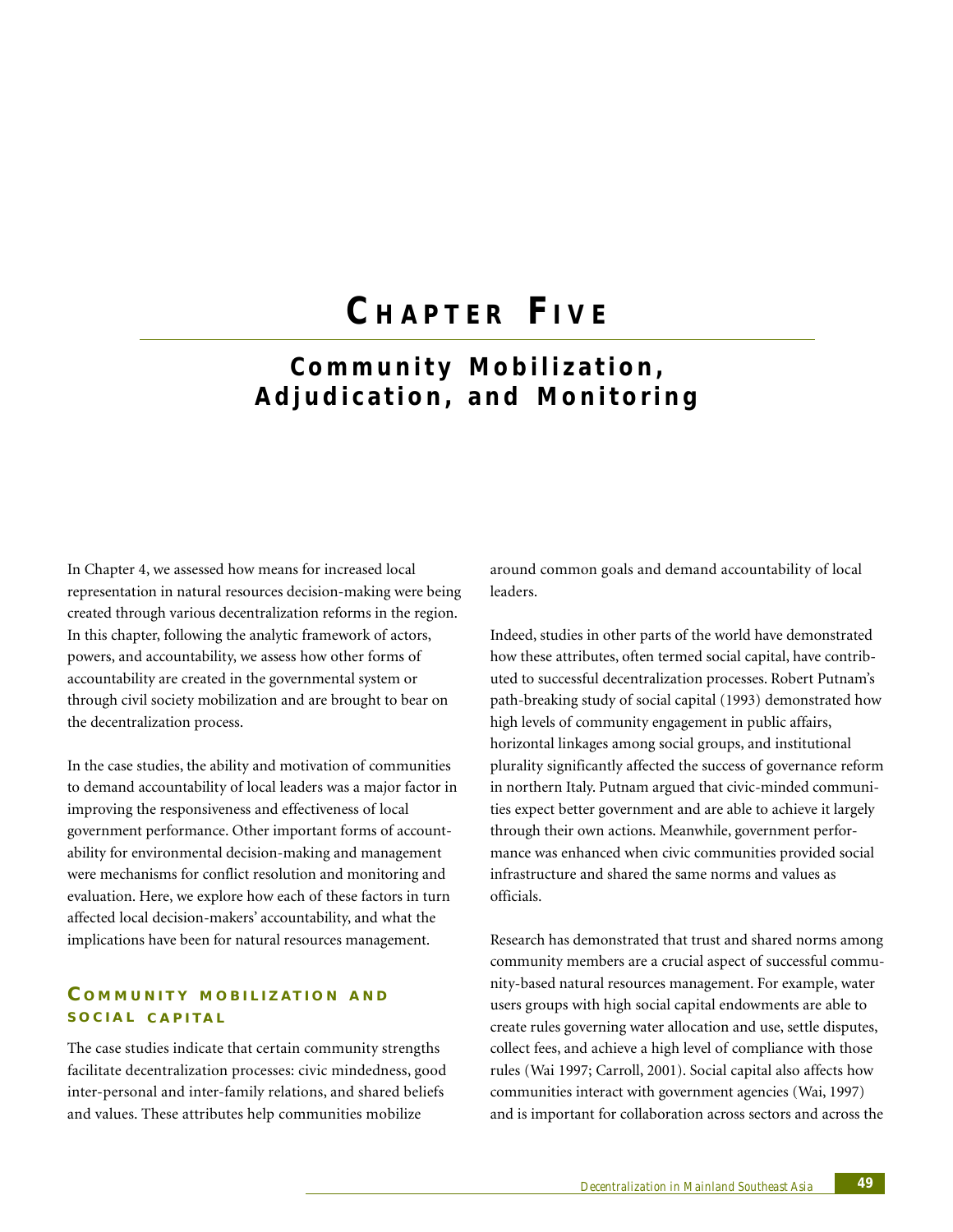bases of unequally distributed power (Carroll, 2001) that characterize the natural resources management sectors.

Social capital has great significance for livelihood security and economic development, as shown by recent research on the coping strategies of communities during and after the Asian Economic Crisis (World Bank Social Monitor, 2001; Geran, 2001). The way in which social groups interact has implications for access to markets, breadth of labor options, stability in consumption, and increased livelihood resilience in the face of economic and environmental shock. Increased access to economic opportunity has been accompanied by increased diversity in social networks based on economic linkages.

> Communities can mobilize to take advantage of decentralization.

The international literature on social capital has identified two important types of social capital that are highly relevant for decision-making about natural resources (Carroll, 2001). First, bonding social capital is the set of relations that creates social cohesion among actors within a community. Second, the relationships and interactions that allow members to cooperate across community boundaries are referred to as bridging social capital. The case studies from mainland Southeast Asia are consistent with these international findings; they demonstrate how both forms of social capital can increase or complement the strengths of local institutions under decentralization.

### **SOCIAL CAPITAL WITHIN COMMUNITIES**

The role of social capital that bonds a community is important for the livelihood outcomes of natural resources management. In the Thua Thien Hue study site, such ties increased the responsiveness of local institutions (here, commune authorities) to community concerns. The crisis caused by the floods led organizations to mobilize at all levels. The village and commune organizations became more active in organizing mutual support. The community spirit continued as organizations helped households rebuild and maintain their livelihood systems. The pre-existence of mass organizationsfarmers' and women's unions—helped people to mobilize effectively. Households contributed rice and cash to funds held by these organizations, which were redistributed to the most needy. People organized labor teams to help each other recover land that was buried by sand and stones. Villagers held numerous meetings to establish ways of coping with the crisis and helping each other.

Since the floods, and in the context of commune authorities' new responsibilities, the leadership has reached out more often to community members to hear their concerns. Community members are increasingly articulate in their assessment of the commune and district organizations' work and have clear demands and expectations regarding their roles and the services they should provide.<sup>1</sup>

In Vietnam's Dak Lak province, social fragmentation poses a serious obstacle to the creation and maintenance of strong local institutions for natural resource protection and sustainable management. In colonial times and through the first half of the 20<sup>th</sup> century, this province was the domain of ethnic minority groups, principally the Ede and M'nong. The first group of ethnic majority Kinh people began to migrate to the area in 1954. After 1975, the government established New Economic Zones and state farms to receive a large number of migrants from the crowded provinces in the northern and central coastal regions of the country. In addition to planned migration, spontaneous in-migration began in the 1980s, and by the 1990s, when coffee prices increased, spontaneous migrants soon outnumbered the former group. As a result there was a land-grab mentality among new arrivals for increasingly marginal lands where coffee might be cultivated. Illegal logging and demographic pressures put existing forest and water resources under stress, a situation that was beyond the capacity of local agencies to control. Collectively, the spontaneous in-migration from other provinces plus the implementation of government policies for sedentary agriculture and resettlement eroded any previous sense of community. Now there is no well-defined community that can be considered the virtual owner of water resources (Ahmad, 2000). Social fragmentation has made it difficult for line agencies to carry out their mandates. Meanwhile, the impetus for collective action is missing: the community as a whole has not organized to identify and act on common concerns, let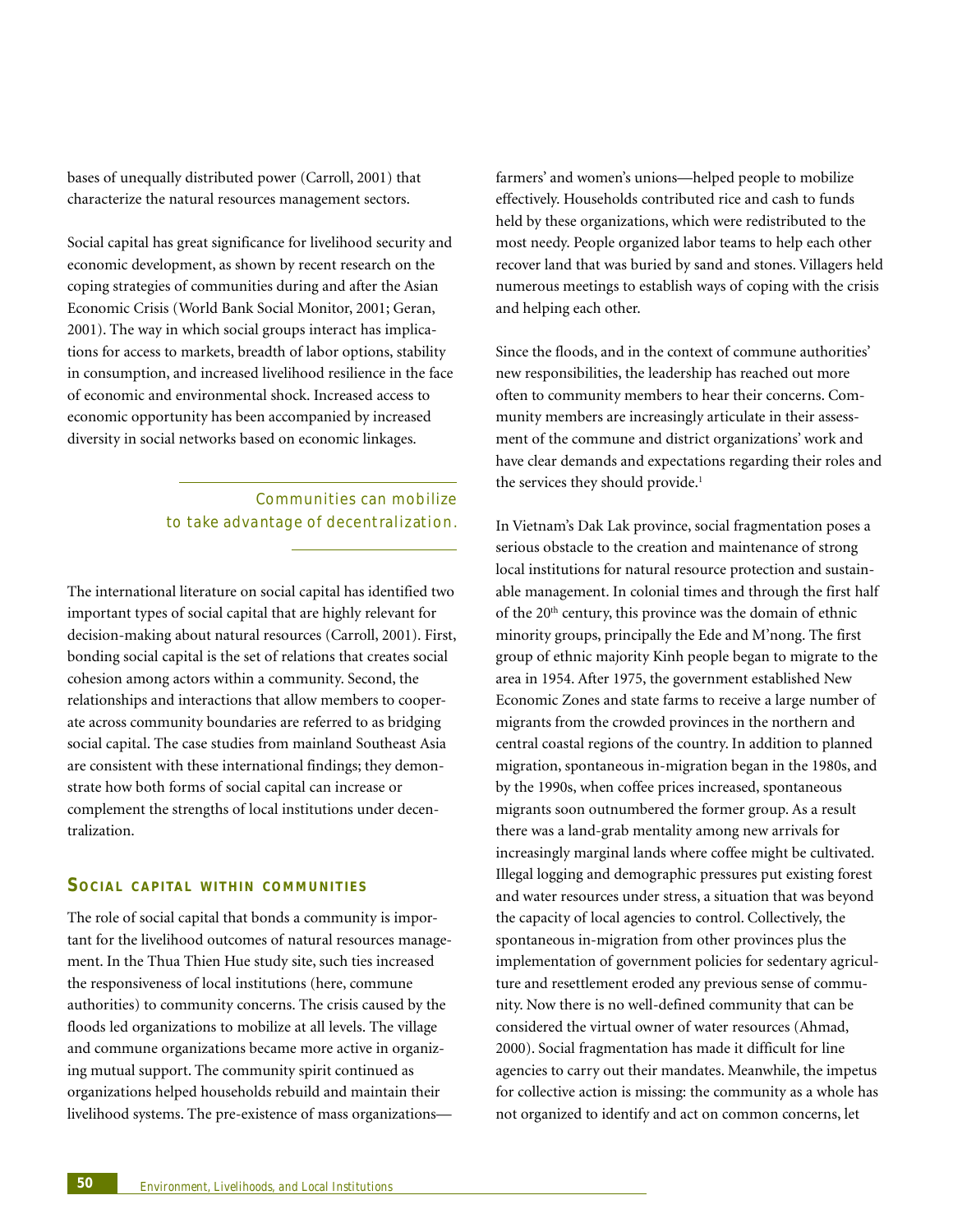alone communicate them coherently to responsible government agents. Therefore it has been difficult to mobilize farmers to take advantage of the opportunities for devolution of water resources management offered by the new Water Law. Even such well-staffed and well-financed donor efforts as the Participatory Irrigation Management Initiative *(described in Chapter 3)* are challenged in helping users groups to define and enforce collective rules.

The uplands of Laos have recently experienced a period of consolidation in which villages have been merged to increase the government's capacity to deliver services. In addition, the government policy of resettling communities near roads has brought communities from different ethnic groups under one administrative unit. This mix creates challenges for achieving social cohesion and subsequent challenges for the government in providing livelihood options, encouraging adoption of new technology and market opportunities, and strengthening its local operations. For example, differences in education levels and cultural norms have caused social divisions within newly formed villages comprised of Lao Sung and Lao Theung. However, these villagers' tendency to be bilingual could provide the basis for strengthening the social bonds among groups.2 Social capital may develop with time.

#### **SOCIAL CAPITAL AMONG COMMUNITIES**

To achieve environmentally sustainable natural resources management, cooperation is needed across social and political boundaries, to correspond to ecosystem or watershed boundaries. Social capital that links communities is especially important for optimal environmental outcomes.

In the mountains of northern Thailand, different ethnic groups have organized among themselves and with others to achieve both specific and general environmental protection goals. Ethnic networks are based on identities: on both the groups' own sense of community, and the externally imposed minority uplander identity.

Watershed networks created and nurtured in northern Thailand's Nan province in a project context have bolstered efforts to decentralize natural resources management by building on these pre-existing forms of collaboration (Kaosaard, 2000). Hmong and Karen communities were able to establish a similar network in Mae Chaem, bridging the gaps between two ethnically distinct groups with a common need to manage a watershed. Joint activities to monitor water quality have provided a platform for the two communities to negotiate solutions to watershed degradation.<sup>3</sup>

> Cooperation among communities can be an important part of successful ecosystem management.

As well as organizing their own independent activities, these networks have articulated natural resources priorities effectively to the new Tambon Administrative Organizations and to higher levels of government. In other words, although they have not constituted part of Thailand's formal decentralization reform, the watershed networks have played an important role in demanding natural resource-related services from the local government. The Thai success in building watershed networks suggests that it is possible to invest in consensusbuilding exercises and inclusive institutions that deepen understanding and establish trust among diverse groups.

## **SOCIAL COHESION AND CAPACITY TO BENEFIT FROM DECENTRALIZ ATION**

Areas where social capital—bonding or bridging—is strong have been well-placed to respond to the opportunities provided by decentralization. Areas where social cohesion has been disrupted, by abrupt large-scale migrations, for instance, have faced far greater challenges in envisioning community goals and mobilizing collective, or at least cooperative, action.

These findings do not suggest that ethnic homogeneity and long-term social cohesion are equated with the ability to benefit from decentralization. Indeed, civil society mobilization around natural resource issues in northern Thailand is possible in a diverse socio-cultural landscape that has experienced continual demographic movement over the past centuries. In contrasting the northern Thai experience with, for instance, the experience of Dak Lak, Vietnam, it is not the ethnic mix that counts, but the scale of the migrations, the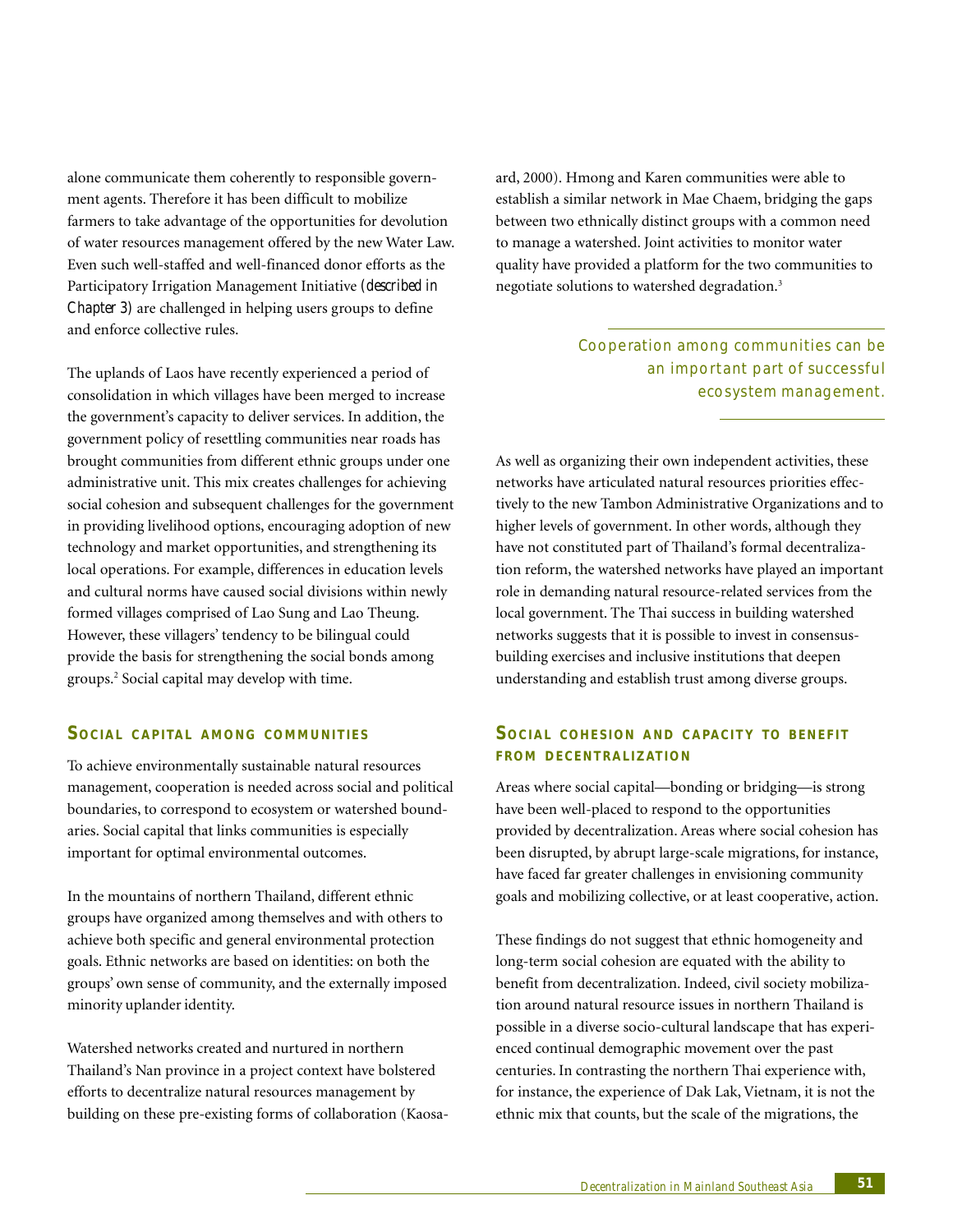timeframe over which they occur, and the length of time allowed for new community relations to form. More gradual demographic movements and adequate time for settling in have facilitated the formation of social capital in northern Thailand. Respect for existing inhabitants' resource use rights is also a factor in building a conducive environment for effective local governance; in Dak Lak, such respect has been weak.

Our case studies show some evidence that decentralization helps to create social capital. The cases of political decentralization and people's consultation with local agencies documented in the previous chapters provided forums for local people to air their concerns collectively and formulate common development priorities. These programs have helped people mobilize collective community action for natural resources protection. The best examples of this positive linkage are the Cambodian and Lao cases.

# **C ONFLICT RESOLUTION MECHANISMS**

The uplands are a place of increasing competition and conflict over access to and control over natural resources. The case studies highlighted several types of resource conflict that must be managed and resolved. Disputes can occur between communities, for example, when village boundaries are delineated or when water regime changes affect upstreamdownstream relations. Conflict often results between villagers and government agencies when land is given protected area status by an agency responsible for conservation. Sometimes, conflicts emerge between villagers and private sector actors when concessions are granted.

Local institutions are frequently involved in these disputes. Under decentralization, local institutions may play an increased role in mediating conflicts by providing channels for communication and contributing to improved accountability relations of actors.

#### **ADMINISTRATIVE RECOURSE**

While social ties and community mobilization can be an effective mechanism for local government accountability, formal channels for resolving disputes between local people and government leaders are few and far between. Indeed, channels for independent adjudication are largely missing or are unused in the study countries. The main problem is that traditional mediators of local disputes are the village leaders, whose executive powers increase as a result of decentralization reforms. In other words, judicial and executive powers become vested in the same person or body, leaving communities with no other means of recourse. The case of the Commune and Village Development Budget in Phu Tho province of northern Vietnam is a poignant example.

# Local people have few accessible, reliable means to complain about officials' performance.

The conflict of interest between the executive and judicial functions of the Village Management Groups was apparent. In several villages, local people had complaints about the Village Management Groups' use and allocation of resources. After the village leader, the next line of recourse is the Chairman of the People's Committee. However, people could not complain to him because he was also head of the Commune Development Group, the executive body overseeing the Village Management Group. The higher levels are responsible for providing funds, goods, and services to the lower levels, so people dared not "bite the hand that feeds" them (Jørgensen et al., 2001, 33).

Although village and commune authorities claimed that people could lodge complaints with the district or provincial authorities, in reality, villagers saw these authorities as being impossibly distant geographically, politically, and psychologically. But even if villagers had the courage to complain to these high levels, the district and provincial authorities had the means to punish them if they said the wrong thing, and this penalty was their true fear.

It is worth noting that in cases where households sought dispute resolution for intra-village disputes or when communities sought protection in conflicts with outside interests, the merging of judicial and executive powers has posed less of a problem. For instance, in Ratanakiri, Cambodia, villagers were satisfied with the intervention of district authorities to protect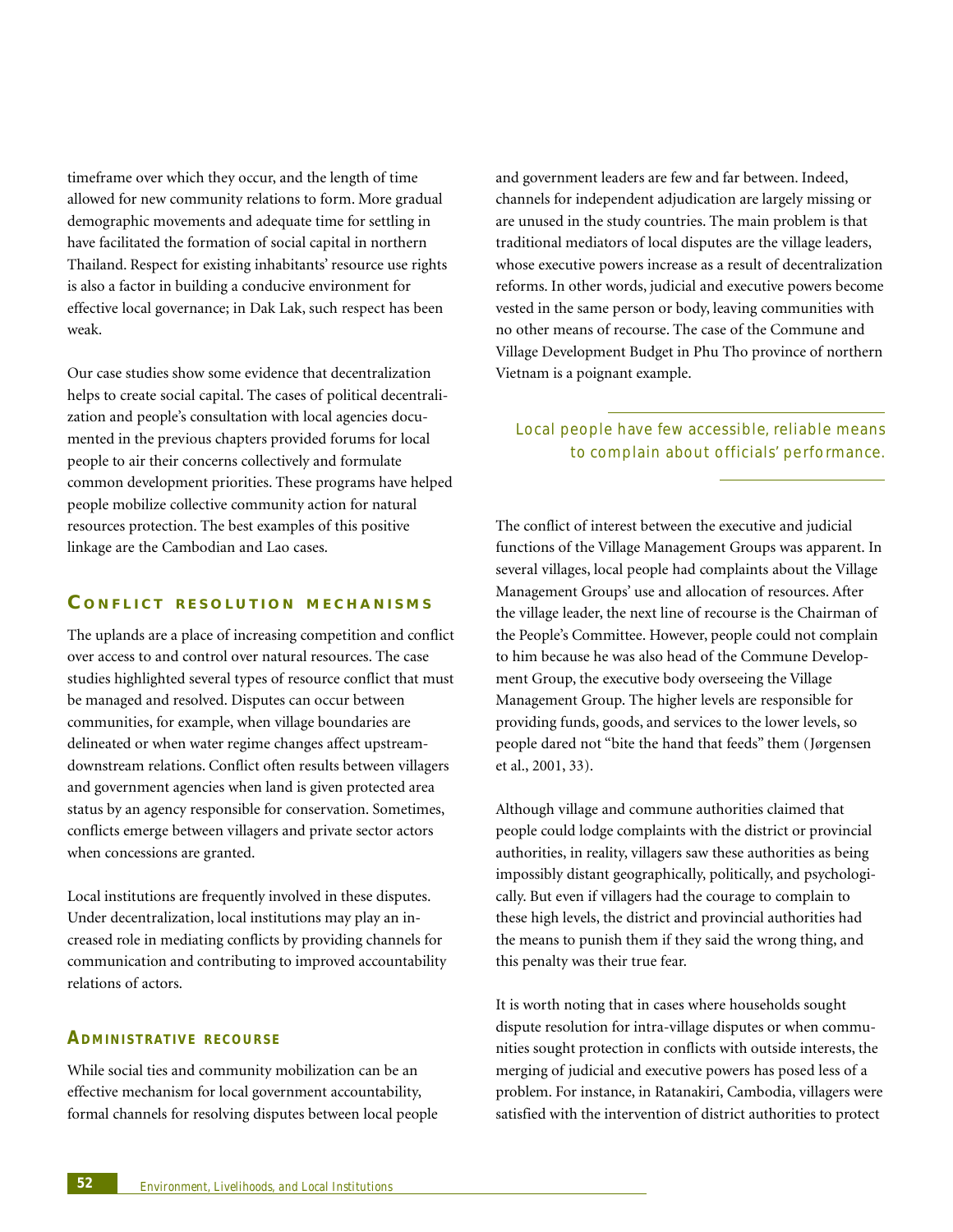their interests. In this case, an oil palm company that was granted concessions by the central government on the villagers' traditional lands began logging and shot villagers' buffaloes. The villagers protested to the district administration, which effectively negotiated a land use deal with the oil palm company and negotiated compensation for the slain buffaloes on the villagers' behalf.<sup>4</sup>

In Nan province of northern Thailand, the district forest department is charged with resolving forest and water-related disputes. In interviews, local village leaders expressed their content with the impartiality of district officers in adjudicating and enforcing punishment against illegal loggers and polluters.5

A novel means of investigating corruption in Mae Chaem district, Chiang Mai province, northern Thailand, has proved successful in holding local officials to account. In this case, alleged corruption within the sub-district organization is handled by mobilizing representatives from above and below. In serious cases, district offices call upon the villages to send a representative to join them in their investigation and development of a solution. This practice opens lines of communication directly between the district and village. So far, this method has been satisfactory for resolving corruption cases.<sup>6</sup>

#### **JUDICIAL RECOURSE**

In the case studies, it is noteworthy that there was no evidence of individuals' or communities' use of independent courts to resolve natural resource-related disputes. Higher levels of the executive branch, as in the above cases, constitute the only accessible means of recourse.

Although courts exist in all the study countries, they are normally beyond the reach of rural villagers, who lack money to secure legal representation. For instance, China has an independent court system, but people are put off by the expense of going to court. As yet, public interest lawyers are few (Brettell, 2001). In other countries, such as Cambodia, courts are tainted by the overall climate of corruption, as described in this case study excerpt:

In Ratanakiri, there are numerous accounts of dishonest individuals holding either formal or informal power, be it on a village, commune, district, or provincial level, selling communally or family used land to outsiders or grabbing it for themselves, their families or their friends. Most ordinary villagers, who generally lack education, are unaware of their rights and lack confidence when it comes to approaching the authorities that might facilitate a procedure of filing a complaint. Furthermore, this process is likely to cost money and is very slow, thus making it even more difficult for ordinary people who lack money and time. It should also be mentioned that sometimes the individuals that are supposed to be protecting the population—such as judges, policemen and soldiers—are often the ones who take advantage of them [Yeak Laom CBNRM committee member, personal communication, May 2000]. There are also reports of officials asking for bribes, tricking illiterate people into placing their thumbprints on documents that deprive them of their land (Öjendal et al., 2001, 17).

An independent and reliable judiciary is important to the rule of law and to building civic institutions in general, but it is particularly important to the exercise of accountability with regard to natural resources. Yet all the study countries are characterized by low capacity in sub-national courts and the public's low awareness of the courts' potential for resolving natural resources conflicts. Training legal experts, developing public interest law groups, and raising the general populations' legal literacy would help improve the defense of natural resource-related rights in the study countries (for comparative experience in Southeast Asia, see Lynch and Talbott, 1995).

# **M ONITORING AND EVALUATION SYSTEMS**

A possible way of creating more accountable local government through decentralization is by instituting feedback mechanisms that communicate policy impacts to higher levels. Specifically, monitoring and evaluation systems can create ways for communities to report on the performance of local government personnel to their superiors. Local governments that are not responsive to their constituents can become answerable to higher authorities for their actions, providing a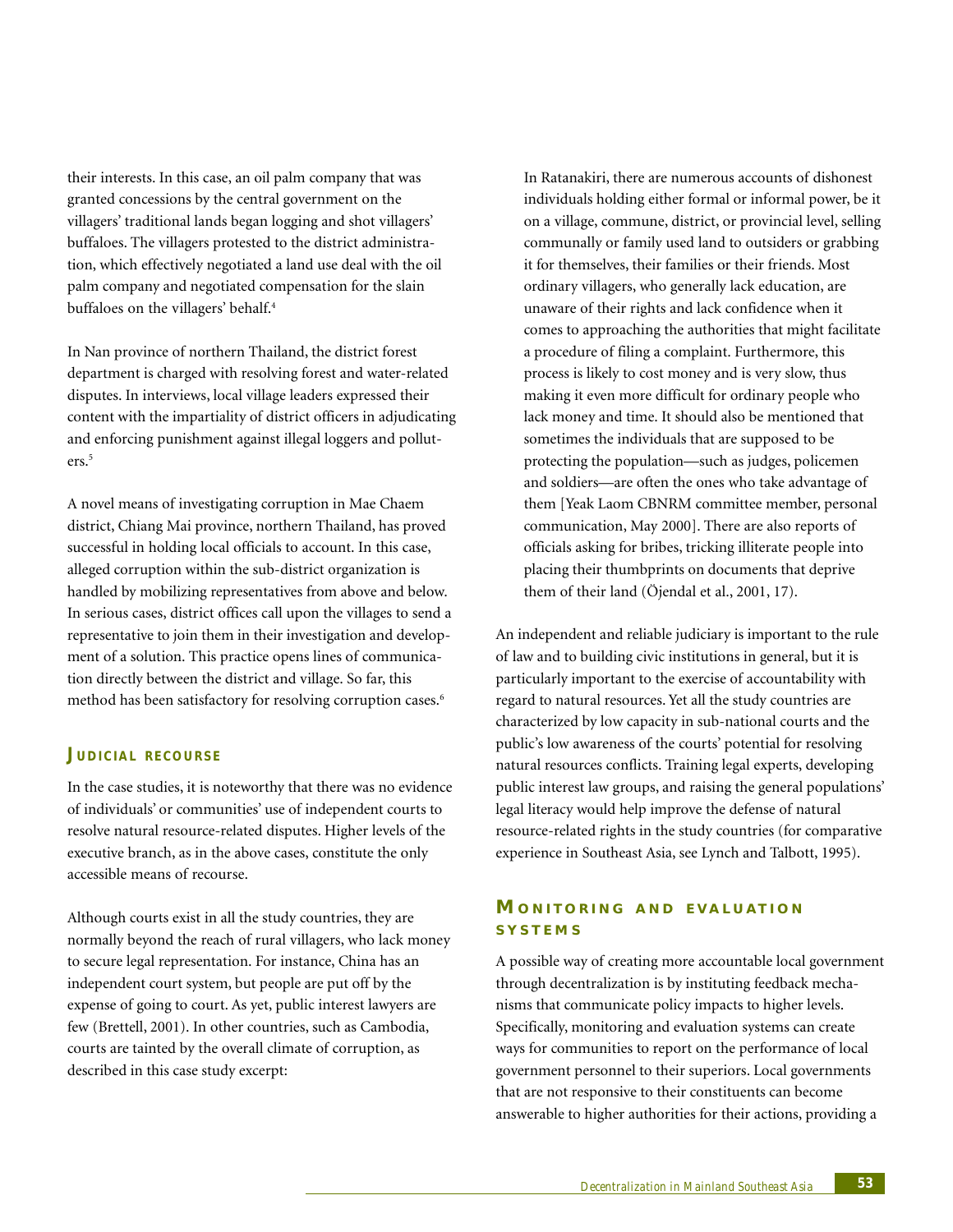web of accountability. Across the case studies, community leaders commonly complained that such monitoring and evaluation mechanisms were missing. Interviews point to the tremendous community-wide demand for and the lack of such mechanisms.

The chief reason for this lack of self-monitoring and evaluation is the lack of funds and established procedures. Research at the Mountain Rural Development Programme site in Phu Tho province, northern Vietnam, demonstrated that villagers were quite able and motivated to monitor development progress themselves if they had an audience for the information. In this case, villagers were hindered not because they were incapable, but because they had no systematic way to monitor and no mechanism for channeling the results upwards.7

In Thailand, official channels for evaluation and feedback between communities and various levels of government are weak. Mechanisms for such feedback do exist: community development officers from the district live in the villages, and they sometimes relay community concerns back to the subdistrict authorities and district offices. But often, they do not do enough. Instead, the media plays an important role in criticizing tambon affairs and documenting development impacts. Community organizations also mobilize, sometimes en masse, to protest infringements of natural resource rights and express their demands directly to central ministries and the Thai parliament. The role of non-governmental organizations and social movements can cut two ways: such groups may be accountable to a broader public interest or only to donors or a sub-section of society.

Systems to monitor and evaluate grass-roots experience might help promote accountability.

Upland communities' remoteness is an obstacle to providing essential feedback to higher levels of government. The geographic challenge is particularly marked in the case of Hong Ha commune in Thua Thien Hue province of central Vietnam. The study site is isolated in the mountains and few visitors from the outside experience conditions first hand.

Extension agents visit commune offices infrequently and interact with only a few villagers.<sup>8</sup> Where upward information flow is so limited, as in this case, perpetuation of central and/ or lowland stereotypes of upland peoples may be increased. For this reason, it is particularly important for communities to receive external support for communicating the development impacts of the decentralization process.

This brief summary, demonstrating the scattershot means for channeling community concerns and implementation experience to higher government levels, is typical of all the case studies. The openness of government officials and their internal mechanisms for passing information to higher levels in the political-administrative hierarchy must be improved. The media can provide a helpful voice for local people, especially where community radio has been developed. A Vietnamese official has even suggested putting computers with internet access in commune offices, so that local people could e-mail their concerns directly to central offices in Hanoi.<sup>9</sup> Although such a plan would seem to face many challenges of logistics and literacy, it could certainly be tested in selected locations with a view to later expansion. Ideally, a mix of all these methods for increasing local feedback on policy implementation could be developed to serve target audiences from the district to the national level, and to create access for different sections of the community.

## **C HAPTER CONCLUSIONS**

Communities that articulate clear demands for representation and good performance in government, and that mobilize around common goals and objectives, best exploit the potential of decentralization processes. In Thailand, social capital assets have enabled communities to mobilize resources through horizontal social linkages by forming networks and organizations for specific causes. The government can contribute by providing the opportunity for communities to form interest groups that in turn help them to articulate common concerns and strengthen their material well-being.

In addition to an enabling environment, areas with low social capital need further support to improve decentralization's chances for success—principally, stronger human resource capacity (i.e., more staffing and training) for improved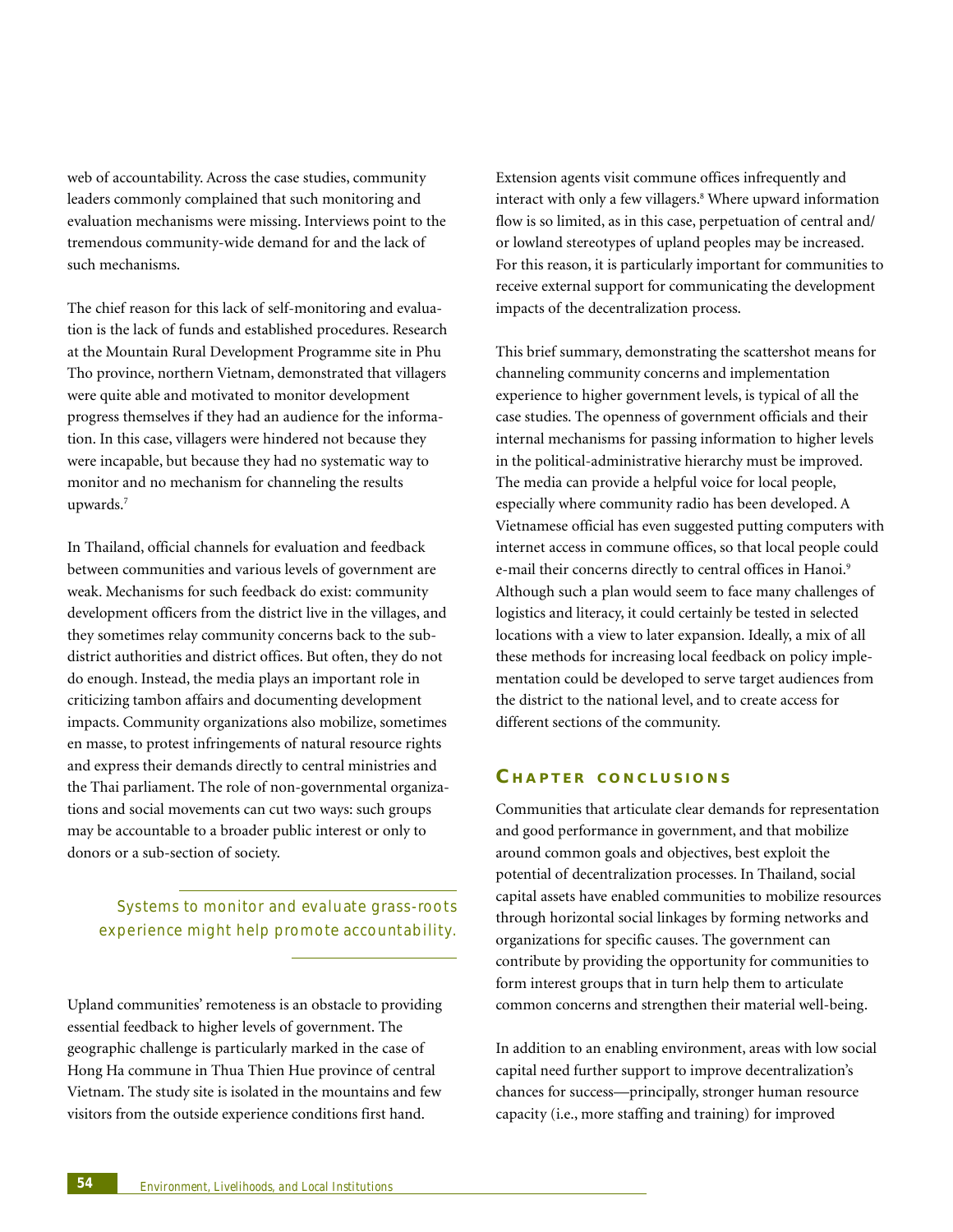facilitation and community outreach. However, further assessment is needed of the implementation of different forms of decentralization in areas with high social mobility and fragmentation in order to reach definitive conclusions.

Experience to date does suggest some modest ways in which social capital can be developed through the support of outside actors or the initiative of community members. They include strengthening communities' ability to interact with local government, such as more frequent and meaningful multistakeholder consultations; encouraging horizontal linkages among social groups, such as watershed networks, water users groups, and community forest management teams; and increasing the transparency of policies, programs, and projects to enhance community trust and confidence in government institutions.

The greatest need for resolving natural resource-related conflicts and eliminating related corruption is for independent channels of redress. Tying executive and judicial powers in one office leaves local people without an effective means to complain when the local executive is at fault. Although these problems existed before decentralization reforms, they have often been exacerbated by local mediators' increased executive powers after decentralization. Part of the solution lies in strengthening the legal system itself. The other part lies in strengthening people's knowledge of the legal system and its accessibility to them.

There remains an important role for systematic monitoring and evaluation activities to hold local government accountable for good performance. Often local people are more than capable of contributing to such tasks; they just need simple and reliable means of collecting and channeling the information. Such initiatives could be supported by governments, donors, religious organizations, and concerned citizens.

#### **E NDNOTES**

- 1. Of course, this phenomenon may also have been influenced by the research process itself.
- 2. Souphab Khouangvichit, Sithong Thongmanivong, Nathan Badenoch et al., field work in Luang Phabang province, November-December 2001.
- 3. This ongoing work is facilitated by ICRAF Chiang Mai.
- 4. Presentation by Sith Sam Ath at the REPSI writing workshop on decentralization, Chiang Mai, Thailand, July 2001.
- 5. Interviews with village leaders by Mingsarn Kaosa-ard and Mairi Dupar, Nan province, August 1998, as part of a project to document ecosystem approaches to watershed management in northern Thailand.
- 6. Personal communication with Chanyuth Taepa, December 2001.
- 7. Presentation by Nguyen Quang Dung at the REPSI writing workshop on decentralization, Chiang Mai, Thailand, July 2001.
- 8. Presentation by Le Van An at the REPSI writing workshop on decentralization, Chiang Mai, Thailand, July 2001.
- 9. Remarks by Dang Kim Son at the policy roundtable on upland development, Tam Dao, Vietnam, September 2000.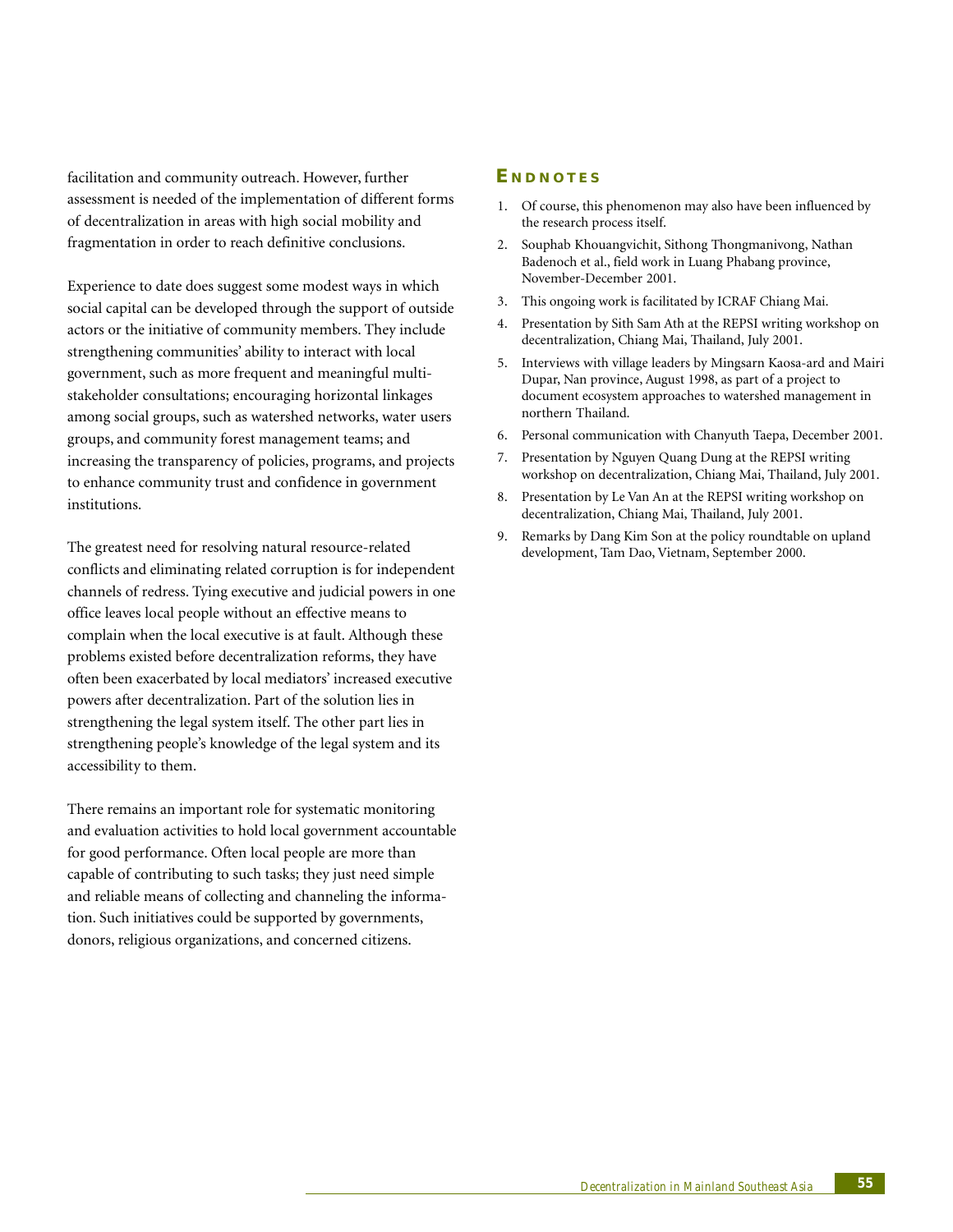# **C HAPTER S I X**

# **Cooperation across Jurisdictions and Agencies**

Decentralization not only changes accountability relations between central and local governments or between authorities and the people. Decentralization also alters the division of roles and responsibilities and resulting accountability relations among neighboring villages, communes, and districts and among agencies. These new relations have special implications for how natural resources are managed because the effects of natural resource exploitation often spill across jurisdictions and agency mandates. This chapter analyzes how these changed relations among agencies and jurisdictions are affecting environmental management and resource-dependent livelihoods.

# **C OORDINATION ACROSS ECOSYSTEMS**

One of the greatest risks of decentralization reforms to sound environmental management is that responsibilities will be devolved in such a way that managers lose sight of the ecosystem scale. That is, authority for managing particular natural resources may reside at the national and local levels, but no authority exists to coordinate and monitor conservation and development activities affecting ecosystems at the level of the catchment or other ecosystem unit. It is the danger of a "missing middle."

In this section, we do not suggest that decentralization has necessarily unraveled adequate ecosystem management systems that had previously existed. Rather, we explore how, by undertaking decentralization reforms, policy-makers may have missed opportunities to create better ecosystem management.

# **LACK OF MANAGEMENT FOR ENVIRONMENTAL EXTERNALITIES**

In Baoshan prefecture of Yunnan, China, significant responsibilities for natural resources management, such as forestry and water conservation, have been devolved to the lowest level in the political-administrative structure—the township (Zuo and Xu, 2001). At this level, resource managers not only lack some of the technical know-how required for good environmental stewardship, but they also have no incentive to pay attention to environmental externalities from resource exploitation and industrial activities. Localities report to the next highest level in the administrative structure (Beach, 2001). There is little or no coordination on environmental management between neighboring villages and townships. In Baoshan, social conflict is increasing between neighboring villages and townships as downstream locations suffer pollution, erosion, and siltation caused by development activities upstream (Zuo and Xu, 2001). The problems in Baoshan are emblematic of a large gap in inter-jurisdictional cooperation throughout China. Jahiel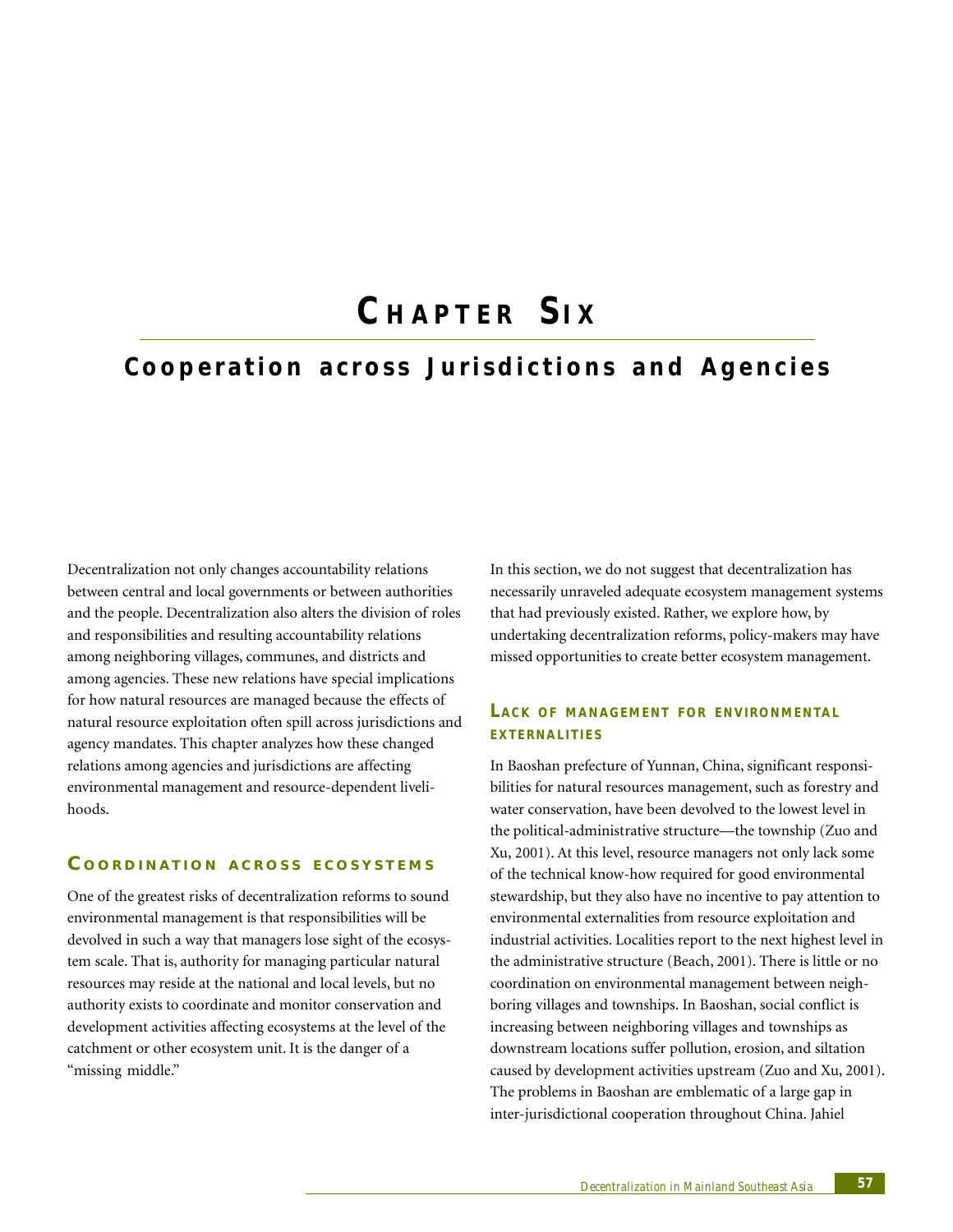describes how local environment agencies, under pressure to sacrifice standards for the sake of local economic development, have at times "approved environmentally harmful projects by requiring that they be sited downstream from the drinking water intakes for the city under their jurisdiction" (Jahiel, 1998, 780).

# Decentralization risks ignoring governance needs at the ecosystem scale.

To some extent, higher levels of government recognize that watershed-level challenges must be addressed more systematically, but local agencies lack the clarity or motivation to rise to the task. In Baoshan's Menghai county, provincial authorities directed forest department officials to undertake more watershed management activities. However, the forest officials have been reluctant to act, considering watershed issues the responsibility of the irrigation department. As a consequence, neither department has taken action, and serious inter-village issues at the watershed scale have not been addressed.<sup>1</sup> In this instance, the failure of higher-level authorities to assign responsibilities clearly among lower-level authorities led the local agencies to deny responsibility, leading to serious gaps in implementation.

## **TH E CHALLENGE FOR MANAGING GROUNDWATER<sup>2</sup>**

Groundwater reserves are an excellent example of a precious environmental resource that crosses political and administrative boundaries. In Dak Lak, Vietnam, groundwater is in high demand to feed the expanding cultivation of water-hungry coffee plants. Groundwater resources in the Ea Tul and Quang Phu catchments have been managed as open-access regimes, leading to over-use and degradation of the natural resource base. Increasing water use competition has led to conflicts between upstream and downstream users and between irrigators of coffee and rice.

During the period of study, local agencies and users groups in Dak Lak assumed responsibility for water management under the new Water Law. But, in the new institutional landscape, no effective local institutions existed for regulating of access to

and use of groundwater. Previously, district agencies failed to mediate the conflict between upstream and downstream users. Irrigation officers tried to introduce an irrigation calendar but did not succeed because the cropping calendars of households in the communes could not be consolidated to fit the desired schedule. Furthermore, communication between irrigation officers and individual farming households was poor: farmers never registered with local authorities when they dug irrigation wells. Water Users Associations have emerged to take on various decision-making and coordinating functions for water resources, but these responsibilities are all linked with surface water irrigation schemes. The Associations use organizing techniques developed for participatory irrigation management as a starting point for a more environmentally integrated approach to water resources management. As yet, the Associations have not attempted to establish and enforce rules related to groundwater extraction.

Unless local institutions for groundwater management are strengthened in Dak Lak, environmental degradation and the vulnerability of farming households will only increase. Groundwater used to be regarded as an abundant resource in the study area, but it is now becoming scarce and its extraction rate unsustainable. As more coffee plantations are established and mature in the near future, the demand for irrigation water will grow considerably. It will become difficult for coffee farmers to maintain their yields if rainfall is lower than average. In conditions of water shortage, farmers will spend more time and money on irrigation, for example, to dig and broaden their wells. Without an improved irrigation supply or a fair allocation system, their livelihoods as coffee producers will be at risk.

#### **TH E PROMISE O F WATERSHED NETWORKS**

Informal cooperative mechanisms between villages in a shared watershed have proved helpful in managing for environmental externalities in several northern Thailand sites. In many cases, these networks were the result of scaling up the participatory land use planning processes that had been introduced in the 1980s (Plodprasop et al., forthcoming). Typically, the networks have been initiated by village leadership with or without the facilitation of Buddhist organizations, or by donor-supported projects. In either case, both community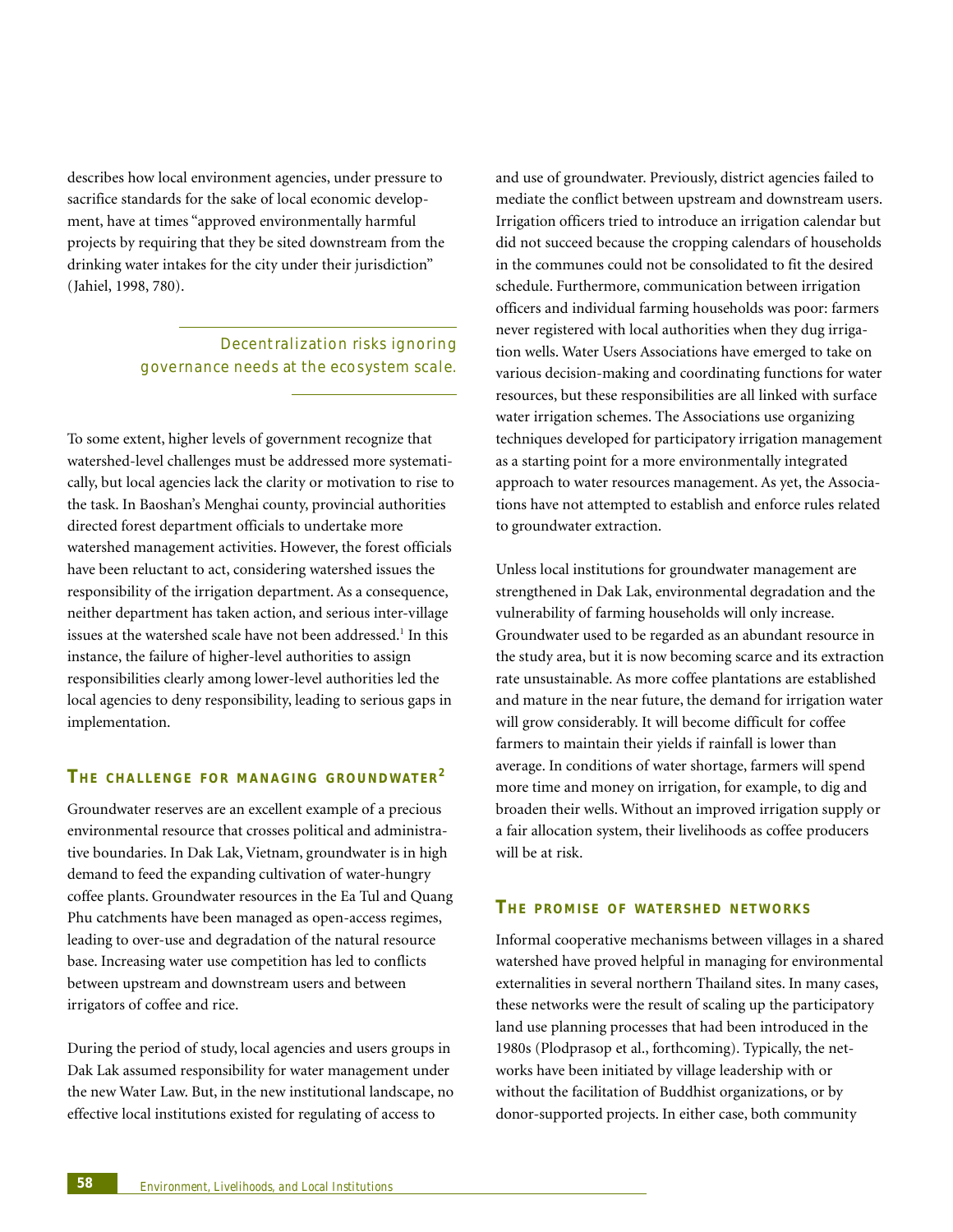spirit and environmental consciousness have been instrumental in consolidating and maintaining the networks' effectiveness.

In Mae Chaem district, Karen leaders have formed a network that spans 20 villages in three sub-districts. The network focuses on controlling fire damage, promoting awareness of conservation needs, and devising systems for sustainable water resources management. Sections of rivers are declared nofishing zones so that fingerlings can grow and restock the rivers naturally. The northern Thai ethnic group has begun a Hak Meuang Chaem network to bridge the gap between stateand people-initiated networks at a larger scale, often concentrating on one specific issue.<sup>3</sup>

Such networks complement the decentralized local government structure (i.e., the Tambon Administrative Organizations), although they are not always linked. In some cases, the TAO nominates the head of a watershed management network to act as the coordinator for natural resources management activities in the sub-district, thus drawing upon the expertise and connections of this leader.4

Because such initiatives have arisen organically or with project-level intervention, it is hard to imagine a widespread replication (including in neighboring countries) without equivalent project-type interventions elsewhere. In other words, it is not clear which policies could stimulate the formation of such mechanisms on a wide scale. However, it would pay to increase public understanding of the benefits of watershed networks by promoting best practices literature among policy-makers, donors, and development organizations.

# **L INE AGENCY COOPERATION WITH LOCAL AUTHORITIES**

#### **TH E NEED T O ALIGN EXPECTATIONS**

Decentralization and the shifts in responsibility it entails require significant adjustment for all the actors concerned. One of the most common problems is inadequate coordination between line agencies and the elected local authorities that have assumed new development and natural resource

planning responsibilities. This lack of coordination can lead to inefficiency because of overlaps, or to serious gaps in environmental protection and promotion of livelihood security.

In Yunnan, China, township governments are meant to have authority for natural resources decisions within the overall framework of China's forest and agricultural policies, but their mandates and incentives conflict with those of line agencies. At the national level, the framework for environmental law has been strengthened significantly in the past 12 years, incorporating many high standards for pollution control and enforcement of environmental regulations. However, in practice, implementation of the laws is weak (Muldavin, 2000) and activities remain strongly segregated along sectoral lines (Zuo and Xu, 2001). Thus, environmental regulation and enforcement translate into technocratic interventions that are completely out of synch with the economic development and revenue-generating priorities of local government and with the fears and needs of local people. Meanwhile, the decentralization process has motivated local governments to raise as much revenue as possible, even if liquidating precious natural resources is necessary.5 (*See Box 3, Chapter 4* ). In China, the environmental protection mandates of line agencies are under-funded and under-enforced, and the fiscal incentives for local governments promote polluting industries and resource extraction.

In Thailand, the line agencies of the Ministry of Agriculture and Cooperatives (MOAC) retain responsibility for managing vast quantities of the country's natural resources: freshwater in the case of the Royal Irrigation Department and protected and commercial forests in the case of the Royal Forest Department (RFD). At the same time, the Thai Constitution recognizes the mandate of local authorities to promote and conserve the natural environment in their geographic constituencies.6 Most line agencies now actively seek to cooperate with the Tambon Administrative Organizations (TAOs) in implementing their programs. For instance, TAOs and the RFD usually coorganize training and reforestation activities, using seedlings provided by the RFD. But occasionally the preferences of TAOs and their constituents have been at odds with RFD decisions. One example is an RFD proposal to grant a mining concession in Chiang Dao that was rejected by communities and TAOs in the area.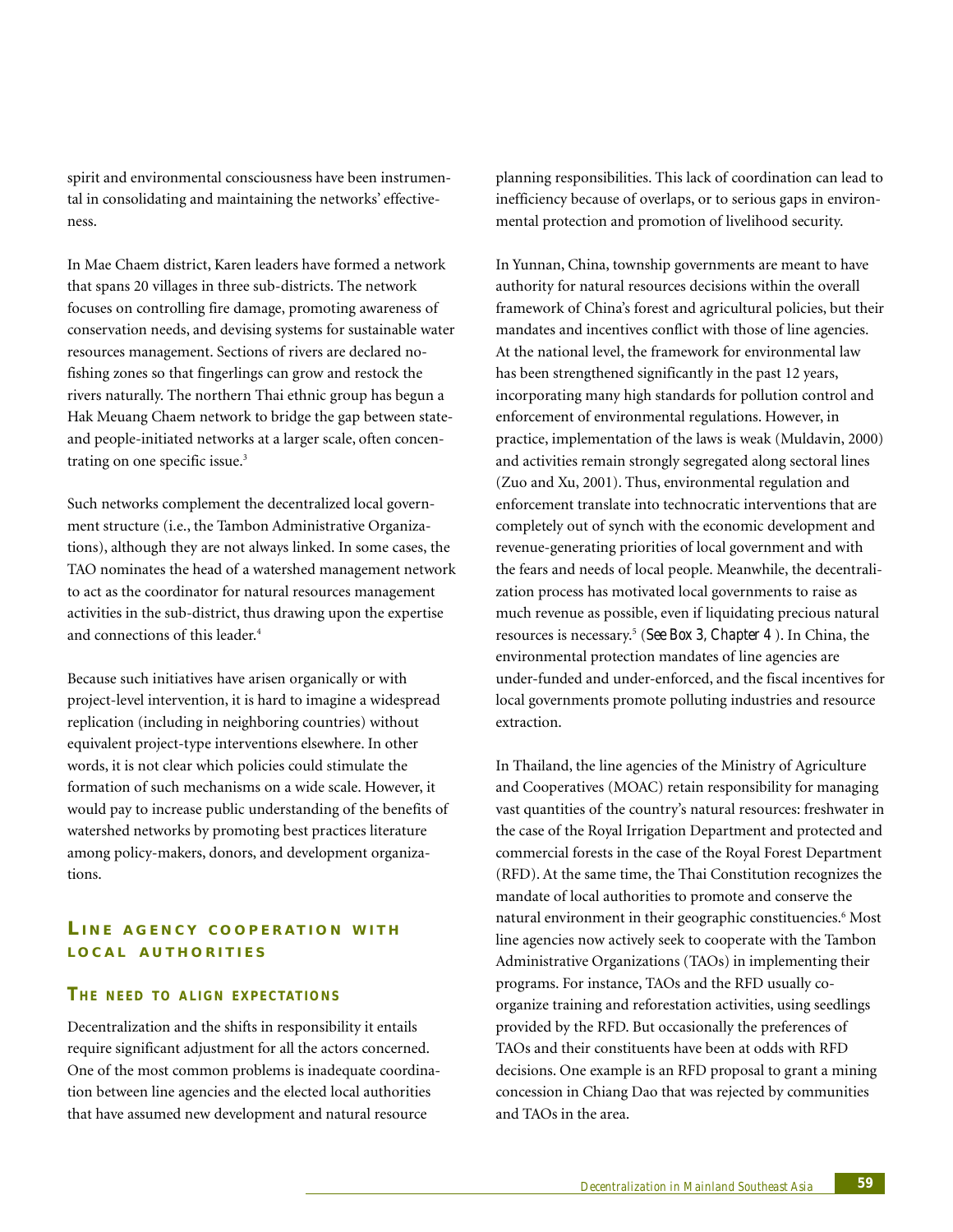A major challenge ahead for the RFD and other agencies of MOAC is to re-orient its approach toward public consultation and local self-determination. Although government agencies have tried to divide their natural resource budget allocations with the TAOs, they have yet to lend support to the democratization of local decision-making processes and to see themselves as partners in that effort.

# **LINE AGENCY VERSUS LOCAL PRIORITIES FOR PRODUCTION**

Line agencies operating at the local level still tend to be upwardly accountable to production quotas and export targets that do not match local priorities for subsistence or local tolerance for risk. In Vietnam and Laos in particular, market regulation by the central government is still strong and directly affects the dynamics of decentralization. Specifically, in areas where deconcentration is occurring, control of production and market access is undermining governments' commitments to local consultative processes. In areas where limited political decentralization is occurring alongside deconcentration, local elected authorities find themselves in the unenviable position of navigating between central government quotas and local people's perceptions of the food security risks involved in following these mandates.

The region's national governments continue to pursue various export promotion policies that encourage production of cash crops as a way of developing outlying villages and earning more export revenue. In Vietnam and Laos, quotas are translated at the province level to district contributions and local agricultural offices and extension agents promote these crops to local people. The state still dominates the distribution of seeds, saplings, fertilizer, pesticides, and herbicides. Therefore, centrally-defined production priorities are promoted through the extension system and through state suppliers. The system is to some degree at odds with the spirit of decentralization legislation, which is meant to increase local determination over land uses, and overall strategies for promoting grassroots participation in development.

In our case studies, the crop promotion system benefits more fortunate households in good times, but has placed rural livelihoods at greater risk at all income levels. For instance, a

study of coffee production in Dak Lak's central highlands shows that ethnic Kinh farmers are benefiting more from the production and sale of coffee than the Ede and other ethnic minority groups because they are better connected to extension services and more aware of market opportunities (Ha, 2001). Since the price of coffee on world markets dropped precipitously, farmers across the province have been severely affected, unable in some cases to generate enough revenue from coffee sales to meet household needs.

> Often decent ralization fails to clarify the respective roles of local governments and line agencies in environmental management.

In Luang Phabang, Laos, political leaders at the province and district levels promoted central government production priorities enthusiastically without fully understanding the market potential—and downside risks to farmers—of these strategies. Government extension and development workers took up the call for selected cash crops with equal ignorance of how farmers' goods would reach markets and their risks would be managed. A widespread campaign for farmers to switch from rice and other subsistence crops into a cash crop, Job's tears, ran awry from 1999 to 2001.<sup>7</sup> The Thai corporation that struck a deal with the province to purchase a set tonnage of the crop reneged on its agreement, leaving farmers with useless produce on their hands and not enough money to buy household food supplies. A drive for ginger production during the same period produced a glut of the crop that available markets could not absorb.

In Thua Thien Hue province, Vietnam, local people followed a massive government campaign to produce sugarcane, at the urging of commune and district authorities. As in Luang Phabang, the market disappeared and the local population was left without a source of income. In 1998 and 1999, the central government and an Indian company jointly invested in a sugar factory in the city of Hue. They convinced 80 percent of the households in Hong Ha commune to grow sugarcane along the river. When the devastating floods of 1999 destroyed half the sugarcane crop, the company then canceled its order to purchase the remainder because it determined transportation costs would be too high. Since then, the sugarcane land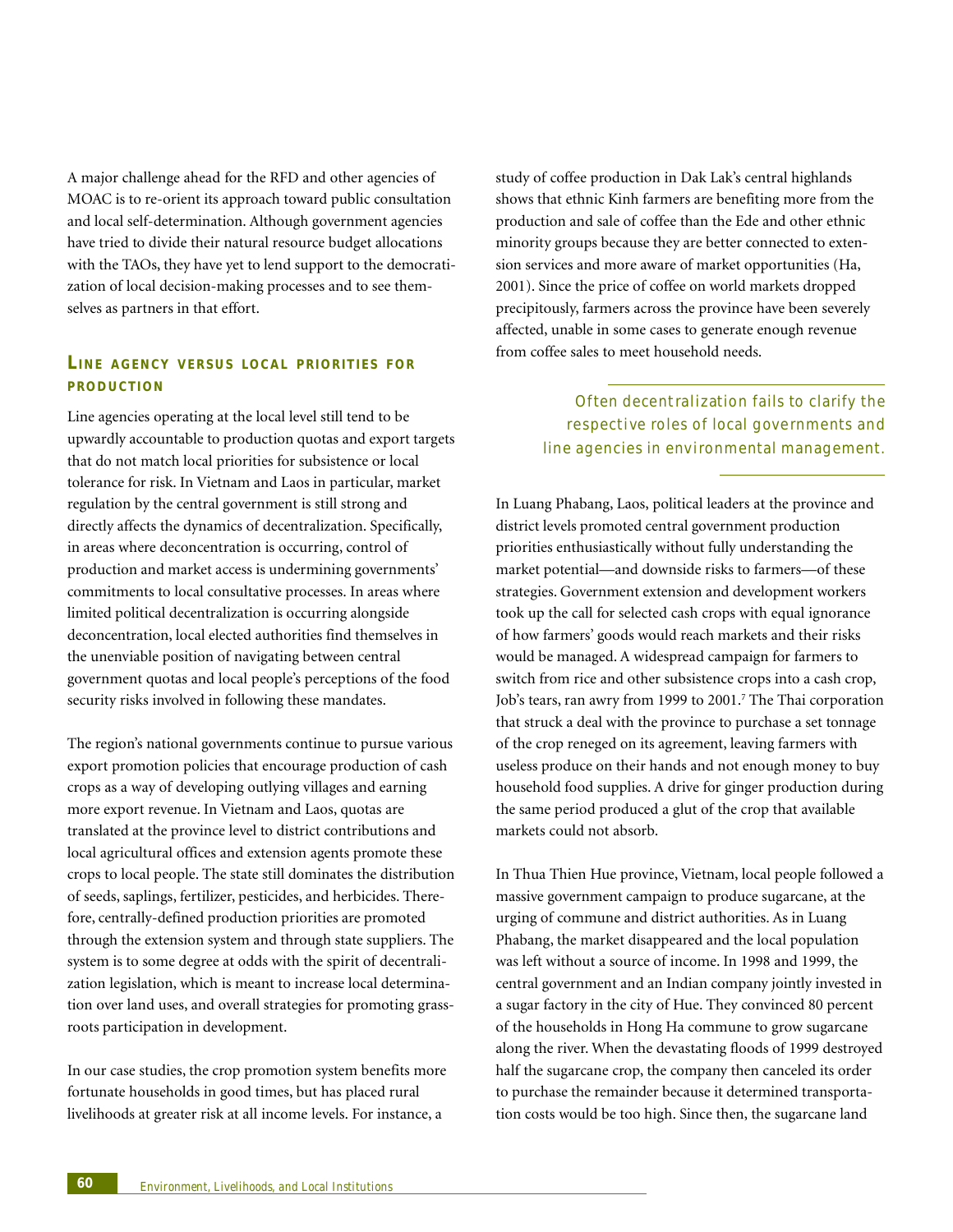has been a constraint to recovery after the floods. Villagers have expended much labor to reconvert the land to rice and other crops (Beckman et al., 2001). The sugar factory subsequently closed.

Local authorities in Thua Thien Hue (which are at least partially downwardly accountable) are becoming much warier of the risks to local people of removing the subsistence safety net and betting on markets that may disappear. They discuss central government programs more critically. In this case, commune leadership is growing more outspoken in demanding support for the kinds of mixed agroforestry systems that they believe would provide cash income as well as diversify risk and allow farmers to cover subsistence needs. There are also signs in the Hue study site that extension services are becoming increasingly responsive to local people's needs (Beckman et al., 2001).

The mismatch between the goals and expectations of line agencies and communities and/or their representative local institutions is a tension that must be managed constructively in the near future in those countries where extension agencies still play a vital role in the rural economy: principally, Vietnam, Cambodia, and Laos. (In China and Thailand, extension agencies play a small role because of the more developed markets for agricultural inputs.) The case studies demonstrate the importance of line agencies in providing much-needed development services to upland people. However, the emphasis must shift from a top-down approach to a more collaborative and multi-institutional approach by which these agencies serve the needs articulated by representative local governments, by other representative local organizations, and directly by farmers themselves. As long as the national government embraces downward accountability and responsiveness to local needs, its contribution is strategic and avoids the narrow technocratic fixes of the past.

# **C HAPTER CONCLUSIONS**

In some cases, policy-makers have allocated responsibility for natural resources management to a low level in the politicaladministrative hierarchy without strengthening (or even creating) intermediate-level institutions necessary for the effective management at the ecosystem scale. Government and multi-stakeholder coordination is needed at all scales for sound environmental management.

Across the case study sites, inefficiencies in natural resources management and lost opportunities for protection are resulting from the poorly defined division of labor between newly empowered local authorities and line agencies of the central government. Sometimes the mandates, objectives, and approaches of line agencies have been at odds with the livelihood priorities of local communities, especially where the deconcentrated model of resource governance is strong. In other cases, village councils, commune authorities, and other local institutions have been confounded or undermined by contradictory efforts of line ministries.

A principal challenge of decentralization efforts is to embed them in a framework that promotes overall national goals of economic and administrative integration, environmental quality, and revenue generation while allowing sufficient flexibility in local implementation to meet unique local conditions, including cultural and ecological diversity. The evidence from the cases suggests that a promising way to meet these goals is to orient central government agencies toward providing technical advice to democratically elected local authorities, while incorporating the benefits of local knowledge. In a successful partnership, line agencies and extension services would provide information and technical support attuned to the concerns and needs expressed by local people and their representative local institutions.

#### **E NDNOTES**

- 1. Nathan Badenoch, field work in Menghai county, Yunnan, April 2001.
- 2. Data in this section derived exclusively from Cai ed. (2001).
- 3. Personal communication with Chanyuth Taepa, December 2001.
- 4. Interview with Chanyuth Taepa, November 2001.
- 5. Note that the 1998 logging ban does not ban timber extraction for all state entities.
- 6. Based upon article 290 of the 1970 Constitution, and reiterated in the 1997 Constitution. The material in this section on Thailand was kindly provided by Chanyuth Taepa of CARE Thailand in a personal communication to the authors, December 2001.
- 7. Personal communication with Sithong Thongmanivong, 6 April 2001.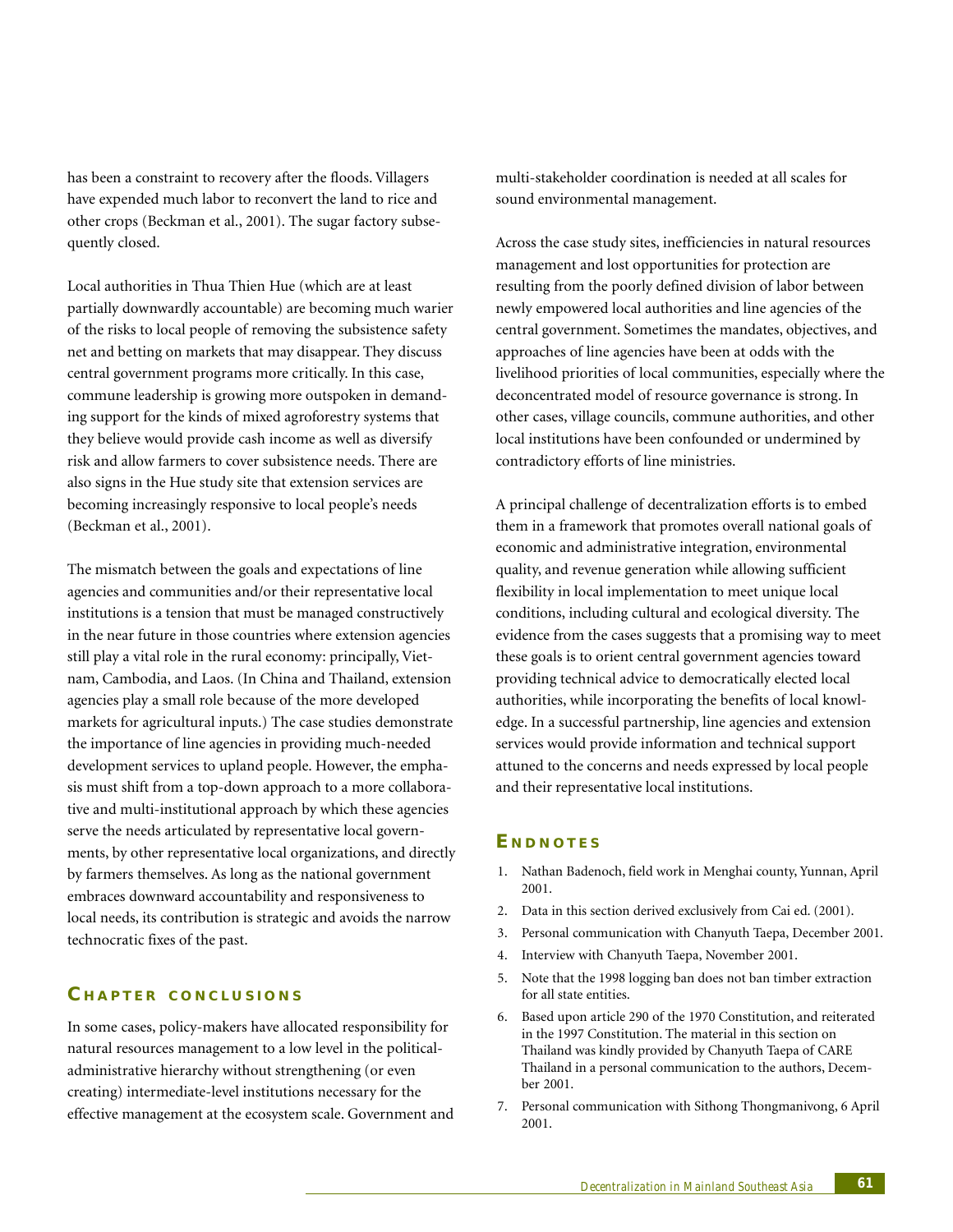# **C HAPTER S EVEN**

# **Conclusions**

There is no one simple governance model—centralized, decentralized, or privatized—that alone holds the promise of environmental sustainability and secure upland livelihoods. But the cases explored in this study suggest that a decentralized approach to development planning and natural resources management that is founded upon multiple levels of decisionmaking and multiple forms of downward and upward accountability and horizontal coordination holds the greatest promise of accomplishing those goals. Ultimately, decentralization is an iterative process and many of these conditions can develop only with time. If governments were to wait until all of them were in place, decentralization would never happen and the many benefits of increased local decision-making authority would never be realized.

This chapter outlines the many steps in the process that governments, communities, and other concerned stakeholders can take to develop robust and appropriate decentralized governance systems for natural resources management. As indicated in the early chapters of this report, environment, livelihood, and equity goals are not necessarily governments' priority reasons for decentralizing. Reducing the fiscal burden of central government, extending the control of the central state (as in deconcentration), or increasing the efficiency of local administration may all be driving forces of decentralization. However, given the current situation in the region's

uplands, it is essential that decentralization reforms do not exacerbate poverty and environmental degradation. Where possible, decentralization reforms should be designed to improve upland ecosystems and the livelihood prospects of the local people who depend upon them.

Returning to the analytic framework for the report, we assess under what conditions decentralization reforms in mainland Southeast Asia improved the responsiveness of local decisionmaking and the sustainability of natural resources management. We assess the implications of these changes for livelihood security, equity of access to and benefits from natural resources, and environmental sustainability. In all cases, it would require longer-term, comparative studies to establish conclusive links between changed practices and socio-economic and environmental outcomes. Based upon these findings, we provide general recommendations for designing and strengthening decentralization reforms in the region.

#### **L IVELIHOOD SECURITY**

The ability of elected local authorities to respond to constituents' livelihood concerns was strongly affected by the scope of their powers—or by those resources at their disposal. Perhaps this point is obvious, but it held true both for cash resources and access to the local natural resource base. Many of the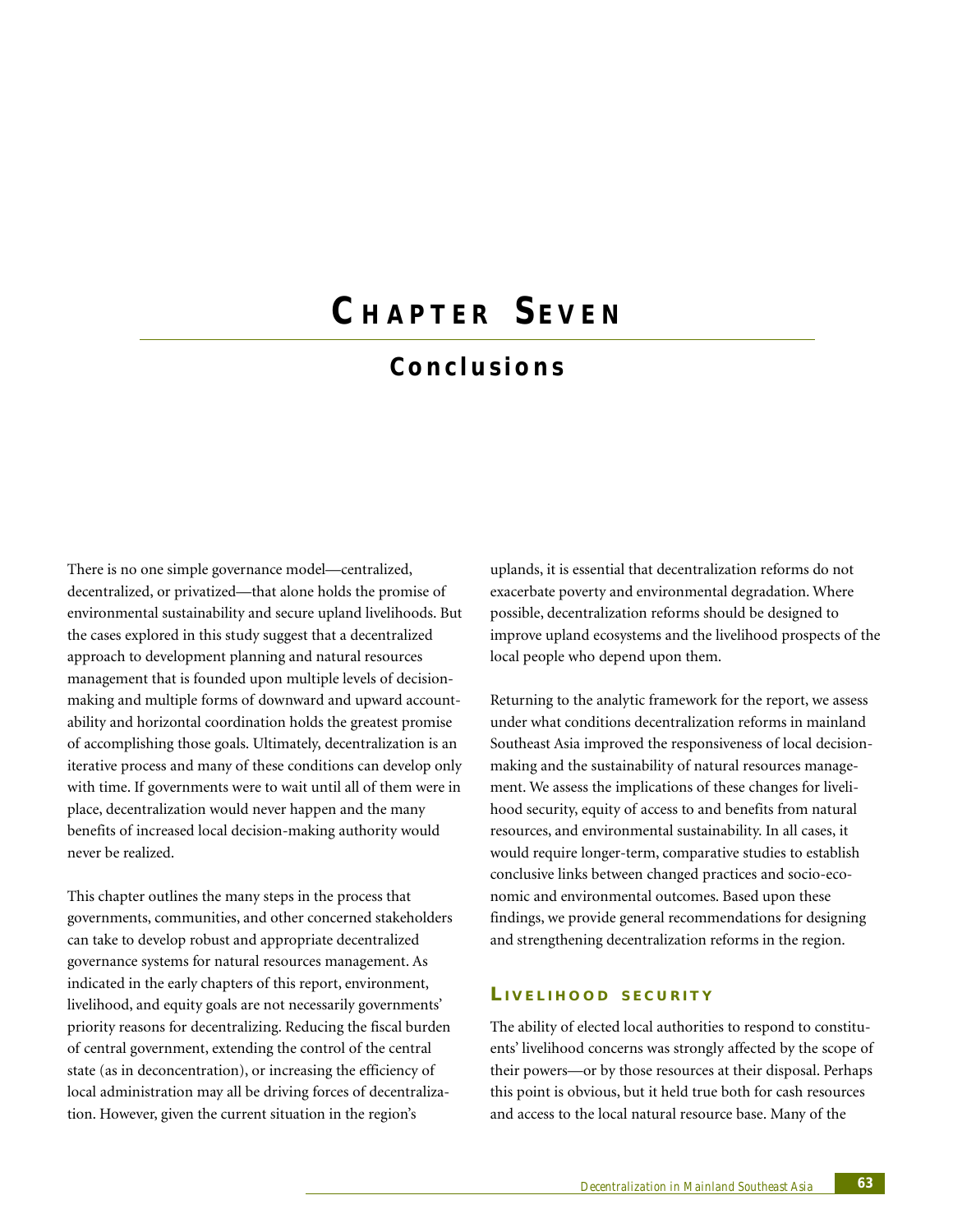elected local authorities studied benefited from their having autonomy to spend revenues, whether the funds came from the local and national tax bases (i.e., Mae Chaem) or from donor sources (i.e., Phu Tho and Ratanakiri cases). The availability of revenues motivated local people to support these decentralized planning processes and to advocate for activities that supported their livelihood security and development. The literature from China suggests that cash-strapped localities that are largely responsible for their own revenue generation do exploit natural resources unsustainably for cash. *(See the section on Environment, below).* More comparative research on this topic would be helpful.

Our case studies showed significant differences in the degree of access to natural resources afforded to these local authorities. Ironically, those local authorities with the highest marks from communities for their responsiveness were those with the least control over productive assets needed for livelihood security, such as hill and forest land. Given the failure of previous centrally driven policies in this region to manage productive forests and to reforest barren lands, the experience suggests that representative local authorities should be given increased authority over productive forest and agro-forestry land. In summary, the case studies showed that clear and secure tenure—at either the individual household or community level—provided the foundation for secure livelihoods upon which effective decentralized processes for development planning could be based.

# Local governments that are accountable to local people place a priority on livelihood issues.

In the case studies, the stronger the mechanisms for downward accountability were between the local decision-making authorities and local people, the more satisfied the community was, as a whole, that decentralization was addressing their livelihood concerns. This kind of responsiveness was achieved by several means, formal and informal.

Elections helped keep local authorities accountable to people's concerns although the relative freedom of elections varied from case to case. Voters tended to elect local leaders on the

basis of which candidates appeared most likely to improve their material well-being. For instance, northern Thai voters elected candidates who ran for local economic development. Local people did not necessarily view environmental protection as a priority livelihoods issue; whether livelihood and environmental objectives converged depended on the particular case.

> In areas with strong social capital, local leaders are more responsive to communities' livelihood conce rns.

Strong social ties between local leaders and their constituents increased leaders' responsiveness to livelihood concerns. Where leaders—elected or appointed—came from the same community as their constituents, they were likely to have the same priorities for community development as a majority of community members and were motivated to seek support and concessions from higher-level authorities on behalf of their constituents. This was the case for ethnic minority leaders in the Ratanakiri, Cambodia and Thua Thien Hue, Vietnam cases.

It is also important to note that the level to which development planning and natural resources management responsibilities were devolved helped make decentralizations responsive to local livelihood concerns. Indeed, the ability for social ties to play a positive role in decentralization—in the sense of reciprocity between leaders and the broader community—was in part a function of decentralizing to a level where this sense of community existed. Such ties, based upon common languages, cultures, and experience, were present at the commune level in such places as the Thua Thien Hue site, whereas district-level leaders may have been less embedded in their communities.

In the Luang Phabang and Dak Lak cases, line agencies of central government retained significant authority over local decision-making but significantly increased public consultation in the implementation process, even sharing some decision-making functions with local representatives. These arrangements opened new—albeit limited—channels for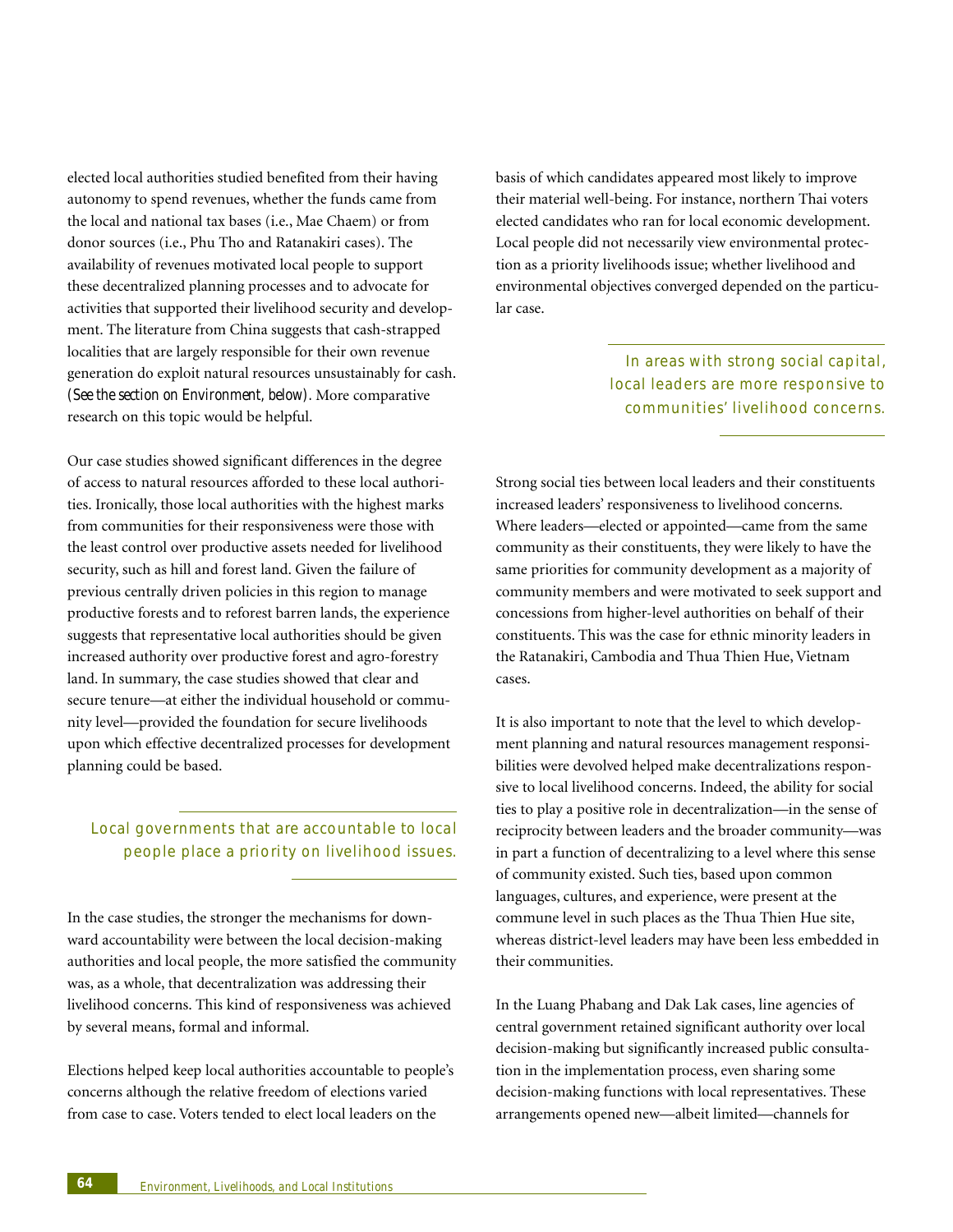# **RECOMMENDATIONS FOR THE NATIONAL LEVEL**

#### **National decision-makers can:**

- Create or strengthen local elected authorities, where possible, to define local priorities within a national policy framework for sustainable development.
- **Ⅰ** Ensure that policies are consistent and clarify roles and responsibilities, especially between local elected authorities and line agencies.
- Design special steps in the decentralization process that increase the voice of traditionally marginalized subgroups, such as women and poor households; this effort may include reserving seats in local decision-making bodies or separate consultative processes that feed into community-wide deliberations.
- Devolve land use and development planning responsibilities to the lowest level appropriate for the scale of the resource, in order to benefit from social ties, sense of community, and local knowledge.
- **■** Reorient extension agencies to provide service to local people in response to needs and concerns articulated directly by the people and their local representatives.
- Ensure that authority exists at the appropriate ecosystem scale (e.g., the watershed) to assess and manage ecosystem flows and environmental impacts of development activities. Coordinate this institution's work with that of governments at different levels, including the local level.
- **■** Strengthen or accelerate the creation of a legal system that is free from external influence and is accessible to the general public.

accountability that enhanced the responsiveness of local development to livelihood concerns. Our research suggests that this model does not hold the same gains for improved livelihood security as does the representative local government model, but the gains are nonetheless noteworthy compared to previous, non-consultative arrangements. Because rulemaking and implementation relied more upon the motivation

of line agency staff, issues of financial and human resource capacity loomed large as hurdles to effectiveness. For instance, in Luang Phabang, Laos, where authorities were experimenting with a consultative process for land allocation, funding for district officers' salaries and field costs proved important to whether and how thoroughly activities were carried out.

Local authorities have taken on some new roles in promoting cash crops and market opportunities that have in fact increased households' vulnerability. In the case studies, local authorities did not perform well when it came to managing market-related information and providing communities with guidance on production priorities. Both local branches of central agencies and local elected authorities supported national and provincial plans for cash crop promotion. In all cases, households converted fields from subsistence crops, such as upland rice, maize, and manioc, to cash crops, such as sugarcane and Job's tears. Some of these schemes failed to deliver, and others disintegrated completely when production outstripped demand or the buyer canceled the contract. These mistakes cost households much-needed income and increased labor to reconvert fields to their original uses. Local authorities (both elected and appointed) will continue to have responsibility for providing communities with information about livelihood alternatives and the risks of different production systems. To carry out this responsibility, local officials will need better information about markets and associated risks information that national and international agencies can provide.

# **E QUITY**

In all the cases of decentralization that we studied, whether it was the creation or strengthening of elected local government or the creation of co-management arrangements, a portion of the community did not have equal representation or an equal voice in local planning processes. This segment of the community was typically characterized as female, the lowest income, and sometimes from a particular ethnic minority group (e.g., the Ede people in Dak Lak province, Vietnam). As a result of their having less input in local processes, these subgroups generally did not reap equal benefits.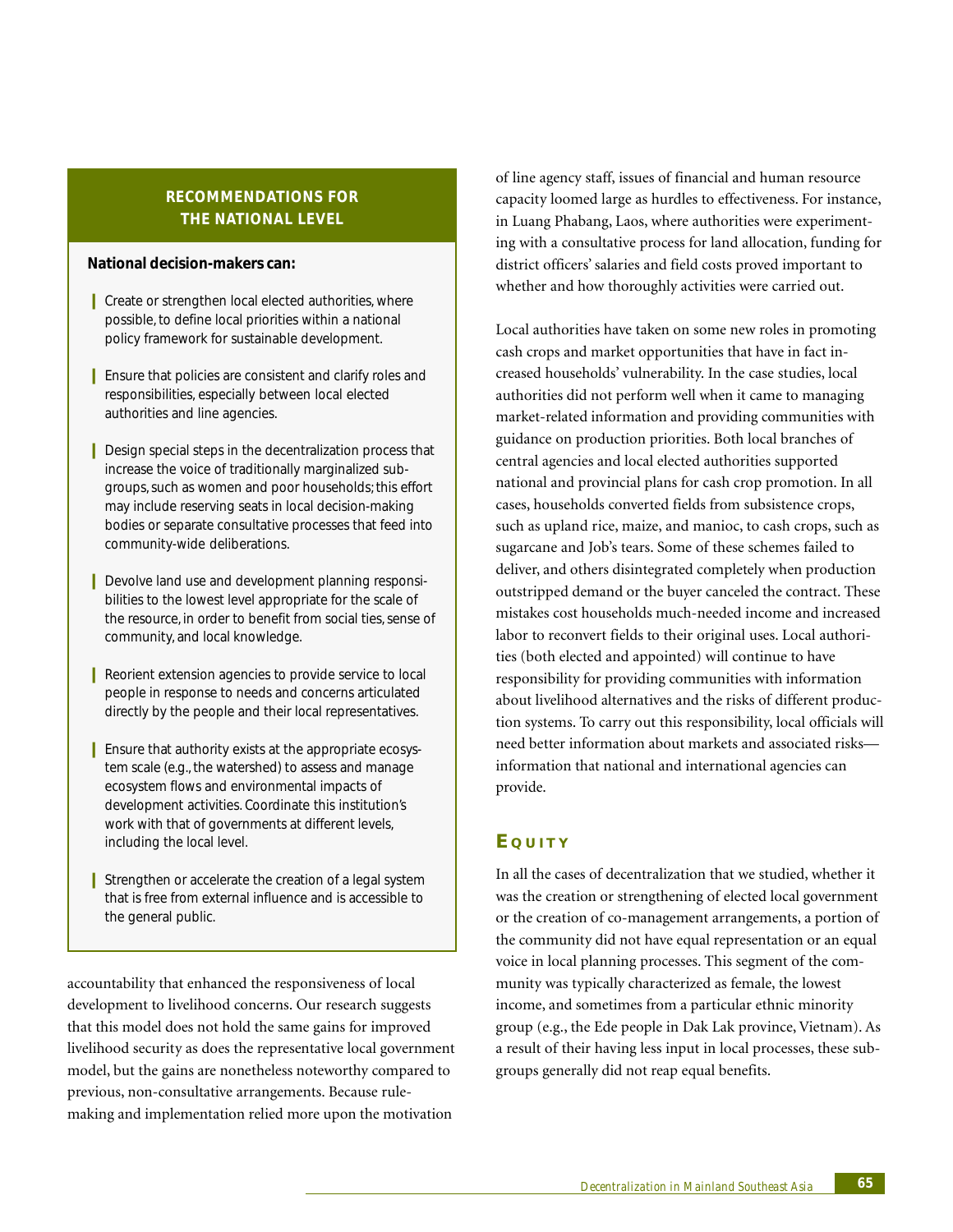The link between less participation in decision-making and fewer benefits from development outcomes can be mitigated by a strong sense of overall community cohesion. For instance, in the Thua Thien Hue case, the socio-economic differential among households was relatively slight, and social ties were strong enough that well-represented households asked the commune authorities to pay more attention to the poorest households. But even here, villagers did not perceive benefitssharing as completely fair.

Local people are not sharing equally in the benefits of development because access to local decision-making processes is not equal.

Because social cohesion varies widely among communities, there is a strong case to be made for designing equal access into local decision-making and consultative processes. Equal access is desirable for several reasons: access and outcomes are generally correlated, women and other marginalized groups have important skills and experience that can enrich the deliberative process, and, in itself, access to decision-making is empowering for these groups and provides a social benefit.

Local elites could dominate decentralization to such an extent that they undermine the expected benefits of decentralization (i.e., increasing the incorporation of local knowledge and appropriateness of decisions). Special rules to ensure the inclusion of traditionally marginalized groups (poorest households, ethnic minorities, and women) will still be necessary to ensure that these groups benefit from decentralized decision-making. This point is best demonstrated through the targeted efforts at gender inclusion in several of the case study sites. Multi-faceted programs showed the most promise. Such programs combined requirements for women's participation (a certain proportion of women on local decision-making boards) with informal education for women to increase their confidence and ability to express themselves. Targeted development interventions may also be useful. It is possible to hold targeted consultations for typically underrepresented groups in the community. This effort ensures that they are not overpowered by the more outspoken, powerful members of the community. In the socialist coun-

# **RECOMMENDATIONS FOR THE LOCAL LEVEL**

#### **Local officials can:**

- Commit to transparency in operations and in public information disclosure—about opportunities for participation, budgets, and development decisions—as one of their top priorities.
- **Ⅰ** Identify which households or groups in the community find it difficult to participate in the consultative process and make special efforts to facilitate their participation.

#### **Communities can:**

- **Ⅰ** Demand accountability from their local government representatives.
- Mobilize to articulate common goals for local development.
- **■** Identify which households or groups in the community find it difficult to participate in the consultative process and make special efforts to facilitate their participation.
- Create and support mechanisms for independent thirdparty monitoring of environment-related corruption and mediation of natural resource-related conflict such as watershed networks—where possible.
- **I** Promote positive exchange with other communities regarding natural resource issues of common concern.

tries studied, mass organizations such as the farmers' and women's unions may provide a preliminary base for such mobilizations, although the unions were inactive in most of the study sites.

The opportunity costs of participation in planning processes will always be higher for the poorest households that are struggling to subsist. Therefore, planners must not only seek ways to ease participation but must also ensure that the benefits from participation are worth it—that participation does result in tangible development benefits for the neediest community members.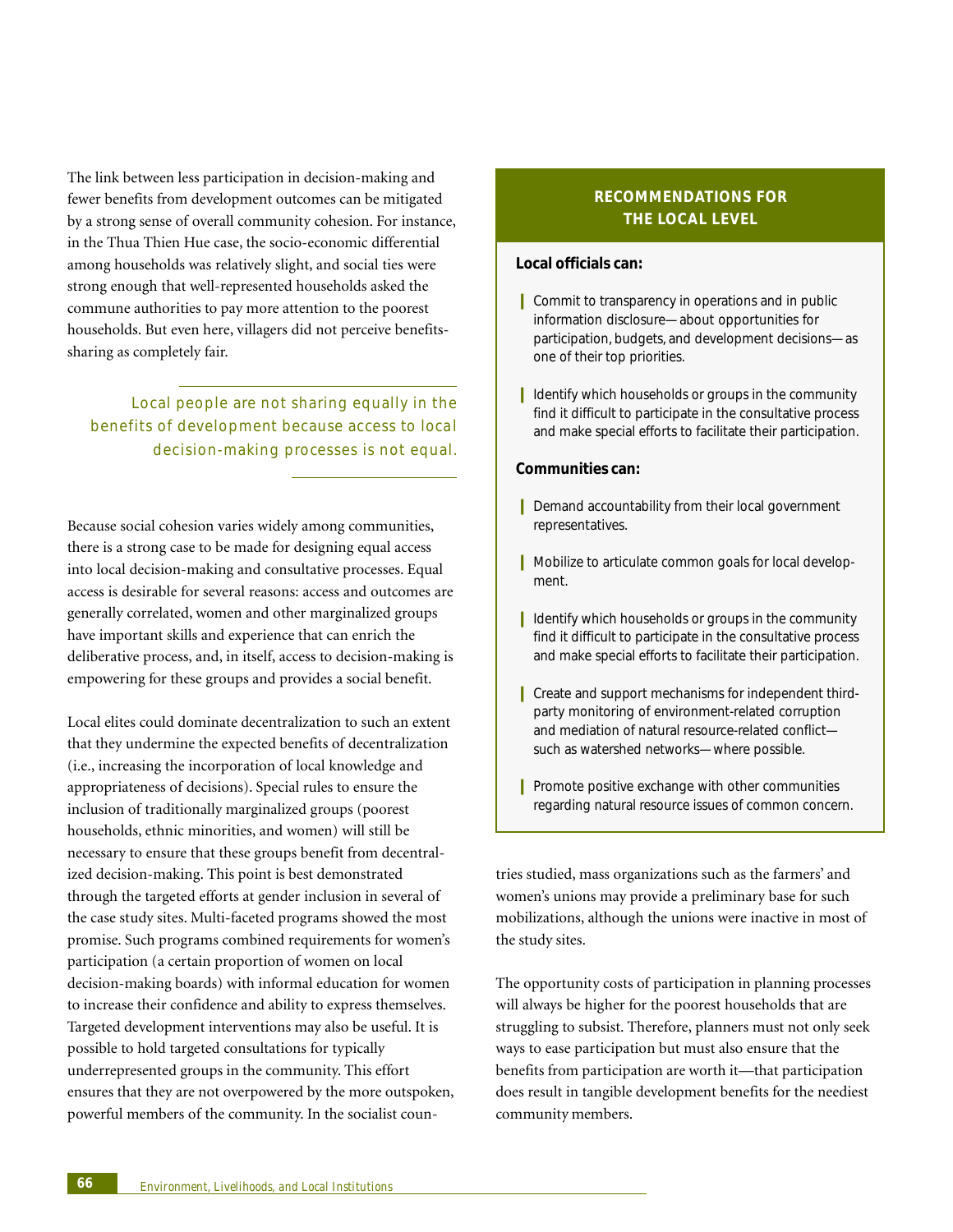Separating the decision-making and management functions of local government is an important step to counter-act the domination of local elites. As demonstrated in the case of Phu Tho province, northern Vietnam¸ expecting village councils to make development decisions and supervise the subsequent projects is a recipe for monopolization by the most educated and articulate villagers.

# **E NVIRONMENT**

The implications of different forms of decentralization for environmental protection are complex and difficult to pinpoint. Clearly, one of the greatest benefits of decentralized planning and management for upland ecosystems is that such arrangements can harness and strengthen some local knowledge about indigenous species and mixed forest systems. Such systems are far more botanically diverse, and supportive of animal habitats and human livelihoods than the monoculture plantations of exotic species that have typically characterized central government efforts to re-green the uplands. Indeed, experience from Nghe An province of Vietnam suggests that the lack of meaningful public consultation and involvement in forest policy implementation lost some benefits of local knowledge that could have enhanced environmental sustainability.

The electoral mechanism has proved helpful in holding officials accountable to good environmental governance. In the case of Phu Tho, northern Vietnam, villagers punished a corrupt local official engaged in illegal logging. He was voted off the village council after his misdeeds became widely known. However, the role of elections in raising environmental issues as a priority for local government action is ambiguous. The northern Thailand experience shows that public environmental consciousness is not necessarily high enough to make natural resources management the top election issue and determine candidate selection. Whether natural resources issues drive local elections may depend on the community's endowments and income sources.

Additional mechanisms are needed to hold local officials accountable for profit-seeking behavior. In overcoming natural resource-related corruption (e.g., illegal logging, land grabbing, and other forms of rent-seeking), elections have

proved to be a sound mechanism, as noted above. However, there do remain serious problems with channels for recourse in environmental disputes, including complaints about corrupt officials, that hinder the effectiveness of decentralization efforts. Complaint mechanisms involving higher levels of the administration are helpful in some cases, but with two significant problems. First, because the executive and judicial branches are entwined, the judge is normally the supervisor of the accused official, which sometimes, but not always, results in justice. Second, the perceived distance between the village and the district is overwhelming for most villagers, who lack the conviction to take their complaints to such a high level.

The overall success of decentralization efforts in promoting environmental sustainability, as well as livelihood security, depends upon the development of clear, independent mechanisms for conflict resolution. A reliable and fully accessible judicial system—entirely separate from the executive branch of government—could provide the solution, but takes years to develop. The widely acknowledged corruption of courts, demonstrated clearly by our Cambodia case study, indicates the magnitude of that challenge. In addition, the creation of public interest law groups to represent low-income plaintiffs in natural resource-related disputes is needed. However, other possibilities for third-party resolution of conflicts include reputable non-governmental organizations with the requisite expertise, as in Thailand.

> Decentralization processes have not yet fostered mechanisms for resolving environmental disputes.

Various enabling conditions for decentralization can greatly increase the likelihood of more sustainable natural resources management. One of these conditions is the willingness of neighboring jurisdictions—neighboring villages, communes, and districts—to cooperate in mapping boundaries and managing for environmental externalities, such as erosion and pollution. In Thailand, watershed networks to foster such cooperation have sprung up of their own accord, and also with project support. They have proved quite successful in promoting conservation practices and reducing inter-village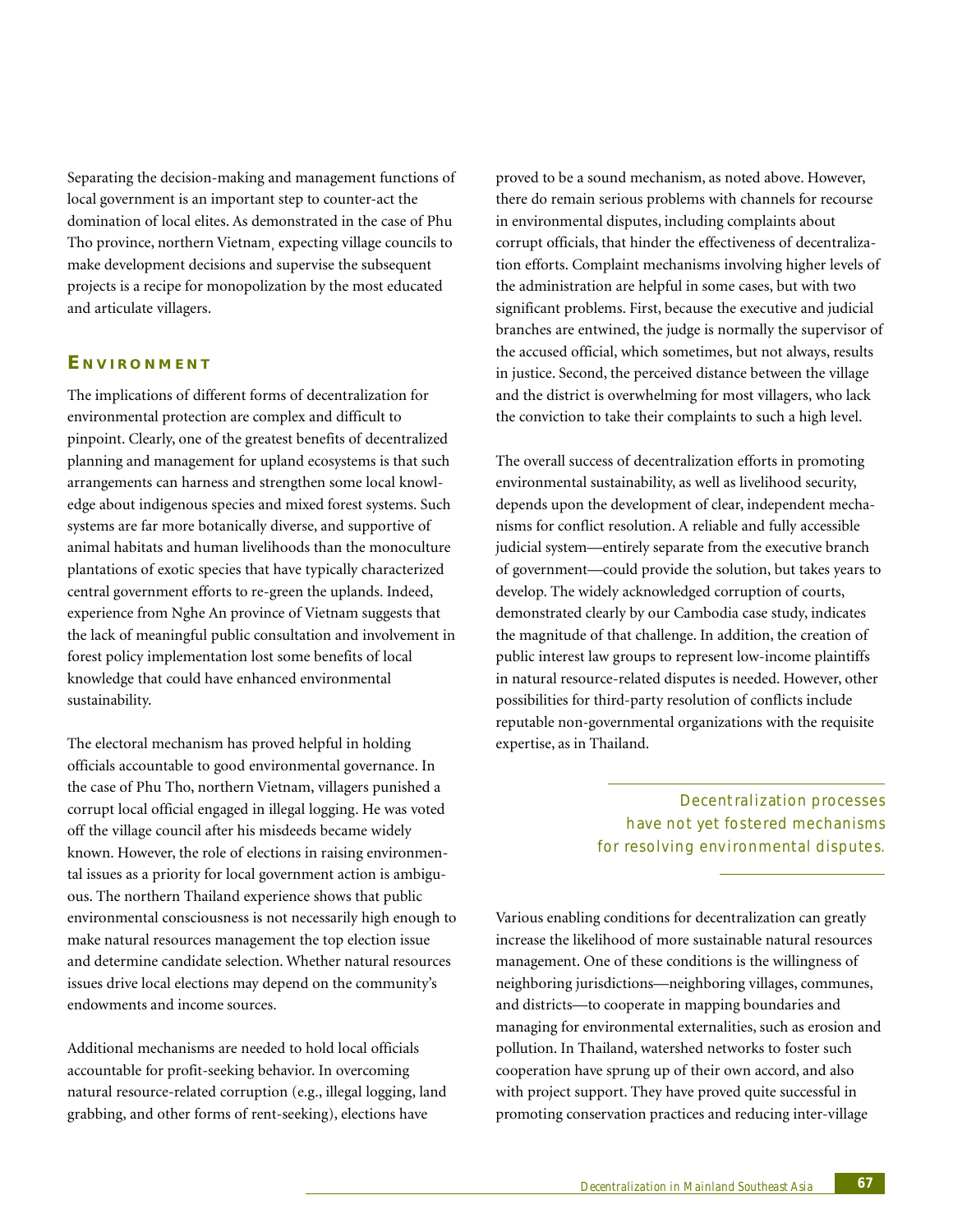conflicts over natural resources. In Cambodia, village mapping and land use planning exercises, priorities under the decentralization program, have also contributed to reduced conflicts and have provided villagers with a better sense of what resources are under their control and how quickly they are being degraded. Indeed, in all cases where a variety of development planning and natural resources management responsibilities were devolved to the commune or village level, local people assumed a more holistic picture of how conservation and development could be integrated and what was at stake.

This discussion highlights the importance of scale in environmental management. For although we noted earlier that decentralization of development planning to the lowest possible administrative level—commune or village—can have particular benefits for livelihood outcomes, environmental challenges exist at all geographic scales. Should governments decentralize natural resources management too far (i.e., to an inappropriately low level), the management of ecosystem-wide phenomena will be overlooked. Neighboring townships in Yunnan need to coordinate monitoring and regulation of pollution emissions for the overall health of watersheds, including downstream lakes. In all countries of the region, neighboring districts and provinces need to coordinate monitoring and regulation of forest products trade to keep the trade within legal, sustainable limits. It is important that decentralization is accompanied by coordination among authorities and by the strengthening of institutions for environmental management at catchment and ecoregional scales.

The principle of allocating responsibility for environmental management at the appropriate scale is significant in other ways. The case studies showed that too often central governments increase the power of local authorities in natural resources management, such as land use planning and land allocation, but they incorporate so many guidelines in their policies that very little discretion is permitted at the local level. When central government specifies tree species, fallow periods, and other details of local production, policies lose the benefits of local ecological knowledge. Local authorities then find themselves forcing changes that do not match the uplands' ecologically and culturally diverse conditions. National governments should create a policy framework for

decentralization that sets minimum environmental standards but also assumes the diversity of the ecosystems in which the policy will be applied. Governments should demand upward accountability to these norms and standards through monitoring and reporting mechanisms, and they should facilitate compliance by providing local authorities with sufficient funds to enforce the standards. Essentially, central governments must create a legal and institutional framework that allows local governments to balance upward accountability to national standards and downward accountability to communities for locally appropriate natural resources management choices.

> In many cases, local authorities lack the flexibility to adapt policy to local ecological conditions.

To facilitate the promotion of conservation strategies and production systems that spread environmental and economic risk, extension services and other line agencies should respond to the local preferences articulated by local people and their elected representatives. In this regard, line agencies should provide technical assistance in support of local development priorities. In particular, these agencies should advise on agricultural systems that promote environmental benefits and diversify farmers' economic and ecological risks. Again, this requirement may call for a shift in the thinking of personnel in the relevant line agencies (e.g., through re-training and sensitization).

A lack of clear environmental mandates at the local level can lead to missed opportunities for environmental protection or even to harmful conflicts. For instance, in the Thai case, the lack of clarity between Tambon Administrative Organizations and line agencies leads to differences over who should administer certain resources and how. In the Thua Thien Hue case, villagers and commune authorities were wary of investing in livelihood security and environmental conservation measures such as terracing and planting in certain areas because of the possibility that the Watershed Management Board would take over lands in any given year for its own monoculture planting scheme.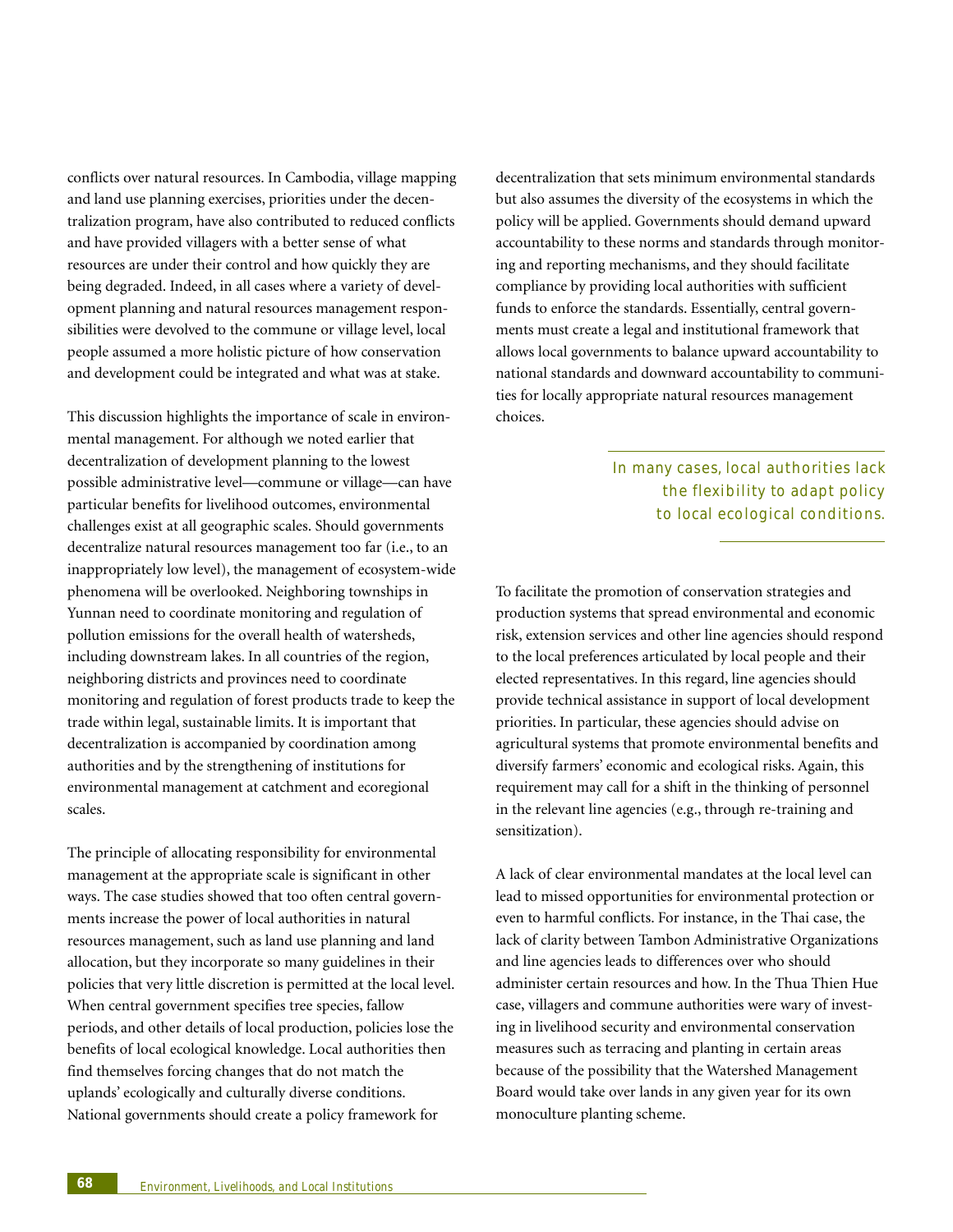# **RECOMMENDATIONS FOR EXTERNAL SUPPORT:**

#### **Donor agencies and international organizations can:**

- **I** Provide training to lawyers and judges and support the creation of public interest law groups in the practice of environmental law.
- Support increased legal literacy in communities, especially regarding their natural resource-related rights.
- **I** Support the development of mechanisms for thirdparty dispute resolution and inter-jurisdictional cooperation, such as watershed networks.
- **I** Support awareness-raising and training for civil servants on gender issues and public participation methods.
- **I** Provide funds to the local level to make representative decision-making processes meaningful.
- **I** Support the strengthening of institutions for managing and monitoring environmental flows and resource conflicts at the ecosystem scale.

#### **Universities and research organizations can:**

- **■** Continue to assess the impacts of decentralization reforms on local livelihoods and ecosystems.
- Work with local people to develop indicators of social and environmental impacts that they can use for monitoring in the long term.

Over-exploitation of resources threatens upland ecosystems regardless of whether decentralization has taken place, because timber and other natural resources constitute some of the most lucrative of the region's resources. Within local governments, new responsibilities are not always accompanied by new budgets or local revenue sources, and local officials are pressed to find ways to make ends meet. Perhaps the worst case is Baoshan: until recently, all the material and policy incentives were aligned to encourage local authorities to

liquidate forest resources for cash. Suddenly local authorities were required to raise all their own revenue and to scramble for profits, while on a household level, people's insecurity about rapidly evolving government policies led them to pursue short-term gain at the loss of long-term environmental security. Environmental protection mandates must be adequately funded, and local development processes under decentralization must not rely exclusively on the liquidation of natural resources for their funding.

#### **NEXT STEPS FOR RESEARCH**

This report has highlighted some of the diverse forms of decentralization occurring throughout mainland Southeast Asia. To strengthen the foundation for decision-making and practice in the future, we have identified several areas for future research about the effects of decentralization on natural resources management.

Questions about the scope of the powers that should be located at each level of government (or at the community level) deserve a more detailed, comparative treatment. The appropriate scope of powers at each level depends upon the size of the geographic area and population involved, as well as on the nature of the resource being governed (e.g., grasslands versus forest) and the degree of threat to the resource.

More research is required on the effects of local institutions' fiscal arrangements under decentralization—especially revenue sources—on natural resources management. This is an important topic because unlike health, education, infrastructure, and other services that are a net drain on government revenues, natural resources and their protection can be either an expense or a source of profit to local authorities. The unique potential of natural resources to provide generous private profits, tax revenues, and subsistence livelihoods gives them a special importance for fiscal aspects of government reform.

Decentralization has the potential to enhance communities' social assets. Decentralization processes could provide financial and political resources in support of communities' existing self-help efforts and environmental conservation activities. But more research is needed on what types of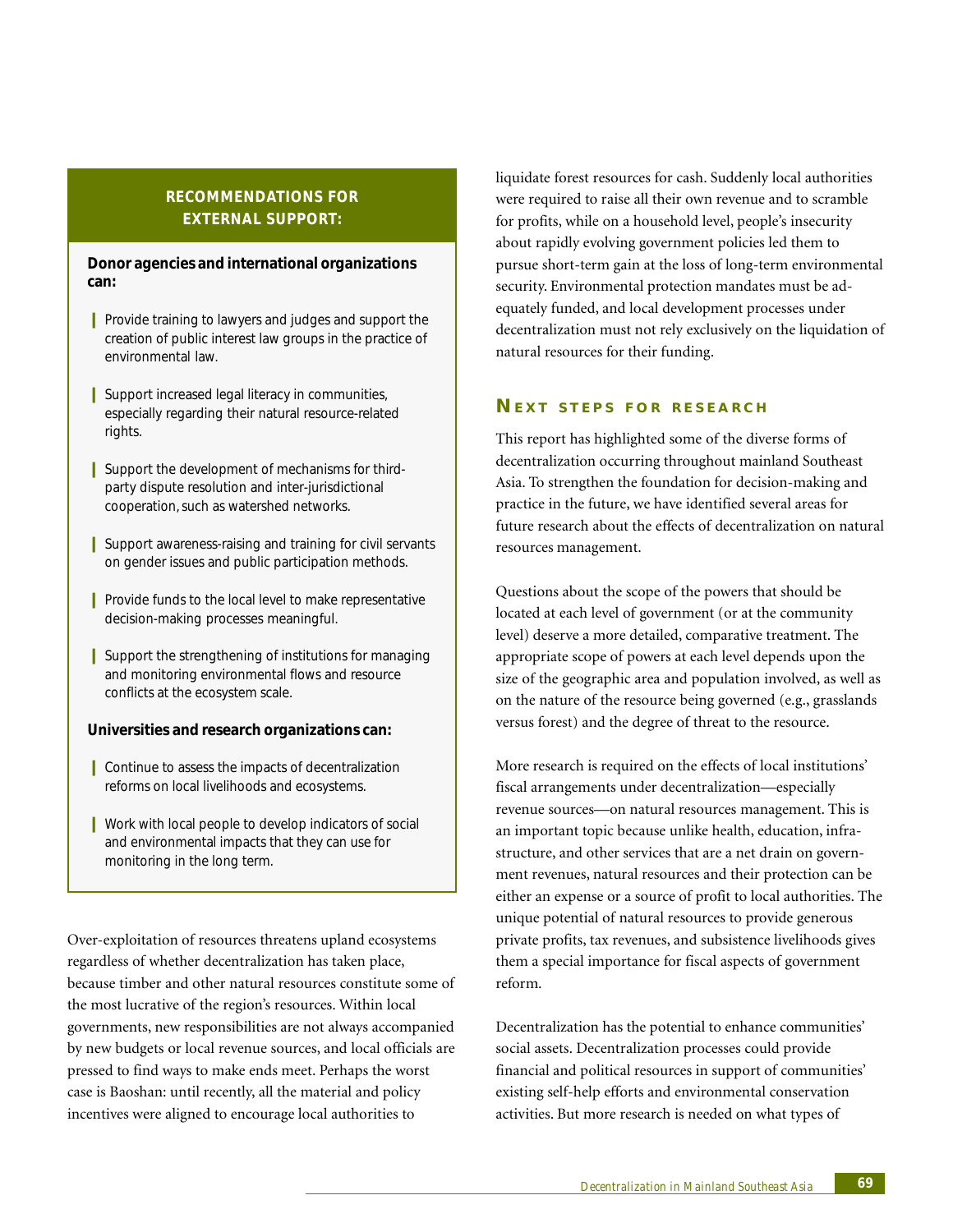community assets exist in the culturally diverse uplands of mainland Southeast Asia, and how they may be relevant for the design and implementation of decentralization. Further research is required on ways to strengthen community mobilization, especially around natural resources management, in areas where social capital is weak.

The causal linkages between different forms of local decisionmaking and environment, livelihood, and equity outcomes require a more systematic analysis over time. In this report, we have identified the importance of local governments' accountability to their target populations for socially sustainable development. But the link between downward accountability and environmental sustainability is less clear. Downward accountability of local institutions may be a necessary but insufficient condition for promoting sound environmental stewardship. More research would be helpful on the conditions under which genuine local democracy produces more natural resource conservation.

It is also vital to assess, over time, how the changed practices brought about by specific governance reforms translate into measurable changes in forests, land, water, and biodiversity and in people's well-being. Indicators for monitoring these changes, as well as the methods for analyzing them, could be developed by local people in tandem with outside researchers. Development of a best practices literature, showing these quantifiable data, would be particularly helpful to policymakers.

All the research gaps identified above provide opportunities to enrich our common knowledge about decentralization and its effects. Through long-term attention to this mosaic of management processes at the local level, researchers might foster understanding of the best means to pursue sustainable upland development.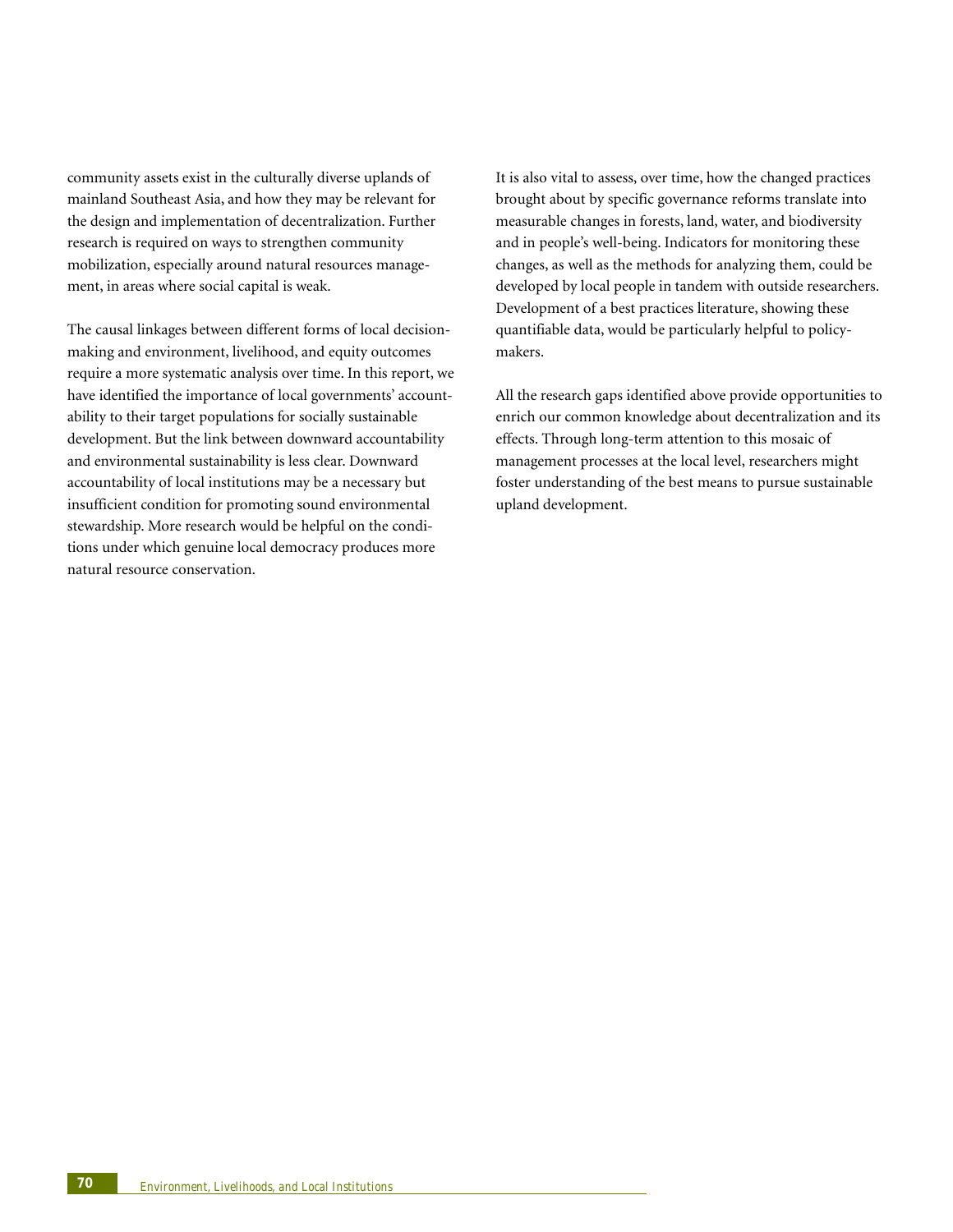## **WORKS CITED**

- Agrawal, Arun and Jesse C. Ribot. 1999. "Accountability in Decentralization; A Framework with South Asian and West African Cases." *Journal of Developing Areas* 33(4): 473-502.
- Ahmad, Alia. 2000. "An Institutional Analysis of Changes in Land Use Patterns and Water Scarcity in Dak Lak Province, Vietnam." Paper presented at the Nordic Conference on Institutions, Livelihoods and the Environment: Change and Response in Mainland Southeast Asia, Copenhagen, 27-29 September 2000.
- Asian Development Bank (ADB). 2001. *Key Governance Issues in Cambodia, Lao PDR, Thailand and Vietnam*. Manila: Asian Development Bank.
- Ayres, Wendy S. Undated. "Supporting Decentralization: The Role and Experience of the World Bank," in Online Sourcebook on Decentralization and Local Development, www.ciesin.org/decentralization/English/General/ SDC\_wb.html (22 March 2002).
- Azimi, Ali, Will Knowland, Jeremy Carew-Reid, Ivan Ruzicka, and Anthony Zola. 2000. *Environments in Transition: Cambodia, Lao PDR, Thailand, Vietnam*. Manila: Asian Development Bank.
- Badenoch, Nathan, Jake Brunner, and Changhua Wu. 1998. "Watershed Management in Yunnan Province." REPSI Working Paper.
- Beach, Marilyn. 2001. "Local Environmental Management in China." *China Environment Series*, Issue 4.
- Beckman, Malin, Le Van An, and Le Quang Bao. 2002. *Living with the Floods: Coping and Adaptation Strategies of Households and Local Institutions in Central Vietnam.* SEI/ REPSI Report No. 5. Stockholm: Stockholm Environment Institute.
- Blackburn, James, with Jeremy Holland, eds.1998. *Who Changes? Institutionalizing Participation in Development*. London: Intermediate Technology Publications.
- Brettell, Anna. 2001. "Environmental Disputes and Public Service Law: Past and Present." *China Environment Series*, Issue 4.
- Cai, Hoang Huu ed. 2000. "Towards a Multi-stakeholder and Integrated Approach in Watershed Management: the Case of the Ea Tul Catchment in Dak Lak Province, Vietnam." REPSI Working Paper.
- Cai, Hoang Huu ed., with Trinh Truong Giang, Vo Van Thoan, Dang Thanh Ha, Le Quang Thong, Nguyen Duc Binh, and Tran Van My. 2001. "Coping with Complexity: Managing Water Resources in a Dynamic Upland Environment in Dak Lak." Draft Final Report.
- Campbell, David N. 1997. "The Maoist Legacy and Environmental Implementation in China." Asian Survey 37(9).
- CARE Thailand. 2000. "Collaborative Natural Resources Management in Mae Chaem District Project." Project Document. Chiang Mai, Thailand.
- Carroll, Thomas F. 2001. *Social Capital, Local Capacity Building and Poverty Reduction*. Asian Development Bank Social Development Papers No. 3. Manila: Asian Development Bank.
- Chambers, Robert. 1997. *Whose Reality Counts? Putting the First Last*. London: Intermediate Technology.
- Chaumeau, Christine. 2001. "Whose Land Is This?" *Far Eastern Economic Review*. (19 July 2001).
- Charny, Joel. 1999. "Issues for Decentralized Planning and Financing of Rural Development in Cambodia." *Regional Development Dialogue* 20(2).
- Cheng, Joseph Y.S. 2000. "Guangdong's Challenges: Organizational Streamlining, Economic Restructuring and Anticorruption." *Pacific Affairs* 73(1): 9.
- Christie, Clive J. 1996. *A Modern History of Southeast Asia: Decolonization, Nationalism and Separatism*. London: Taurus Academic Studies.
- Crook, Richard C. and James Manor. 1998. *Democracy and Decentralization in South Asia and West Africa: Participation, Accountability and Performance*. Cambridge: Cambridge University Press.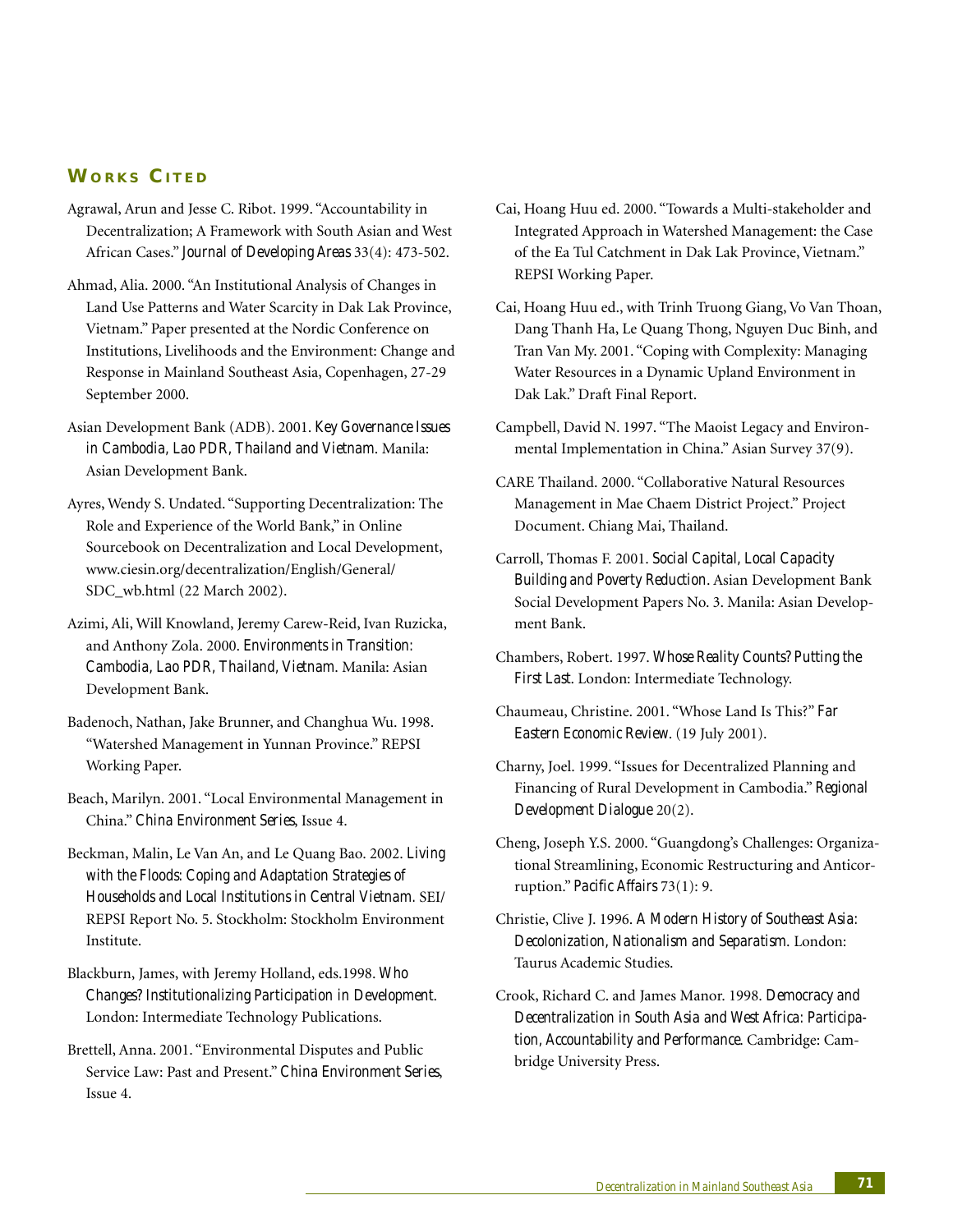- Crook, Richard C., and Alan Sturla Sverrisson. 2001. "Decentralisation and Poverty Alleviation in Developing Countries, a Comparative Analysis, or: Is West Bengal Unique?" IDS Working Paper 130. Brighton: Institute of Development Studies.
- Donovan, Deanna, ed. 1998. "Proceedings Volume from Workshop on Policy Issues of Transboundary Trade in Forest Products in Northern Vietnam, Lao PDR and Yunnan, PRC." Honolulu: East-West Center, Program on Environment.
- Fan Gang. 1999. "Transition to Fiscal Federalism: Market-Oriented Reform and Redefinition of Central-Local Relations in China," in *Fiscal Decentralization in Emerging Economies*. Kiichiro Fukusaku and Luiz R. de Mello, Jr., eds. Paris: OECD.
- Food and Agriculture Organization (FAO). 2001. "China: Legal and Institutional Framework for SFM [State Forest Management]." Online at: www.fao.org/forestry/fo/ country/nav\_world.jsp (22 March 2002).
- Forest Conservation and Community Development Project (FCCDP). 2001. Proceedings of the International Seminar on Non-timber Forest Products, China-Yunnan, Laos, Vietnam. Kunming: Yunnan University Press.
- Gamer, Robert and Huisheng Shou. 2001. "Township Elections and the Transformation of Local Power Structures." Paper prepared for the International Symposium on Villager Self-Government and the Development of Rural Society in China, September 2001. Online at: www.cartercenter.org/ CHINA/dox/releases/englabs.html (22 March 2002).
- Geran, Jean M. 2001. *Coping with Crisis: Social Capital and the Resilience of Rural Livelihoods in Northern Thailand*. Ph D Dissertation, University of Wisconsin, Madison.
- Government of Lao PDR, Ministry of Agriculture and Forestry. 1999. *The Government's Strategic Vision for the Agricultural Sector*. Vientiane, Laos.
- Government of Lao PDR, Ministry of Agriculture and Forestry. 2000a. *Draft Agriculture Master Plan*. Vientiane, Laos.
- Government of Lao PDR, State Planning Commission. 2000b. *Socio-Economic Development Plan for 2000-2001*. Vientiane, Laos.
- Guang Xia. 2000. "Reform of China's Environmental Policy after Local Governmental Reorganization." Paper presented to the workshop on Policy Reform and the Environment in China, Professional Association for China's Environment, Washington, D.C., 31 August-2 September 2000.
- Ha, Dang Thanh. 2001. "Land use changes and problems of sustainable water resource management in Ea Tul Catchment, Dak Lak province." *Journal of Science and Technology in Agriculture and Forestry*, University of Agriculture and Forestry of HCMC, No. 1.
- Ha, Dang Thanh. 2000. "Agro-Socio-Economic Survey in Ea Tul Catchment." Final Report submitted to the Support to Water Resource Management (SWRM) Project, Danida-Dak Lak, Vietnam.
- Hasselskog, Malin, with Krong Chanthou. 2000. "Changing Livelihoods and Choosing Lifestyle: A Case Study of Natural Resource Management and Potential of Decentralization in Trak Village, Kok Lak Commune, Veunsai, Ratanakiri, Cambodia." Unpublished background paper for the REPSI project.
- Human Rights Watch. 2001a. "Cambodia: Landmark Indigenous Land Rights Case to be Heard in Ratanakiri Provincial Court." Background Briefing, 25 January. Online at: www.hrw.org/backgrounder/asia/landrights-bck.htm (22 March 2002).
- Human Rights Watch. 2001b. "Cambodia: Verdict a Setback for Indigenous Land Rights." Press Release, 30 March. Online at: www.hrw.org/press/2001/03/landrights0330.htm (22 March 2002).
- Human Rights Watch. 2002. "Cambodia: End Political Violence During Commune Elections." Press Release, 18 January. Online at: http://hrw.org/press/2002/01/ cambodia\_elections.htm (22 March 2002).
- International Fund for Agricultural Development. 1999. "Transition in Vietnam." *Update No. 6*. Rome: IFAD.
- Ireson, Carol. 1996. *Field, Forest, and Family: Women's Work and Power in Rural Laos*. Boulder: Westview Press.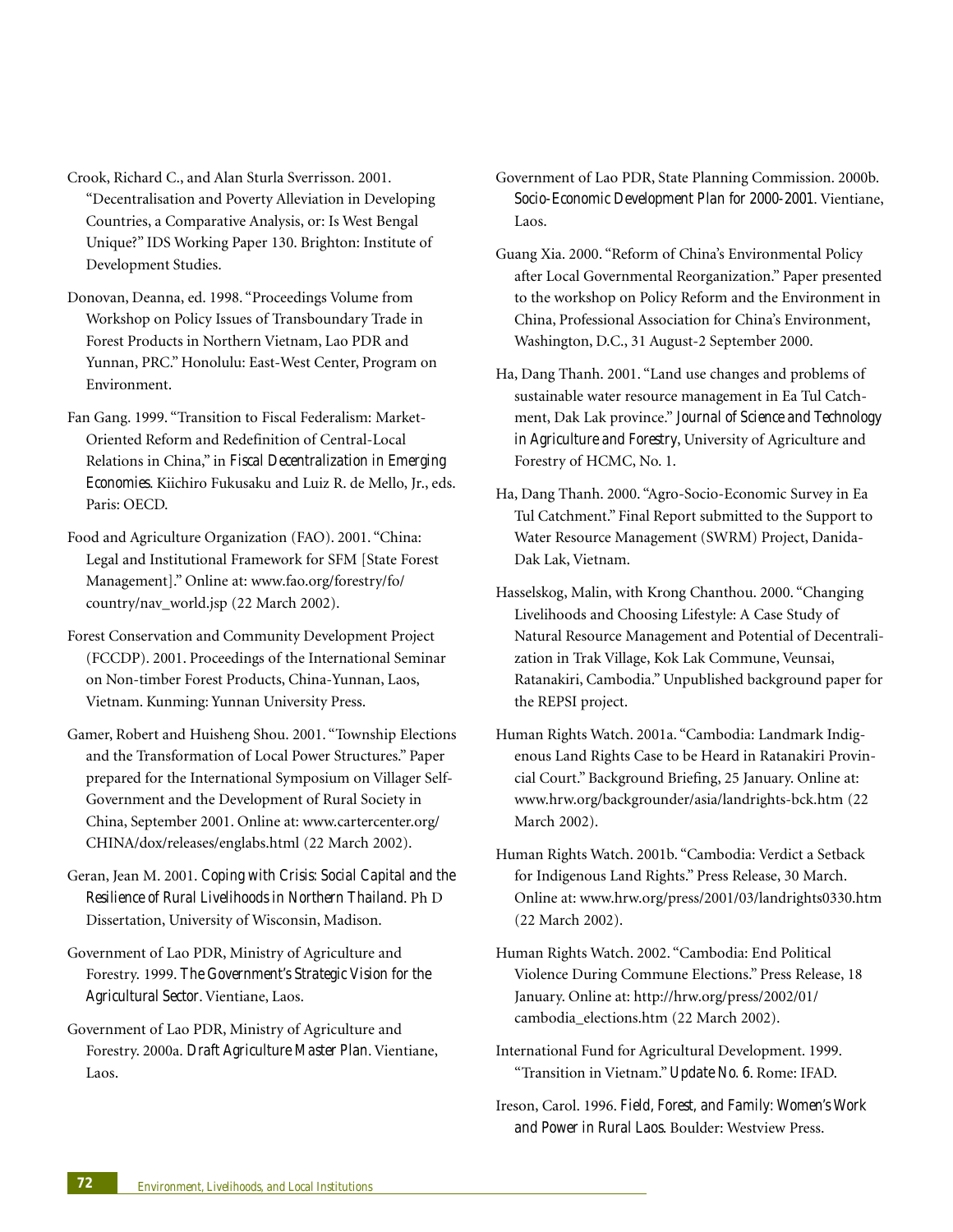- Jahiel, Abigail. 1998. "The Organization of Environmental Protection in China." *The China Quarterly*. No. 156: 757- 787.
- Jamieson, Neil, A. Terry Rambo, and Le Trong Cuc. 1998. *Vietnam's Northern Mountains in Crisis*. Honolulu: East-West Center.
- Jian Xie. 1996. "Humanity and Nature: A Review of Development and Environmental Degradation of Contemporary China." Online at: www.chinaenvironment.net/papers/ xijian2.html (22 March 2002).
- Jørgensen, Bent D., Cecilia Bergstedt, Nguyen Quang Dung, and Do Thi Phuong Thao. 2001. *An Uphill Voyage: Decentralisation and Natural Resource Management in Phu Tho Province, Northern Uplands of Vietnam*. SEI/REPSI Report No. 3. Stockholm: Stockholm Environment Institute.
- Jun Ma and John Norregaard. 1998. "China's Fiscal Decentralization." Paper prepared for the Conference on Decentralization Sequencing, Jakarta, Indonesia, 20-21 March 2000. Online at: www.imf.org/external/pubs/ft/seminar/ 2000/idn/china.pdf (22 March 2002).
- Kammeier, Hans Detlef. 1999. "Thailand's Incomplete Decentralization Process: Policy Options for Further Local Government Reforms." *Regional Development Dialogue* 20(2): 77-101.
- Komon Pragtong. 2000. "Recent Decentralization Plans of the Royal Forest Department and its Implications for Forest Management in Thailand" in *Decentralization and Devolution of Forest Management in Asia and the Pacific*. T. Enters, P.B. Durst, and M. Victor, eds. Bangkok: RECOFTC.
- Litvack, Jennie, Junaid Ahmad and Richard Bird. 1998. *Rethinking Decentralization in Developing Countries*. Washington, D.C.: World Bank.
- Lynch, Owen J. and Janis B. Alcorn. 1994. "Tenurial Rights and Community-based Conservation" in *Natural Connections: perspectives in community-based management*. David Western and R. Michael Wright, eds. Washington, D.C.: Island Press.
- Lynch, Owen J. and Kirk Talbott. 1995. *Balancing Acts: Community-Based Forest Management and National Law in the Asia-Pacific*. Washington, D.C.: World Resources Institute.
- Mawhood, Philip. 1983. *Local Government in the Third World*. Chicester: John Wiley.
- Manor, James. 1999. *The Political Economy of Democratic Decentralization*. Washington, D.C.: World Bank.
- Meinzen-Dick, Ruth and Anna Knox. 1999. "Collective Action, Property Rights, and Devolution of Natural Resource Management: A Conceptual Framework." Paper presented at the workshop on Collective Action, Property Rights, and Devolution of Natural Resource Management, Puerto Azul, Philippines, 21-25 June 1999.
- Miller, Kenton. 1996. *Balancing the Scales.* Washington, D.C.: World Resources Institute.
- Mingsarn Kaosa-ard. 2000. "Ecosystem Management in Northern Thailand." REPSI Working Paper.
- Muldavin, Joshua. 2000. "The Paradoxes of Environmental Policy and Resource Management in Reform-Era China." *Economic Geography* 76(3).
- Nooren, Hannecke and Gordon Claridge. 2001. *Wildlife Trade in Laos: the End of the Game*. Amsterdam: Netherlands Committee for IUCN.
- Öjendal, Joakim. 2000. *Sharing the Good: Modes of Managing Water Resources in the Lower Mekong River Basin*. Göteborg: Department of Peace and Development Research, Göteborg University.
- Öjendal, Joakim, Malin Hasselskog, Mona Lilja, Sith Sam Ath, Pia Wallgren. 2001. *Addressing Anarchy: Decentralization and Natural Resource Management in Ratankiri Province, Northern Uplands of Cambodia*. SEI/REPSI Report No. 2. Stockholm: Stockholm Environment Institute.
- Oyugi, Walter O. 2000. "Decentralization for Good Governance and Development." *Regional Development Dialogue* 21(1): 3-22.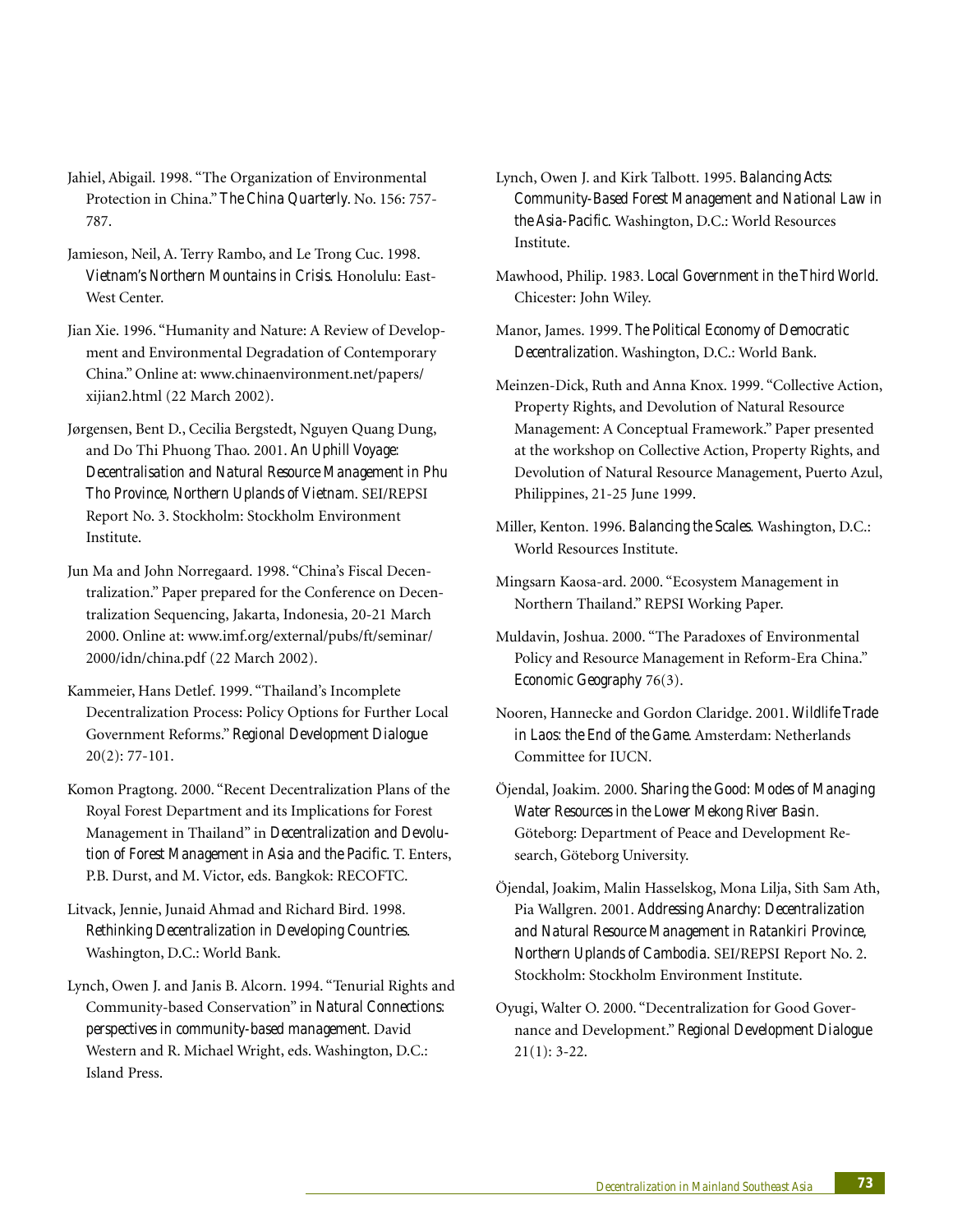- Panadda Pantana, Bernadette Resurreccion, and Mary Jane Real. 2001. "Officializing Strategies: Participatory Process and Gender in ADB's Capacity-Building in Thailand's Water Resources Sector," in *Mekong Regional Environmental Governance: Perspectives on Opportunities and Challenges*. Working Papers of the REPSI Mekong Regional Environmental Governance Research and Dialogue Group, Chiang Mai, Thailand.
- Peng, Yali. 1996. "The Politics of Tobacco: Relations Between Farmers and Local Governments in China's Southwest." *The China Journal* (36).
- Phouang Parisak Pravongviengkham. 2000. "A National Advocacy for a Holistic and Decentralized Approach to Forest Management in Lao PDR" in *Decentralization and Devolution of Forest Management in Asia and the Pacific*. T. Enters, P.B. Durst, and M. Victor, eds. Bangkok: Thailand.
- Phuong, Pham Xuan. 2000. "People's Participation in Forest Management in Vietnam" in *Decentralization and Devolution of Forest Management in Asia and the Pacific*. T. Enters, P.B. Durst, and M. Victor, eds. Bangkok: RECOFTC.
- Piriou-Sall, Suzanne. 1997. "Decentralization and Rural Development: A Review of Evidence." Mimeo. Washington, D.C.: World Bank.
- Przeworski, Adam, Susan C. Stokes and Bernard Manin, eds. 1999. *Democracy, Accountability and Representation*. Cambridge: Cambridge University Press.
- Plodprasop Suraswadi, D. Thomas, K. Pragtong, P. Preechapanya, and H. Weyerhaeuser. Forthcoming. "Changing Land Use Mosaics of (Former) Shifting Cultivators in Watersheds of Northern Thailand." Chapter of forthcoming book on the Alternatives to Slah-and-Burn Initiative (ASB), to be published by the American Society of Agronomy.
- Putnam, Robert. 1993. *Making Democracy Work: Civil Traditions in Modern Italy*. Princeton: Princeton University Press.
- Rao, M. Govinda. 1999. "Intergovernmental Fiscal Arrangements in a Transitional Economy: The Case of Vietnam." *Regional Development Dialogue* 20(2): 119-131.
- Ratner, Blake. 2000. "Watershed Governance: Livelihoods and Resource Competition in the Mountains of Mainland Southeast Asia." Environmental Governance Note. Washington, D.C.: World Resources Institute.
- Regional Community Forestry Training Center. 2000. *Decentralization and Devolution of Forest Management in Asia and the Pacific*. Bangkok: FAO and RECOFTC.
- Resosudarmo, Ida Aju Pradjna. 2002. "Closer to People and Trees: Will Decentralization Work for the People and the Forests of Indonesia?" Paper presented at the Conference on Decentralization and the Environment, Bellagio, Italy, 18-22 February 2002.
- Ribot, Jesse. Forthcoming. *Local Actors, Powers and Accountability in African Decentralizations: A Review of Issues*. Geneva: United Nations Research Institute for Social Development. (6 October 2001 draft).
- Rodenburg, Hermien and Chansamone Phengkhay. 2000. "Special Study: Social and Gender Impacts of Land Allocation." Vientiane: Government of Lao PDR, Ministry of Agriculture and Forestry, Lao-Swedish Forestry Programme.
- Salas, Bill. 2001. "Rate of Forest Loss in Luang Prabang, 1987- 1999: A Remote Sensing Case Study." REPSI Working Paper.
- Smith, Brian C. 1985. *Decentralization: The Territorial Dimension of the State*. London: George Allan.
- Somrudee Nicro, Vanchai Vattanasapt, Thawilwadee Bureekul, Chatchom Akkapin, Rewadee Prasertchaleunsuk, Sofia Buranakul, and Nathan Badenoch. 2001. *Good Governance that You Can Measure: Indicators of Public Participation in Environmental Management*. Bangkok: Thailand Environment Institute and King's Prajadhipok Institute. (In Thai).
- Souphab Khouangvichit, Sithong Thongmanivong, Boun Oum Siripoldej, and Nathan Badenoch, with Kaenchanh Sinsamphanh, Latsamy Chanthalangsy, and Chanda Vongsombat. "Land Allocation Policy in Lao PDR: Decentralized Approach to Upland Natural Resources Management." Unpublished Background Paper.
- Support to Water Resources Management in Dak Lak, Vietnam. 1999. "Gender and Ethnicity Adviser's Audit."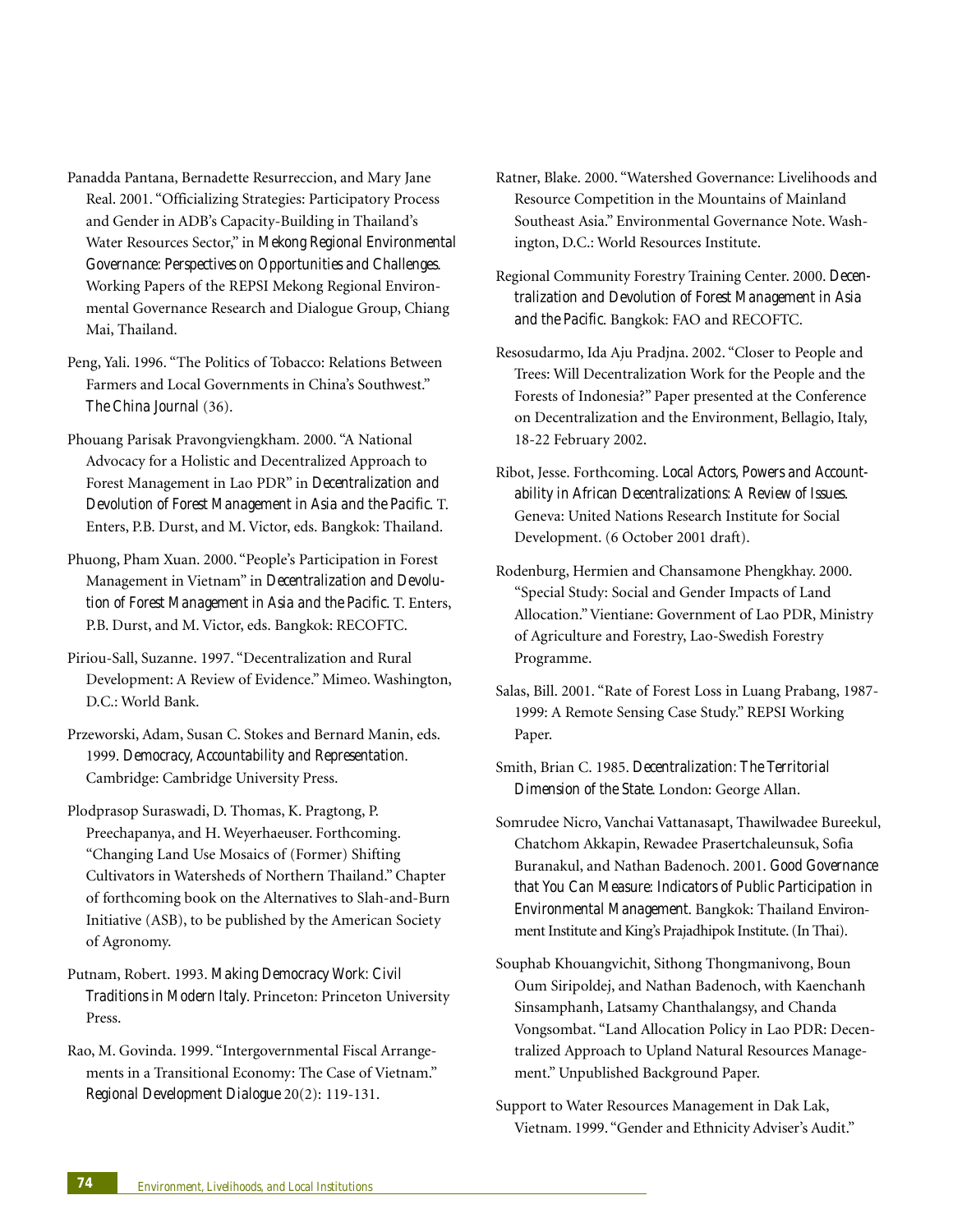- Sy Ramony. 2001. "Local NRM Research and NRM Policymaking." Paper presented at the IDRC workshop on Policy Linkages in Community-Based Natural Resource Management, Chiang Mai, Thailand, September 2001.
- Tanzi, Vito. 2001. "Pitfalls on the Road to Fiscal Decentralization," Working Paper No. 19. Washington, D.C.: Carnegie Endowment for International Peace.
- Tuyen, Nguyen Nhat. 1999. "Land Legislation Project: A Study of Female-Headed Households and Land Tenure." Hanoi: Vietnam-Sweden Cooperation Programme on Land Administration Reform.
- Veit, Peter, Adolfo Mascarenhas and Okyeame Ampadu-Agyei. 1995.*Lessons from the Ground Up*. Washington D.C.: World Resources Institute.
- Vien, Tran Duc, Pham Thi Huong, et al. 2001. *Resource Management in the Ca River Basin: Policies, People and Poverty*. Hanoi: National Political Publishing House.
- Viphakone Sipadith. 1999. "Monitoring and assessing the results of land zoning in Ban Nam Phak, Nan District, Luang Phabang Province." Luang Phabang: Lao-Swedish Forestry Programme.
- Wai Fung Lam. 1996. "Institutional Design of Public Agencies and Coproduction: A Study of Irrigation Associations in Taiwan." *World Development* 24(6): 1039-54. Reprinted in Evans, Peter, ed. 1997. *State-Society Synergy: Government and Social Capital in Development*. Berkeley: University of California at Berkeley.
- Weist, Dana. 1999. "Comment." *Regional Development Dialogue* 20(2): 102-103.
- Williams, Bridget. 1994. "Environmental Concerns as China Modernizes" in *Journal of Northeast Asian Studies* 13(3): 13-30.
- World Bank Social Monitor. 2001. *Social Capital and the Crisis*. Bangkok: World Bank.
- World Bank, Asian Development Bank and UNDP. 2000. *The Vietnam Development Report 2001. Vietnam 2010: Entering the 21st Century*. Hanoi: World Bank.
- World Resources Institute, United Nations Development Program, United Nations Environment Programme, and the World Bank. 2000. *World Resources 2000-2001: People and Ecosystems, the Fraying Web of Life*. Washington, D.C.: World Resources Institute.
- Wu Changhua and Alicia Robbins. "An Overview of Accountability Issues in China's Environmental Governance." Paper presented at the workshop on Policy Reform and the Environment in China, Professional Association for China's Environment, Washington, D.C., 31 August-2 September 2000.
- Wunsch, James S. and Dele Olowu. 1995. *The Failure of the Centralized State: Institutions and Self-Governance in Africa*. San Francisco: Institute for Contemporary Studies Press.
- Xiong Lei. 1999. "Diqing: Facing the Challenge of China's Logging Ban." Online at: http://greenearth.hypermart.net/ archive/diqing.htm (22 March 2002).
- Xu Jianchu. 2002. "Decentralization and Accountability in Forest Management." Paper presented at the Conference on Decentralization and the Environment, Bellagio, Italy, 18- 22 February 2002.
- Zuo Ting and Xu Jianchu. 2001. "The Impact of Decentralization and Local Participation on Upland Watershed Management in Yunnan, Southwest China." REPSI Working Paper.